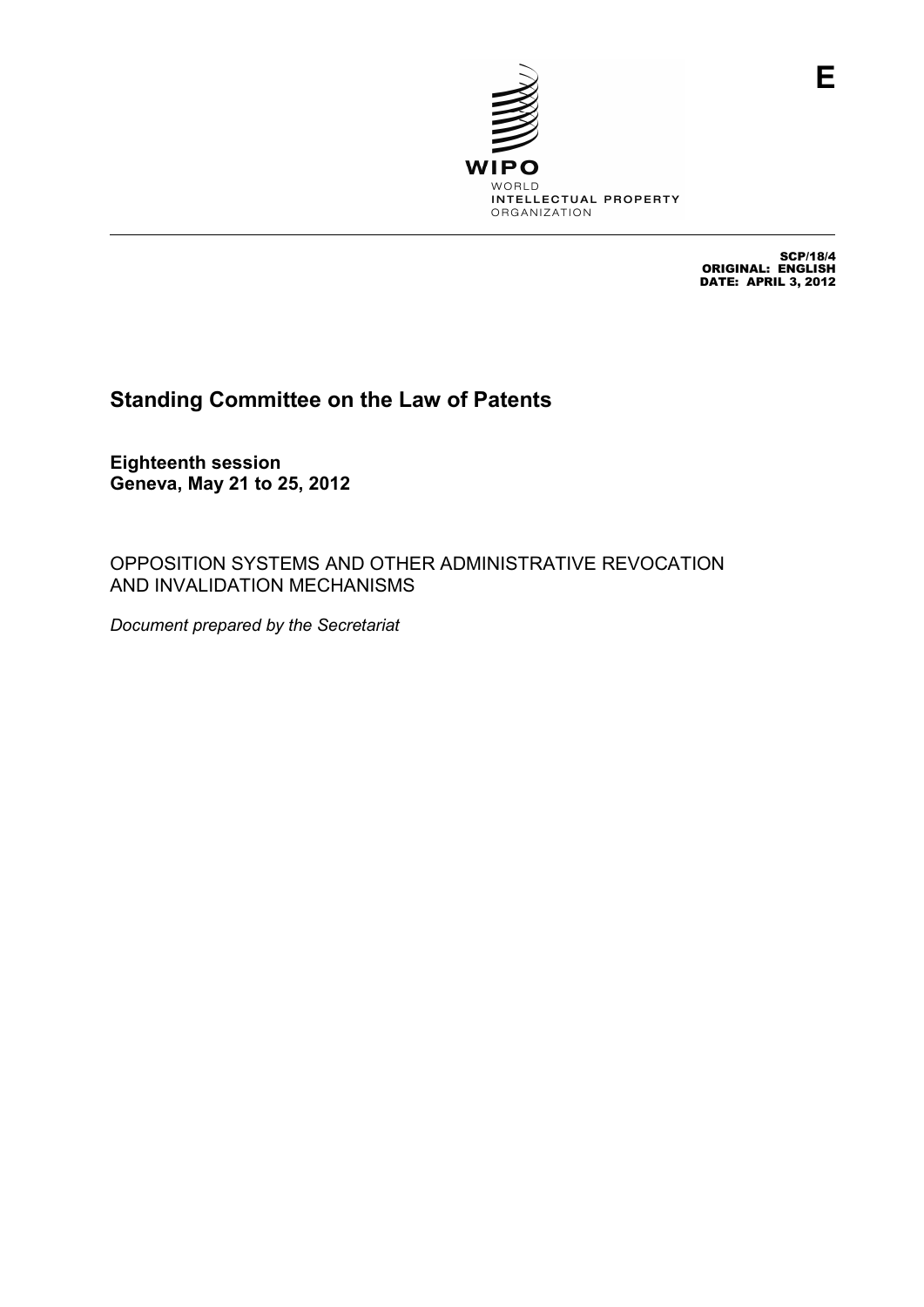## Table of Contents

| I.   |                                                          |  |
|------|----------------------------------------------------------|--|
| Ш.   | OVERVIEW OF OPPOSITION SYSTEMS AND RELATED MECHANISMS  6 |  |
| III. |                                                          |  |
| IV.  |                                                          |  |
| V.   |                                                          |  |
| VI.  |                                                          |  |
|      | (i)                                                      |  |
|      | B.<br>(i)                                                |  |
| VII. |                                                          |  |
|      | А.<br>Β.                                                 |  |

## ANNEXES:

ANNEX<sub>1</sub>: Statistics on Opposition

ANNEX II: Compilation of Different Opposition Systems and Related Mechanisms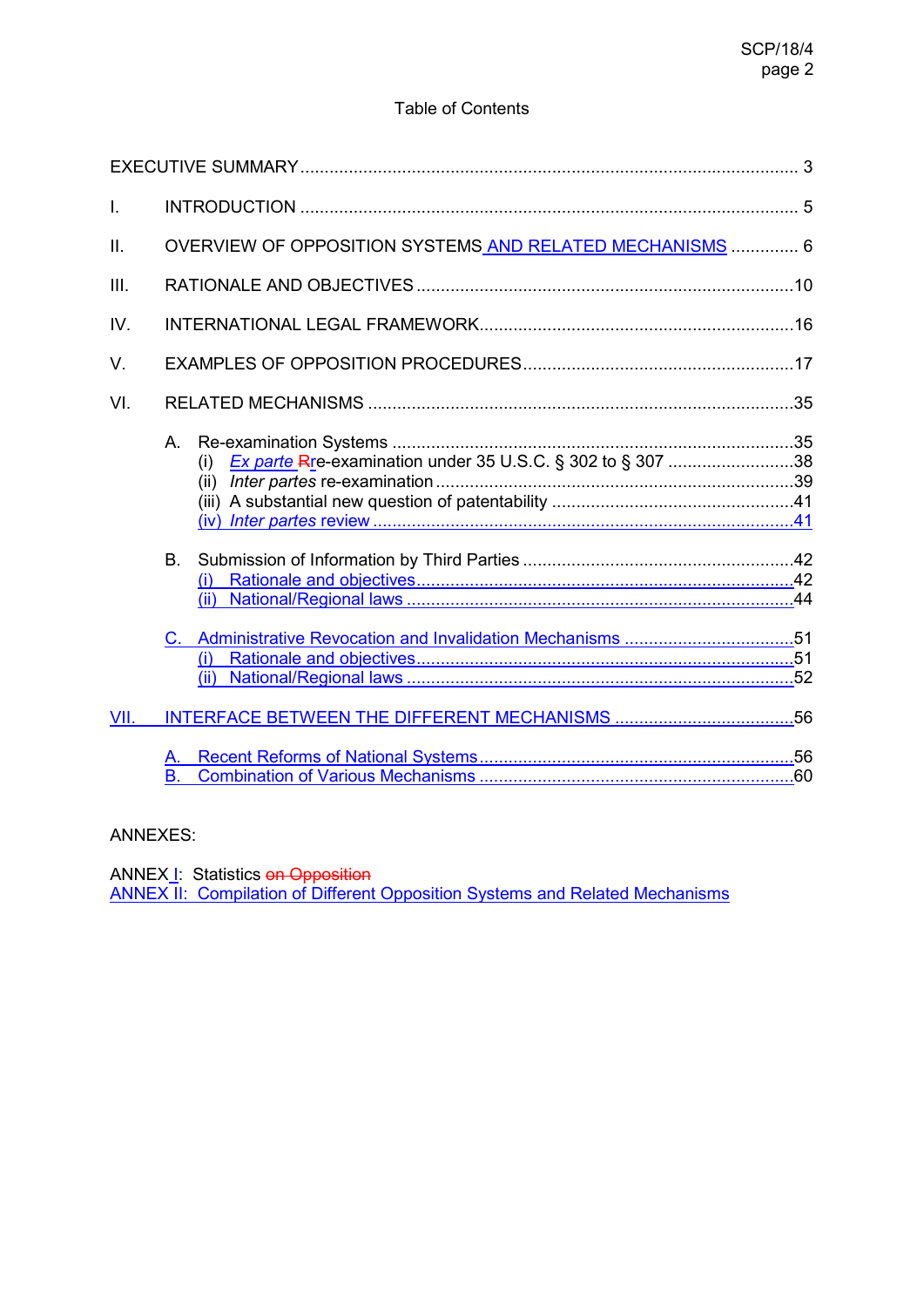## **EXECUTIVE SUMMARY**

1. Pursuant to the decision of the Standing Committee on the Law of Patents (SCP) at its thirteenth session, held from March 23 to 27, 2009, in Geneva, a preliminary study on patent opposition systems (document SCP/14/5) was prepared by the Secretariat. That document contextualized various aspects relating to existing opposition systems in a comprehensive manner, and contained no conclusions.

2. At In accordance with the decision of the SCP at its sixteenth session, held from May 16 to 20, 2011, in Geneva, the SCP requested the Secretariat to reviserevised document SCP/14/5. taking into account the comments made, and any additional information to be submitted, by Member States. The present document implements the above request and revises the document on in respect of issues which were raised by Member States at the fourteenth, fifteenth and sixteenth sessions of the SCP, taking into account additional information submitted by Member States regarding their opposition systems— and prepared document SCP/17/9.

3. At it seventeenth session, held from December 5 to 9, 2011, the SCP requested the Secretariat to further revise document SCP/17/9 (Opposition Systems), taking into account the comments made, and any additional information to be submitted, by Member States, in particular, information on administrative revocation and invalidation mechanisms, and other similar procedures not addressed in the above document. The present document implementing the above request is thus submitted to the eighteenth session of the SCP, to be held from May 21 to 25, 2012.

4. Following a general introduction, Chapter II provides an overview of opposition systems and other related administrative revocation and invalidation mechanisms as they exist in many countries. While illustrating that national opposition systems vary from one country to the other, it describes general characteristics of the opposition systems in patent proceedings.

5. Chapter III describes the objectives of opposition systems and their role in the proper functioning of the patent system. Costs and benefits are mainly described from the viewpoint of quality and validity of patents, as well as of efficiency and effectiveness of patent procedures so that opposition systems support the public policy objectives of each country.

6. Chapter IV looks specifically into international agreements. While no international treaty regulates patent opposition systems *per se*, some provisions relating to procedural aspects in the Agreement on Trade-Related Aspects of Intellectual Property Rights (TRIPS Agreement) and the Patent Law Treaty (PLT) may also be applicable to opposition procedures.

7. Chapter V describes the national/regional laws and practices of Australia, Brazil, Costa Rica, Denmark, Egypt, Finland, Germany, Honduras, India, Norway, Pakistan, Portugal, the Republic of Moldova, Spain, Sweden, the European Patent Office (EPO) and the United States of America, the Eurasian Patent Office (EAPO) and the European Patent Office (EPO) as concrete examples of different opposition systems.

8. Chapter VI finally-provides some other mechanisms that are related to opposition systems, namely, re-examination systems applied in Australia, Denmark, Norway and the United States of America and, third party observations mechanisms available in Australia, China, Denmark, China, Finland, Japan, Mexico, Norway, Pakistan, the Philippines, the Republic of Korea, Slovak Republicthe Russian Federation, Slovakia, Spain, the United Kingdom, the United States of America and the EPO, as well as other administrative revocation and invalidation mechanisms provided by China, Costa Rica, Japan, Mexico, the Philippines, the Republic of Korea, the Russian Federation, Slovakia and the United States of America.Kingdom. They are not opposition systems *stricto sensu*. However, with respect to the shared objective of increasing the quality of granted patents by taking into account the wider knowledge of the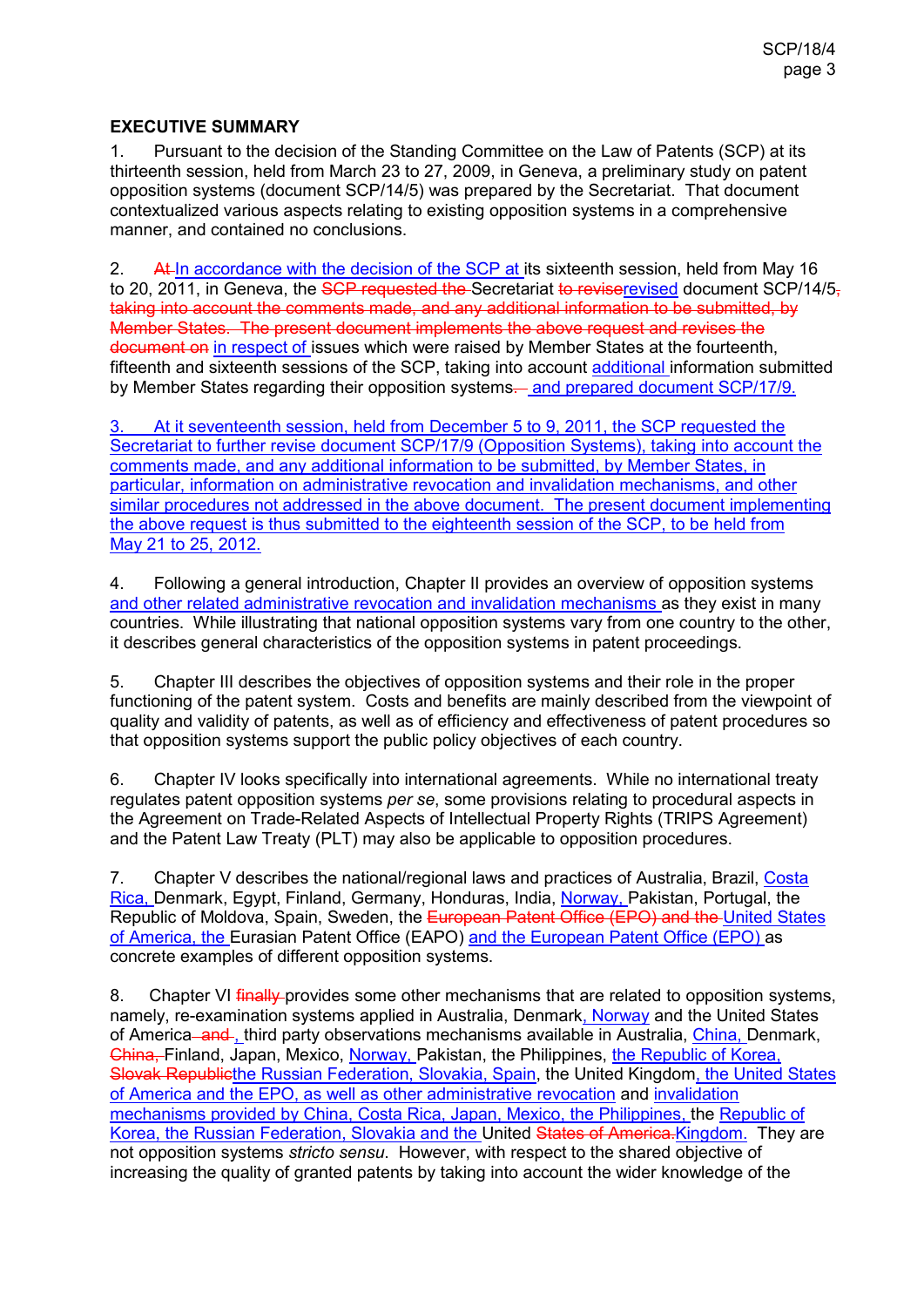general public, they are included in this document with a view to providing supplementary information.

9. Finally, Chapter VII provides a comparative analysis of the different opposition systems and related mechanisms. It aims at summarizing the interrelationship between the opposition systems and related mechanisms, in particular with a view to recent national reforms of the opposition systems, without drawing any specific conclusions. Accordingly, Annex II to this document contains a comparative table of the different mechanisms.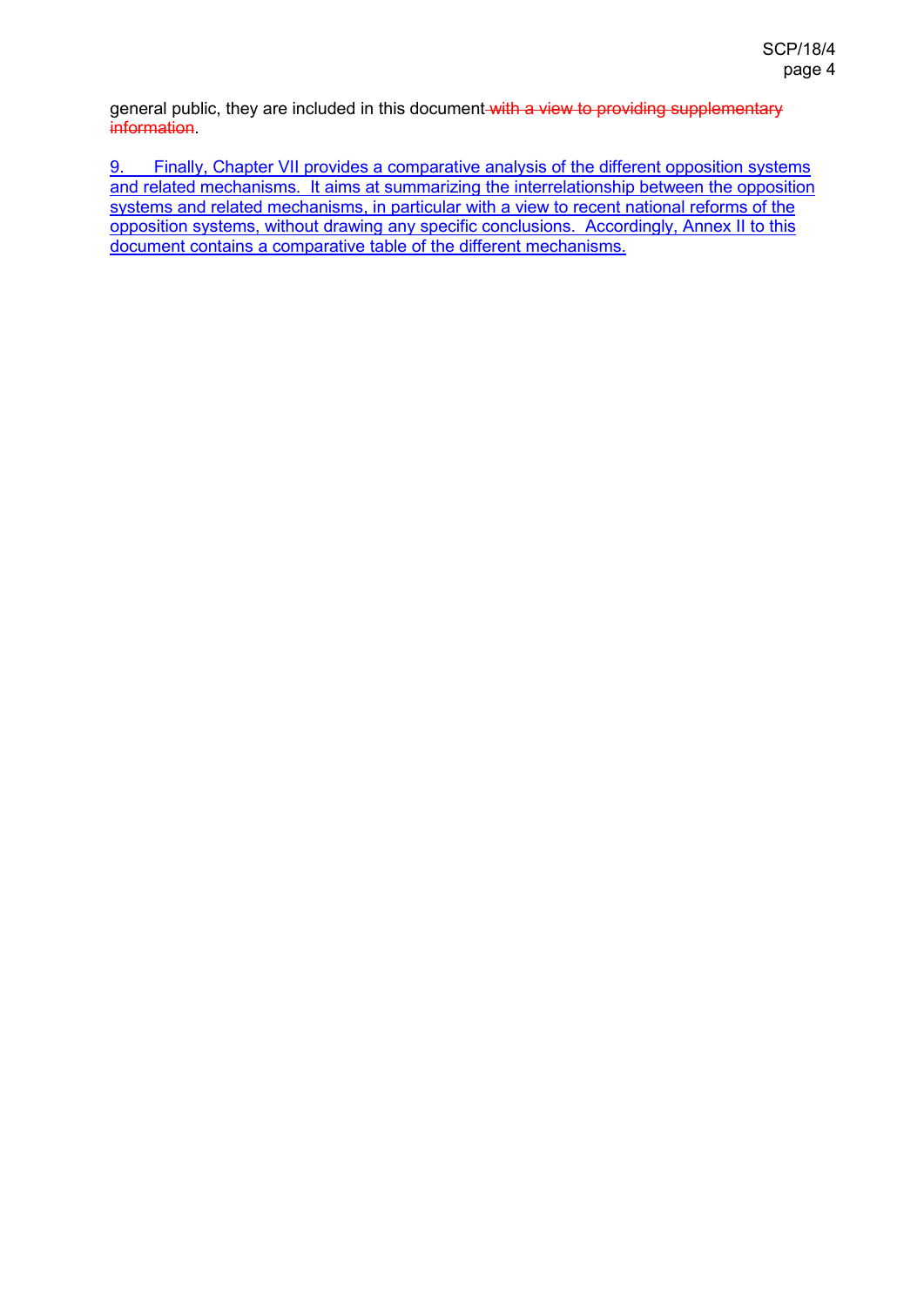## **I. INTRODUCTION**

10. At its thirteenth session which was held from March 23 to 27, 2009, in Geneva, the Standing Committee on the Law of Patents (SCP) asked the WIPO Secretariat to establish, for the next session of the SCP, preliminary studies on two additional issues, namely, transfer of technology and opposition systems.

11. It was understood by the Committee that those issues were not to be considered prioritized over other issues contained on the list which was established during the twelfth and thirteenth sessions of the SCP and was contained in the Annex to document SCP/13/7 (see paragraph 8(c) of document SCP/12/4 Rev.).

12. Accordingly, document SCP/14/5 was prepared by the Secretariat as a preliminary study on the issue of opposition systems for the fourteenth session of the SCP, held from January 25 to 29, 2010.

13. At its sixteenth session, held from May 16 to 20, 2011, in Geneva, the SCP requested the Secretariat to revise the preliminary study on opposition systems (document SCP/14/5), taking into account the comments made, and any additional information to be submitted, by Member States. The present document implements the above request and revises the document on issues which were raised by Member States at the fourteenth, fifteenth and sixteenth sessions of the SCP, taking into account information submitted by Member States regarding their opposition systems.<sup>1</sup>

14. The present Therefore, document SCP/17/9 submitted to the seventeenth session of the SCP, held from December 5 to 11, 2011, primarily addresseds opposition systems, which are understood as time-bound *inter partes* procedures before a patent office, under which an opponent challenges the patentability of inventions and the applicant (or the patentee) is given an opportunity for rebuttal. However, with respect to the shared objective of increasing the quality of granted patents by taking into account the wider knowledge of the general public. related mechanisms, such as re-examination systems and mechanisms that allow third parties to submit prior art information to a patent office, are also described in Chapter VI.

15. It is probable, however, thatand considering the high probability that the term "opposition system" may have different meanings under various national laws or in different languages-Thus, in addition to the information on opposition systems in the above sense, Member States havehad submitted information on various procedures available under the national laws including, for example, on invalidation or revocation procedures conducted before the patent offices/quasi-judicial bodies and/or courts and procedures related to the limitation of granted patents which may be initiated solely by the patentee.<sup>2</sup> Although those procedures also aim at improving the quality of granted patents, they were not included in this document SCP/17/9, since the purpose of the preliminary study is was to focus on time-bound *inter partes* opposition systems generally filed by third parties and related mechanisms, such as re-examination procedures, and third party observation mechanisms conducted before the patent offices. **However** 

<sup>-&</sup>lt;br>1 In response to Circular 7992 dated June 10, 2011, the information has been received from Australia, Denmark, Finland, Georgia, Germany, Honduras, Mexico, Pakistan, Portugal, Republic of Korea, Republic of Moldova, Slovak Republic, Spain, Sweden, Ukraine, the United States of America and the European Patent Office (EPO).

<sup>2</sup> Information on those other procedures was received from Costa Rica, Mexico, the Republic of Korea and the Slovakiak Republic.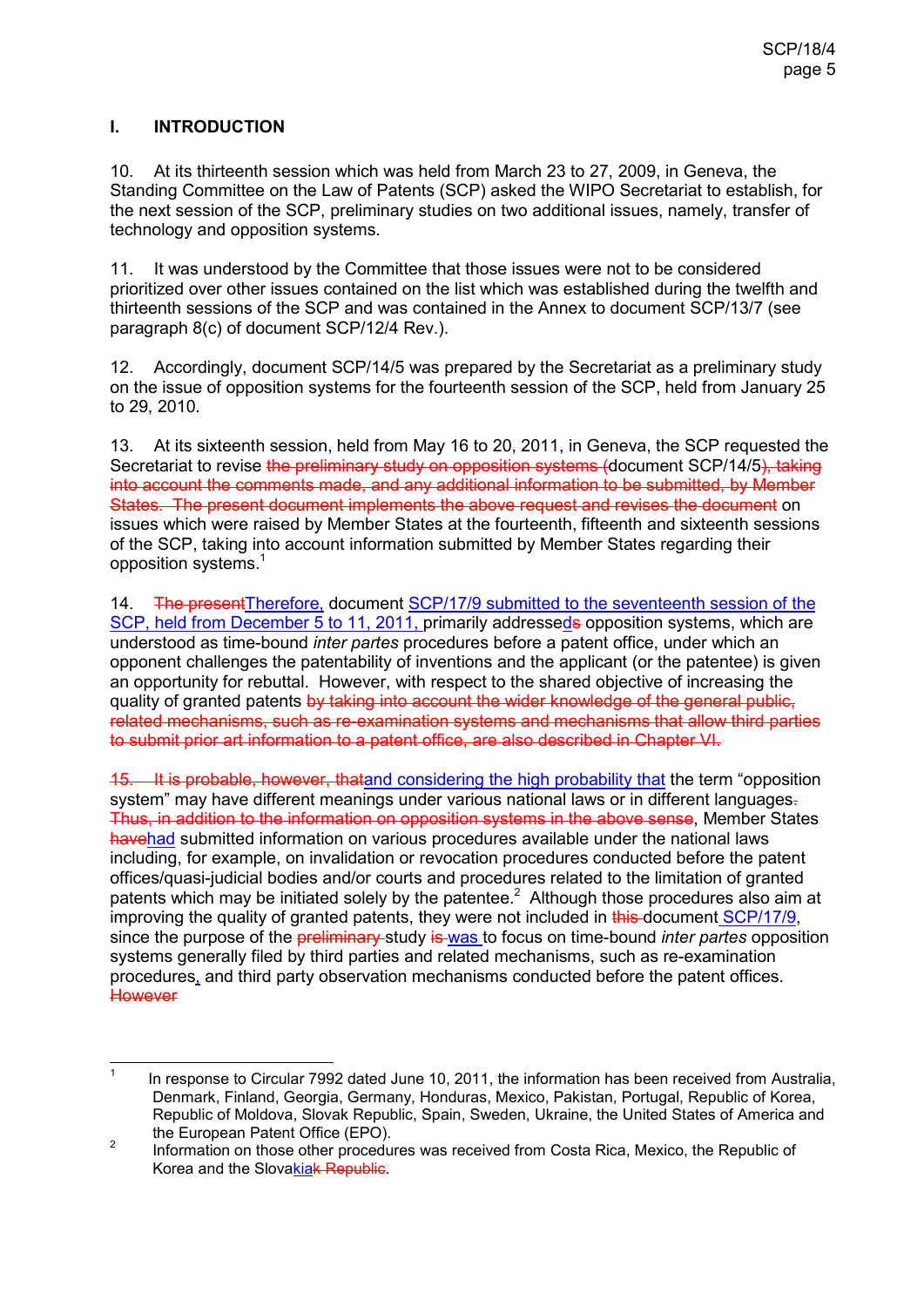15. At its seventeenth session, the SCP requested the Secretariat to revise document SCP/17/9, taking into account the comments made, and any additional information to be submitted, by Member States, in particular, information on administrative revocation and invalidation mechanisms, and other similar procedures not addressed in the above document.

16. Pursuant to that request, the present document contains additional information on administrative revocation and invalidation mechanisms conducted before the patent offices and/or quasi-judicial bodies. Those mechanisms are similar to opposition systems, as they are *inter partes* proceedings to challenge the patentability of inventions, but they are in general not time-bound. With a view to summarizing the different mechanisms available, the present document provides a non-conclusive comparative analysis in Chapter VII and information on recent reforms in patent laws. Annex I contains statistics submitted by some Member States. Annex II provides a comparative table on the different mechanisms available at the national, regional and international levels.

17. In addition, all submissions by members and observers of the SCP concerning the various mechanisms containing those other procedures are available on the website of the SCP electronic forum, in view of their valuable contribution to the better understanding of national systems.

18. At the twelfth session of the SCP, it was clarified that the *modus operandi* of the Committee, namely, to move forward along a number of tracks, including the preparation of preliminary studies, was agreed upon for the purpose of developing a work program of the SCP (see paragraph 123 of document SCP/12/5 Prov.). In view of this specific background, this preliminary study contextualizes various issues relating to opposition systems in a holistic manner, and contains no conclusions.

## **II. OVERVIEW OF OPPOSITION SYSTEMS AND RELATED MECHANISMS**

19. Many countries provide opposition mechanisms in their patent systems. Opposition systems *stricto sensu* offer third parties an opportunity to oppose the grant of a patent within a certain *period of time* provided by the applicable law. An opponent must allege at least one of the grounds for opposition among those that are prescribed in the applicable law. Opposition procedures are closely related to the patent granting procedure. An opposition may be requested soon before the grant of a patent (pre-grant opposition) or after the grant of a patent (post-grant opposition). In some countries, an opposition may be filed pre-grant, within a certain time period immediately after the publication of the application for a patent and before the examination phase, in which case the procedure resembles, to a certain extent, the so-called third party observation system. It is possible to combine pre-grant and post-grant opposition systems. India, for example, provides both a pre-grant and a post-grant opposition system. One of the main objectives of the opposition system is to provide a simple, quick and inexpensive mechanism that ensures the quality and validity of granted patents by allowing an early rectification of invalid patents. In general, opposition proceedings are *inter partes*  procedures conducted before the patent office, not a court.

20. Pre-grant opposition often starts once the examination of a patent application has been completed by a positive result. The Office publishes its intention to grant the patent on the claimed invention contained in the application, and provides a certain time period during which an opposition can be filed. The opponent shall state the grounds for opposition and submit any evidence. If no opposition is filed during that period, the patent will be granted. If an opposition is filed, the applicant will be notified of that fact, together with the grounds for opposition and the evidence (for example, prior art documents that demonstrate lack of inventive step). The applicant will be given the opportunity to comply with the requirements under the applicable law, and to make observations, within the prescribed time limit. In accordance with the applicable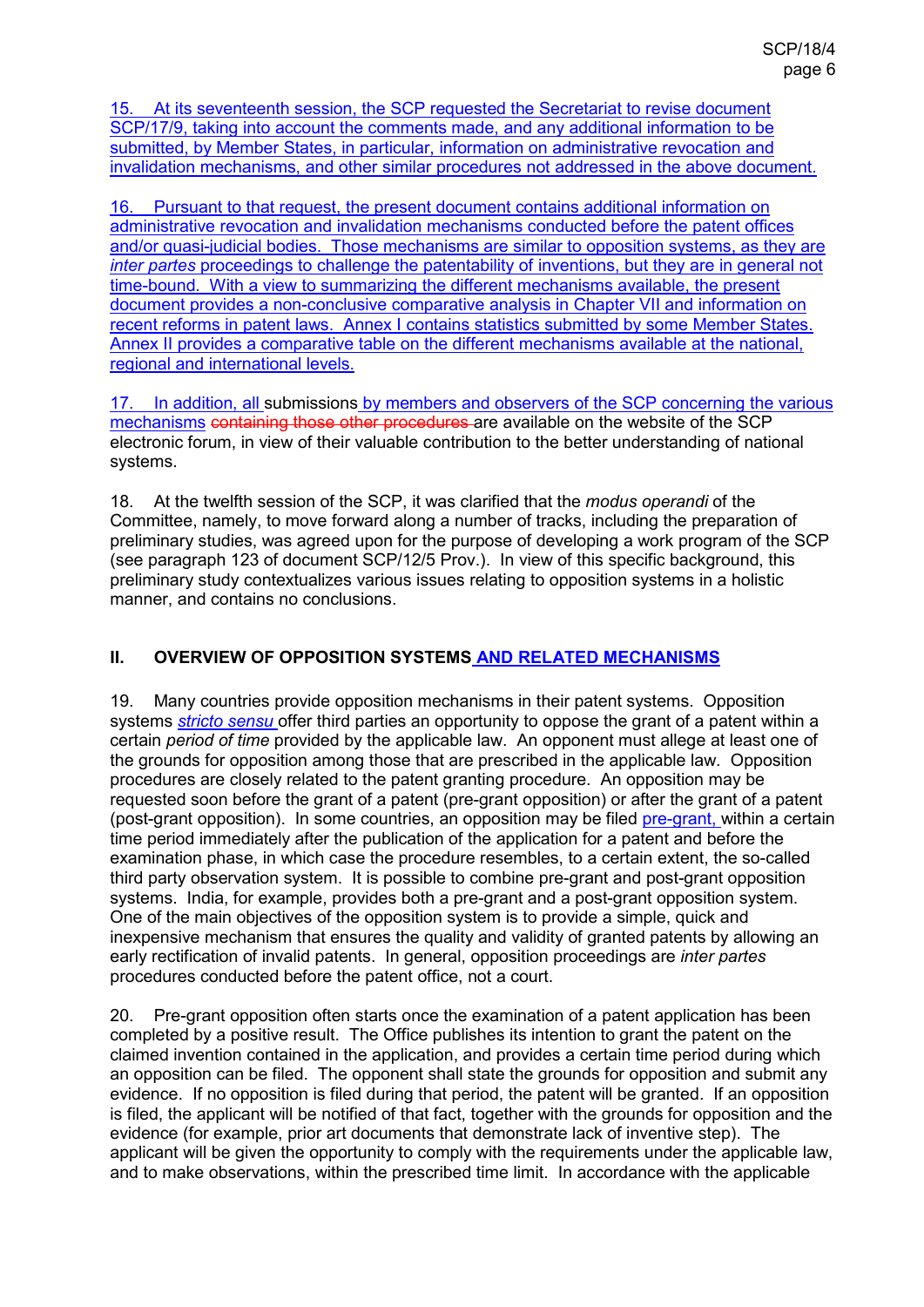law, the opponent has the possibility to respond to the observations made by the applicant. Based on the submissions by the opponent and the applicant, an examiner or any other person entrusted to decide on opposition cases under the applicable law will make a decision as to whether the patent shall be granted or not.

21. In some countries, the pre-grant opposition system is designed in such a way that it starts after the publication of the patent application and before substantive examination. Once the patent application is published, an opposition may be filed within a certain time period prescribed under the applicable law. The opponent shall state the grounds for opposition and submit any evidence. If no opposition is filed during that period, the substantive examination will be carried out. If an opposition is filed, the applicant will be notified, and given an opportunity to make observations and/or amend the application within the prescribed time period. The conclusion of the opposition will be notified to both the applicant and the opponent.

22. Post-grant opposition starts once the patent is granted. Once the fact that a patent has been granted is published, an opposition may be filed with evidence within a certain time period prescribed in the applicable law. Similar to the pre-grant opposition, the patentee will be notified about that fact, and be given the opportunity to comply with the requirements under the applicable law, and to make observations, within the prescribed time limit. In accordance with the applicable law, the opponent has the possibility to respond to the observations made by the patentee. Based on the submissions by the opponent and the applicant, whoever is entrusted to decide on opposition cases under the applicable law will make a decision as to whether the patent shall be maintained, amended or revoked.

23. Since one of the objectives of the opposition system is to provide a simple mechanism to ensure the quality and validity of granted patents, procedural and substantive requirements provided by the applicable laws regarding opposition systems have certain common aspects. However, there are differences in the details. Some of these differences are the following:

(i) the timeframe during which an opposition may be filed: the opposition period may start immediately after the publication of the patent application, after the completion of the substantive examination with a positive result and/or after the grant of the patent;

(ii) entitlement to file an opposition: in many national laws, any party, including the applicant or the patentee, may file an opposition. However, some laws provide that any third party (excluding the applicant or the patentee) may file an opposition;

(iii) the threshold for opposition: in many countries the opponent has to provide full evidence of the grounds on which the opposition is based. In one country, an opposition may be instituted if it is "more likely than not" that the patent is invalid; with respect to admissibility, in some countries, the request has to be sufficiently substantiated, provide written documents and other evidence, while in other countries, the criteria of admissibility are not defined in the patent laws;

(iv) the disclosure of the identity of the requester: in some countries, it is possible for the opponent, the true party in interest, not to disclose his identity,<sup>3</sup> which may be in support of a continued good business relationship between the opponent and the patent applicant or patentee;

 $\frac{1}{3}$  In 1999, the Enlarged Board of Appeal of the European Patent Office held that the use of a straw man did not render the opposition inadmissible unless "the involvement of the opponent is to be regarded as circumventing the law by abuse of process." http://www.epo.org/law-practice/case-lawappeals/recent/g970003ep1.html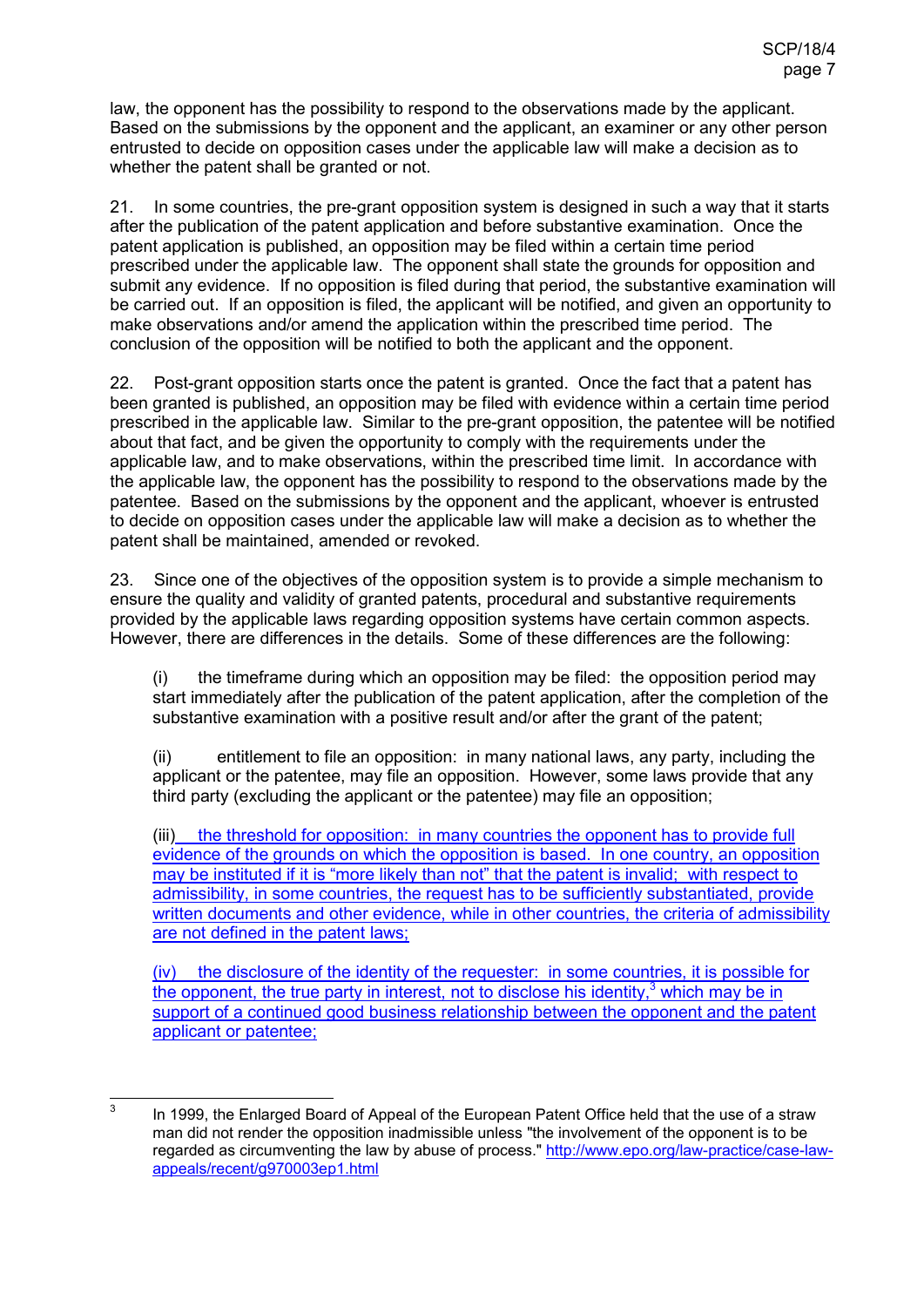$(v)$  the length of the opposition period: the length of the opposition period varies from country to country. Among the countries listed in Chapter V, the duration varies from two to six months for pre-grant opposition and from six to 12 months for post-grant opposition;

(ivi) the grounds for an opposition: in many countries, the requirements regarding novelty, inventive step, industrial applicability, sufficiency of disclosure and addition of new matter going beyond the original disclosure are grounds for an opposition. Non-compliance with the requirements concerning the exclusions from patentable subject matter also forms part of the grounds for an opposition in many countries. Some countries accept an opposition on the grounds that an applicant/patentee is not entitled to the right to a patent, or on other grounds covering all requirements that should be fulfilled to obtain a patent. They include, for example, the fact that information regarding corresponding foreign applications was not submitted, the source or geographical origin of biological material used in the invention was not disclosed, or the essential formalities were not complied with-;

(vii) reviewing officers: the opposition may be conducted by an examination division or the proceedings may be held before a special opposition board; the board may include technical and legal examiners or judges;

(viii) *inter partes* procedural requirements: formal and procedural requirements relating to, for example, a request, notification to parties, arguments, evidence, oral hearing and final decision depends on the applicable law, most likely based on the general civil procedural law of each country;

 $(v\frac{v\hat{H}X}{x})$  opposition fee: in many countries, the payment of an opposition fee is required to file an opposition $\frac{1}{x}$ ;

(x) the effect of the opposition on civil actions: in some countries the opposition has an estoppel effect or the effect that civil proceedings are stayed. In other countries, both administrative and civil proceedings can be pursued independently and in parallel; and

(xi) the timeframe for filing an opposition: in one country the final determination has to be issued within one year, extendable up to six months; in many countries, no time limits for a final administrative decision is specified.

24. An appeal against the final decision of the opposition body is generally possible, often to a court. It should be noted that, according to Article 62.5 of the TRIPS Agreement, final administrative decisions in procedures concerning the acquisition and maintenance of intellectual property rights as well as the administrative revocation and *inter partes* procedures shall be subject to review by a judicial or quasi-judicial authority.

25. The number of patent applications/patents in respect of which oppositions are filed is not very high.<sup>4</sup> For example, the opposition rate at the European Patent Office (EPO) in 2008, 2009 and 2010 was 5.32%, 4.7% and 5.2%, respectively. Information on other countries' statistical data on oppositions is available in the Annex I to this document.

26. In a larger sense, the opposition system is complemented by related mechanisms which allow third parties to intervene in the patent examination process before the grant of a patent or to challenge the grant of a patent after its grant. Those mechanisms are similar to an opposition

 $\frac{1}{4}$  However, according to the statistics received from some Member States, there was a case where the share of the applications/patents only respect of which oppositions were lodged was high (see the information received from Pakistan in the Annex to this document).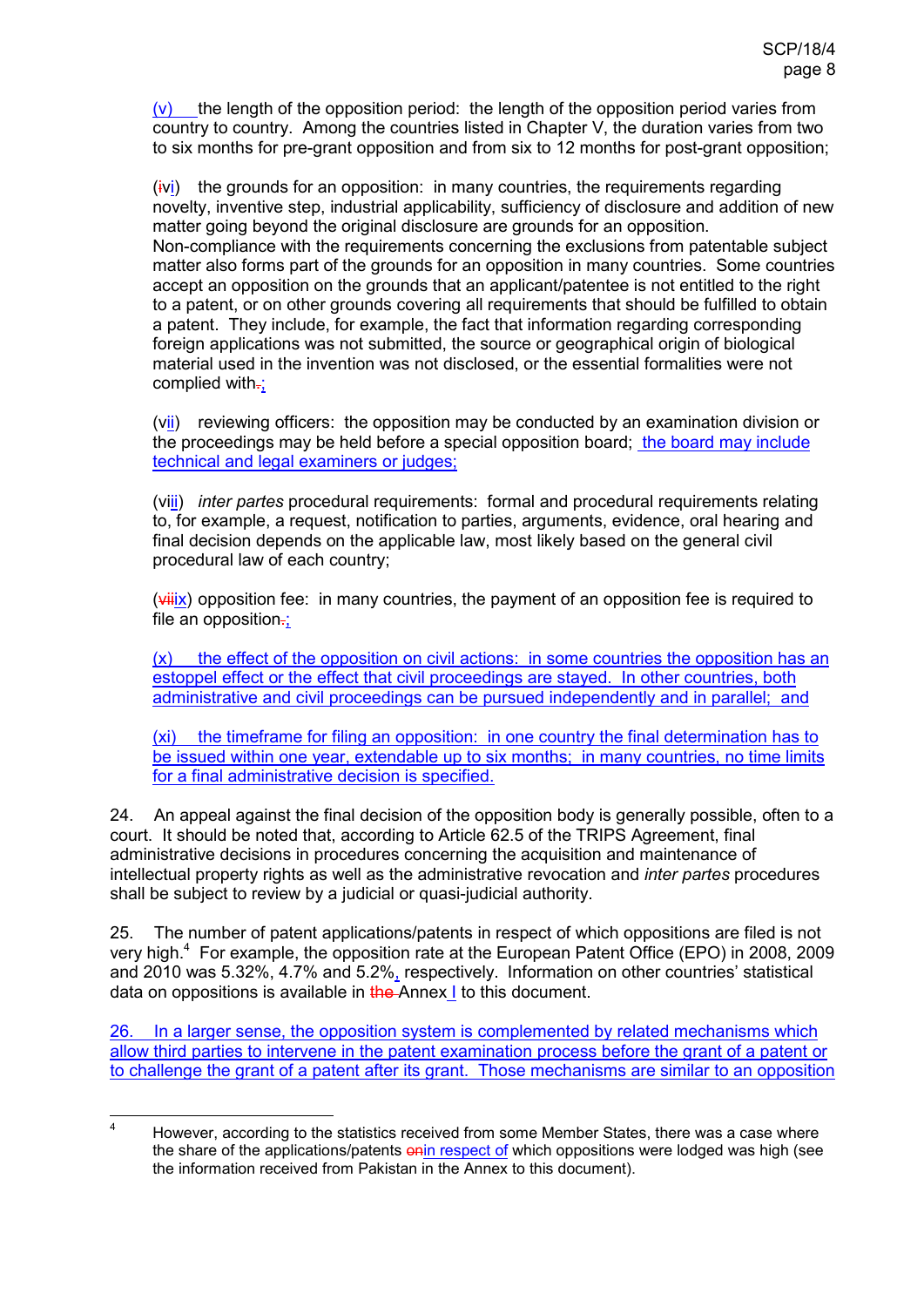system, but may differ in some aspects from opposition systems *stricto sensu*. Three types of related mechanisms can be distinguished:

(i) third party observations: many patent systems provide the opportunity for third parties to submit prior art documents or other related information, including comments and observations during the patent examination process. Those pre-issuance submissions by third parties are considered to contribute to a higher quality of patents as they assist the patent examination by submitting information on prior art, for example, published patent applications and other printed publications of potential relevance. Third-party observations do not trigger a specific review process, but are in most countries made available to the public and included in the file. In some countries, additional mechanisms are provided beyond third party observations. Third party observations are distinct from opposition system as they do not trigger a review process, they are generally restricted to prior art documents, and the submitting third party does not become a party to the process (*ex parte*).

(ii) re-examination: in some countries, procedures exist to provide the post-grant opportunity for third parties to request a re-examination of the patent in the context of new pieces of prior art. In general, the main difference between re-examination and a postgrant opposition system consists in the fact that post-grant opposition can be raised within a certain time period, while a re-examination may be requested during the lifetime of the patent. Re-examination can be conducted *ex parte*, (largely without the participation of the requester in the conduct of the re-examination) or *inter partes*, with greater participation of the respective parties. *Ex parte* re-examination often has the characteristic of re-conducting substantive examination at the administration level on the basis of the prior art submitted by the requester of the re-examination. *Inter partes* re-examination in certain countries is similar to administrative revocation or invalidation mechanisms in some other countries in the sense that both provide for a wide range of substantive grounds and *inter partes* proceedings allowing third parties to challenge a patent before an administrative body. However, the proceedings of *inter partes* re-examination are generally conducted as a second examination by the patent office itself rather than as a full *inter partes* administrative review by a specialized board. Further, in one country, *inter partes* re-examination is also limited to the grounds of novelty and inventive step. In some countries, *inter partes* re-examination mechanisms complement the opposition system after the opposition period has expired.

(iii) administrative revocation and invalidation: some countries provide for administrative revocation and invalidation mechanisms available after the grant of the patent without a time limit, in some countries even after expiry of the patent. Those mechanisms provide for similar *inter partes* opportunities for third parties to challenge a patent on administrative, non-judicial grounds. For example, Japan provides for the possibility of an administrative appeal for revocation called "trial for invalidity". Administrative review mechanisms might complement a system of third party observations or pre-grant opposition system, such as in some countries in Asia, for example, China, Japan, the Philippines and the Republic of Korea, or in Costa Rica. In general, the administrative review is conducted by a specialized board which reviews certain grounds for invalidity. Therefore, those mechanisms are sometime called "administrative appeal for revocation". In addition, in most countries, an appeal of the administrative review decision is possible, generally to a court, which may be a specialized patents court in some countries.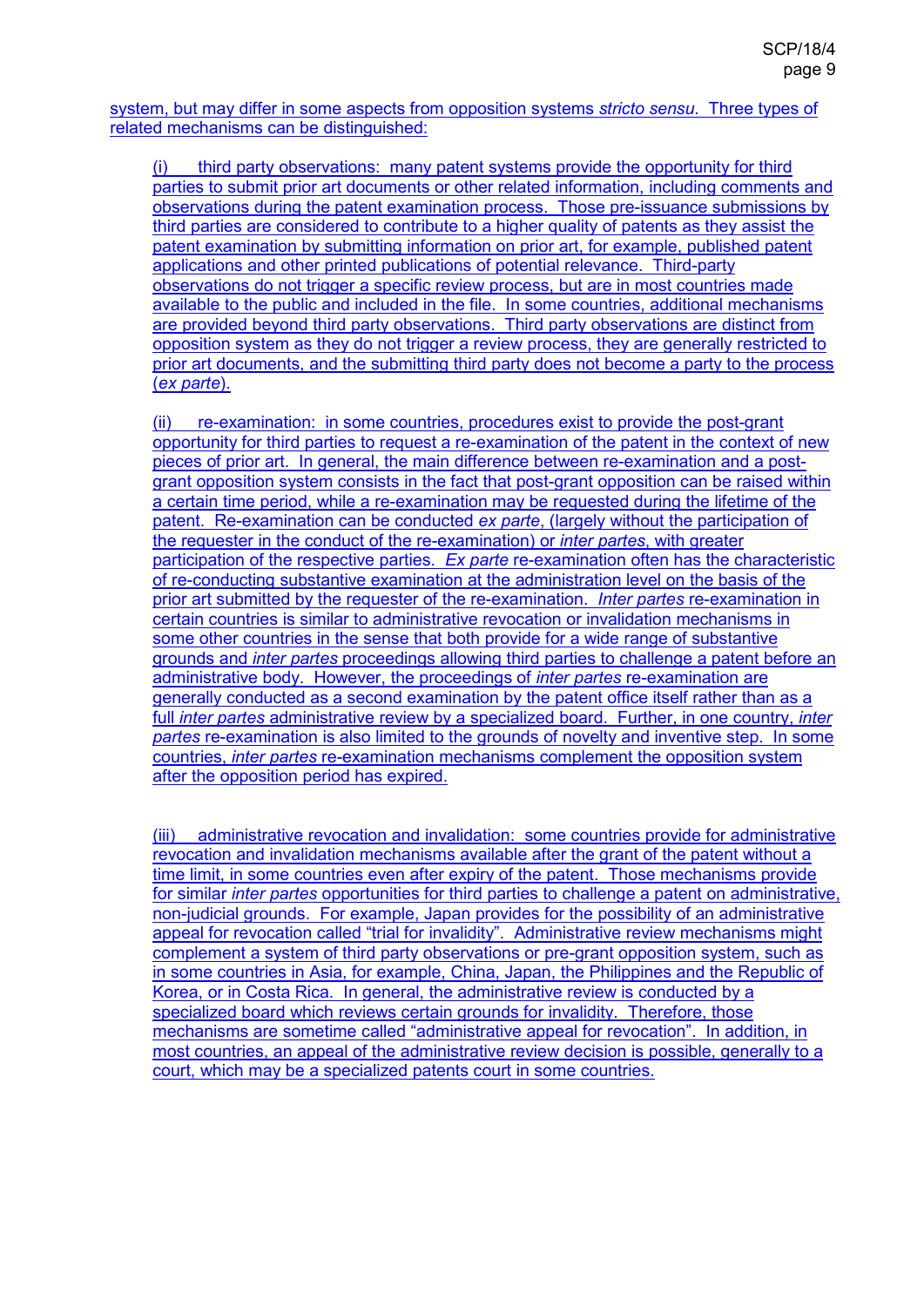## **III. RATIONALE AND OBJECTIVES**

27. The patent system intends to promote innovation, dissemination and transfer of technology by granting a limited exclusive right to prevent others from using a patented invention without the consent of the patent owner and, at the same time, requiring the patent owner to fully disclose the invention to the public. In order to meet this objective, the patent law lays down strict requirements, both procedural and substantive, to obtain patent protection. Those requirements are fundamental to a functioning patent system, as they were created in order to ensure that only those inventions that are "worth" protecting for the purposes of facilitating innovation and meeting the broad public interest would obtain patent protection.

28. However, in reality, it may nevertheless happen that an invention that does not fully meet the requirements under the applicable law obtains a patent. For example, since the patent examination process is conducted primarily *ex parte,* a substantive examiner may overlook a piece of prior art and inadvertently reach a positive decision regarding the patentability of the claimed invention. Such a situation should not be necessarily considered as low quality examination in a given country, since the piece of prior art could be published in an exotic language or in an isolated publication. Further, in some countries, only formality examination is conducted. In order to rectify the grant of a deficient patent, in general, a patent revocation procedure is provided either before a competent court or before an administrative/quasi-judicial body the decision of which can be reviewed by a judicial body. The opposition system provides an additional administrative layer of review that prevents the grant of invalid patents through the participation of third parties to the review process. The idea is that the participation of third parties, who may be well informed about the technology concerned, $5$  would complement the resources available to the patent office, and would increase the credibility of granted patents. Since the opposition procedure is provided just before or after the grant of the patent, it allows an early rectification of invalid patents. The possibility to rectify invalid patents at an early stage is also beneficial for a patentee, since the patentee can have more trust in the validity of his patent. Thus, a patent granted on an invention that has gone through opposition proceedings would be considered as having a higher credibility in terms of its compliance with novelty, inventive step and other requirements of patent law.

29. Compared to the review process before a court, the opposition system has and related administrative mechanisms have various advantages. They include:

(i) the opposition procedure, which is an administrative process, is generally simpler, quicker<sup>6</sup> and less expensive;

(ii) an opposition may be filed by any person (or any third party), while a patent revocation procedure may, in some countries, be initiated only by a party who fulfills certain conditions, for example, being an interested party or being adversely affected by the decision subject to the appeal. Therefore, the opposition system takes into account

 $\frac{1}{5}$  The third parties could be, *inter alia*, competitors of the applicant or patentee having a good knowledge of the technological area concerned and who have their business interest in eliminating deficient patents.

<sup>6</sup> In a study related to the EPO, it was reported that the duration of the opposition procedure, from filing the notice of opposition till the delivery of the decision by the Opposition Division, was about 1.9 year on average ( See D. Harhoff, K. Hoisl, B. Reichl, and B. Van Pottelsberghe, Patent Validation at the Country Level – The Role of Fees and Translation Costs, Research Policy, Elsevier, 2009, v. 38(9)). However, it was reported that in some technical fields the median duration of the opposition and appeal at the EPO can be estimated in average at about 3.07 years. (See S.J.Graham et,al. Patent Control: A Comparison of U.S. Patent Re-examination and the European Patent Oppositions, August 2002).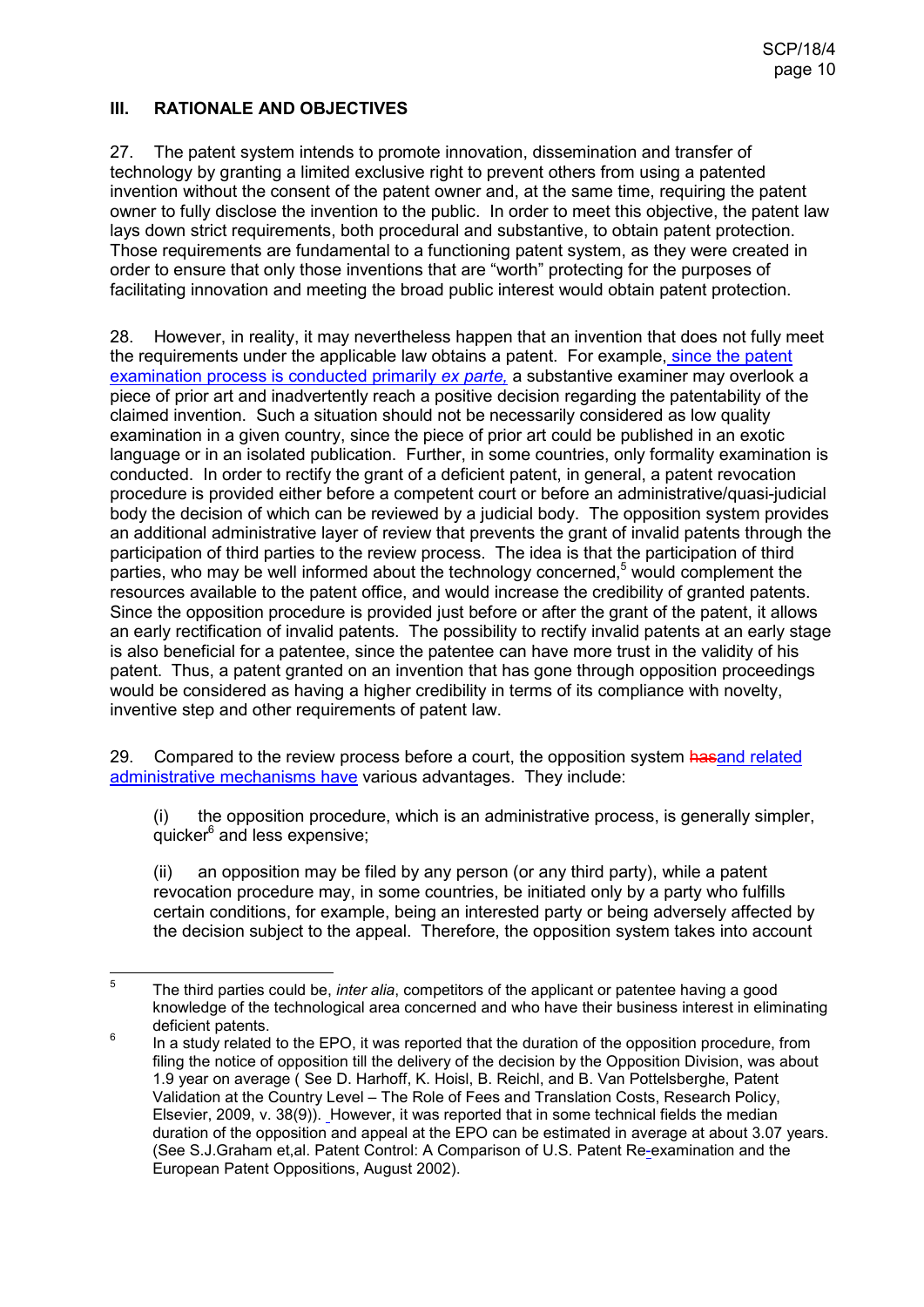the wider knowledge of the general public; in addition, in, some countries, the reviewing body may also consider evidence not presented by the parties;

(iii) the decision of an opposition board is made by examiners and other officers with technical expertise, while a judge may not always be familiar with the technology concerned-:

(iv) differently from litigation in court in some countries, the patent applicant or patentee is given, by the administrative body conducting the opposition, an opportunity to narrow or amend the claims, in order to avoid the refusal or revocation of the patent application or patent;

(v) the proceedings before an opposition board is considered to put less strain than revocation litigation on the relationship of parties, which might be partners in other research and development projects. For example, in some countries, the third party might oppose anonymously a patent, and the procedure of submitting third party observations is largely documentary or conducted *ex officio*.

30. While the primary purpose of opposition systems is to ensure that patents are not granted to creations which do not meet the patentability requirements, they also target another important objective, which is to safeguard the scope of information in the public domain.<sup>7</sup> Although revocation proceedings are available, the grant of patents of unsatisfactory quality may have a limiting effect on the public domain. In other words, once a patent is erroneously granted, the claimed invention, which otherwise would remain in the public domain, can be used by others only with the authorization of the patentee.

31. Viewed from the angle of innovation policy, the positive effect of the patent system on innovation can only be achieved by valid patents complying with all the requirements of the applicable law. Patent opposition procedures, along with other revocation procedures available under the national law, can be considered as one of the possible tools available in the patent system which support the grant of valid patents. It is in keeping with the broad policy objectives of the patent system and in the interest of various stakeholders, such as government, industry, academia, the patentees and third parties, that patents are granted only to genuine inventions that meet all the requirements under the applicable law. While the grounds for opposition may differ from country to country, the most common grounds provided under national laws, such as the lack of novelty, inventive step or industrial applicability and non-compliance with the requirement of sufficient disclosure, are grounds that are often invoked by patent examiners to reject patent applications. By ensuring a high credibility and validity of granted patents, the opposition mechanisms, along with other revocation procedures, mitigate the problem of cost that patents of unsatisfactory quality may create.<sup>8</sup> Patents that meet all the requirements imposed by patent laws may be reliably enforced in court and licensed to others. At the same time, such patents also provide the greatest value to the public and clarify the extent to which others may approach the protected invention without infringing it.

32. In order to set up an opposition procedure, the administration (the patent office) needs to have relevant resources, such as technically qualified examiners or other officers who will conduct the opposition proceedings. $9$  This could be relevant particularly for offices in

 $\frac{1}{7}$  Recommendations 16 and 20 of the WIPO Development Agenda touch upon the public domain issues.

<sup>8</sup> In addition to high social cost, invalid patents create cost for patentees of such patents if the patentees need to spend resources in fighting off litigation involving patents with questionable validity.

 $\overline{9}$  As an alternative, a patent Office which does not have resources to conduct substantive review may conclude cooperation agreement with other offices. For example, while the Intellectual Property Office of Singapore does not provide the opposition procedure, upon cooperation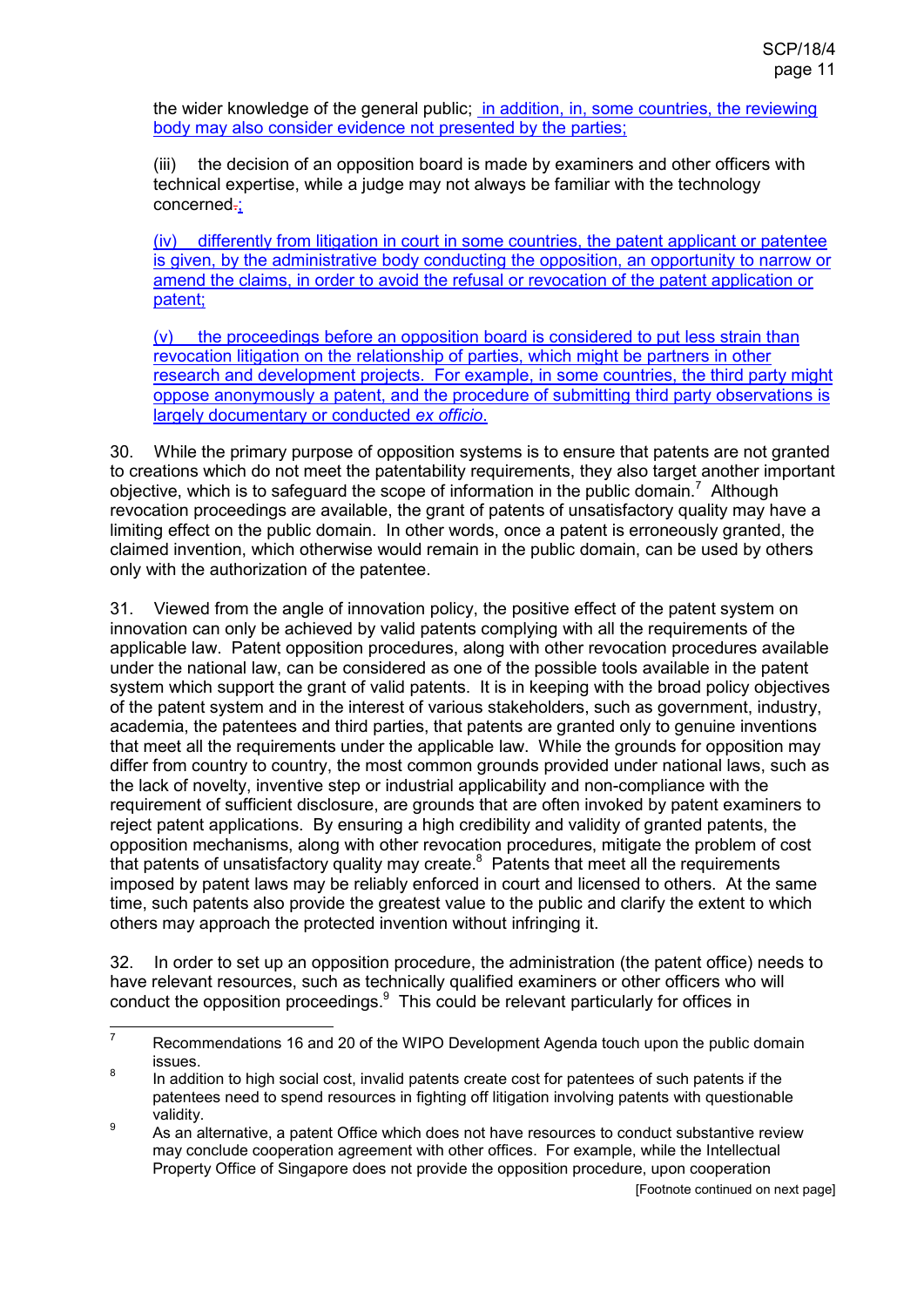developing countries which may have more difficulty in hiring technically qualified staff and have perhaps a more limited access to technological material on prior art to carry out substantive examination.<sup>10</sup> In this context, it is recalled that the opposition procedures are closely related to the patent granting procedures. Since high quality substantive examination requires human and financial resources, it seems that opposition systems are utilized in the national/regional patent granting procedures either as a supplementary mechanism to the substantive examination by examiners or as a complementary mechanism to substantive examination. Taking the former approach, patent examiners are primarily tasked to conduct substantive examination, and only where they made affirmative decisions, the general public has the opportunity to supplement the examination shortly before or after the patent grant. On the other hand, according to the second approach, the general public plays a complementary role in examining patent applications, thus "examining" published patent applications which have not been reviewed by patent examiners yet. In the latter case, one researcher stated that such procedures allow the opposition to a patent at a wrong time, as the only information available for third parties at that early stage would be the patent specification as filed.<sup>11</sup> Nevertheless, different approaches are possible depending on the resources available in the patent office examination sector and in the general public, as well as on the allocation of tasks among different "agents" in order to provide an optimal examination/review mechanism. It has been recommended that countries without substantive examination should inform the public about observations by third parties in the absence of opposition proceedings.<sup>12</sup> Therefore, it is considered important that the patent law of each country explore various mechanisms which would allow detecting and challenging the grant of invalid patents at an early stage of the patent granting procedure, taking into account the available resources.

33. The opposition is subject to the payment of fee in most countries. However, in general, such fee is not significant compared to patent litigation costs.<sup>13</sup> Opposition fees are set by the national patent offices reflecting, in general, the marginal costs for the patent offices to review the applications or patents under opposition, and countries are free to make such procedures free of charge or to provide various flexibilities to various opponents, for example to natural persons or small and medium sized enterprises, if they wish to do so. While, at the national level, various fee-related policies can be adopted by the patent offices, it is most likely that opponents should bear the cost of hiring professional advisors to assist them in preparing and filing the opposition case. The fee related to hiring professional advisors is particularly relevant when the opponent is a national or resident of another country and, therefore, according to the national law, may be obliged to hire a local advisor to file an opposition.<sup>14</sup>

-[Footnote continued from previous page]

<sup>12</sup> AIPPI, Yearbook 1991/I, pages 291-294.

agreements concluded with other patent offices, such as the Austrian Patent Office, IP Australia, the Danish Patent and the Trademark Office and the Hungarian Patent Office, it outsources search and examination work in relation to patent applications, as well as the re-examination of the granted patent(s) initiated by the Registrar or any person to revoke a patent.

<sup>&</sup>lt;sup>10</sup> There are various projects undertaken by WIPO to improve access of developing countries to prior art databases. These initiatives are described in documents SCP/13/5 and SCP/14/3.

<sup>11</sup> Jakkrit Kuanpoth, Appropriate Patent Rules in the Developing Country – Some Deliberations Based on Thai Legislation, Journal of Intellectual Property Rights, Vol. 13, Sept 2001, 447-455.

For example, it was estimated that the patent litigation cost in Germany could be around EUR 50.000 (cost of 1st instance) and EUR 90.000 (cost of second instance) (*See* Communication from the Commission to the European Parliament and the Council, Enhancing the Patent System in Europe, Brussels, 3.4.2007, COM(2007)). The fee for filing an opposition in Germany with DPMA is EUR 200.

<sup>14</sup> Article 2(3) of the Paris Convention (and Article 3(2) of the TRIPS Agreement by reference to the Paris Convention), allows certain discrimination against nationals of other countries including in relation to the requirement that foreigners should appoint a local agent.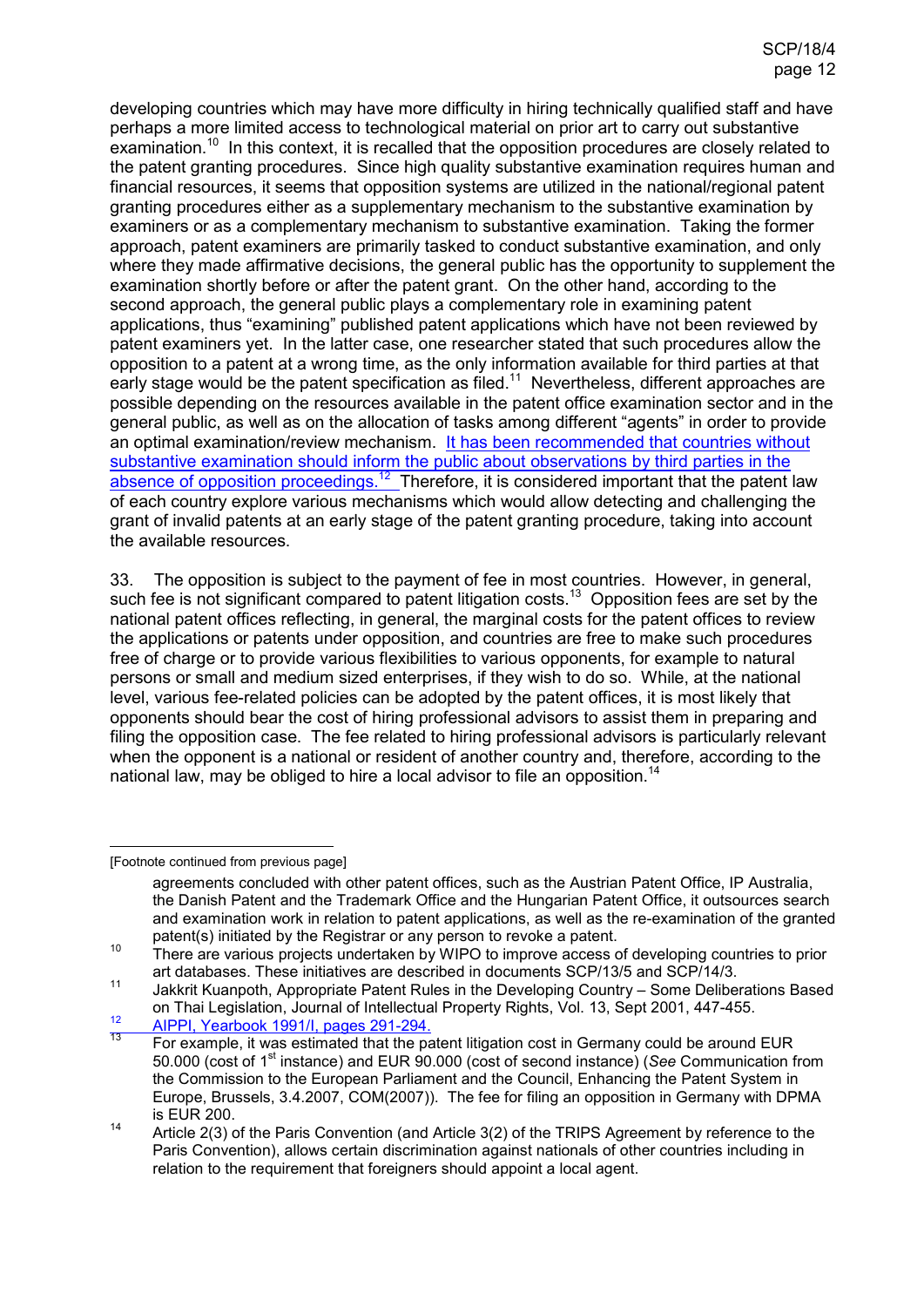34. One of the major challenges in designing an opposition procedure- is that it could delay the whole process of finalizing the grant of a patent. Where a number of oppositions based on different items of prior art and on different grounds are filed, the applicant (or the patentee) shall argue against each opponent, and shall defend his invention. Since anyone can file an opposition, a great number of oppositions could be filed in complex cases.<sup>15</sup> A pre-grant opposition system supports legal certainty by allowing a pre-review of the patentability of an invention by third parties before granting the patent. In other words, it increases the validity of granted patents. However, the pre-grant opposition introduces an additional period during which all the applications are pending before the patent office prior to the grant of the patents. In practice, only a small number of applications are opposed.<sup>16</sup> Consequently, although it is a matter of several months, in general, there is an inevitable delay across the board in granting patents, including for applications which were not subject to opposition, for the period during which an opposition could be filed. In a post-grant opposition system, the delay will only be applicable, in principle, to those affected by oppositions and this does not have an impact on those patents not subject to any opposition. However, while the post-grant opposition system does not extend the period between the filing of the application and the grant of the patent, during the opposition period, the enforceability of the opposed patent could be uncertain.<sup>17</sup> Another effect of the post-grant opposition could be that such patents may not be considered of a high commercial value, since potential licensees may hesitate to enter into licensing agreement due to the uncertainty over the validity of the patent during the opposition period.<sup>18</sup> In short, policy makers need to consider two elements: on the one hand, an additional review process may have a positive effect on the promotion of innovation by increasing the quality and the validity of granted patents. On the other hand, such an additional process may delay the granting process and introduce a period of uncertainty as regards the enforceability of opposed patents and hold up licensing deals. In comparison, some researchers found that, in Australia, the processing period for a pre-grant opposition often amounts to more than one year, similar to the periods for the processing of post-grant oppositions.<sup>19</sup>

35. The publication of relevant information, such as the publication of the patent application after 18 months from the filing date (or priority date) and/or the publication of the granted patent, is a prerequisite for pre-grant and post-grant opposition. However, the scope of published information, for the purposes of opposition, may vary from one country to another, $20$  from the publication of all information contained in patent applications, including the detailed description

 $15<sup>15</sup>$ <sup>15</sup> For example, the Oncomouse case (EP 0169672) received 17 oppositions, and Edinburgh/stem cells case (EP 0695351) received 14 oppositions. A study shows that the likelihood of opposition increases with patent value, and that opposition is particularly frequent in areas with strong patenting activities and with high technical or market uncertainty. (Dietman Harhoff, Markus Reitzig "Determinant of opposition against EPO patent grants - the case of biotechnology and pharmaceuticals", International Journal of Industrial Organization, 22 (2004), 443-480).

<sup>16</sup> The statistical data submitted by the Member States appears to support this conclusion. See Annex to this document.

<sup>&</sup>lt;sup>17</sup> In addition, some patent laws allow the alleged infringer to intervene in the opposition proceeding in response to the request of the patentee, whose patent is being opposed, to cease alleged infringement.

<sup>&</sup>lt;sup>18</sup> This particularly could be the case for inventions in some technological areas which have higher probability of being opposed than patents in other areas. In addition, the possibility of the patents to be objected by third parties, if such mechanism exists under the applicable law, would probably also be taken into account by the potential licensees in the decision making process.

<sup>19</sup> See K. Weatherall, F. Rotstein, Ch. Dent, and A. Christie, Patent Oppositions in Australia: The Facts, UNSW Law Journal, Volume 34(1), 2011, p. 106 (with reference to Australia mean number of delay 2.4 years, median number 1.8 years).

 $20$  According to Article 12 of the Paris Convention, while each country of the Union has to establish a special industrial property service for the communication to the public of, *inter alia,* patents through its publication, the publication is only mandatory in relation to essential data such as, the names of the proprietors of patents granted, with a brief designation of the inventions patented. Thus, the Paris Convention does not specify how patents should be "communicated to the public".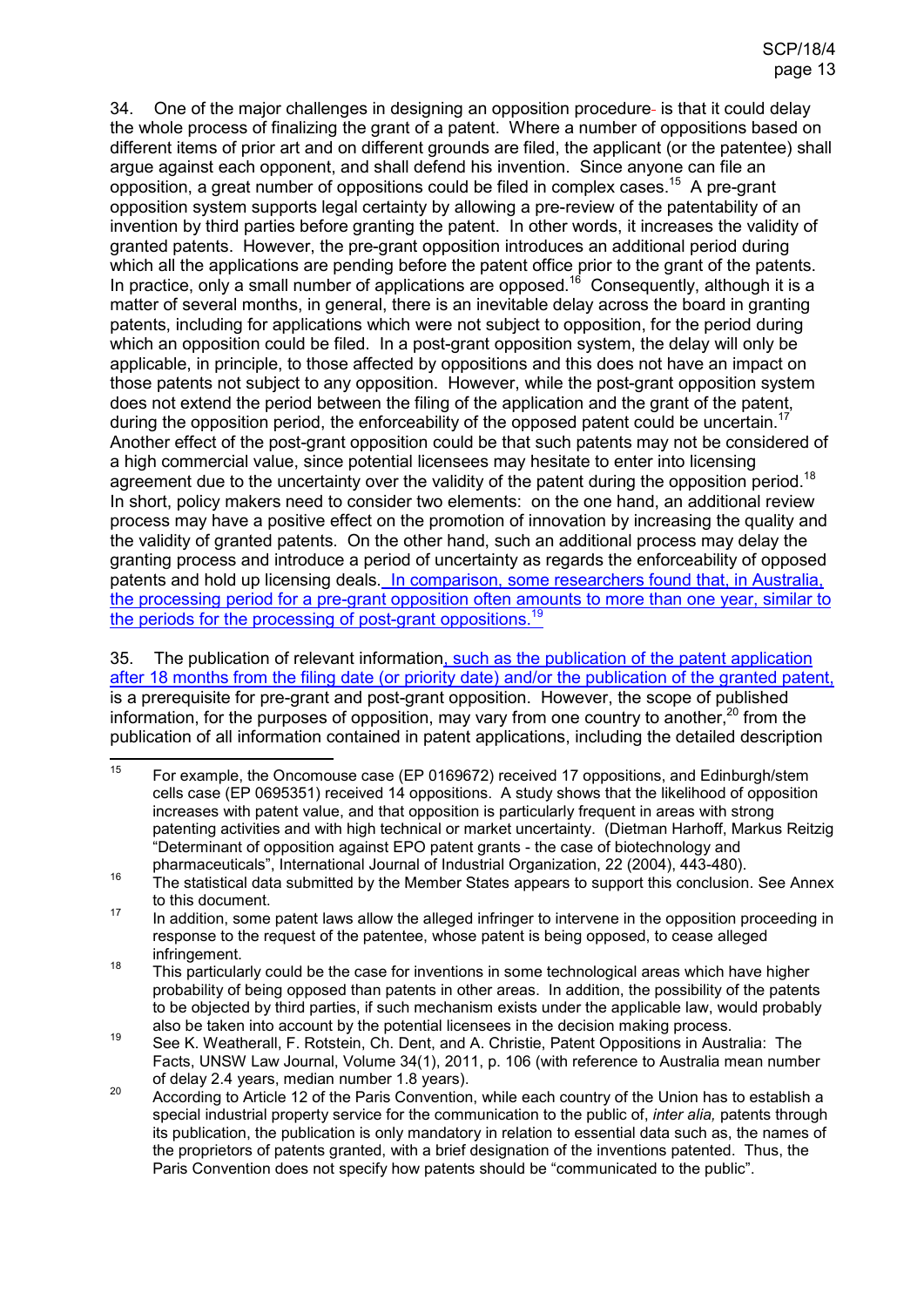of inventions, in some countries, to only the bibliographic data<sup>21</sup> in other countries. However, it is to be noted that even in those countries where only the bibliographic data is published, the patent offices make available to the public the full contents of patent applications or patents for inspection, and allowing third parties to access the entire applications or patents in the pre-grant or post-grant opposition context.<sup>22</sup> In addition, easier access to prior art information by third parties will make it more easy for them to substantiate their opposition claim.

36. Even if a third party, often a competitor, has access to relevant information and has evidence that could be sufficient to file an opposition to prevent a patent to be granted or to revoke a granted patent, he may not necessarily launch the opposition in view of his overall business interest. For example, a patent may be so trivial that it can easily be designed around. Further, not every granted patent will be successfully commercialized and therefore might not be opposed by competitors. An opposition system is only one of the various mechanisms that support the patent administration in fulfilling the public policy objectives, and an effective opposition system can be designed only in connection with the patent-granting procedures and other revocation mechanisms in a given country.

30. The changes made in the Japanese opposition system during the past 15 years are interesting from the policy perspective. Prior to 1996, the Japan Patent Law provided a pre-grant opposition system which allowed the public to complement the examination by substantive examiners. However, concerns over the delay in granting a patent became stronger, $^{23}$  and in 1996, the pre-grant opposition system was replaced by a post-grant opposition system. Consequently, two mechanisms to challenge the validity of granted patents coexist in Japan, i.e., a post-grant opposition system and an administrative appeal for revocation of a patent. The post-grant opposition can be filed by anyone within six months from publication of the gazette containing the patent. However, the opponent cannot fully participate in the review process, which is conducted between the patent office and the patentee. The system was designed so that the patent office reviews its prior decision based on the evidence provided by the opponent and the counter-argument, if any, submitted by the patentee. $24$ -On the other hand, the appeal for revocation of a patent, which is an *inter partes* procedure, can be filed by an interested party any time after the registration. Such a dual system was later found problematic, since the same patent could be subject to both post-grant opposition and appeal for revocation in two separate cases. The situation became even more complicated after the Supreme Court's decision in April 2000, in which the Court held that judicial courts were capable of reviewing the validity of patents regardless of the status and outcome of the administrative appeal proceedings at the Japan Patent Office.<sup>25</sup>

 $21$ Such as the name and address of the applicant, inventor and patent agent; the title of the invention; the date of the filing of the application; and the date, place and serial number of the earlier application the priority of which is claimed.

<sup>&</sup>lt;sup>22</sup> Within the Program on Modernization of IP Institutions, WIPO have assisted national IP Offices in making their databases available to public through digitations of paper documentation.

In connection with the Structural Impediments Initiative (SII) negotiated between the United States of America and Japan in late 1980s, the former argued that a great number of pre-grant oppositions filed by Japanese firms on the patent applications filed by US firms purposely delayed the grant of patents on US inventions, and thus unfairly benefitted the Japanese industry. Japan responded that its opposition system had not delayed the patent granting process, since among a small number of opposition cases, it was only in very exceptional cases where a great number of opposition requests had been filed on one application.

<sup>24</sup> Goto A, Motohashi K. Construction of a Japanese Patent Database and a First Look at Japanese Patenting Activities. Research Policy 2007; 36:1431-42. The authors concludes that the change to the post-grant opposition system from the pre-grant opposition system resulted in the Japan Patent Office accelerated the granting of patents, and all pending patents under the old pre-grant opposition period prior to 1996 were processed in that year.

<sup>25</sup> Fujitsu v. Texas Instruments, 1998(O)No. 364, Supreme Court, April 11, 2000.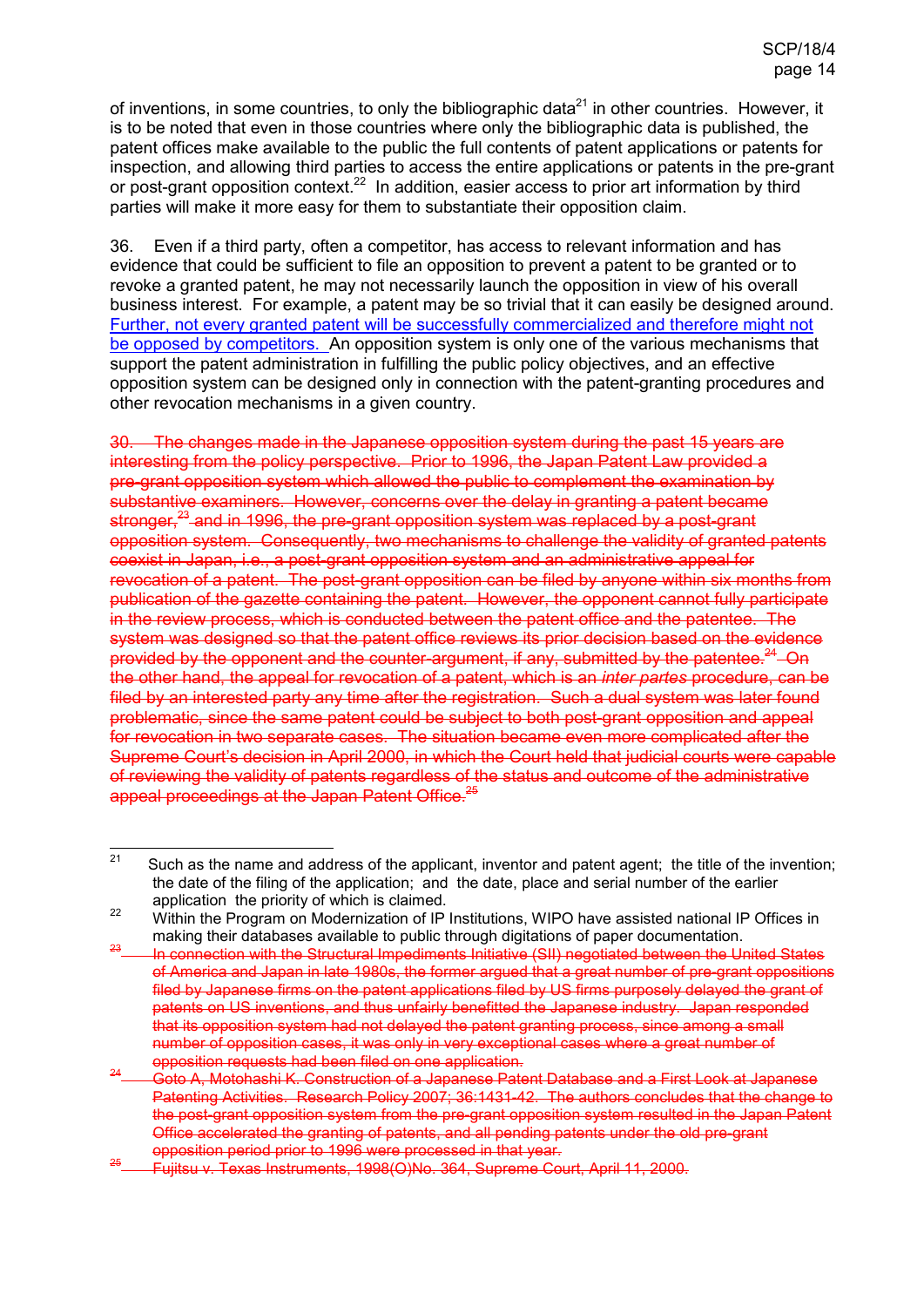31. In order to streamline the post-grant review procedures, the post-grant opposition system was abolished in 2004, and the mechanism to challenge a granted patent was streamlined into a single procedure, namely the administrative appeal for revocation of a patent. The revised appeal for revocation of a patent allows, in principle, anyone to file an appeal. In order to maintain a simpler and cheaper option to assist invalidating patents that have been inadvertently granted, the Office has created a mechanism that allows third parties to submit, free of charge, any information which may be relevant to various patentability requirements even after the grant of a patent.<sup>26</sup>

32. The experience of China with designing an opposition procedure is also worth considering. China had a pre-grant opposition procedure prior to 1992, which was changed to a post-grant opposition system due to delays associated with the grant of a patent. Prior to 2000, both systems existed: a post-grant opposition procedure as well as a post-grant invalidation procedure. The two systems differed in the grounds for invalidation and time period allowed for bringing an action. Particularly, the invalidation procedure could not be initiated until an opposition procedure involving the same patent was concluded. In 2000, the patent law was amended to abolish the post-grant opposition system. The amendment was required by the fact that the patentee could be subject to multiple attacks and because it over-burdened the State Intellectual Property Office (SIPO). At present, the patent invalidation procedure is the only mechanism available for challenging the validity of a patent.<sup>27</sup>

33.. Although it may still be too early to draw any conclusions from the changes that took place in Japan and China which were made in the specific contexts of these countries, it appears that designing a national opposition system is linked to the availability of other possibilities of reviewing the validity of patents. It seems that if more than one review mechanism exists in the national patent system, an additional mechanism should have additional benefits and should not just be a duplication of another review process. This could complicate the procedures, delay the whole process of delivering the final administrative decision and increase legal uncertainty.

37. While national/regional opposition systems are different, in view of the above paragraphs, non-exhaustive factors that may contribute to an enabling environment for an effective opposition system may include:

- (i) easy access to patent applications and patents that are laid open for opposition;
- (ii) easy access to prior art information;
- (iii) availability of human resources capable to conduct opposition procedures;

(iv) reasonable opposition timeframe which balances the interests of applicants/patentees and third parties;

(v) reasonable formalities and procedures that allow effective conduct of opposition procedures, such as:

 $26$ While, at present, the academic research providing conclusive evidence on the role of the oppositions systems in enhancing innovation in Japan is scarce, one paper focusing on the topic of patents and incentive to innovate in Japan and the United States of America suggests that the Japanese first-to-file system as compared to the (soon-to-be-replaced) first-to-invent in the United States of America places more information in the public domain sooner, induces the filing of a patent application sooner in the innovation process; and that the opportunity for pre-grant opposition strengthens the incentives to monitor competitors' patent filings early on. (See Wesley Cohen et al., R&D and Spillover, Patents and the Incentives to Innovate in Japan and the United States, Research Policy, 31 (2002)).

<sup>27</sup> Haitao Sun, Post-Grant Patent Invalidation in China and in the United States, Europe, Japan: A Comparative Study, 15 Fordham Intellectual Property, Media & Entertainment Law Journal, 2004.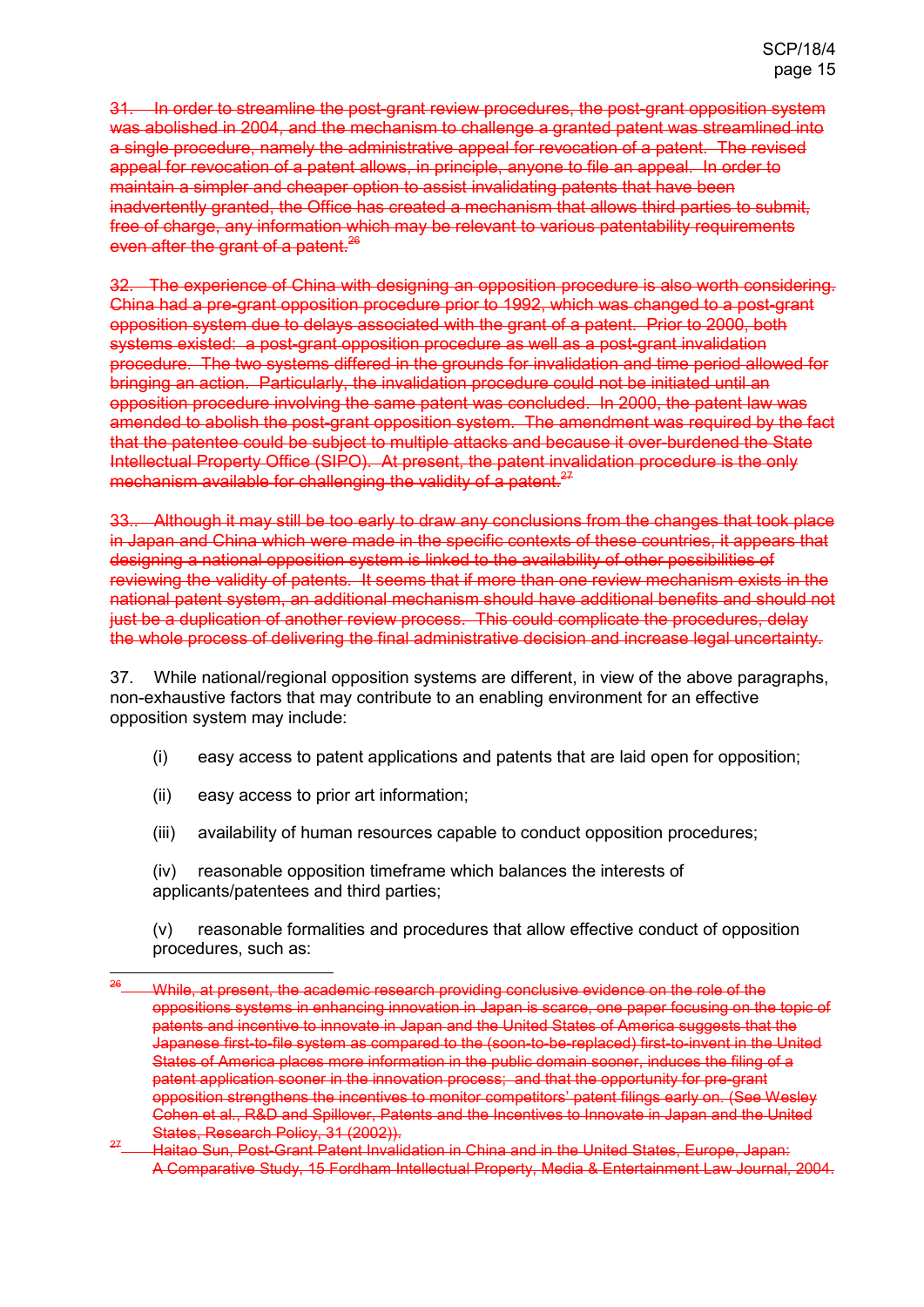- conduct of *inter partes* procedures that include adequate documentary and/or oral proceedings; and

- rules for the provision of supporting evidence and arguments;

- composition of the opposition body that takes into account the policy objectives pursued by the opposition system;

(vi) grounds for opposition that balance the interest in the quality of the patent system and legal certainty:

(vii) appropriate fee mechanisms-; and

(viii) rules on the interrelationship between opposition procedures and litigation.

## **IV. INTERNATIONAL LEGAL FRAMEWORK**

38. No international treaty regulates opposition systems as such. Countries are free to provide, or not to provide, an opposition mechanism in their national laws. While substantive requirements with respect to opposition proceedings are not dealt with in existing treaties, some general procedural requirements prescribed in the Agreement on Trade-Related Aspects of Intellectual Property Rights (TRIPS Agreement) and the Patent Law Treaty (PLT) may also be applicable to opposition procedures.

AGREEMENT ON TRADE-RELATED ASPECTS OF INTELLECTUAL PROPERTY RIGHTS (TRIPS AGREEMENT)

39. Article 62.4 of the TRIPS Agreement provides that, where a Member's law provides administrative revocation and *inter partes* procedures such as opposition, revocation and cancellation, they shall be governed by the general principles set out in Article 41.2 and 3. Article 41.2 and 3 reads:

"2. Procedures concerning the enforcement of intellectual property rights shall be fair and equitable. They shall not be unnecessarily complicated or costly, or entail unreasonable time-limits or unwarranted delays.

"3. Decisions on the merits of a case shall preferably be in writing and reasoned. They shall be made available at least to the parties to the proceeding without undue delay. Decisions on the merits of a case shall be based only on evidence in respect of which parties were offered the opportunity to be heard."

40. Further, Article 62.5 states that final administrative decisions in the above procedures referred to under Article 62.4, including administrative revocation and *inter partes* opposition procedures, shall be subject to review by a judicial or quasi-judicial authority. However, there shall be no obligation to provide an opportunity for such review of decisions in cases of unsuccessful opposition or administrative revocation, provided that the grounds for such procedures can be the subject of invalidation procedures.

41. In addition, as a general rule, according to Article 62.2, Members shall ensure that the procedures for grant, subject to compliance with the substantive conditions for acquisition of the right, permit the granting of the right within a reasonable period of time so as to avoid unwarranted curtailment of the period of protection.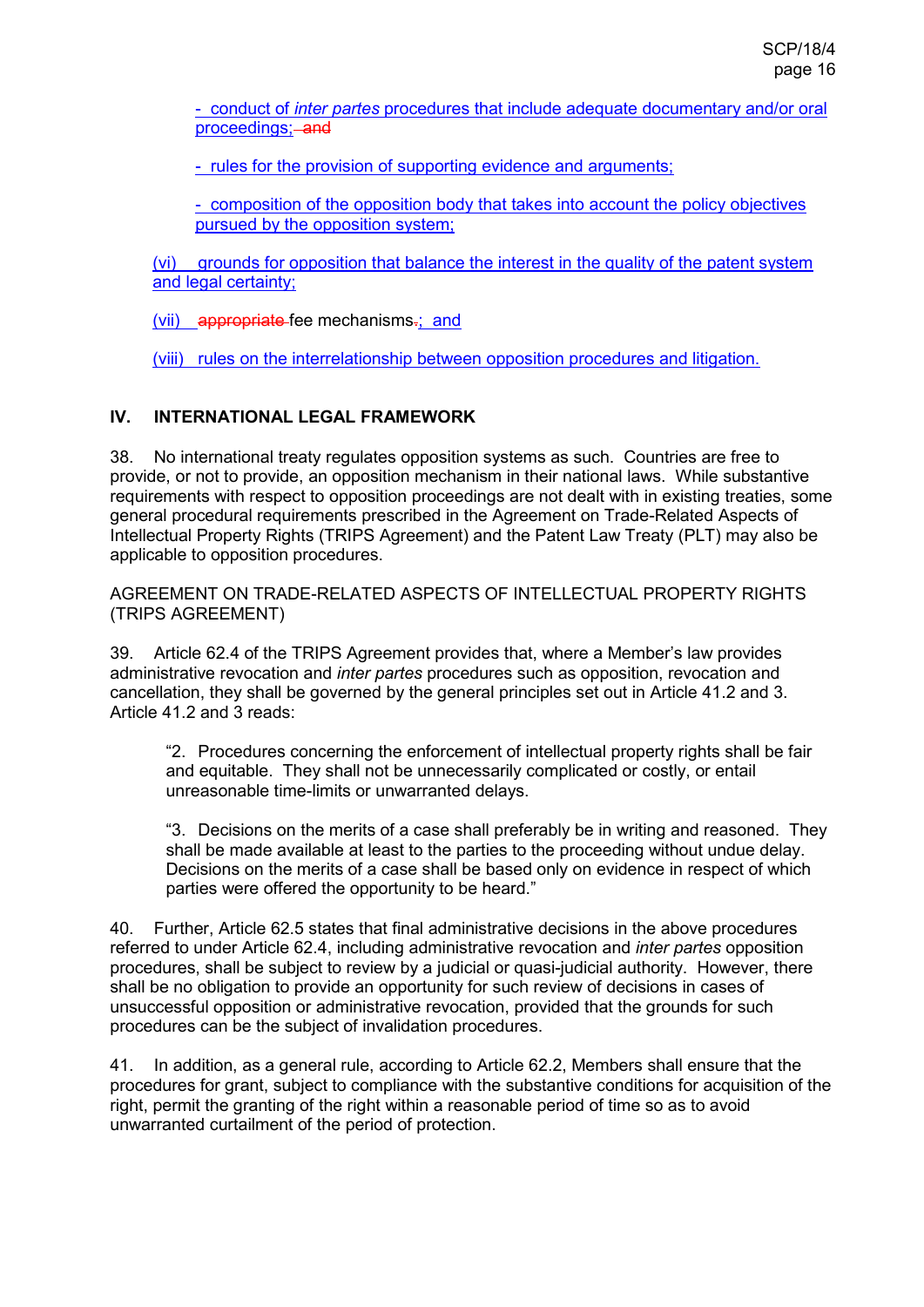## PATENT LAW TREATY (PLT)

42. According to PLT Article 10(1), non-compliance with certain formal requirements with respect to an application may not be a ground for revocation or invalidation of a patent, either totally or in part, except where the non-compliance with the formal requirement occurred as a result of a fraudulent intention. Those formal requirements are: (i) form or contents of application (PLT Article 6(1)); (ii) formal requirements relating to request form, fees and priority document (PLT Article 6(2), (4) and (5)); (iii) form and means of transmittal of communications (PLT Article 8(1) and (3)); and (iv) language and signature of communications (PLT Article 8(2) and (4)). In other words, once a patent is granted, it shall not be revoked or invalidated on the grounds of non-compliance with the above formal requirements.

43. In addition, PLT Article 10(2) provides that a patent may not be revoked or invalidated, either totally or in part, without the owner being given the opportunity to make observations on the intended revocation or invalidation, and to make amendments and corrections where permitted under the applicable law, within a reasonable time limit.

44. Further, PLT Article 11 provides the extension of a time limit for an applicant's action before the patent office under certain conditions, and PLT Article 12 requires Contracting Parties to provide reinstatement of rights where an applicant lost his rights because of the failure to observe a time limit, if the failure occurred in spite of due care required by the circumstances or was unintentional. However, in accordance with PLT Rules 12(5)(vi) and 13(iv), no Contracting parties shall be required to grant a relief under PLT Article 11 or reinstatement of rights under Article 12 in respect of a time limit for an action in *inter partes* proceedings. In other words, a Contracting party is free to provide, or not to provide, the extension of a time limit and/or the reinstatement of rights regarding a time limit for an action in *inter partes* opposition proceedings.

45. However, when adopting these Rules, the Diplomatic Conference adopted Agreed Statement No. 5, stating that while it was appropriate to exclude actions in relation to *inter partes* proceedings from the relief provided by Articles 11 and 12, it was desirable that the applicable laws of the Contracting Parties provide appropriate relief in those circumstances which takes into account the competing interests of third parties, as well as the interests of others who are not parties to the proceedings.

## **V. EXAMPLES OF OPPOSITION PROCEDURES**

46. As mentioned earlier, each country may have its own reasons to introduce opposition procedures, or not to introduce such procedures, under its national law. Among the countries that have an opposition system, procedural and substantive requirements have some common aspects, but are different in details, reflecting the various needs. Such differences may include: (i) pre-grant or post-grant opposition; (ii) entitlement to file an opposition; (iii) disclosure of the identity of the requester; (iv) period for filing an opposition; (iv) grounds for an opposition; (vi) *inter partes* procedural requirements, such as a request, notification to parties, arguments, evidence, oral hearing, final decision etc.; and (vii) an appeal against the final decision (competent authority, time limit to file an appeal etc.). The following paragraphs illustrate existing opposition systems in a number of countries/regions. In some countries, opposition systems are named differently, for example, Brazil's administrative nullity proceedings. However, in this document, time bound and *inter partes* procedures for challenging patents are referred to as "opposition systems".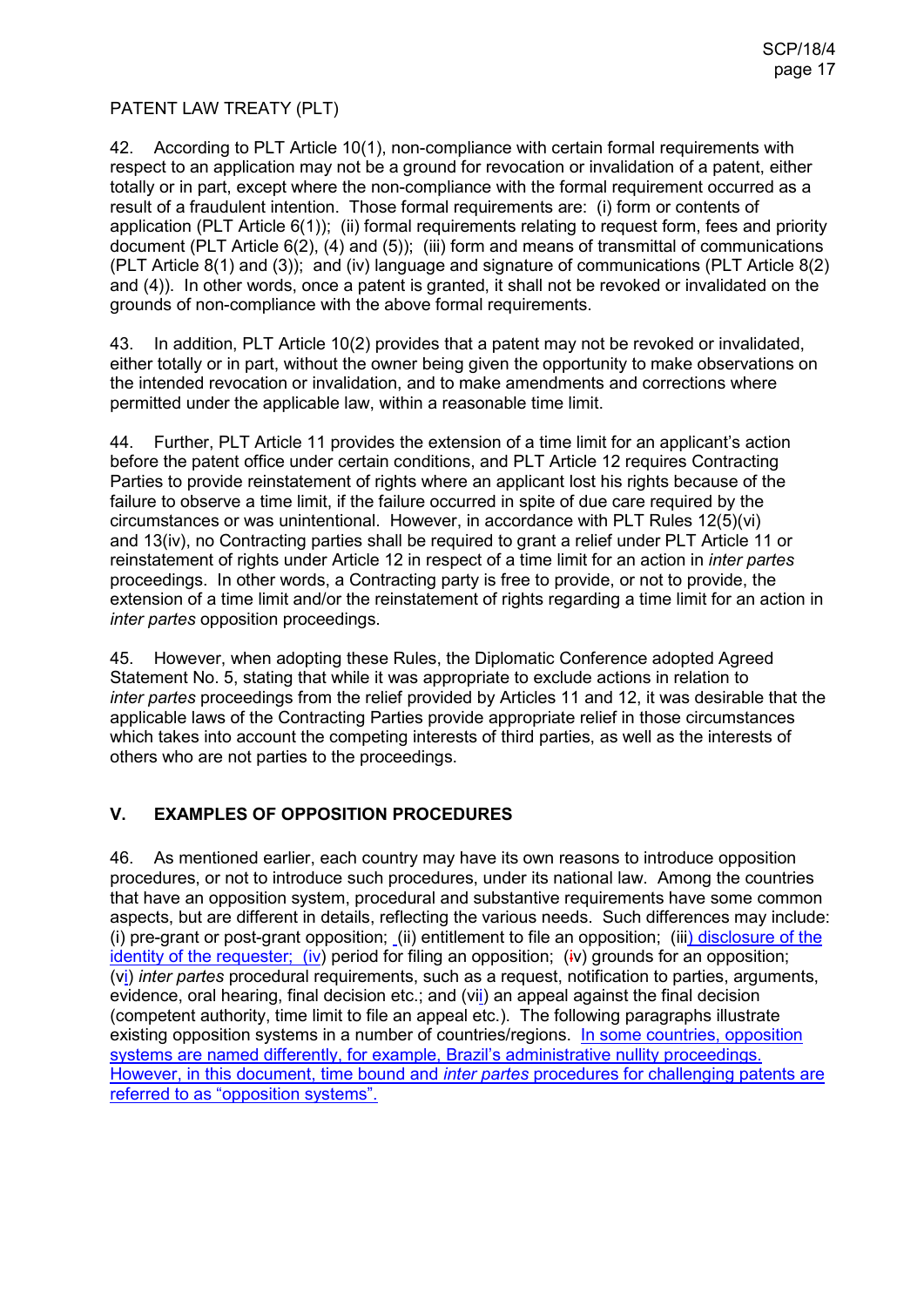## AUSTRALIA

47. Australia operates a pre-grant opposition system for standard patent applications.<sup>28</sup> where any person may oppose the granting of a patent within three months of acceptance of the application<sup>29</sup> being advertised in the Official Journal of Patents.

48. According to Section 59 of the Patents Act, the Minister or any other person may, in accordance with the Regulations, oppose the grant of a standard patent on one or more of the following grounds, but on no other ground:

 $(i)$  that the nominated person is either (a) not entitled to the grant of a patent for the invention; or (b) entitled to the grant of a patent for the invention, but only in conjunction with some other person;

(ii) that the invention is not a patentable invention;

(iii) that the specification filed in respect of the complete application does not comply with subsection 40(2) or  $(3).^{30}$ 

49. As provided in Section 60 of the Patents Act, the opposition is heard by the Commissioner which must decide the case in accordance with the Regulations. The Commissioner must give the applicant and the opponent a reasonable opportunity to be heard before deciding the case. The Commissioner may, in deciding the case, take into account any ground on which the grant of a standard patent may be opposed, whether relied upon by the opponent or not. The applicant, and any opponent, may appeal to the Federal Court against a decision of the Commissioner under this Section. Oppositions can also arise with regard to procedural matters including:

(i) amendments: under Section 104(4) of the Patents Act, any person may oppose the allowance of an amendment. Section 102 of the Patents Act provides that amendment of complete specification are not allowable if amended specification would claim matter not in substance disclosed in the filed specification;

(ii) extensions of time: under Section 223(6) of the Patents Act, any person may oppose the granting of an extension of time;

(iii) extension of term for a pharmaceutical patent; under Section 70 of the Patents Act, any person may oppose the grant of an extension of term under Section 75 but only on the grounds that Section 70 (defines what subject matter is available for extension of term) or Section 71 (relating to the form and timing of an application) is not met:

<sup>28</sup> <sup>28</sup> There are two types of patents in Australia, the "standard" patent and the "innovation" patent (similar to utility model). Oppositions to innovation patents can only be initiated after the patent has been granted and then certified. For further information on innovation patents, see the submission of Australia available on the SCP electronic forum website at:

http://www.wipo.int/export/sites/www/scp/en/meetings/session\_17/opposition/australia.pdf. <sup>29</sup> Section 49 (1) of the Patents Act provides that, subject to Section 50, the Commissioner must accept a patent request and complete specification relating to an application for a standard patent, if: (a) the Commissioner is satisfied that the invention satisfies the criteria mentioned in paragraph 18(1)(b), i.e., novelty and inventive step; and (b) the Commissioner considers that: (i) there is no lawful ground of objection (other than a ground in respect of paragraph  $18(1)(b)$ ) to the request and specification; or (ii) any such ground of objection has been removed.

<sup>&</sup>lt;sup>30</sup> Subsection 40(2) of the Patents Act provides that a complete specification must (i) describe the invention fully, including the best methods known to the applicant of performing the invention, and (ii) end with a claim or claims defining the invention. Article 40(3) states that the claims or claim must be clear and succinct and fairly based on the matter described in the specification.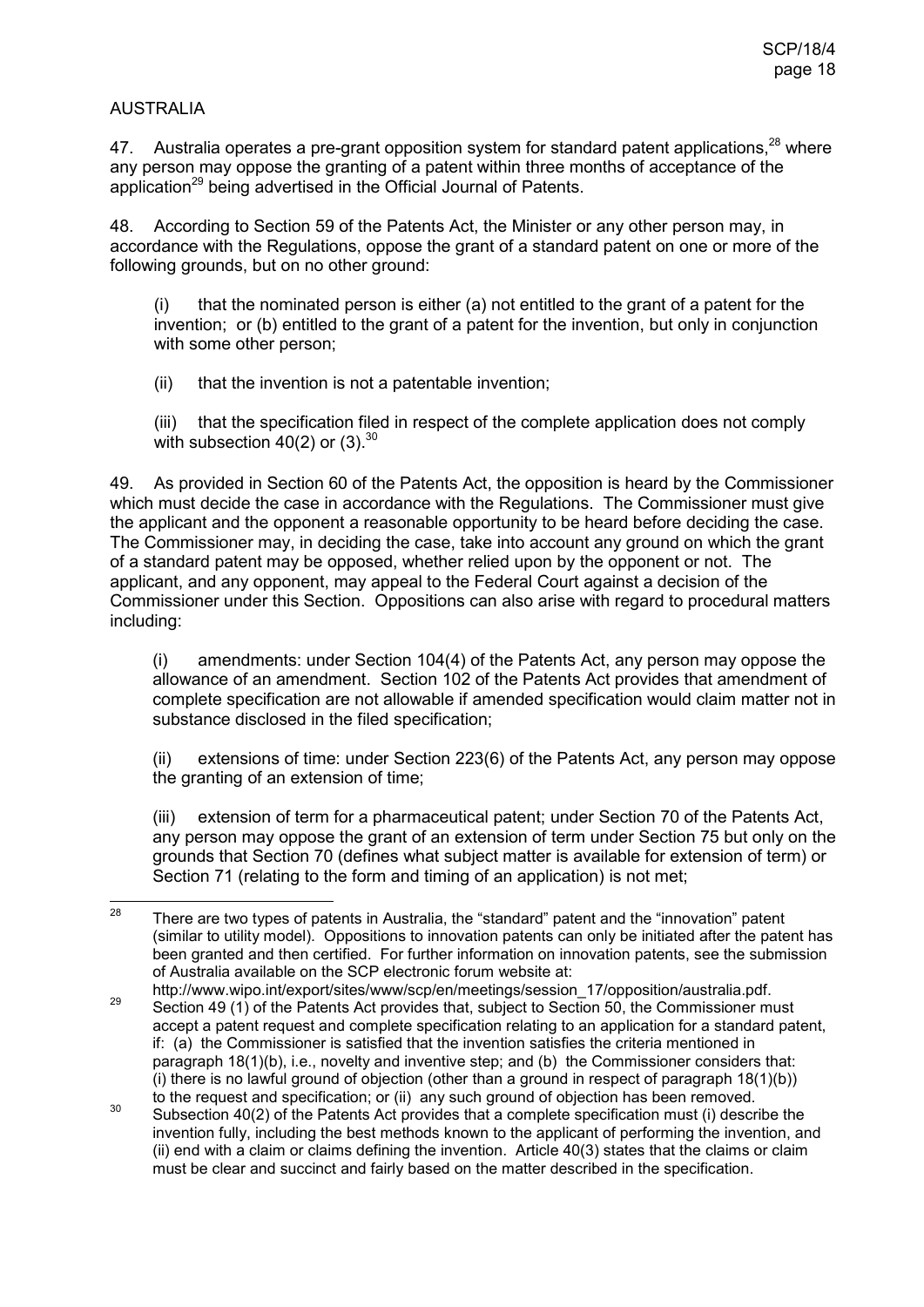(iv) amendment of the Register or a patent: under Regulation 10.7(4) of the Patents Regulations 1991, any person may oppose the making of an amendment of the Register;

(v) grant of a licence to exploit an invention: under Regulation 22.21(4) of the Patents Regulations 1991, a person who receives a copy of an application for a licence can oppose the granting of that licence.

50. According to the data submitted by the Australian Patent Office, there were 130 oppositions over 27,594 applications filed $31$  in 2006/2007 reporting period, compared to 109 over 27,979 applications filed in 2007/2008, 167 over 26,259 applications filed in 2008/2009, 120 over 25,443 applications filed in 2009/2010 and 143 over 26,473 applications filed in 2010/2011.

### BRAZIL

51. The Industrial Property Law of Brazil<sup>32</sup> provides administrative nullity procedures which can be instituted either *ex officio* or at the request of any person having a legitimate interest, within a period of six months from the date of the grant of the patent.<sup>33</sup>

52. The administrative nullity proceedings can be instituted on any of the following grounds:<sup>34</sup>

(i) the legal requirements on patentability were not satisfied;

(ii) the specifications and claims did not comply with requirements of sufficient disclosure and enablement;

(iii) the object of the patent extends beyond the contents of the application filed originally;

(iv) any of the essential formalities that are indispensable to granting has been omitted during the processing thereof.

53. After acceptance of the nullity request, the patent holder is notified to that effect and requested to submit comments in relation to the request within a period of 60 days from the date of receipt of such notification. After the expiration of those 60 days, whether or not comments were submitted, the National Institute of Industrial Property (INPI) will issue an opinion and request the patent holder and the person who filed the nullity request to submit their comments within an additional period of 60 days.<sup>35</sup>

54. After the time limit of 60 days has elapsed, even if no comments have been submitted, the case is decided by the President of INPI upon the results of technical and legal reports submitted to the President by the relevant departments of INPI which have examined the case. The decision of the President is final at the administrative level<sup>36</sup> and could be appealed in court. Nullity of a patent shall produce effects from the filing date of the application.<sup>37</sup>

 $31$ The applications filed number does not include provisional filings, but does include both innovation and standard patent applications.

<sup>&</sup>lt;sup>32</sup> The Industrial Property Law No.9.279 of May 14, 1996.

 $33$  Article 51 of the Industrial Property Law.

 $34$  Article 50 of the Industrial Property Law.

 $\frac{35}{36}$  Article 53 of the Industrial Property Law.

 $\frac{36}{37}$  Article 54 of the Industrial Property Law.

Article 48 of the Industrial Property Law.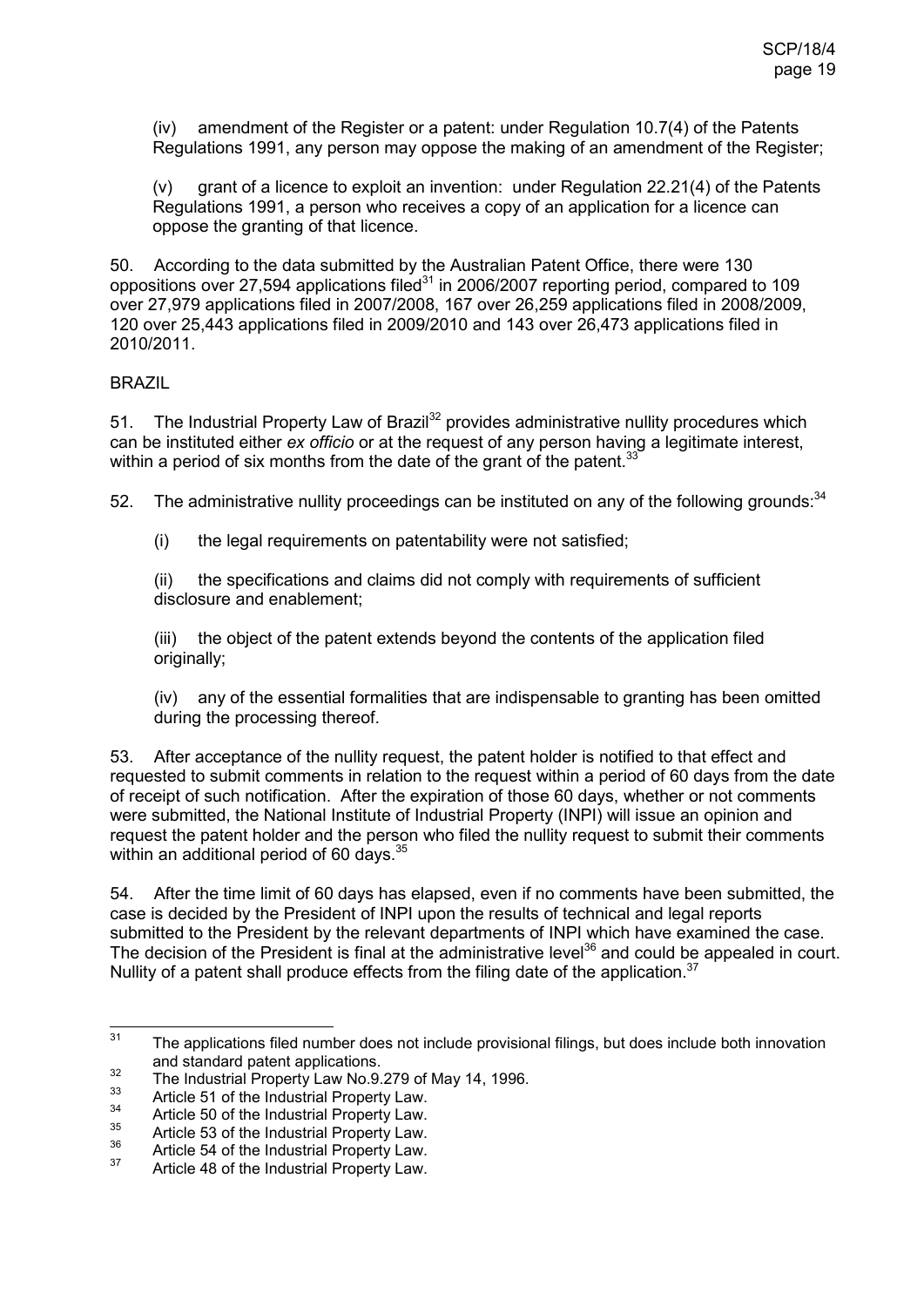## COSTA RICA

55. In the case of Costa Rica, Article 12 of the Law on Patents, Industrial Designs and Utility Models,<sup>38</sup> states that any person may oppose a patent within three months, beginning from the third publication of the application in the Official Journal (*La Gaceta*), on the grounds that the substantive requirements prescribed by the law are not fulfilled. The opposition shall be duly substantiated, and accompanied by the relevant proof or the offer thereof, and proof of payment of the opposition fee. The proof or means for better provision thereof shall be presented within two months following the opposition, subject to inadmissibility.<sup>39</sup> Similarly, Section 18 of the Regulations under the above Law<sup>40</sup> states that the opposition shall contain *inter alia* the basic grounds for and right of the opposition, the proof that it is relevant in support of the grounds for opposition, and the proof of payment of the opposition fee. In the case of opposition, the Industrial Property Registry shall communicate details thereof to the applicant and shall advise him to submit a response within the following month. Once this period is complete, the substantive examination provided for in Article 13 of the Patent Law shall be conducted. Once the pre-grant opposition period has lapsed without any form of opposition, the substantive examination provided for in Article 13 shall be conducted.

56. Following the preparation of the examination report, a reasoned decision as to whether to grant a patent or not is made, and the decision is notified both to the applicant and the person raising the opposition, who may present grounds for revocation and/or appeal within the period of three and five days respectively. The appeal shall be heard by the Administrative Registration Tribunal.

## DENMARK

57. The Consolidated Patents Act<sup>41</sup> provides a post-grant opposition. Granted Danish patents may be opposed by any person within nine month of the date of the publication of the grant of a Danish patent in the Danish Patent Bulletin.<sup>42</sup>

58. The notice of opposition must be filed in writing and contain, *inter alia*, a statement of the extent to which the Danish patent is opposed and of the grounds on which the opposition is based, as well as the facts and evidence in support of the grounds.

59. As provided by Section 21 of the Consolidated Patents Act, the opposition can only be based on the following grounds: the subject matter does not fulfill the patentability criteria (industrial applicability, novelty, inventive step), the invention is not sufficiently disclosed to allow a person skilled in the art to carry it out; and the content of the patent extends beyond the content of the application as filed.

60. After a hearing phase with the parties of the opposition case, the Opposition Division renders a decision. The result can be to reject the opposition, to revoke the patent or maintain the patent in amended form.

61. A notice of appeal must be filed to the Danish Board of Appeal within two months of notification of the opposition decision, and the fee for appeal must be paid.

<sup>38</sup> <sup>38</sup> The Law on Patents, Industrial Designs and Utility Models, No. 6867.

<sup>39</sup> Paragraph 1 of this Article has been reformed through Law No. 8632 of March 28, 2008. *La Gaceta* No. 80 of April 25, 2008.

<sup>40</sup> Executive Decree No. 15222 MIEM J.<br>41 The Concelled Detrice No. 15222 MIEM J.

<sup>&</sup>lt;sup>41</sup> The Consolidated Patents Act No. 91 of 28 January 2009.<br><sup>42</sup> Section 21 of the Patents Act

Section 21 of the Patents Act.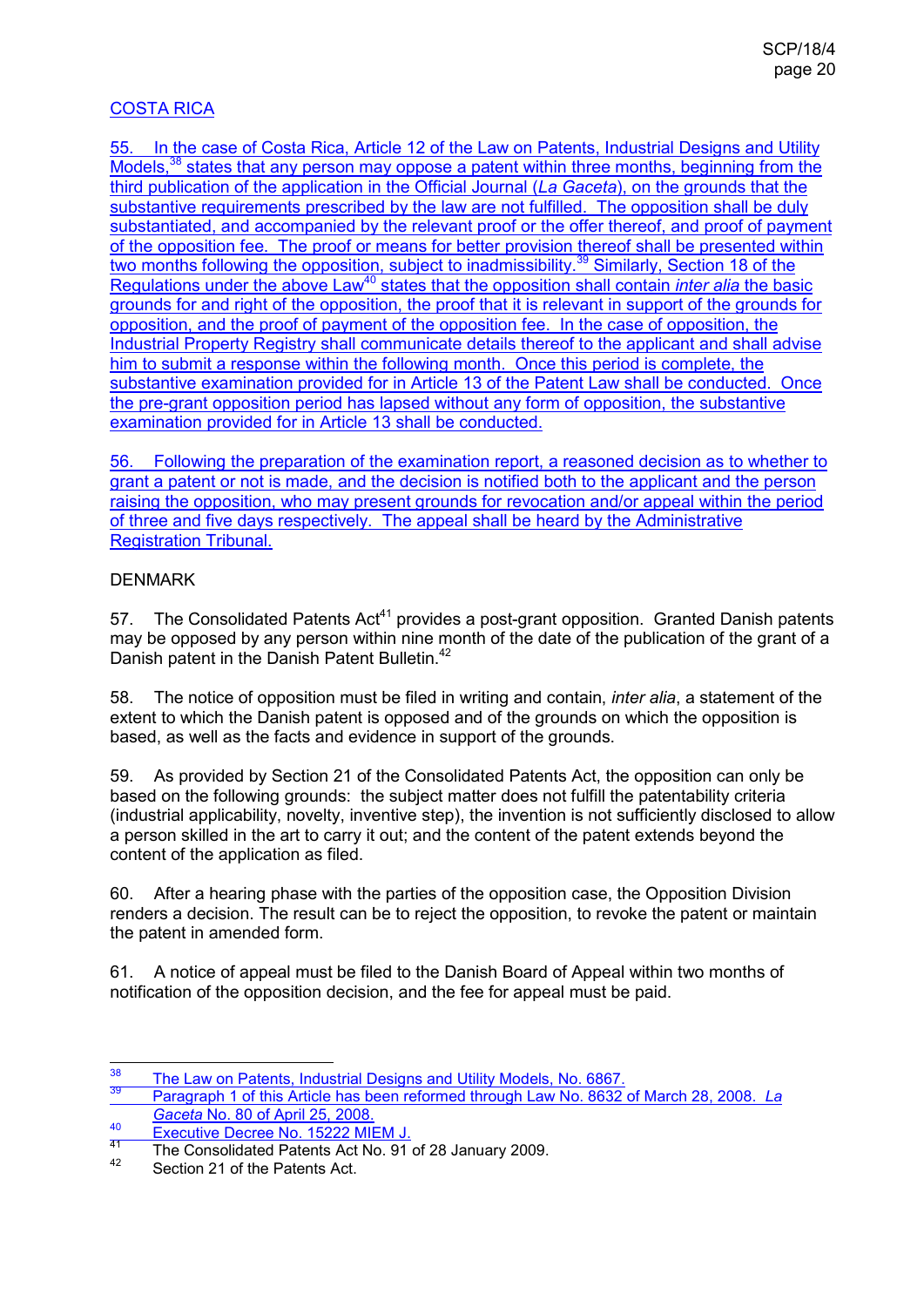## EGYPT

62. A pre-grant opposition procedure before the Egyptian Patent Office is provided in Egypt. Article 16 of the Law on the Protection of Intellectual Property Rights<sup>43</sup> provides that any party may submit to the Patent Office a written notice opposing the grant of a patent and stating the reasons thereof within 60 days from the publication of the application acceptance in the Patent Gazette. Such an opposition is the subject to the payment of a fee which will be reimbursed in case the opposition is accepted.

63. In cases where the application relates to defense, military production, security or has health significance, the relevant Ministry may oppose the grant of the patent within 90 days from the date of publication of the application.<sup>44</sup>

64. After the acceptance of the opposition request, the Office will notify the applicant by transmitting a copy of the opposition request within 7 days from the date of its receipt by the Office. The applicant may respond to the arguments contained in the opposition request within 15 days from the day he was notified about it. The Office then transmits to the opposing party a copy of the response of the applicant within 7 days from the date of its receipt by the Office.<sup>45</sup>  $\overline{a}$ 

65. The opposition is examined by a Committee which is composed of a chairman who is a judge from the appeal courts, or a person of the same rank from the members of the judicial system, an associate judge from the State Council (administrative tribunal) as well as three other members who have relevant expertise. The Law does not provide for the mandatory representation of the Patent Office in the work of the Committee. In certain cases, the Committee may decide to seek an advice of an expert who can be an official of the government or any other external expert.<sup>46</sup> The Committee delivers the decision within 60 days from the date of the filing of the opposition notice.<sup>47</sup> The Office will then notify the parties about the decision taken on the opposition, stating the reasons of the decision within 10 days from the date of its issuance.<sup>48</sup>

66. The decision of the Committee may be appealed either by the Patent Office or any interested party to the Administrative Tribunal within 60 days from the date of notification of the decision.

## FINLAND

67. According to the Patents Act of Finland, $49$  any person, including the proprietor of the patent, can file an opposition against a granted patent. The opposition must be filed in writing within nine months from the date of the grant of the patent and it must specify the grounds on which it is made. The proprietor of the patent will be notified thereof and he will be given an opportunity to make observations on the opposition. According to Section 25 of the Patents Act, a patent shall be revoked on the following grounds:

(i) the invention lacks novelty, inventive step or industrial applicability;

<sup>43</sup> <sup>43</sup> Law on the Protection of Intellectual Property Right 82 of 2002.

<sup>&</sup>lt;sup>44</sup> Article 17 of the Law on the Protection of Intellectual Property Right 82 of 2002.

 $^{45}$  Rule 24 of the Regulations of Law 82 of 2002.

<sup>&</sup>lt;sup>46</sup> Rule 27 and 28 of the Regulations of Law 82 of 2002.

<sup>47</sup> Article 36 of the Law on the Protection of Intellectual Property Right 82 of 2002.

<sup>&</sup>lt;sup>48</sup> Rule 29 of the Regulations of Law 82 of 2002.

Patents Act 15.12.1967/550.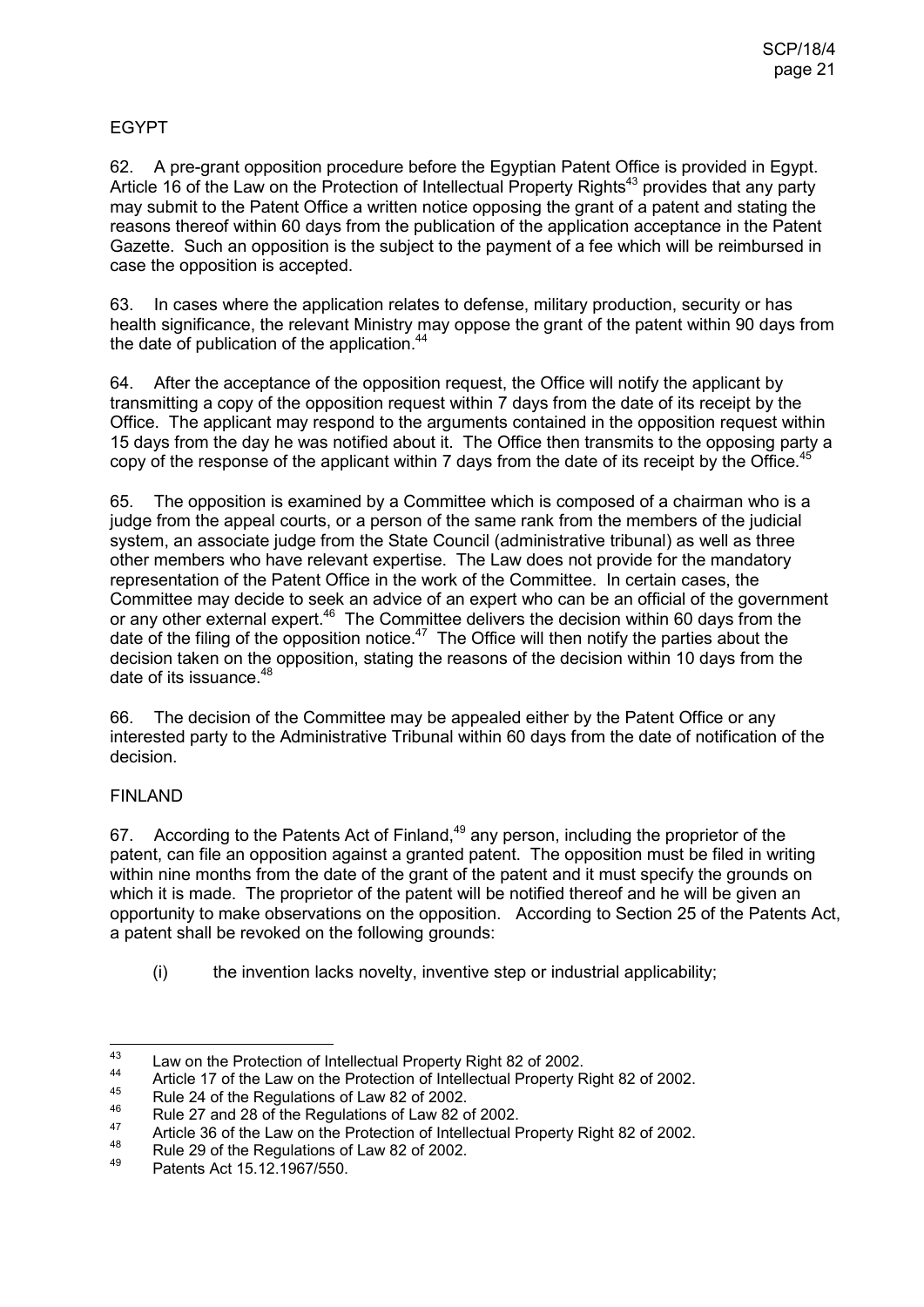(ii) the patent relates to an invention the description of which is not sufficiently clear to enable a person skilled in the art to carry out the invention;

(iii) the patent contains subject matter not included in the application as filed.

68. At the moment, there is no opposition fee. However, an opposition fee must be paid when the opposition is filed against a patent which will be granted on or after November 1, 2011.

69. According to the National Board of Patents and Registration of Finland, the number of oppositions filed was 21 in 2008, 26 in 2009 and 23 in 2010.<sup>50</sup>

### **GERMANY**

70. Under the Patents Act of Germany, a notice of opposition against a granted patent can be filed at the German Patent and Trade Mark Office (DPMA). The opposition must be filed at the DPMA within three months from the publication of the patent grant.<sup>51</sup> The time limit is observed only if all admissibility requirements are met within the specified period. In particular, the notice of opposition must be sufficiently substantiated. Reestablishment of rights is not available if the time limit for filing an opposition has not been observed. Under the Patent Costs Act<sup>52</sup> the filing of an opposition is subject to a fee of 200 EUR, to be paid to the DPMA within the opposition period.

71. Anyone can oppose a patent, except the patent owner himself.<sup>53</sup> In case of usurpation.<sup>54</sup> only the injured party can file an opposition against the patent.

72. The notice of opposition must be filed with the DPMA in writing, bear a hand-written signature, and comply with all other requirements for admissibility. These include, for example, the requirement that the notice of opposition must not leave any doubt as to the opponent's identity. In the reasoning, the opponent must specify the facts supposed to lead to the conclusion that the patent has to be revoked in full or in part. The relevant actual facts must be explained in detail in such a way that the DPMA and the patent owner need not further investigate the matter in order to examine whether or not there is a ground for revocation.

73. Section 21(1) of the Patents Act sets out the grounds for revocation on which an opposition can be based. According to this provision, a patent will be revoked if:

(i) the subject matter of the patent is not patentable under Sections 1 to 5 of Patents Act;

(ii) the patent does not disclose the invention in a manner sufficiently clear and complete for it to be carried out by a person skilled in the art;

(iii) the essential elements of the patent have been taken from the descriptions, drawings, models, appliances or equipment of another person, or from a process used by another person, without his consent, and

<sup>50</sup> <sup>50</sup> Further statistical data on opposition in Finland is available in the Annex to this document.

 $^{51}$  Section 59(1) of the Patents Act [Patentgesetz].

 $53$  [Patentkostengesetz].

The patent owner, however, can abandon his patent or request a limitation of his patent before the DPMA.

 $\frac{54}{100}$  Section 21(3) of the Patents Act [Patentgesetz] states that: "3. the essential contents of the patent have been taken from the descriptions, drawings, models, appliances or equipment of another, or from a process used by another, without the consent of said person (usurpation);".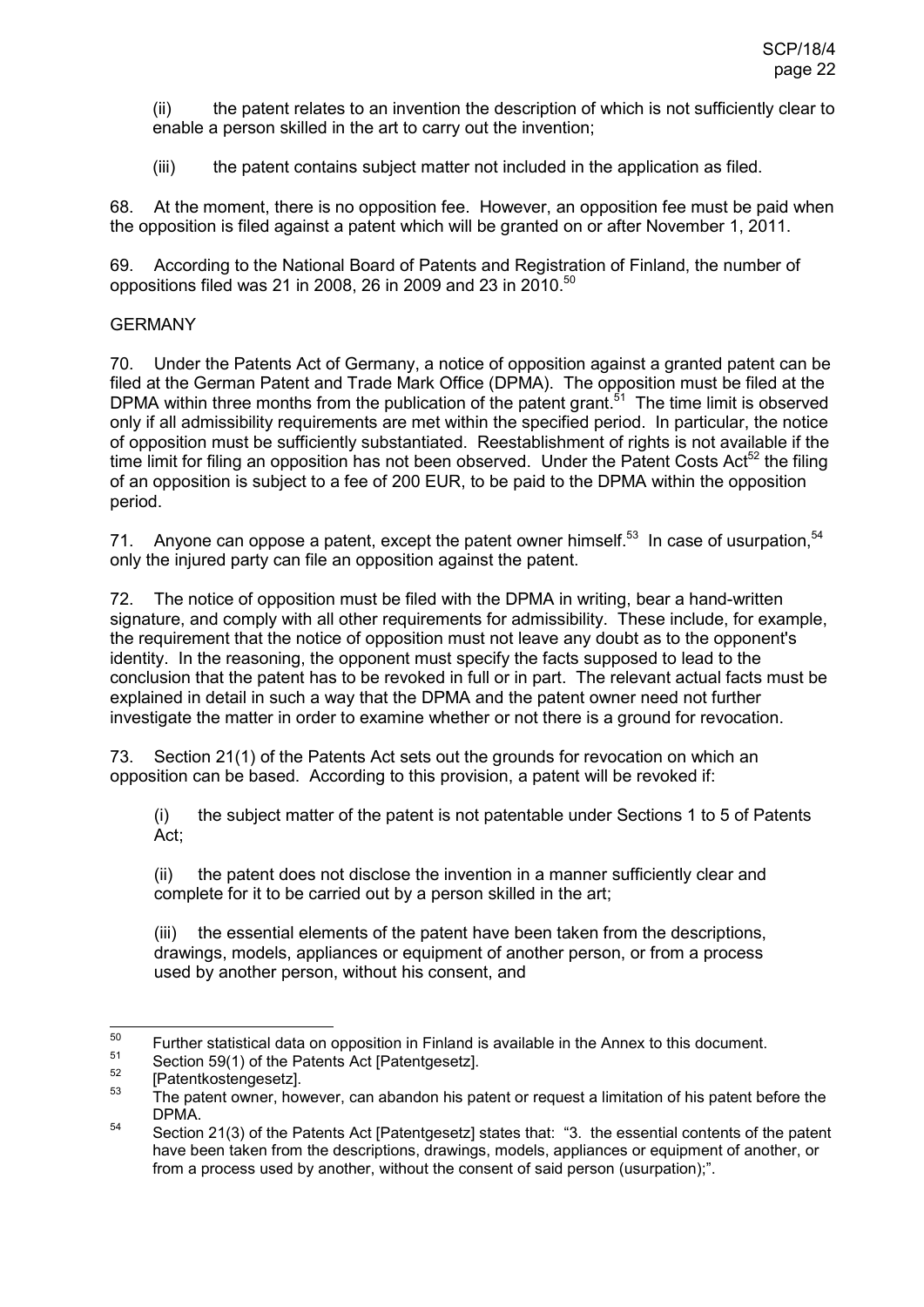(iv) the subject matter of the patent extends beyond the content of the application as originally filed with the competent authorities.

74. The opposition proceedings are conducted by the Patent Division of the DPMA, which decides whether a patent shall be revoked or maintained.<sup>55</sup> As a rule, the decision is taken by a panel of three technical members of the Patent Division. If the case involves special legal difficulties, a legal member of the Patent Division joins the panel.<sup>56</sup>

75. According to the DPMA, 665 oppositions were filed in 2010. Opposition proceedings conducted in 2010 were as follows: 75 cases by the abandonment of the patent by the patent owner, 87 cases by non-payment of the annual fee, 278 cases by revocation of the patent by the DPMA and 538 cases by a decision of the DPMA to maintain the patent in full or in part. In 61 cases, the patent owner lodged an appeal against the revocation of the patent. In 123 cases, an appeal was lodged against the decision of the DPMA to maintain the patent in full or in part.

#### HONDURAS

76. According to Article 55 of the Industrial Property Law of Honduras, once the application is in order, or any deficiency of form has been corrected, an individual substantive examination of the application is conducted in which it is verified whether the general conditions of novelty, inventive step and industrial applicability are satisfied, and the publication of a relevant notice (notice of publication) is ordered in the Official Journal, *La Gaceta*, on three consecutive occasions, each 30 days apart. This publication will provide details of the applicant's name and a summary of the invention.

77. Any interested person may, during the period in which the publications in question are made, raise an opposition in the form of observations and the presentation of information or documents relating to the patentability of the invention. In the case of patents, the opposition may be based on a previous patent, on a patent application already published or on any other form of proof which includes information on the invention that has been made available to the public prior to the application.

78. Once the period of publication has elapsed without any opposition being raised, or if the opposition has been considered unfounded, the decision to grant a patent is published and subsequently the patent registration certificate is issued. Should the opposition be proven, a new substantive examination of the application is carried out in order to establish whether the conditions of patentability are satisfied.

#### INDIA

79. The Indian Patent Act provides both pre-grant and post-grant opposition. Where an application for a patent has been published but a patent has not been granted, any person may, in writing, lodge an opposition with the Controller against the grant of a patent.<sup>57</sup> The opposition may be filed on the following grounds together with supporting evidence and a request for hearing, if so desired:

(i) the applicant or the person under or through whom he claims wrongfully obtained the invention or any part thereof from him or from a person under or through whom he claims;

<sup>55</sup>  $^{55}$  Section 61(1) of Patents Act.<br> $^{56}$  Section 27(2) of Patents Act.

 $^{56}$  Section 27(3) of Patents Act.

Section 25(1) of the Patent Act 1970.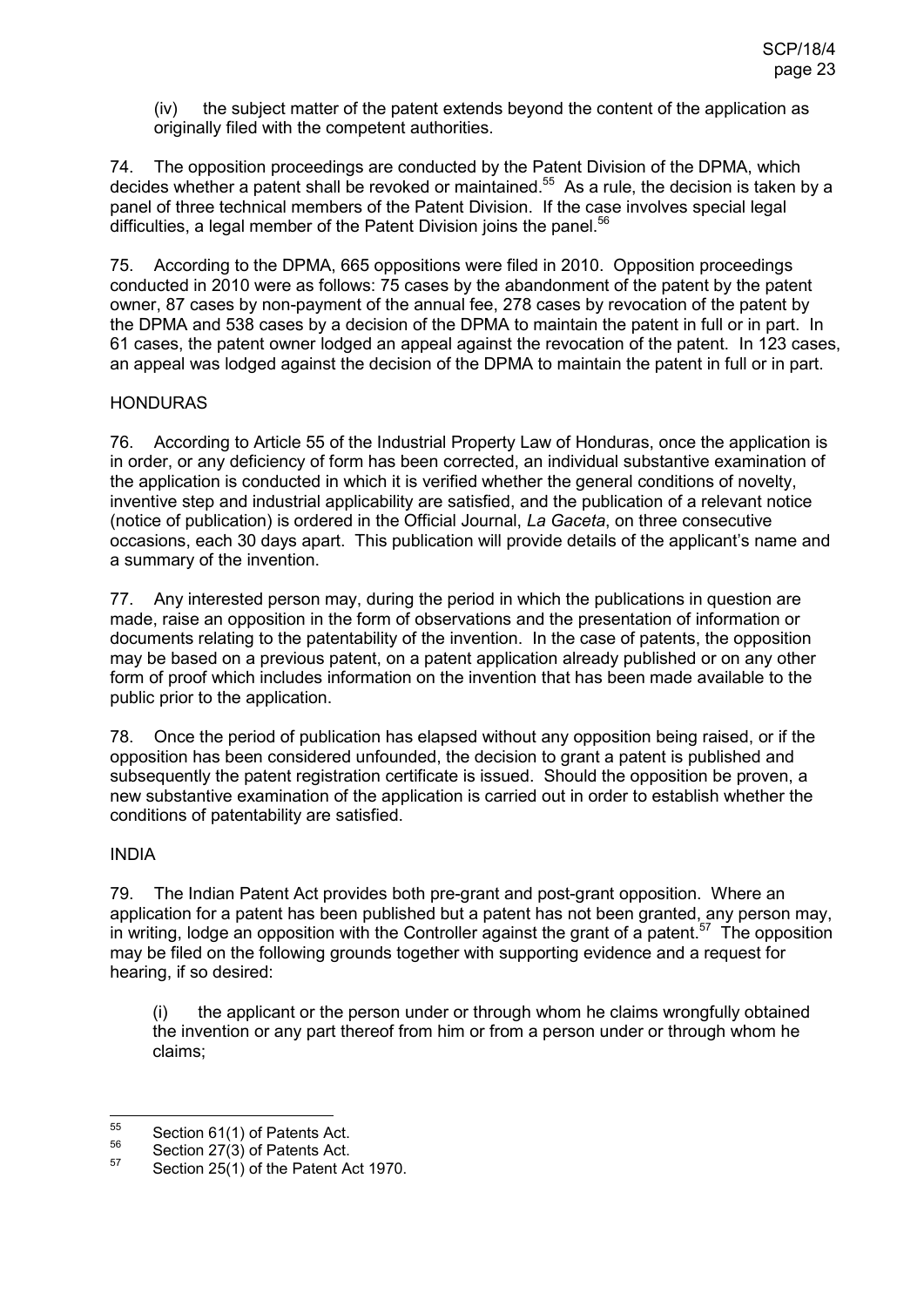(ii) the claimed invention has been published before the filing date (priority date) in a specification of an application filed in India on or after January 1, 1912, or in any other documents in India or elsewhere, provided that the disclosure does not fall under the grace period exception as contained in Chapter VI;

(iii) the claimed invention is claimed in a claim of a complete specification published on or after the filing date (priority date) of the applicant's claim and filed in pursuance of an application for a patent in India before the filing date (priority date) of the applicant's claim;

(iv) the claimed invention is publicly known or publicly used in India before the filing date (priority date). Where a claimed invention is a process invention, it shall be deemed to be publicly known or publicly used in India before the filing date (priority date) of the claim if a product made by that process had already been imported in India before that date, except where such importation has been for the purpose of reasonable trial or experiment only;

(v) the claimed invention is obvious and clearly does not involve any inventive step, having regard to the published matters referred to in (ii) or having regard to what was used in India before the filing date (priority date);

(vi) the subject of the claimed invention is neither an invention within the meaning of the Act nor patentable under the Act;

(vii) the complete specification does not sufficiently and clearly describe the invention or the method by which it is to be performed;

(viii) the applicant has failed to disclose the information required by Section 8 of the Act (information regarding corresponding foreign applications) or has furnished false information;

(ix) where priority of convention application is claimed, the application was not filed within 12 months from the priority date of first application;

(x) the complete specification does not disclose or wrongly mentions the source or geographical origin of biological material used for the invention;

(xi) the claimed invention in the complete specification is anticipated having regard to the knowledge, oral, or otherwise, available within any local or indigenous community in India or elsewhere.

80. According to Rule 55(1A), no patents shall be granted before the expiry of a period of six months from the date of publication of the application. In other words, third parties have at least six months from the publication date of the application to file a pre-grant opposition. If the Controller is of the opinion that the application should be refused or be amended, he shall notify that effect to the applicant together with a copy of the opponent's documents. In response, the applicant may file his statement and evidence in support of his application within three months from the date of the above notice from the Controller. On consideration of the statement and evidence from both parties, the Controller would decide whether a patent should be granted or not.

81. Once a patent is granted, third parties have another opportunity to file an opposition.<sup>58</sup> Such opposition can be filed by any interested person before the expiry of a period of one year from the date of publication of grant of a patent based on the same grounds as described in paragraph 7679. The Controller shall notify the patentee where such notice of opposition was

<sup>58</sup> Section 25(2) of the Patents Act 1970.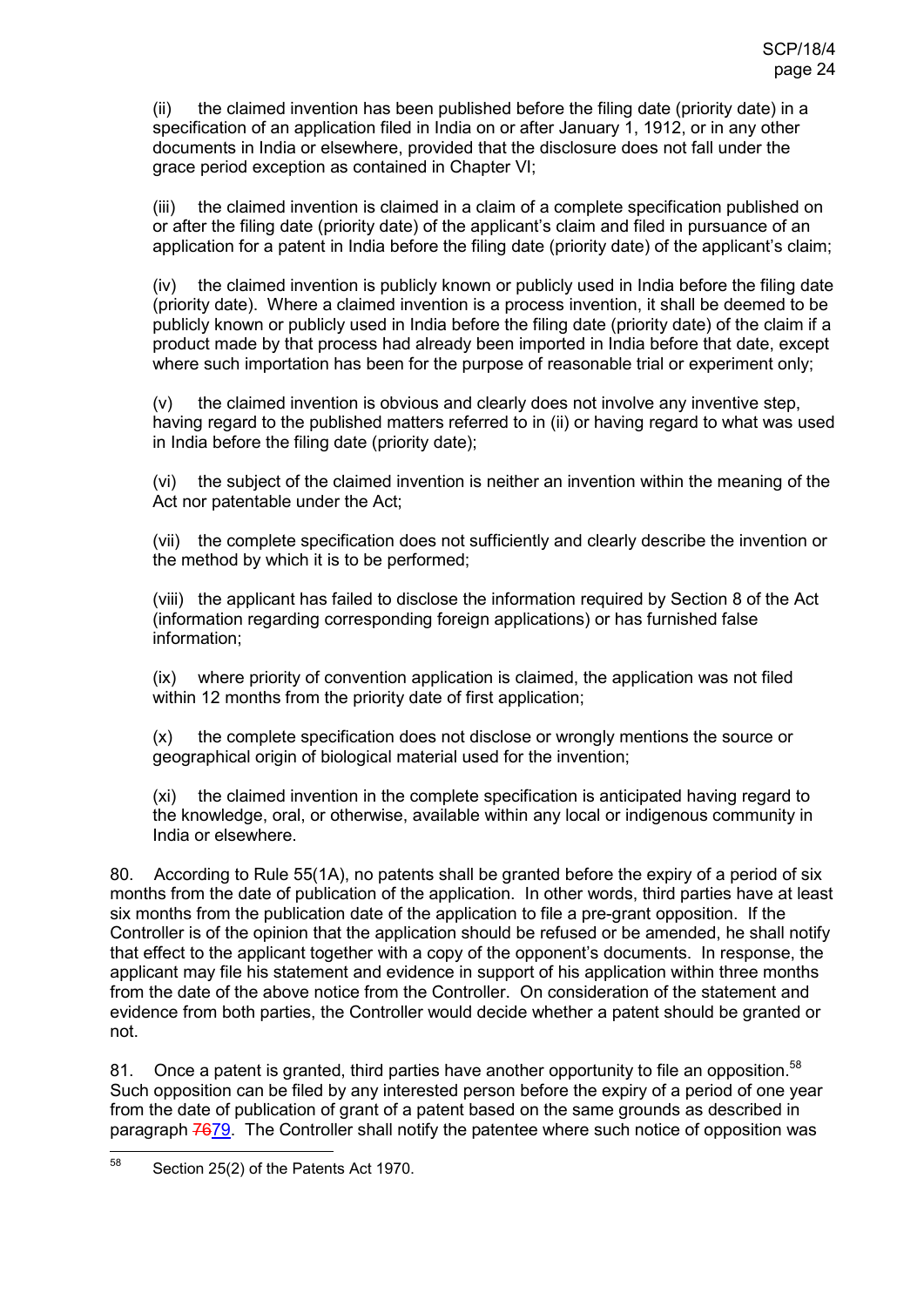submitted.<sup>59</sup> The opponent shall send a written statement setting out the nature of the opponent's interest, the facts upon which he bases his case and relief which he seeks and evidence, if any, along with notice of opposition and shall deliver to the patentee a copy of the statement and evidence, if any.<sup>60</sup> The patentee is given an opportunity to respond to the opponent's claim and to submit any evidence supporting the patent within two months from the date of receipt of the copy of the opponent's statement and evidence. The patentee shall also send a copy of his response to the opponent. If the patentee does not contest within the above two months period, the patent shall be deemed to have been revoked. $61$  Once the opponent received a copy of the response made by the patentee, he may, within one month, submit evidence strictly confined to matters in the patentee's evidence, and shall deliver to the patentee a copy of such evidence.<sup>62</sup>

82. The post-grant opposition is examined by an Opposition Board consisting of three members. It examines all documents and evidence submitted, and submits its recommendations to the Controller. On receipt of the recommendation and after giving the patentee and the opponent an opportunity to be heard, the Controller shall order either to maintain or to amend or to revoke the patent.<sup>63</sup> The controller shall not take into account any personal document or secret trial or secret use when determining the compliance with (iv) and (v) in paragraph  $7679$ .

83. Section 26 of the Patents Act provides specific rules for the case where the opposition was successful on the grounds that the claimed invention was wrongly obtained from the opponent (see item (i) in paragraph  $7679$  above). In such a case, the Controller may decide that the patent should be amended in the name of the opponent. Similarly, where a part of the invention described in the specification is wrongly obtained from the opponent, the Controller may decide that the specification be amended by the exclusion of that part of the invention.

84. The decision of the Controller regarding post-grant opposition may be appealed to the Intellectual Property Appellate Board within three months from the date of the decision, unless the Appellate Board allows another timeframe in accordance with its rules. However, in case where a patent is granted by the Controller after refusing pre-grant opposition, in such circumstances, the decision of the Controller is not appealable before Intellectual Property Appellate Board but a writ petition can be filed in the High Court against such decision.

## **NORWAY**

85. According to Section 24 of the Norwegian Patent Act, Norway provides for a post-grant opposition system, under which any person can oppose a patent within nine months from the publication of the grant. If the opposition is based on the argument that the granting of the patent should have been refused on the basis that commercial exploitation of the invention would be contrary to *ordre public* or morality, the opposition period is three years. Any person may file such an opposition with the Norwegian Industrial Property Office.

86. The Patent Office shall notify the patent holder of the opposition and give him an opportunity to file observations on them. The patent will be revoked if, (i) the patentability criteria in Articles 1 and 2 of the Patent Act are not fulfilled, (ii) the invention is not sufficiently disclosed, and/or (iii) the subject matter extends beyond the content of the application as filed. The patent holder is given the possibility to amend the patent in order to maintain the patent. A

<sup>59</sup>  $^{59}$  Section 25(3) of the Patents Act 1970.

 $^{60}$  Rule 57 of the Patents Rules 2003.

 $^{61}$  Rule 58(2) of the Patents Rules 2003.<br> $^{62}$  Bule 50 of the Patents Bulge 2003.

 $^{62}$  Rule 59 of the Patents Rules 2003.

Section 25(4) of the Patents Act 1970.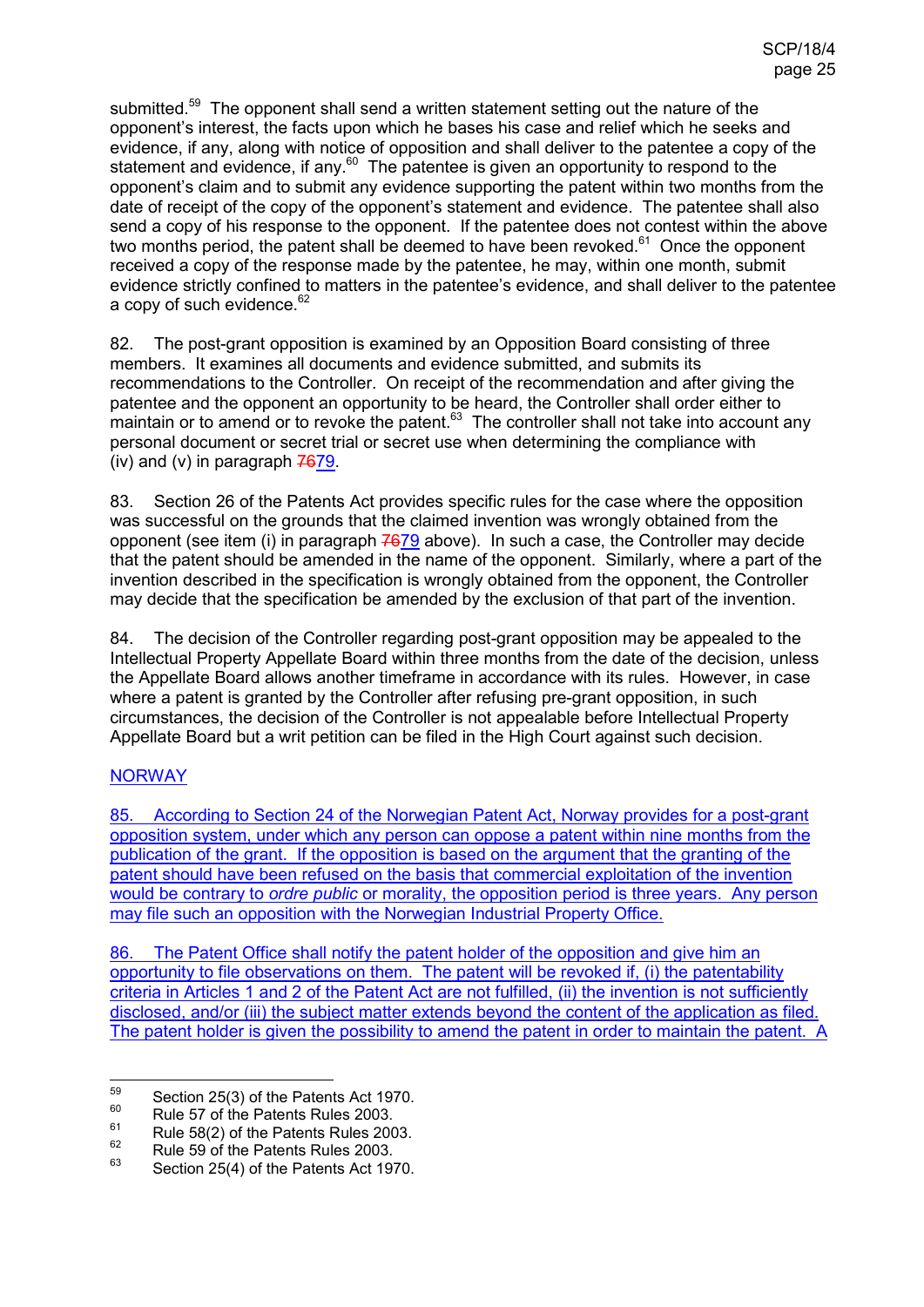decision from the patent office regarding an opposition can be appealed to the Board of Appeals. A further appeal to courts is available. $64$ 

## PAKISTAN

87. The Patent law of Pakistan provides pre-grant opposition and post-grant revocation mechanisms, both conducted before the patent office. Under Section 23 of the Patents Ordinance  $2000^{65}$ , at any time within four months from the date of advertisement of the acceptance of a complete specification, any person may give a notice of opposition to the Controller to the grant of a patent on any of the following grounds:

(i) the applicant for the patent obtained the invention or any part thereof from him or from the person of whom the opponent is the legal representative, assignee, agent or attorney;

(ii) the invention is not a patentable invention within the meaning of the Patent Ordinance;

(iii) the specification does not disclose the invention in a manner clear and complete enough for it to be carried out by a person skilled in the art;

(iv) the claims are not clear or extend beyond the scope of the disclosure in the complete specification as originally filed;

(v) the complete specification describes or claims an invention other than that described in the provisional specification and such other invention either forms the subject of an application made by the opponent for a patent, which, if granted, would bear a date in the interval between the date of the application and the leaving of the complete specification, or has been made available to the public by publication in any document in that interval.

88. Upon receiving a notice of opposition from the interested person, the Controller shall send the notice of the opposition to the applicant, and shall, before deciding the case, give the applicant and the opponent an opportunity of being heard. In concluding the argument of both parties, the opposition is decided by the Controller of Patents.

89. According to Section 50 of the Patents Ordinance 2000, the Controller of Patents exercises powers of Civil Court in opposition proceedings. An appeal can be filed against the decisions of the Controller of Patents with the High Court under Section 69 of the Patent Ordinance 2000, to be filed within 90 days. If no appeal is filed with the High Court within 90 days, the patent is sealed and granted upon the final determination of the opposition proceedings.

90. In addition to the pre-grant opposition mechanism, a system of revocation of patents by the Controller is provided for under Section 47 of the Patents Ordinance 2000, according to which at any time within twelve months after the sealing of a patent, any interested person who did not oppose the grant of the patent may apply to the Controller for an order revoking the patent on any one or more of the grounds upon which the grant of the patent could have been opposed, provided that when an action for infringement, or proceedings for the revocation, of a patent are pending in any court, an application to the Controller under this section shall not be made except with the leave of the court.

<sup>64</sup>  $\frac{64}{65}$  Section 24 and 25 of the Norwegian Patent Act, as entered into force January 1, 2008.

Patents Ordinance 2000, as amended by Patents Ordinance 2002.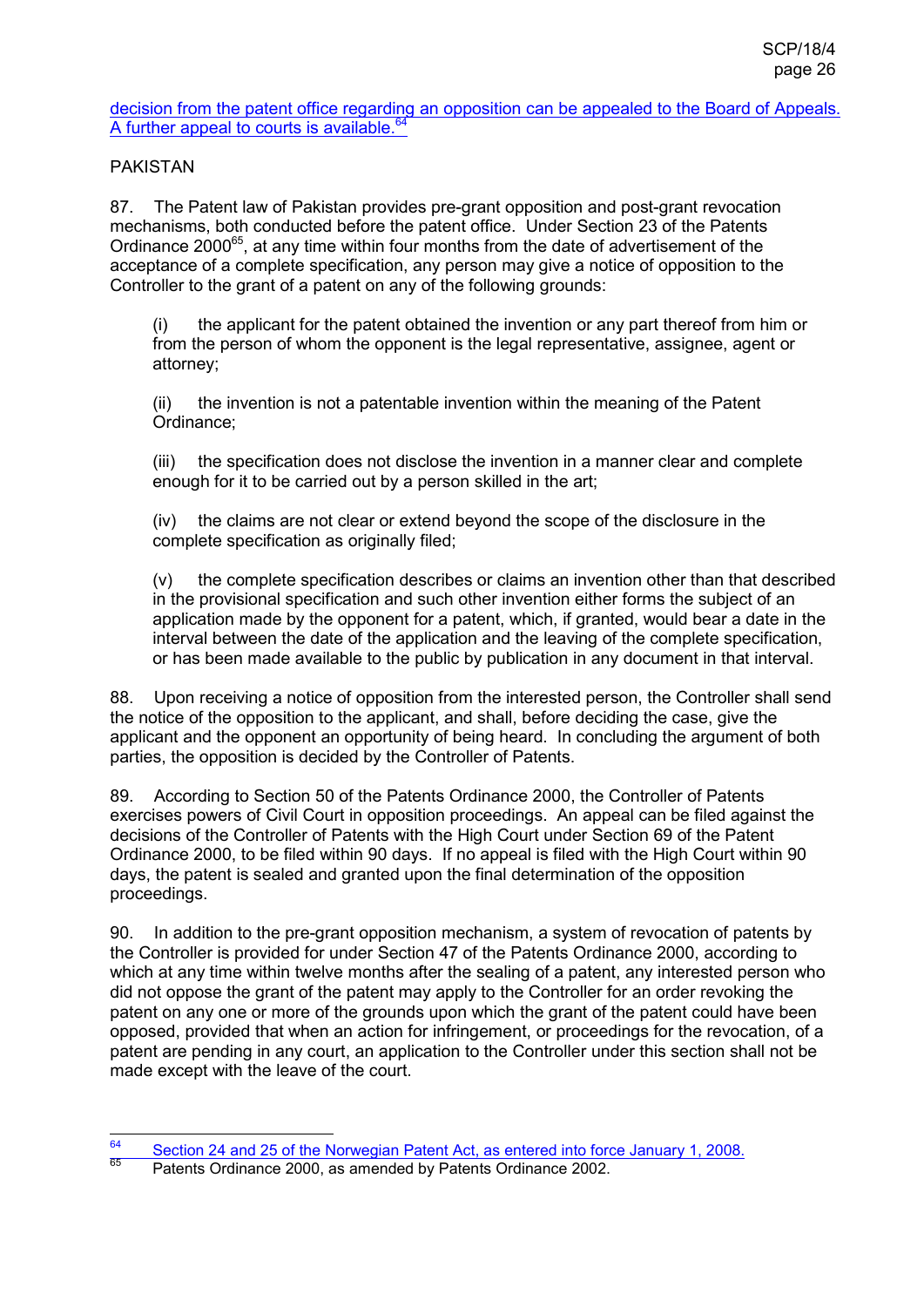91. Where a request for revocation is made under Section 47, the Controller shall give notice to the patentee and shall give to the person requesting such revocation and the patentee an opportunity of being heard before deciding the case. If the Controller is satisfied that any of the grounds are established, he may order that the patent shall be revoked either unconditionally or unless within such time as may be specified in the order the complete specification is amended to his satisfaction.<sup>66</sup>

92. According to the Intellectual Property Organisation of Pakistan, the number of oppositions received in 2007 was 33, in 2008 - 199, in 2009 - 246 and 2010 - 129.<sup>67</sup>

## PORTUGAL

93. Portuguese law provides for a pre-grant opposition procedure. As provided by Article 17 of the Industrial Property Code of Portugal<sup>68</sup>, the time limit for submitting oppositions is two months from the publication of the application in the Industrial Property Bulletin.<sup>69</sup> The patent applicant may reply to the opposition within two months from the notification. During the time limits established above and on justified request by the interested party, the Institute of Industrial Property of Portugal (INPI) may grant a single extension of one month for the submission of the opposition and the reply. In the latter case, the opposing party shall be notified.

94. The opposition must be filed in writing and shall include a reference as to which patent application is opposed and the reasons on which the opposition is based. If the INPI receives such opposition, the patent applicant has the opportunity to submit comments on that opposition.

95. To file an opposition, the opponent has to pay the opposition fee and if the patent applicant wishes to reply to an opposition, it is also necessary to pay a fee (50,70  $\epsilon$ , if submitted through online services, or 101,40  $\epsilon$  when submitted in paper form, in both cases).

96. The substantive examination phase starts after the opposition phase. If an opposition was submitted, it will be considered by the examiner in the analysis of the patentability criteria (novelty, inventive step and industrial applicability). The conclusion of the examination process is the notification of grant, refusal, or partial grant, issued accordingly, and is communicated both to the patent applicant and the opponent. These decisions are subject to appeal at the Lisbon Commercial Court, within two months that follow the publication of the decision in the Industrial Property Bulletin. The total number of oppositions filed from 2005 to 2011 is 29.<sup>70</sup>

## REPUBLIC OF MOLDOVA

97. A post-grant opposition procedure before the State Agency on Intellectual Property (AGEPI) is provided in the Republic of Moldova. According to Article 57 of the National Law on the Protection of Inventions,<sup>71</sup> within six months from the publication of the mention of the grant of the patent, any person may give a notice of opposition to the AGEPI to the patent in question, specifying, *inter alia,* the grounds on which the opposition is based, as well as an indication of the evidence and arguments presented in support of those grounds. A notice of opposition shall

<sup>66</sup>  $^{66}$  Section 47 of the Patents Ordinance 2000.

<sup>&</sup>lt;sup>67</sup> Further statistical data on opposition in Pakistan is available in the Annex to this document.

<sup>68</sup> Industrial Property Code approved by Decree-Law 36/2003 of March 5, 2003 and last amended by Law 16/2008 of April 1, 2008.

 $\frac{69}{100}$  The publication of the application is made 18 months after the date of its submission to the National Institute of Industrial Property (Article 66 of the Industrial Property Code).

The number of oppositions covers patent and utility model applications. The statistical data is available in the Annex to this document.

<sup>71</sup> No. 50-XVI of 07.03.2008, in force from October 4, 2008.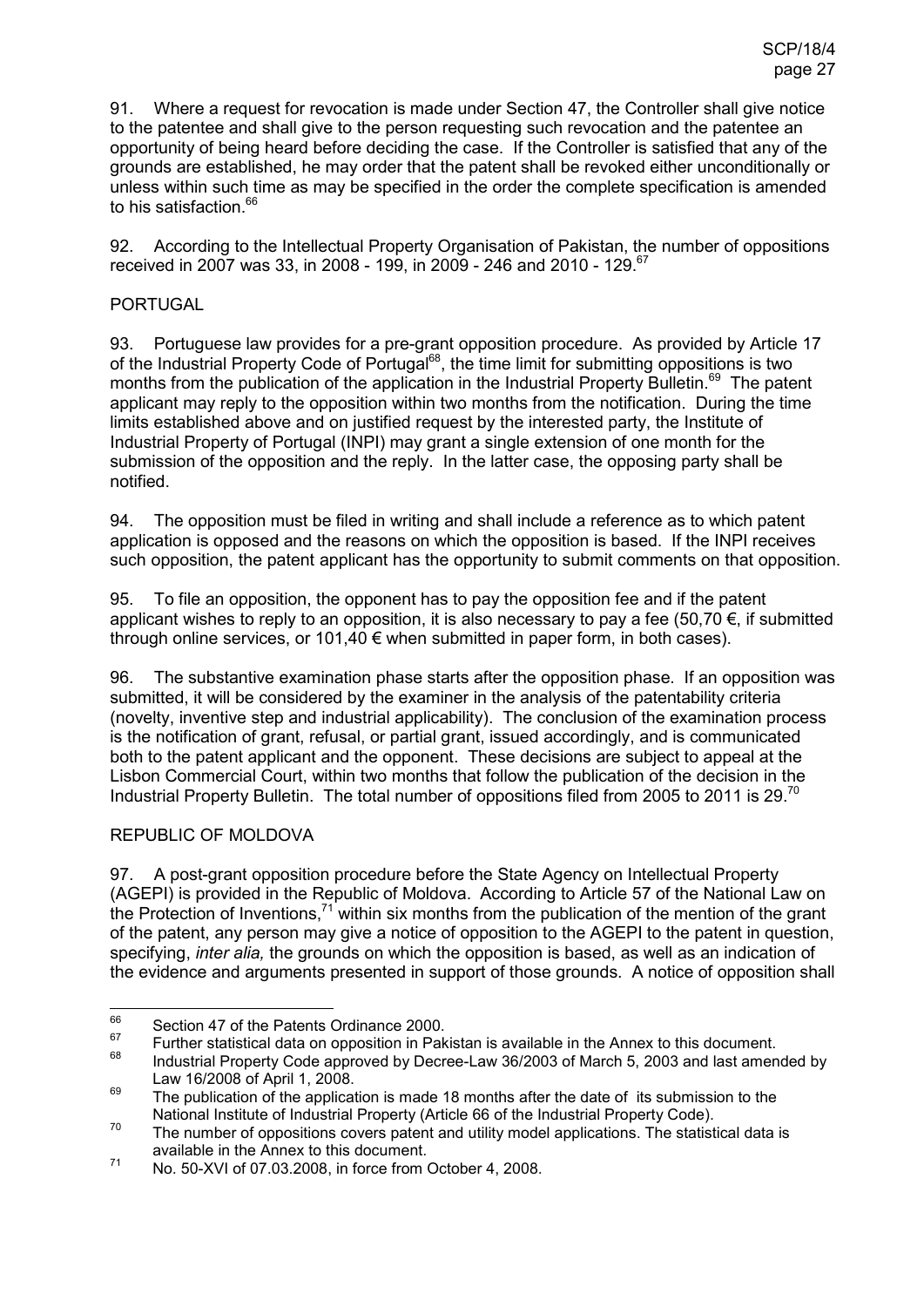be examined within three months by the AGEPI division which took the decision to grant the patent.

98. An opposition shall only be filed in writing and on the following grounds:

(i) the subject matter of the patent is not patentable within the meaning of Articles 6 to  $11^{.72}$ 

(ii) the patent does not disclose the invention in a manner sufficiently clear and complete for it to be carried out by a person skilled in the art;

(iii) the subject matter of the patent extends beyond the content of the application as filed, or, if the patent was granted on a divisional application or on a new application filed by non-entitled persons, beyond the content of the earlier application as filed.

99. The opposition filed shall have suspensive effect. It shall not be deemed to have been filed until the opposition fee has been paid.

100. If it is found that the opposition is admissible, the division of AGEPI which issued the decision shall examine, in accordance with the provisions of Article 57 of the Law, whether at least one ground for opposition under Article 57, paragraph (2), of the Law, prejudices the grant of the patent. If the opposition is admissible, the patent applicant shall be notified of the opposition filed and shall be invited to file his observations and to amend, where appropriate, the description, claims and drawings within a period of two months. Any observation and amendments filed by the applicant shall be communicated to the opponent who shall reply within a period of two months. $^{73}$ 

101. The examiner may require from the opponent or patent applicant additional information necessary for examination. Any notification made during the examination of the opposition and all replies thereto shall be communicated to all parties.

102. Where appropriate, during the opposition procedure, AGEPI shall carry out an additional documentary search and shall draw up a search report on a form approved by AGEPI. A reexamination report shall be drawn up on the basis of the opposition examination results which shall be sent to all parties.

103. Where it is revealed that the maintenance of the decision to grant the patent is possible by way of amendments, the patent applicant shall be invited to make any amendments or to submit his own amended version of the description and claims, without extending beyond the content of the original application.

104. If the AGEPI division which took the decision to grant the patent is of the opinion that at least one of the grounds for opposition referred to above prejudices the maintenance of the patent, it shall revoke the respective decision. Otherwise, it shall reject the opposition. If AGEPI is of the opinion that, taking into consideration the amendments made by the applicant during the opposition proceedings, the patent and the invention to which it relates meet the requirements of the law, it shall decide to maintain the decision to grant the patent as amended.<sup>74</sup>

 $72$ Article 6 - patentable inventions, Article 7- exceptions to patentability, Article 8 – novelty, Article 9non-prejudicial disclosure, Article 10- inventive step, Article 11- industrial application.

 $73$  Rule 332 of the Regulations on the Procedure of Filing and Examination of a Patent Application and of Grant of a Patent, approved by Government Decision of the Republic of Moldova No. 528 of 01.09.2009.

<sup>&</sup>lt;sup>74</sup> Article 57 of the National Law on the Protection of Inventions.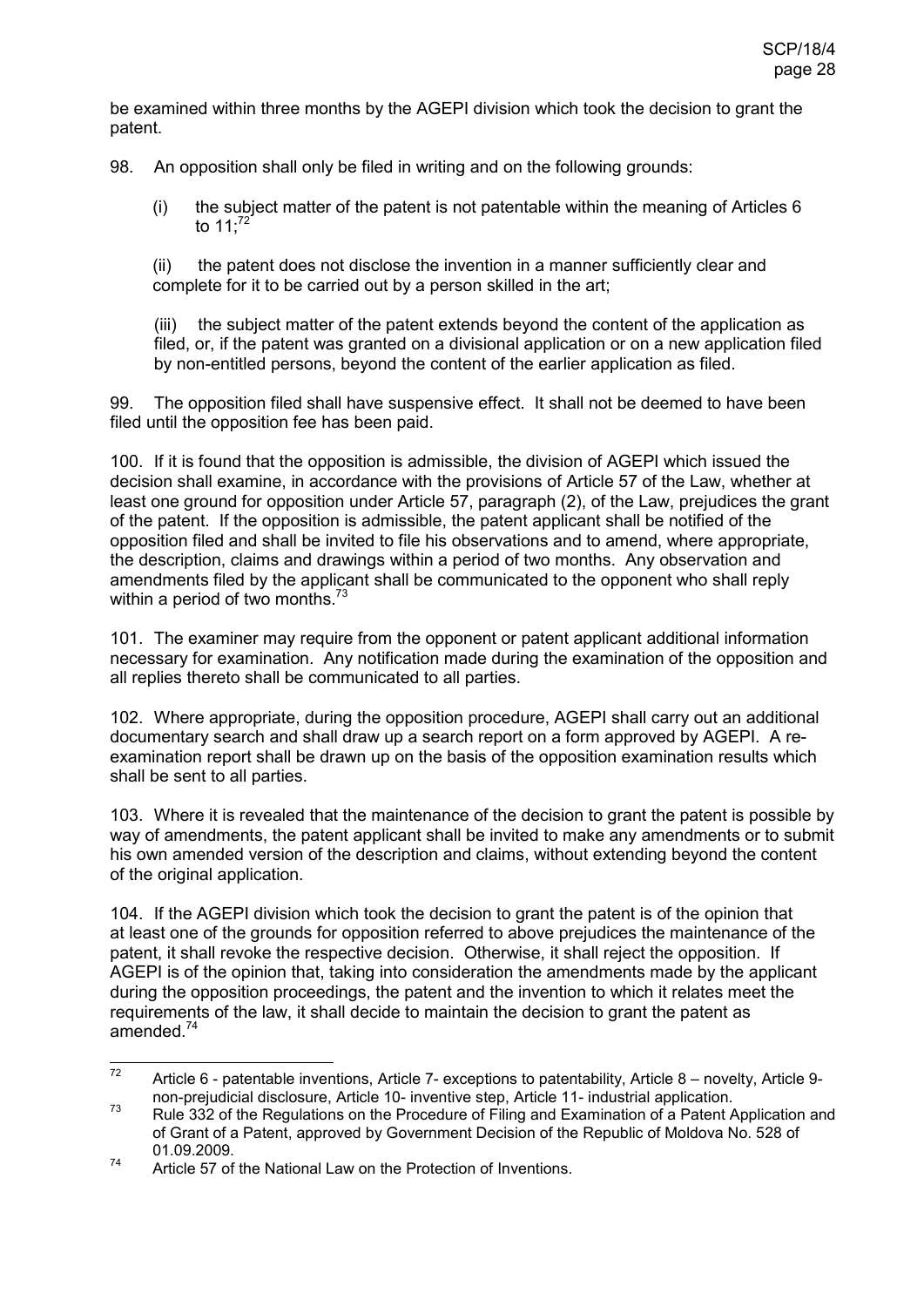105. If a patent is amended, the AGEPI shall, after the payment of the prescribed fee, publish a new specification of the patent containing the description, the claims and, as the case may be, any drawings, in the amended form.

106. Any person adversely affected by a decision taken by the respective division of the AGEPI may appeal with the Appeals Board of the AGEPI within 2 months after the date of notification of the decision and shall contain the grounds for appeal.

107. Since the national Law No. 50-XVI of 07.03.2008 on the Protection of Inventions entered into force (see footnote 63), only one opposition has been filed.

### **SPAIN**

108. The Spanish Law on Patents<sup>75</sup> provides for opposition procedures for utility models and patents filed in accordance with the grant procedure subject to preliminary examination. As regards the opposition procedure for patents, within three months following the publication of the prior art search report, the applicant may request an examination as to sufficient description, novelty and inventive step of the subject matter of the patent application. During the two months following the publication of the request for preliminary examination in the *Official Industrial Property Gazette*, any interested party may oppose the grant of the patent, citing the fact that any of the requirements for such grant are not satisfied. The written opposition submission must be accompanied by appropriate supporting documents. However, the lack of the applicant's right to file the patent, which should be claimed before the common courts, may not be claimed.

109. The Spanish Patent and Trademark Office will notify the outcome of the examination and forward the oppositions submitted to the applicant. Where no opposition has been submitted and the examination has found that none of the requirements is lacking, the Spanish Patent and Trademark Office will grant the patent.

110. Conversely, in cases where oppositions have been submitted, or where the preliminary examination carried out by the Spanish Patent and Trademark Office has found that one of the requirements for the grant of the patent is not satisfied, the applicant may remedy the formal defects claimed in the application, amend the claims, if the applicant so wishes, and respond by submitting allegations he considers appropriate, within two months.

111. Where the applicant fails to respond to the objections raised by the Spanish Patent and Trademark Office or by third parties, the patent should be totally or partially refused. In other cases, the Spanish Patent and Trademark Office, by means of a substantiated decision, will decide as to the total or partial grant, once it has received the applicant's response. Where the decision finds that one of the formal requirements is not satisfied or that the invention is not patentable, the Spanish Patent and Trademark Office will grant the applicant a further period of one month to remedy the defect or make observations which he considers appropriate, and will issue a final decision on the grant of the patent.

112. The number of oppositions submitted in relation to patents filed according to the general grant procedure subject to preliminary examination is less than those filed as utility models (i.e., less than ten per cent).

<sup>75</sup> Law No. 11/1986, of March 20, on Patents and its Implementing Regulations, approved by Royal Decree No. 2245/1986, of October 10.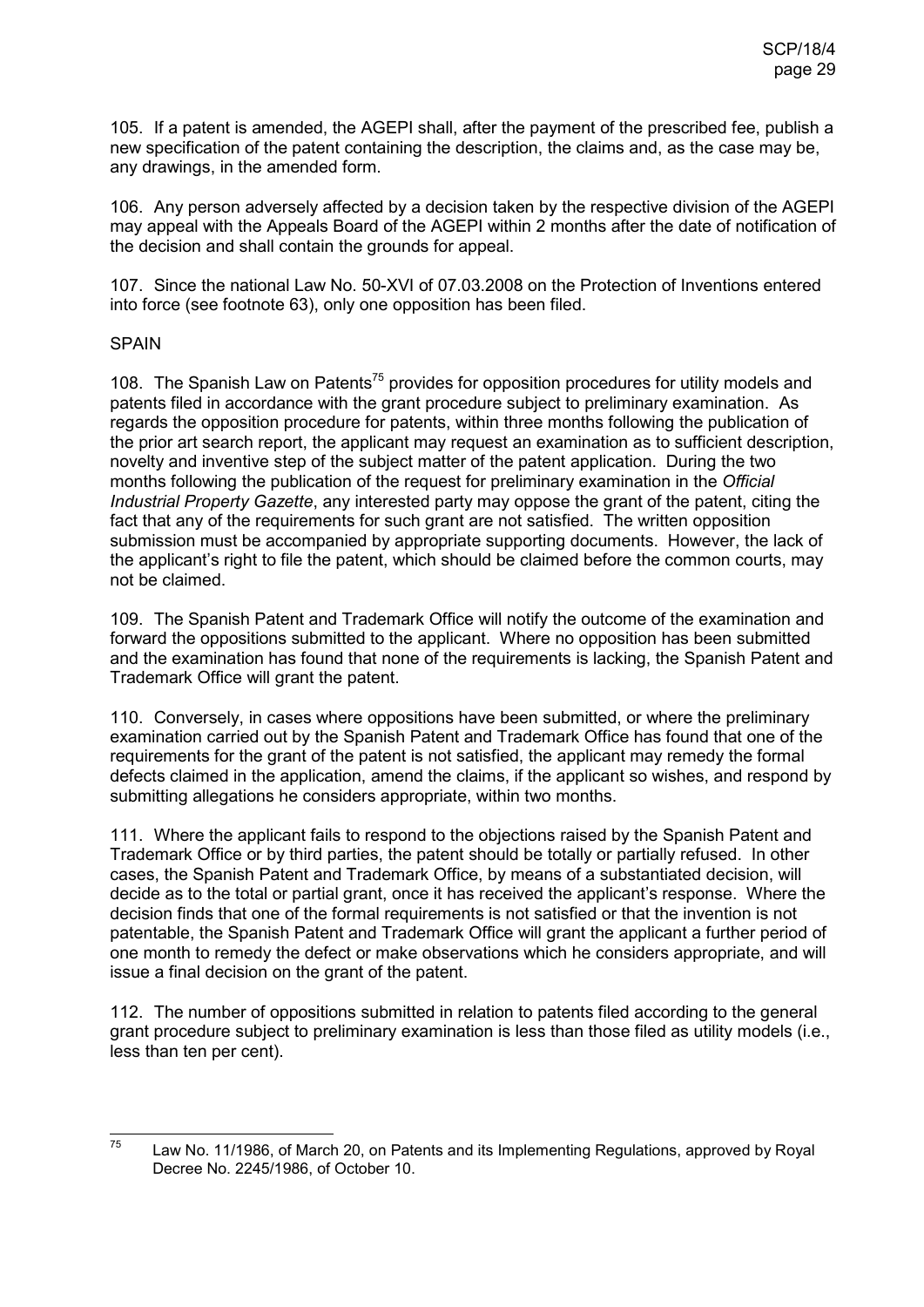### SWEDEN

113. The Swedish Patents Act provides for a post-grant opposition system. Sections 24 and 25 of the Swedish Patents Act state that anyone except the patent owner can file an opposition regarding a patent in Sweden within nine months from the day the patent was granted. If the Swedish Patent and Registration Office receives such an opposition, the patent owner will have the possibility to comment on that opposition. If the opposition is withdrawn, the Swedish Patent and Registration Office can examine the opposition anyway, if justified.<sup>76</sup>

114. If the Swedish Patent and Registration Office finds that the patent has been granted despite the fact that the invention lacked novelty or lacked inventive step, or the patent does not disclose the invention in a manner sufficiently clear and complete for it to be carried out by a person skilled in the art, or the subject-matter of the patent extends beyond the content of the application as filed, the patent will be revoked. If the patent owner during the opposition procedure makes amendments so that there is no hindrance against the grant of a patent, the patent is maintained as amended.

115. The total number of oppositions filed with the Swedish Patent and Registration Office from 2005 to 2010 is 219. Of the total number, 82 decisions revoked the patents, and 60 decisions maintained the patents as amended. $77$ 

## UNITED STATES OF AMERICA

116. Until 2011, there was no opposition system *stricto sensu* in the patent system of the United States of America. However, the Leahy-Smith America Invents Act (AIA) of September 16, 2011,<sup>78</sup> provides for additional options for challenging patent validity which will enter into force on September 16, 2012.<sup>79</sup> A new post-grant review, which is a time-bound *inter partes* review mechanism, has been introduced, and the former *inter partes* re-examination procedure has been renamed to *inter partes* review.<sup>80</sup>

117. The new post-grant review provides a time limit of nine months after the grant of the patent to file a petition and, therefore, is similar to post-grant opposition mechanisms. Generally speaking, the recent amendments establish a post-grant opposition system in the United States of America, besides the existing *ex parte* and *inter partes* re-examination procedure. The objective has been to provide additional post-grant possibilities to check the quality of patents.<sup>81</sup> The different mechanisms provide for a unique and complex system for challenging the grant of patents in the United States of America.

<sup>76</sup>  $^{76}$  Section 24 of the Swedish Patents Act.

Further statistical data from the Swedish Patent and Registration Office is available in the Annex to this document.

<sup>78</sup> Leahy-Smith America Invents Act, enacted September 16, 2011. The Leahy-Smith "America Invents Act", which was formerly titled the "Patent Reform Act of 2011", amends title 35, United States Code to provide for patent reform.

<sup>&</sup>lt;sup>79</sup> Date of entry into force: The various provisions contained in the Act's 37 sections take effect on different dates.

<sup>80</sup> Section 35 U.S.C. §§ 311 ff. and §§ 321 ff.

<sup>81</sup> SeeCompare in this respect, Graham, D. Harhoff, Can Post-Grant Reviews Improve Patent System Design? A Twin Study of US and European Patents, 2006, and Hall/Harhoff: Post-Grant Reviews in the U.S. Patent System-Design Choices and expected impact, Berkley Technology Law Journal, Vol 19:1, (2004) 1.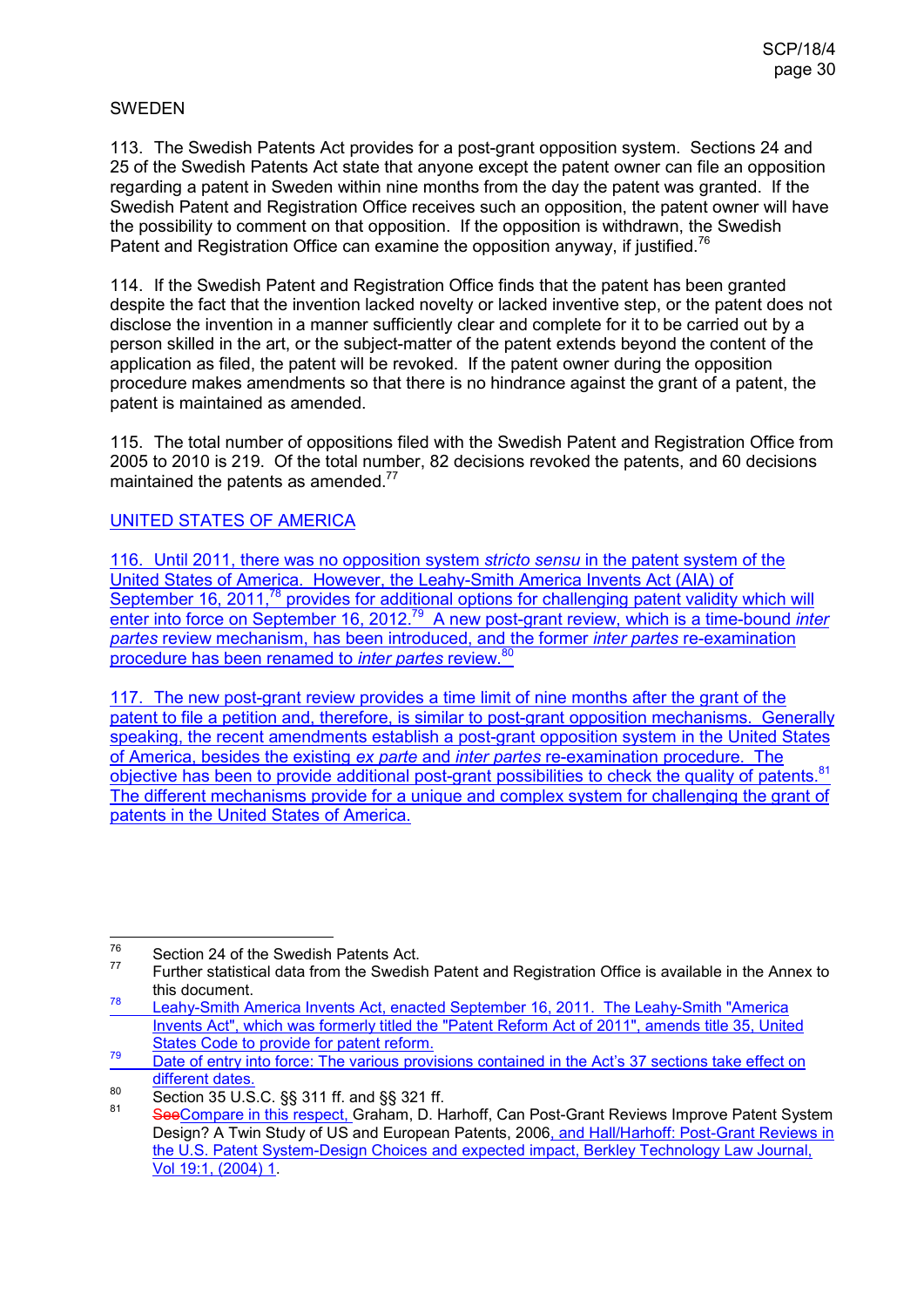## *Post-grant review*

118. The post-grant review is a new trial proceeding conducted at the Patent Trial and Appeal Board to review the patentability of one or more claims in a patent on any ground that could be raised under 35 U.S.C. § 282(b)(2) or (3). The Patent Trial and Appeal Board is composed, in case of a post-grant review, of at least three administrative patent judges, having legal knowledge and scientific ability, as designated by the Director.<sup>8</sup> l.

119. According to 35 U.S.C. § 321, the post-grant review process begins with a third party filing a petition on or prior to the date that is nine months after the grant of the patent or issuance of a reissue patent. $83$  The petition has to contain the payment of a fee, provide for the grounds including evidence of those grounds. The petition is made available to the public.<sup>84</sup> The patent owner may provide a preliminary response to the petition within a time period set by the Director. The institution of the post-grant review is conditioned by a threshold according to 35 U.S.C. § 324, that it is more likely than not that at least one claim challenged is unpatentable. An additional ground may also be that the petition raises a novel or unsettled legal question that is important to other patents or patent applications. It is not possible to appeal the determination of whether to institute a post-grant review.

120. If the proceeding is instituted and not dismissed, a final determination by the Board will be issued within one year, extendable up to six months.<sup>85</sup> The procedure for conducting post-grant review will take effect on September 16, 2012, and generally applies to patents issuing from applications subject to first-inventor-to-file provisions of the AIA. The post-grant review will have an estoppel effect for civil action on any ground the requester raised or reasonably could have raised during the post-grant review.<sup>86</sup> It will not be possible to request a post-grant review after a civil action has been started, and in case of a later civil action, it will have to be stayed under the conditions set by 35 U.S.C. § 325.

121. The post-grant review conducted by the Patent Trial and Appeal Board provides *inter partes* proceedings, including either party's rights to an oral hearing as part of the proceedings. In the post-grant review, the petitioner shall have the burden of providing a proposition of unpatentability by a preponderance of the evidence according to 35 U.S.C. § 326. Either party may appeal the final decision of the Patent Trial and Appeal Board to the Court of Appeals for the Federal Circuit.

122. With respect to the review of the validity of business method patents.<sup>87</sup> Section 18 of the AIA provides a special transitional program. For example, the nine-month time period for requesting a review does not apply to such a transitional post-grant review proceeding.

### EURASIAN PATENT OFFICE

123. The Eurasian Patent Convention provides post-grant revocation rules in relation to Eurasian patents. A Eurasian patent can be revoked by any person, other than the patent owner, by filing a notice of opposition within six months of the date of publication of information concerning the grant of a Eurasian patent.<sup>88</sup> The time period for filing a notice of opposition may

[Footnote continued on next page]

<sup>82</sup>  $\frac{82}{83}$  35 U.S.C. § 6 (a)(c).

 $\frac{83}{84}$  35 U.S.C. § 321 (c).

 $\frac{84}{85}$  35 U.S.C. § 322

 $\frac{85}{86}$  35 U.S.C. § 326 (11).

 $\frac{86}{87}$  35 U.S.C. § 325 (e).

 $\frac{87}{88}$  The definition is found in AIA Sec. 18(d).

<sup>88</sup> Rule 53(1) of the Patent Regulations under the Eurasian Patent Convention, and Rule 1.1 of the Rules for Filing and Examining Opposition Against the Grant of a Eurasian Patent on the Basis of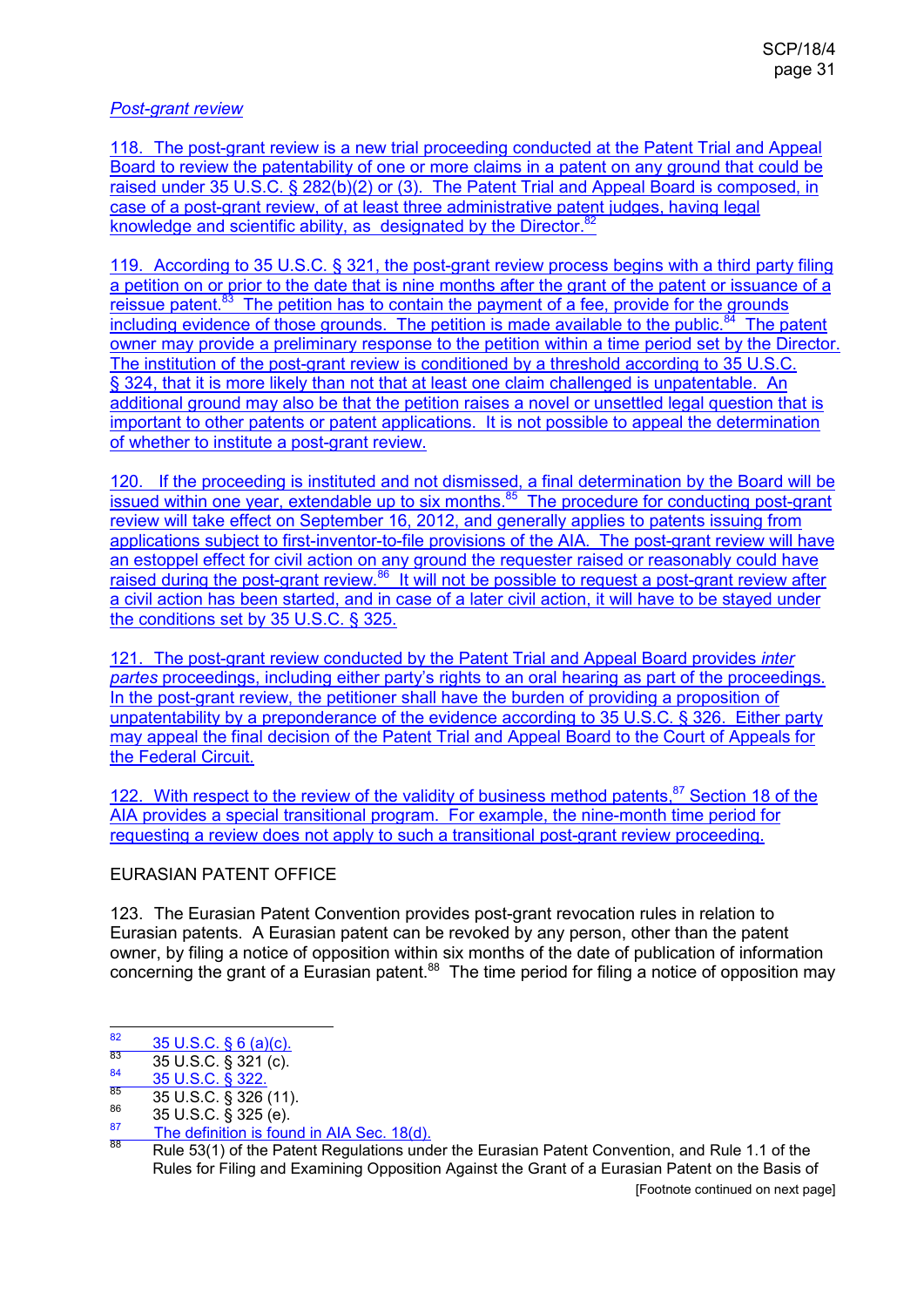not be prolonged.<sup>89</sup> A right to file a notice of opposition, lost due to lapse of time for filing, may not be restored.<sup>90</sup>

124. The notice of opposition shall be filed in writing, contain a statement of the reasons thereof, and be supported by the payment of the prescribed fee.<sup>91</sup> The consideration of the opposition proceeding shall be within six months of the date of its receipt by the Eurasian Patent Office (hereinafter referred to as "the Eurasian Office").

125. The notice of opposition can state the following grounds for revocation of a Eurasian patent:<sup>92</sup>

- (i) failure to satisfy the patentability conditions, because the invention:
	- is not novel;
	- does not involve an inventive step;
	- is not industrially applicable;
	- is not recognized as an invention *per se*;
	- belongs to solutions for which Eurasian patents shall not be granted.

(ii) the claims include features that did not appear in the Eurasian application as originally filed.

126. Each of the above conditions is a separate ground for revocation of a Eurasian patent. However, (i) incorrect indication of the patent owner or inventor in the Eurasian patent; (ii) non-compliance of the subject matter of the specification or drawings with established requirements; and (iii) failure to comply with the requirement of unity of invention are not grounds for administrative revocation of a Eurasian patent.<sup>93</sup>

127. If the notice of opposition is filed in compliance with the prescribed requirements,  $94$  the Eurasian Office accepts such notice and notifies the opponent that the notice of opposition has been accepted for examination and invites the patent owner to respond to the notice of opposition within a time limit prescribed by the Eurasian Office.<sup>95</sup>

128. The patent owner submits to the Eurasian Office his response to the notice of opposition, presenting his arguments against the opponent's claims and may make changes and amendments to the patent.<sup>9</sup>

129. The Eurasian Office subsequently sends the response and the changes and amendments submitted by the patent owner to the opponent or, if several notices of opposition were filed, to all opponents. The Eurasian Office can, if it considers necessary, invite the opponent to present

<sup>91</sup> Rule 53(5) of the Patent Regulations.

<sup>-</sup>[Footnote continued from previous page]

Administrative Revocation of a Eurasian Patent (hereinafter "Rules of Opposition Filing and Examination").

<sup>&</sup>lt;sup>89</sup> Rule 37(4) of the Patent Regulations.

<sup>&</sup>lt;sup>90</sup> Rule 39(3) of the Patent Regulations.

Rule 53(2) of the Patent Regulations and Rule 1.8 of the Rules of Opposition Filing and Examination.

<sup>93</sup> Rule 1.8 of the Rules of Opposition Filing and Examination.

The notice of opposition shall comply with the conditions specified in paragraphs (1), (5) and (6) of Rule 53 of the Patent Regulations, and Section 1 of the Rules of Opposition Filing and Examination.

<sup>95</sup> Rule 3.2 of the Rules of Opposition Filing and Examination.<br>Rule 3.2 of the Rules of Opposition Filing and Examination.

Rule 3.5 of the Rules of Opposition Filing and Examination.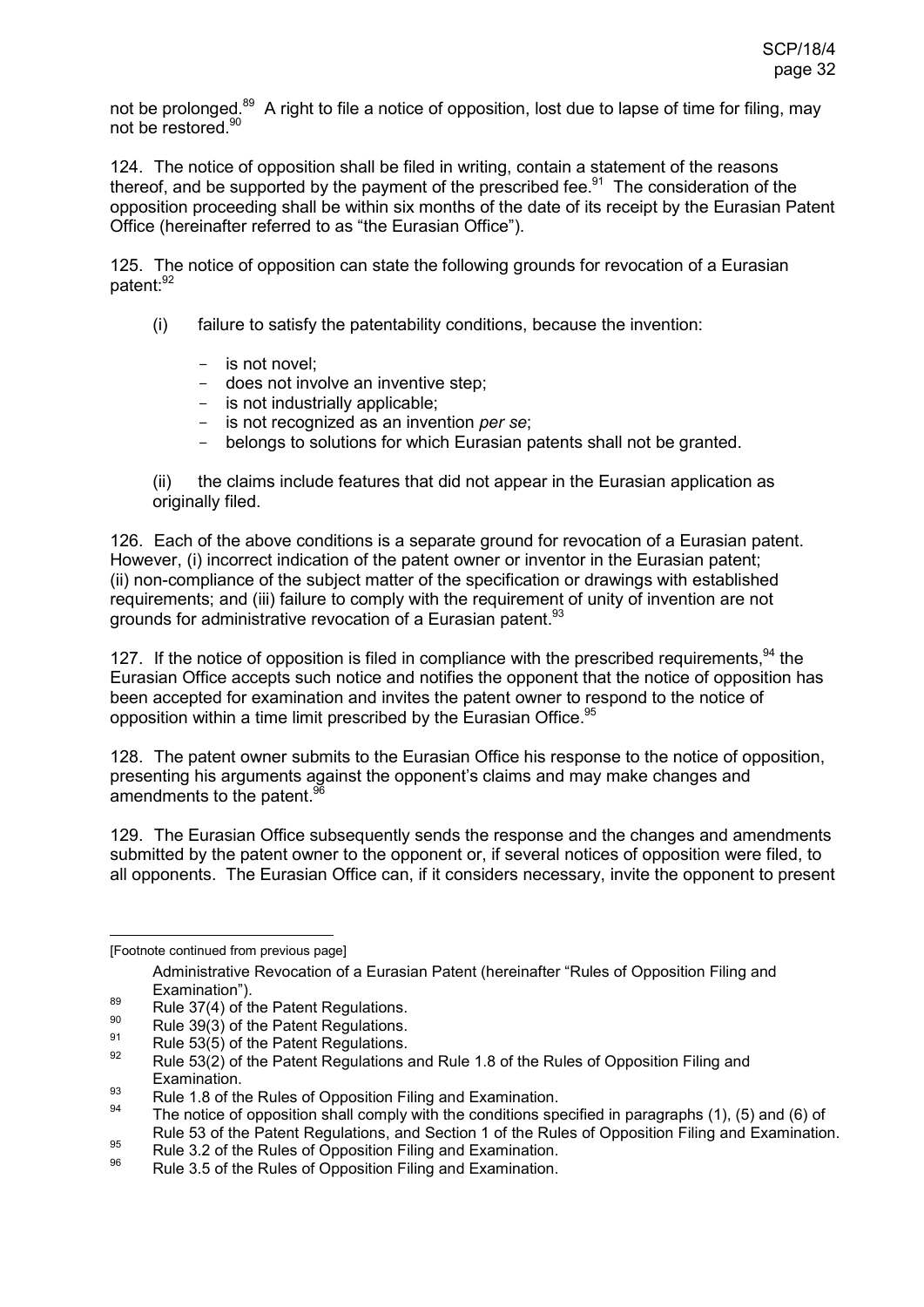his considerations in respect of the response by the patent owner within a time period stated in the communication  $97$ 

130. The examination of the notice of opposition as to substance and a decision on it on behalf of the Eurasian Office shall be performed by a board consisting of at least three examiners, employees of the Eurasian Office, at least two of whom were not involved in the decision to grant the opposed Eurasian patent. When necessary, a legal expert of the Eurasian Office may be included in the board. The chairman of this board shall be appointed from among those examiners who were not involved in the decision to grant the opposed Eurasian patent.

131. The board examines the notice of opposition in respect of those grounds for revocation which are supported in the notice. The board is not obliged, but may examine the validity of the patent grant based on other grounds not presented in the notice.<sup>98</sup>

132. The examination of the notice of opposition as to substance shall be concluded by passing a decision without convening an oral hearing, unless the parties request to hold such a meeting or the Eurasian Office considers such a meeting expedient.

133. The administrative revocation procedure may result in a decision by the Eurasian Office to revoke the Eurasian patent, to reject the notice of opposition, or to correct or amend the patent. The Eurasian patent recognized as invalid as the result of a revocation procedure, either entirely or in part, is considered void in all Contracting States as from the date of filing of the Eurasian application.<sup>99</sup>

134. The decision on the opposition to the grant of a Eurasian patent is published in the Gazette of the Eurasian Office. In case the opposition resulted in the amendment of a patent, the Eurasian Office publishes the new specification of the Eurasian patent containing the description as such, the claims and the drawings as amended. In the event of an appeal being filed, no acts related to the implementation of the decision on the opposition, including the entry of changes into the Register of Eurasian patents, publication of information on the decision on the opposition in the Eurasian Office Bulletin, shall be performed until a decision is passed on the appeal.

135. An appeal against the decision in question may be lodged by any party in the opposition examination with the President of the Eurasian Office within four months of the date of dispatch of the decision. The President of the Eurasian Office examines the appeal and either orders a renewed hearing of the opposition by the board or takes a final decision on the opposition.<sup>100</sup>

## EUROPEAN PATENT OFFICE (EPO)

136. The European Patent Convention (EPC) provides a post-grant opposition. European patents granted by the EPO may be opposed by any person within nine months of the publication of the mention of the grant of the European patent in the European Patent Bulletin and upon the payment of the opposition fee.<sup>101</sup> The proprietor of the patent is not entitled to file an opposition,<sup>102</sup> although he may request limitation of his patent under EPC Article 105a.

137. Under certain conditions, any third party who proves that proceedings for infringement of the opposed patent have been instituted against him or that the proprietor of the patent has

<sup>97</sup> <sup>97</sup> Rule 3.8 of the Rules of Opposition Filing and Examination.

<sup>&</sup>lt;sup>98</sup> Rule 4.4 of the Rules of Opposition Filing and Examination.

<sup>&</sup>lt;sup>99</sup> Rule 53(4) of the Patent Regulations.

 $100$  Rule 53(8) of the Patent Regulations.

 $101$  Article 99 EPC.

G 9/93 (OJ 12/1994,891).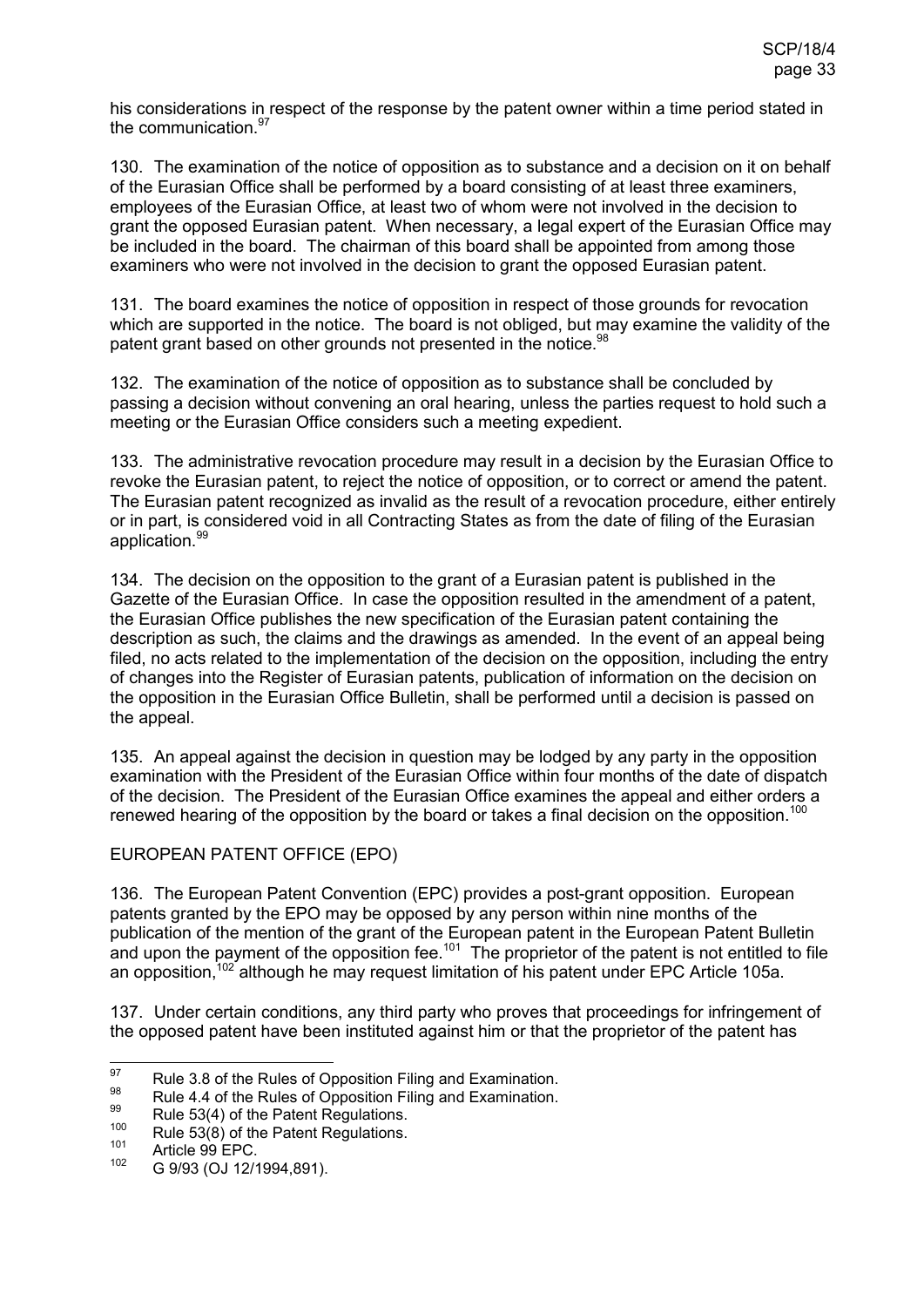requested him to cease alleged infringement of the patent and that he has instituted proceedings for a court ruling that he is not infringing the patent may, after the opposition period has expired, intervene in the opposition proceedings.<sup>103</sup> Once the notice of intervention has been filed in good time and in due form, the intervention is to be treated as an opposition.

138. The notice of opposition must be filed in writing and contain, *inter alia*, a statement of the extent to which the European patent is opposed and of the grounds on which the opposition is based, as well as an indication of the facts and evidence in support of these grounds.<sup>104</sup>

139. The Opposition Division of the EPO is responsible for the examination of the opposition against any European Patent. It consists of three technically qualified examiners, and in some cases where the nature of the decision so requires, it may be enlarged by the addition of a legally qualified examiner.<sup>105</sup>

140. As provided by Article 100 of the EPC, the opposition can only be based on the following grounds: the subject-matter of the patent is not patentable under Articles 52 to 57 (patentable inventions, exceptions to patentability, novelty, non-prejudicial disclosures, inventive step, industrial application); the invention is not sufficiently disclosed to allow a person skilled in the art to carry it out; and the content of the patent extends beyond the content of the application as filed or, if the patent was granted on a divisional application or on a new application filed under Article 61, beyond the content of the earlier application as filed.

141. According to Article 101 of the EPC, if the opposition is admissible, <sup>106</sup> the Opposition Division shall examine whether at least one ground for opposition under Article 100 prejudices the maintenance of the European patent. During the examination, the Opposition Division invites the parties to file observations on communications from another party or issued by itself. In particular, the notice of opposition is forwarded to the proprietor of the patent, who may reply with observations or amendments to the description, claims and drawings within a time frame set by the Opposition Division. The observations and amendments filed by the proprietor of the patent are then forwarded by the EPO to the opponent(s) who are given the opportunity to respond within a specified period.<sup>107</sup>

142. During the opposition, oral proceedings may take place at the instance of the EPO or at the request of any party to the proceedings.<sup>108</sup> The oral proceedings are held before the Opposition Division itself.<sup>109</sup> They are generally public unless the Opposition Division decides otherwise in particular cases.<sup>110</sup>

143. Based on all the evidence, the Opposition Division renders a decision. In the event of parity of votes, the vote of the Chairman of the Opposition Division is decisive.<sup>111</sup> If the Opposition Division finds that at least one ground for opposition prejudices the maintenance of the European patent, it revokes the patent. Otherwise, it rejects the opposition. If the Opposition Division concludes that, taking into consideration the amendments made by the proprietor of the patent during the opposition proceedings, the patent (and the invention to

 $103$  $103$  Article 105 EPC.

<sup>&</sup>lt;sup>104</sup> Rule 76 of the Implementing Regulation to the EPC.

 $^{105}$  Article 19 EPC.

Rule 77 of the Implementing Regulation to the EPC provides grounds for a rejection of the opposition as inadmissible.

<sup>&</sup>lt;sup>107</sup> Rule 79 of the Implementing Regulation to Part V of the EPC.

 $^{108}$  Article 116(1) EPC.

 $\frac{109}{110}$  Article 19 EPC.

These are the cases where "admission of the public could have serious and uniustified disadvantages, in particular for a party to the proceedings" (Article 166 EPC).

<sup>&</sup>lt;sup>111</sup> Article 19 EPC.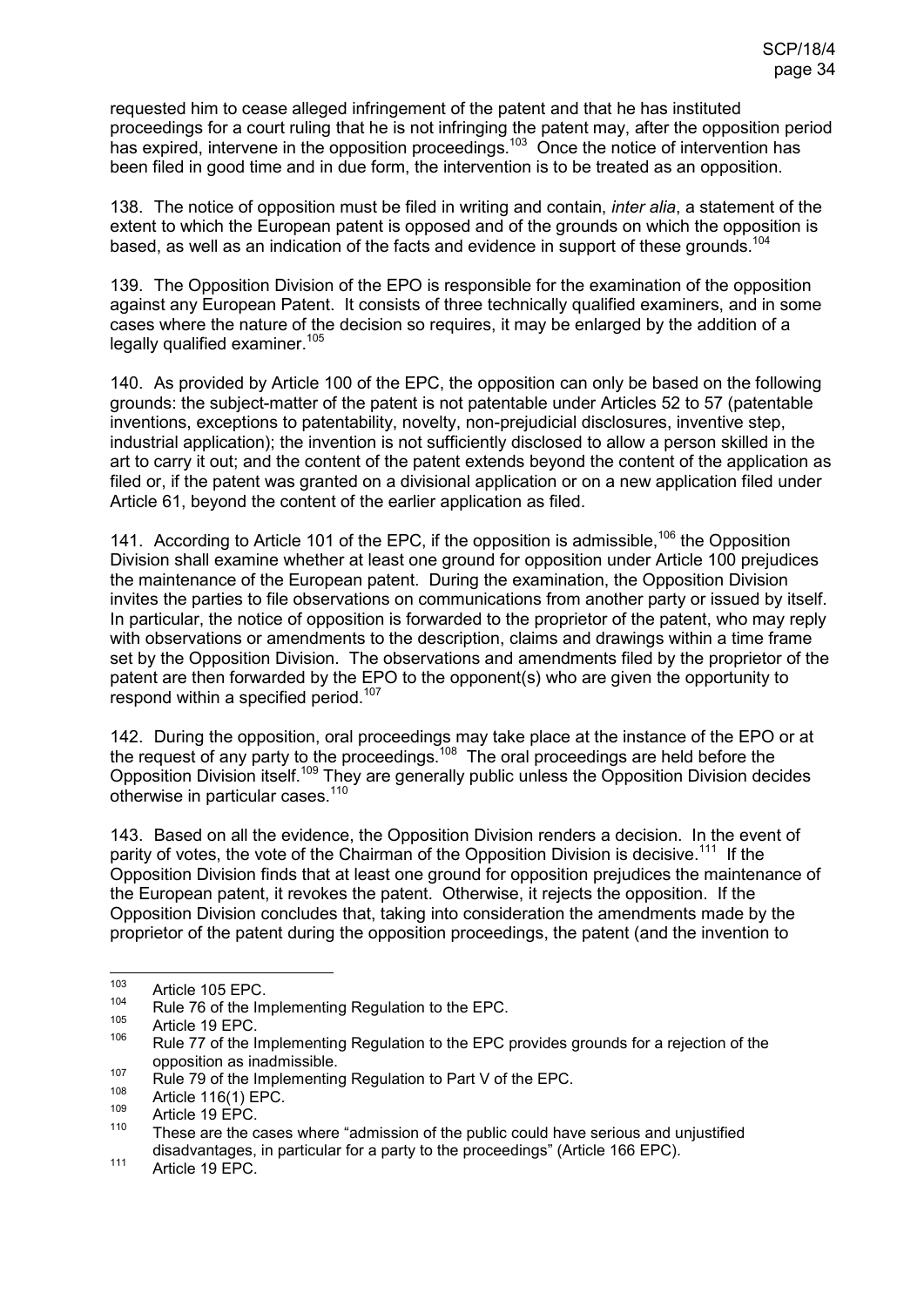which it relates) meets the requirements of the EPC, it decides to maintain the patent as amended after certain formal requirements have been fulfilled. If the patent after such amendments do not meet the requirements of the EPC, the Opposition Division revokes the patent.<sup>112</sup>

144. The opposition shall apply to the European patent in all the Contracting States in which that patent has effect. Decisions by Opposition Divisions are appealable by any party to proceedings adversely affected by the decision before the Board of Appeal of the EPO.<sup>113</sup>

145. A notice of appeal must be filed at the EPO within two months of notification of the contested decision, and the fee for appeal must be paid. In addition, within four months of notification of the decision, a statement setting out the grounds of appeal must be filed.<sup>114</sup>

146. A petition for review by the Enlarged Board of Appeal of a decision of a Board of Appeal may only be filed on the grounds specified by Article 112a(2) of the EPC.

147. In 2010, the number of oppositions filed with the EPO against granted patents was 2,770, compared to 2,700 in 2009 and 2,800 in 2008. The opposition rate was 5,2% in 2010, 4.7% in 2009 and 5.32% in 2008. In 2010, 29% of the opposition cases were rejected, 33% led to revocation of patents and 38% to maintenance in amended form.

## **VI. RELATED MECHANISMS**

## A. RE-EXAMINATION SYSTEMS

148. In some countries, a re-examination system is provided as an alternative or complement to the opposition system. The primary objective of the re-examination is to provide a forum, other than the courts, for challenging the validity of an issued patent. It allows to re-examine a patent in view of new prior art, and to correct a patent which was inadvertently issued. For example, in one country, re-examination may be initiated only where "a substantial new question of patentability" is raised. However, in some countries, the re-examination is not limited to the grounds based on new prior art and provides for other substantive grounds, similar to the process of other types of administrative review. In Norway, the re-examination by the Norwegian Patent Office is called administrative review.

149. In comparison to the opposition system, in general, the re-examination is not time-bound. In some cases the re-examination is conducted by a single examiner or the division of the patent office which has granted the patent in the first place, in comparison to a full opposition board in the cases of post-grant oppositions. Further, the re-examination procedures is *ex parte* in some countries and *inter partes* in some other countries, The *ex-parte* re-examination may characterized as a system that provides for quality check through a second patent examination of the patent by the patent office. In general, the re-examination may be requested mainly on the basis of documentary evidence, and an opportunity to appeal against the re-examination decision is provided.

150. The re-examination system often includes estoppel-type mechanisms, as the requester of re-examination is, in most countries, estopped from basing a judicial review on the same grounds as the re-examination.

<sup>112</sup>  $\frac{112}{113}$  Article 101 EPC.

 $113$  Article 106 EPC.<br> $114$  Article 108 EPC.

Article 108 EPC.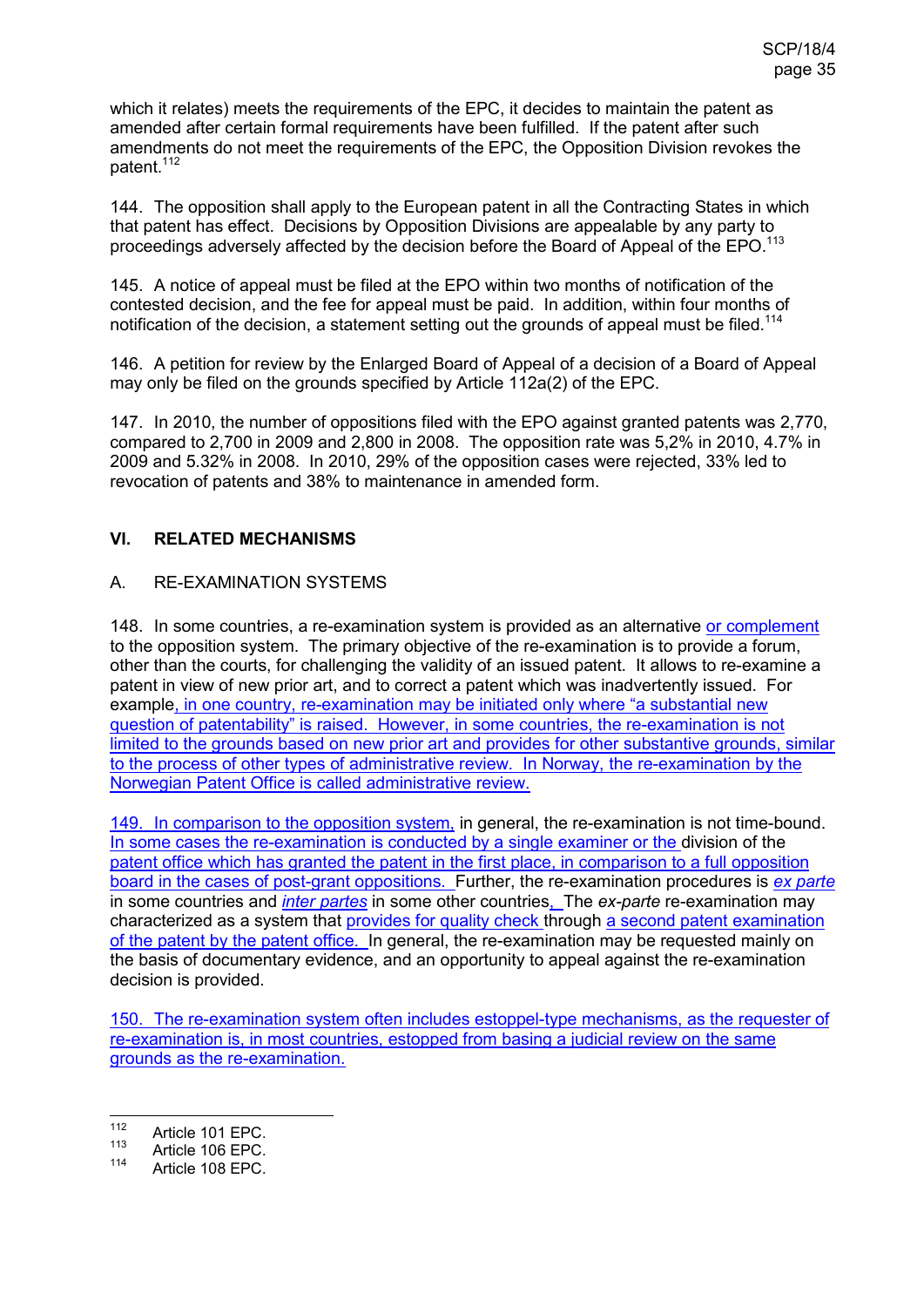151. Depending on the expected role of the re-examination system in the entire review mechanisms placed in the national patent system, procedural as well as substantive requirements regarding the re-examination are different from one country to another. For example, in countries where a post-grant opposition and a re-examination co-exist, the reexamination complements the post-grant opposition system, thus can be initiated only after the expiration of the post-grant opposition period or the final decision by the opposition board. In countries where the re-examination has the role of a "second examination", it is conducted, understandably, *ex parte*. The re-examination procedure varies with respect to: (i) the entitlement to request re-examination; (ii) the *ex parte* or *inter partes* nature of re-examination; (iii) the disclosure of the identity of the requester; (iv) the grounds for re-examination; and (v) the re-examination fee.

152. The following paragraphs describe the re-examination systems in Australia, Denmark, Norway and the United States of America.

### *Australia*

153. Chapter 9 of the Australian Patents Act<sup>115</sup> provides for re-examination of applications for standard patents and granted standard patents under certain circumstances. Re-examination of innovation patents is also provided for under section 101G.

154. The re-examination is instigated at the Commissioner's discretion, upon request by the patentee or any interested person or by the direction of a prescribed court before which the validity of the patent in question is in dispute. The grounds for re-examinations are limited to lack of novelty and inventive step when compared with the prior art base. There are no other grounds for the revocation of a patent, according to Section 98. The procedure is *ex parte*, i.e. the person who requests re-examination has limited opportunity to submit evidence and be heard in the process. The Commissioner will instigate re-examination voluntarily only if an adverse re-examination report will be issued. In contrast, the Commissioner must re-examine where the patentee or third party requests re-examination. The applicant or patentee may appeal to the Federal Court against a decision of the Commissioner, according to Sections 100A(3) and 101(4), respectively.

### *Denmark*

155. Section 53b of the Consolidate Patents  $Act^{116}$  provides an administrative re-examination system. A request for re-examination of a Danish patent (national granted patent or validated European patent) may be filed by any person, including the patent holder, after the expiry of the nine month opposition period.

156. If the request for re-examination is filed by a third party, the request must be filed in writing and contain, *inter alia*, a statement of the extent to which the Danish patent is opposed and the grounds on which the request for re-examination is based, as well as the facts and evidence in support of the grounds.

157. According to Section 52 of the Consolidate Patents Act, the re-examination can only be based on the following grounds: the subject matter does not fulfil the patentability criteria (industrial applicability, novelty, inventive step), the invention is not sufficiently disclosed to allow a person skilled in the art to carry it out, the content of the patent extends beyond the content of the application as filed or the scope of protection has been expanded after the grant of the patent.

<sup>115</sup>  $^{115}$  Australian Patents Act 1990.

The Consolidate Patents Act No.91 of January 28, 2009.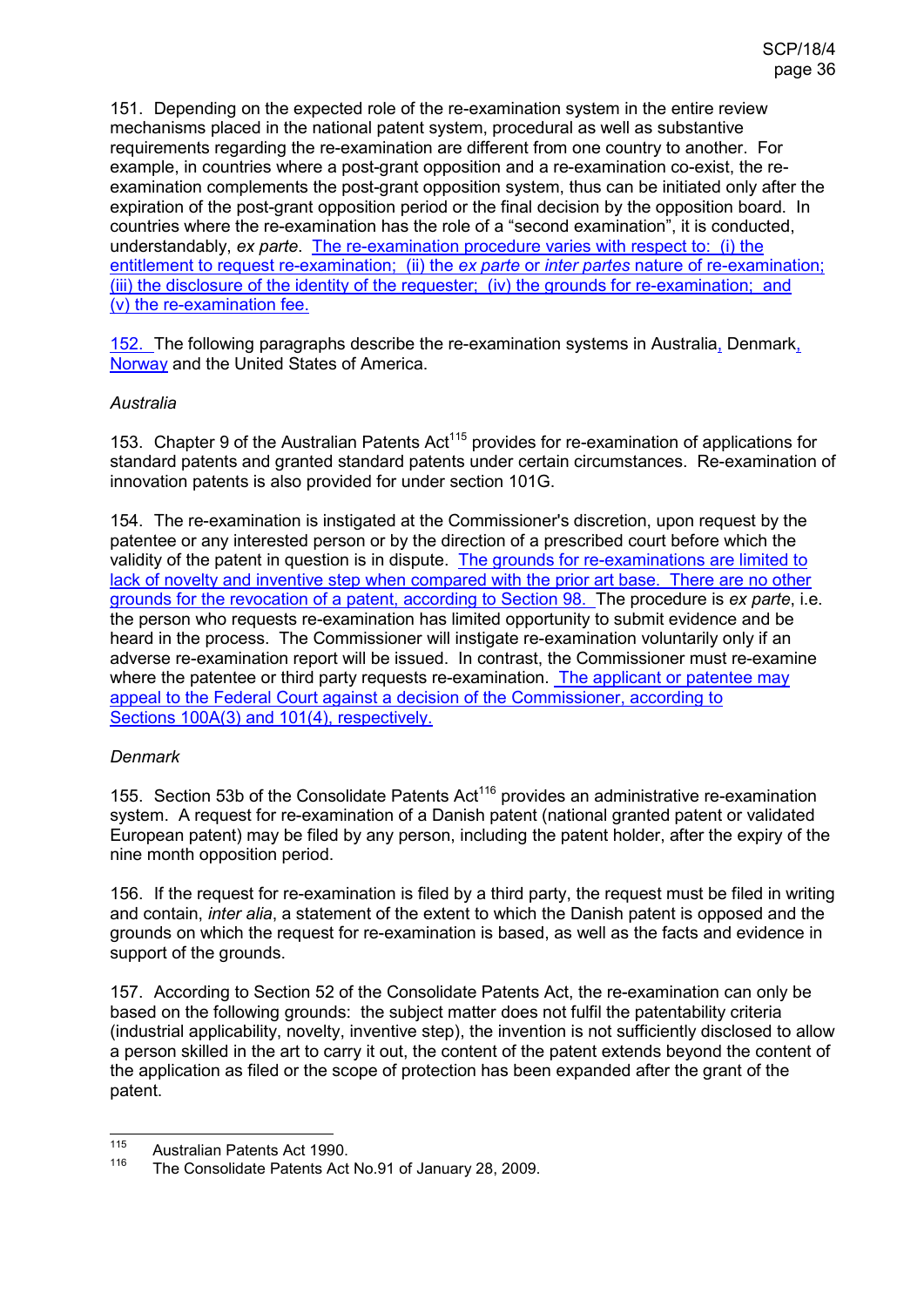158. After a hearing phase of the re-examination procedure, the Opposition Division renders a decision. The result can be to reject the re-examination, to revoke the patent or maintain the patent in amended form.

159. If the request for re-examination is filed by the patent holder, it is only necessary that the request explain the desired limitation of patent claims. No statement of grounds or evidence is mandatory. In this case the Danish Patent Office will examine whether the requested limitation is allowable.

160. A notice of appeal must be filed to the Danish Board of Appeal within two months of notification of the re-examination decision, and the fee for appeal must be paid.

#### *Norway*

161. Norway provides for an additional administrative review. According to Section 52b of the Norwegian Patent Act.<sup>117</sup> anyone may file a request with the Norwegian Industrial Property Office that a patent shall be declared invalid in full or in part. After a written request containing the necessary documents and based on the grounds for invalidation, the patent office shall notify the patent holder and grant a reasonable time limit in which to submit observations and, if possible, correct the deficiencies. If the deficiencies are not corrected by the patent holder before the expiration of the time limit, the request must be rejected. The Norwegian Industrial Property Office may consider a request for an administrative review even if the patent has no longer been in force, if the party requesting an administrative review has a legal interest in having this matter reviewed.

162. A request for an administrative review cannot be filed before the time limit for oppositions has expired or while an opposition procedure or patent limitation proceedings requested by a patent holder are pending. The same shall apply for as long as legal proceedings regarding the patent are pending before the courts. If legal proceedings regarding the patent are brought before the courts before a final decision has been made on a request for an administrative review, the Norwegian Industrial Property Office shall suspend its handling of the administrative review until the legal proceedings have been finally decided if the administrative review has been requested by other parties than the patent holder. The party requesting an administrative review cannot institute legal proceedings regarding the patent while administrative review proceedings are pending before the Norwegian Industrial Property Office.

163. According to Section 52d of the Norwegian Patent Act, a request for an administrative review may only be filed on the grounds of non-fulfillment of the patentability criteria. If the Norwegian Industrial Property Office finds that the patent has been granted in contravention of sections 1 and 2, i.e., the patentability criteria, it shall be declared invalid if the grounds for such invalidity cannot be remedied through an amendment of the patent. The patent may only be maintained in amended form if the patent holder agrees with the amendments that the Norwegian Industrial Property Office intends to make. A decision to declare a patent fully or partly invalid shall take effect from the date on which the patent application was filed.

164. According to Section 52e of the Patent Act, a decision on a request for an administrative review by the Norwegian Industrial Property Office may be appealed to the Board of Appeals.

<sup>117</sup> Norwegian Patent Act, as entered into force January 1, 2008...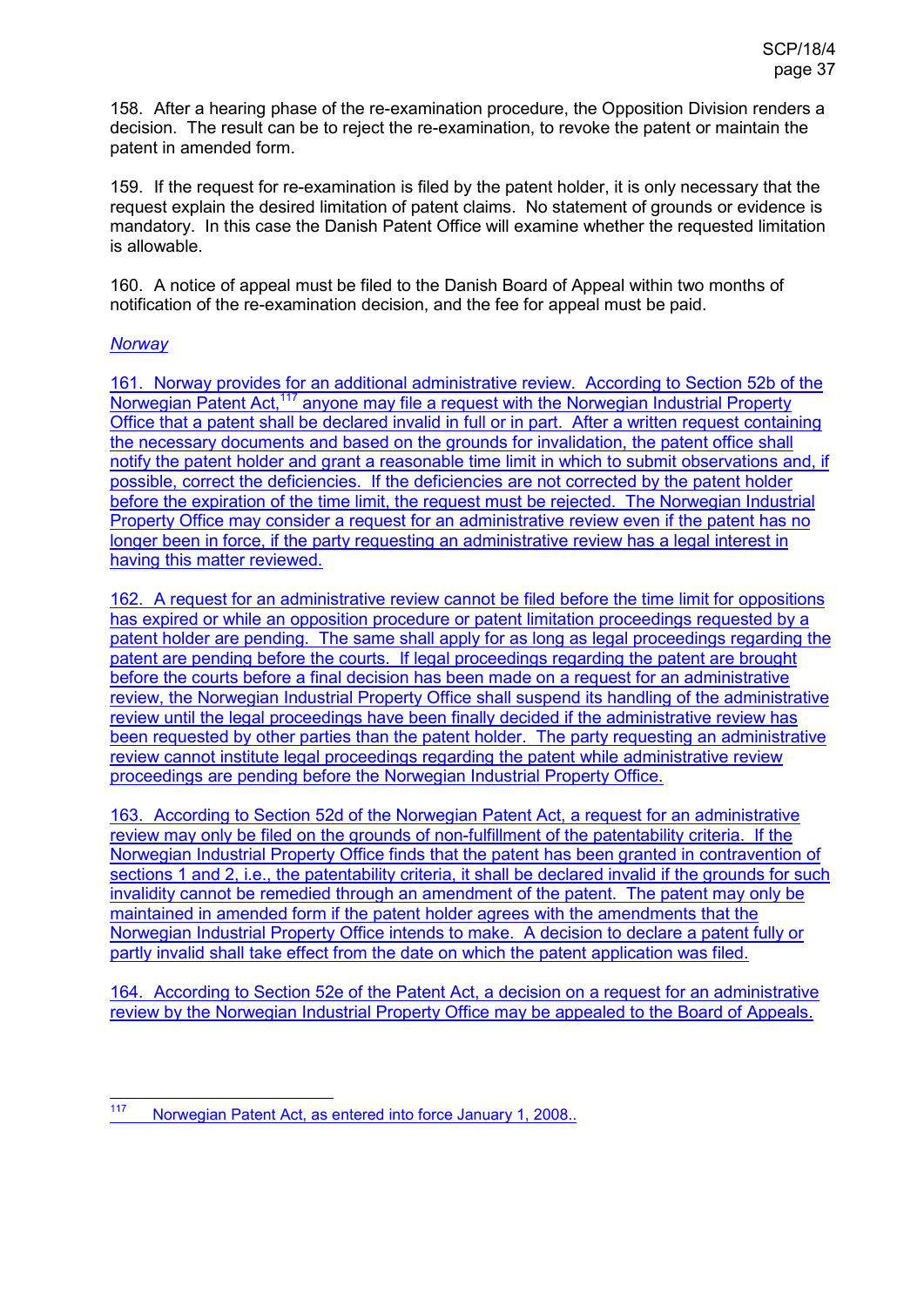*United States of America<sup>118</sup>*

165. The patent law of the United States of America, currently in force, provides two types of re-examination mechanisms.: the (*ex parte*) re-examination under 35 U.S.C. § 302 to § 307 and the *inter partes* re-examination. With the entering into force of the AIA in 2011, the *inter partes* re-examination will be replaced by the *inter partes* review from September 16, 2012.

166. As the current *inter partes* re-examination system is still in force, both the current and the new *inter partes* procedures are described below.

### (i) *Ex parte* Rre-examination under 35 U.S.C. § 302 to § 307

167. The re-examination procedure is codified in 35 U.S.C. §§ 302-307 (often called "e*x parte* re-examination"). These provisions were enacted in 1980 in order to resolve patent validity disputes more quickly and less expensively than litigation, permitting courts to defer issues of patent validity to the expertise of the United States Patent and Trademark Office (USPTO).<sup>119</sup> The re-examination proceedings allows anyone, including the patent owner, to file a request for re-examination of any claim of a patent by providing the USPTO with a written request for re-examination accompanied by the fee, the pertinent prior art, and the manner of applying the prior art to the claim(s) at issue. The identity of the real party in interest may be kept confidential, as an attorney representing the real party in interest may file the request.<sup>120</sup> The prior art cited to the USPTO by the requester must consist of patents or printed publications.<sup>121</sup> Unless the person requesting re-examination is the patent owner, he will then be notified by the USPTO of the request for re-examination.

168. The USPTO will determine within three months whether a substantial new question of patentability affecting any claim of the patent concerned is raised by the request, and if so, a re-examination proceeding will be initiated. The USPTO, in making its determination, is not limited to the prior art submitted by the requester, but may also consider other patents and printed publications.<sup>122</sup> For example, any relevant prior art patents or printed publications submitted by a third party that have been included in the official file under 35 U.S.C. § 301 (see Chapter VI(2)) may be considered in the re-examination process. The determination that no substantial new question of patentability has been raised is final and non-appealable by both parties.<sup>123</sup>

169. Where the USPTO issues an order for re-examination of the patent, the patent owner will be given a period not less than two months from the date the copy of the determination is given to him, within which he may file a statement including any amendments he may wish to propose. Where a patent owner files such a statement, its copy is communicated to the requester. The requester may submit a response to the statement made by the patent owner.<sup>124</sup> If the patent owner decides not to file a statement, the requester may not file any further communications in the proceeding.

 $118$ The revision to this chapter was made according to the submission of the USPTO dated August 15, 2011. It does not include information regarding the recent amendments introduced by the America Invents Act.

<sup>119</sup> See 145 Cong. Rec. H6929, H6944 (daily ed. Aug. 3, 1999).

<sup>&</sup>lt;sup>120</sup> Syntex Inc. v. United States Patent and Trademark Office, 882 F.2d 1570, 1573 (Fed. Cir. 1989).

 $^{121}$  35 U.S.C. § 302.

 $122$  35 U.S.C. § 303(a).

 $123$  35 U.S.C. § 303(c).

 $124$  35 U.S.C. § 304.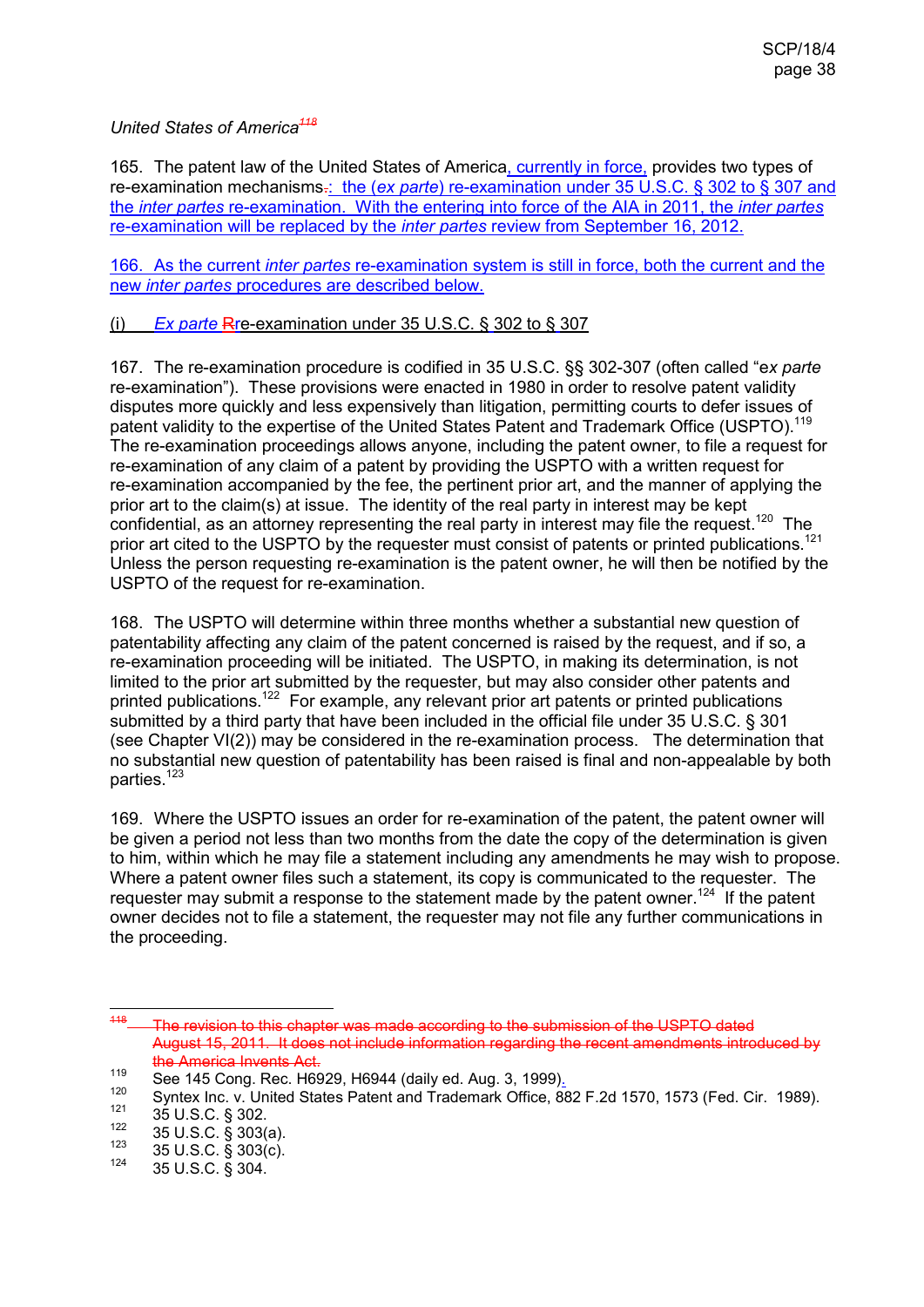170. After the time limits for filing the statement by the patent owner and reply by the third party requester have expired, the re-examination procedure will be conducted in a manner similar to that of the initial examination process. In any re-examination proceeding, the patent owner is permitted to propose any amendment to his patent and a new claim to distinguish his patent from the prior art cited, although the scope of the claims may not be enlarged.<sup>125</sup>

171. Once the USPTO renders a decision, the patent owner may appeal an adverse determination to the Board of Patent Appeals and Interferences (BPAI). A further appeal can be made to the Court of Appeals for the Federal Circuit or to the District Court (for the District of Colombia).<sup>126</sup> The *ex-parte* re-examination requester, other than the patent owner, has no right to participate in either appeal.

172. According to the latest data provided by the USPTO, there have been 11,604 *ex parte* examinations applications filed with the USPTO since the start of *ex parte* re-examination in January 1981 up to June 30, 2011. Of those, 33 % were filed by the patent owner, 66% by other member of public and 1% by order of the Commissioner. The highest number of re-examination requests concerned patents in electrical operation (37%), mechanical operation (34%) and chemical operation (27%). 92% of those requests were granted and 8% were denied. $127$ 

### (ii) *Inter Partes* Re-examination

173. Optional *inter partes* re-examination is codified in 35 U.S.C. §§ 311-318.<sup>128 129</sup> The primary objective of the *inter partes* re-examination procedure is to reduce costly patent litigation in US district courts by providing an expanded means for third parties to challenge the validity of a patent.<sup>130</sup> Compared with the *ex parte* re-examination procedure above, the following major differences are found in the *inter partes* re-examination procedure. First, *inter partes* re-examination may only be filed by a third party, but not by the patent owner. Second, the *inter partes* procedure allows the third party requester to fully participate in the proceedings. He receives any document filed by the patent owner and a copy of all communications sent from the Office to the patent owner in relation to the *inter partes* re-examination, and has an opportunity to file comments on the issues raised by the patent owner or the Office. In the *ex parte* re-examination procedure, an opportunity for the third party re-examination requester to submit a comment is given only during a limited period and under certain conditions.

174. *Inter partes* re-examination may be initiated by any third party requester at any time on the basis of prior art consisting of patents and printed publications.<sup>131</sup> Such a request shall include the identification of the real party in interest standing behind the request, payment of the established fee, the cited prior art, and a statement regarding the manner in which the prior art should be applied to the claims of the patent.<sup>132</sup>

<sup>125</sup>  $\frac{125}{126}$  35 U.S.C. § 305.

 $\frac{126}{127}$  35 U.S.C. § 306.

<sup>127</sup> Other statistical data submitted by the USPTO on *ex parte* re-examination filing is available in the Annex to this document.

<sup>128 35</sup> U.S.C. §§ 311-318.

<sup>129</sup>Both, the *ex parte* re-examination and the *inter partes* re-examination, are available for patents issued from applications filed on or after November 29, 1999. For patents issued from an application filed prior to November 29, 1999, the statutory *inter partes* re-examination option is not available, and only the *ex parte* re-examination is available.

<sup>130 145</sup> Cong. Rec. E1788, at E1789-90.<br>1<sup>31</sup> 25 U S C 8 211(s)

 $^{131}$  35 U.S.C. § 311(a).

<sup>132</sup> 35 U.S.C. § 311(b).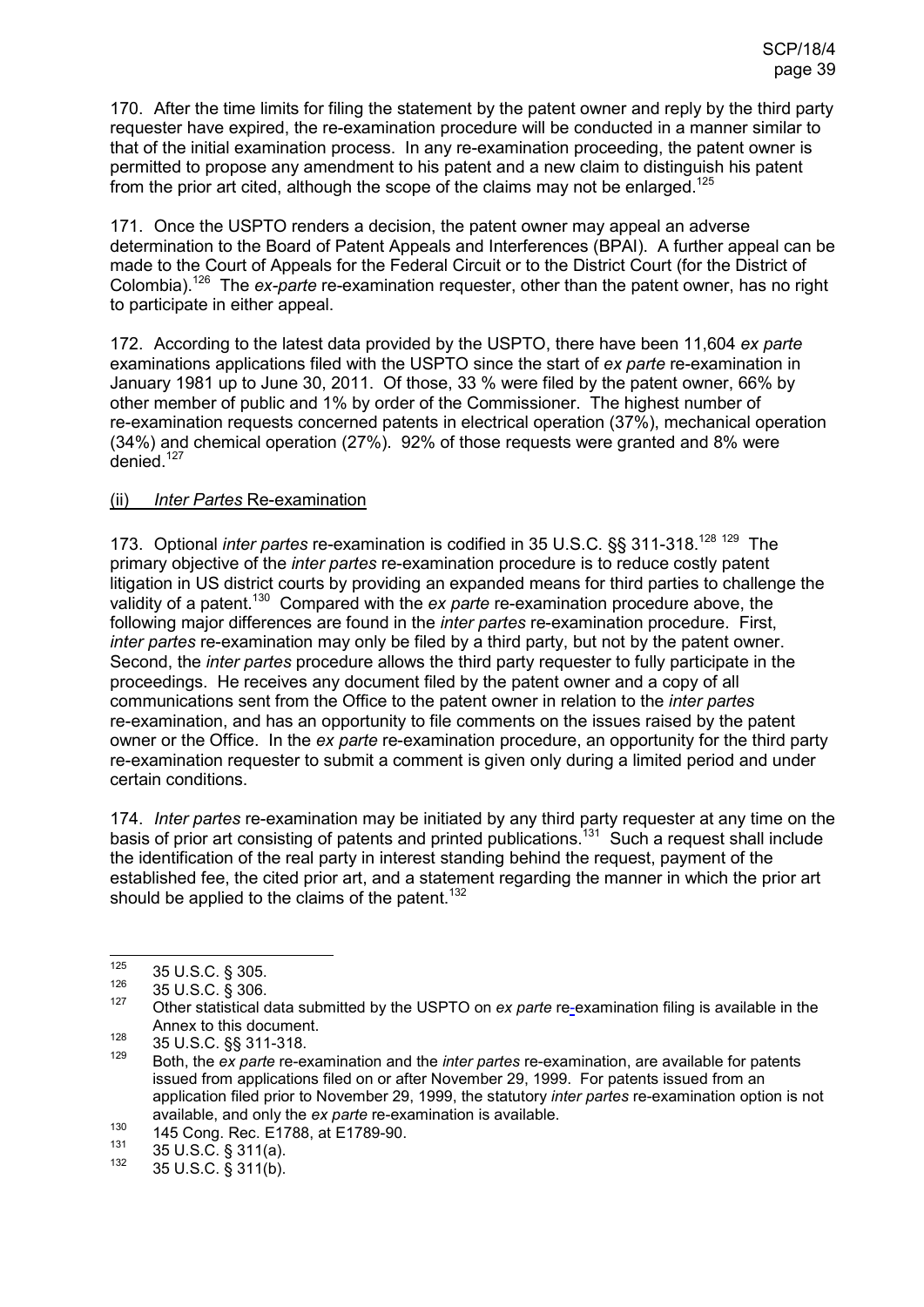175. Within three months after the filing of the request, the USPTO will determine whether a substantial new question of patentability affecting any claim of the patent concerned is raised by the request, with or without consideration of other patents or printed publications.<sup>133</sup> The determination that no substantial new question of patentability has been raised is final and non-appealable.<sup>134</sup>

176. If it is found that a substantial new question of patentability affecting any claim of the patent is raised, the USPTO issues an order for *inter partes* re-examination of the patent. *Inter partes* re-examination is conducted according to the procedures established for initial examination in that the patent owner is permitted to propose any amendment to his patent and a new claim to distinguish his patent from the prior art cited, although the scope of the claims may not be broadened.<sup>135</sup> Any document filed by either the patent owner or the third party requester shall be communicated to the other party. The third party requester will be copied by the USPTO on each communication sent by the USPTO to the patent owner in the proceeding.

177. In *inter partes* re-examination, the third party requester has an opportunity to file written comments within thirty days after the date of service of the patent owner's response to an action of the Office. Each time when the patent owner files such response, the third party requester has one opportunity to make comments. These comments may address issues raised by the USPTO, as well as issues raised by the patent owner.<sup>136</sup>

178. Either party may appeal an adverse final decision of the USPTO to the BPAI. A further appeal is possible to the Court of Appeals for the Federal Circuit. The patent owner may be a party to any appeal initiated by a third party requester, and *vice versa*. <sup>137</sup> In addition, the patent owner has the option of obtaining a stay of pending litigation involving a question of validity of the same patent after an order for *inter partes* re-examination has been issued by the USPTO.<sup>138</sup> A third-party requester is estopped from asserting at a later time, in any civil action the invalidity of any claim that was determined to be valid and patentable on any ground which the third party requester raised, or could have raised, during the *inter partes* re-examination proceedings.<sup>139</sup> The estoppel provision, however, does not prevent the assertion of invalidity based on newly discovered prior art unavailable to the third party requester and the USPTO at the time of the *inter partes* re-examination proceedings.<sup>140</sup>

179. The total number of requests filed since the start of *inter partes* re-examination in November 1999 till June 30, 2011 was 1286. The highest number of re-examination requests concerned electrical operation (53%) and mechanical operation (29%). Among the total *inter-partes* re-examination requests, 95% were granted and 5% were denied.<sup>141</sup>

<sup>133</sup>  $^{133}$  35 U.S.C. § 312(a).

 $^{134}$  35 U.S.C. § 312(c).

 $\frac{135}{136}$  35 U.S.C. § 314.

 $^{136}$  35 U.S.C. § 314(b)(2).

 $^{137}$  35 U.S.C. § 315.

 $\frac{138}{139}$  35 U.S.C. § 318.

<sup>139</sup> These provisions are aimed at preventing *inter partes* re-examination proceedings from being used to harass patent owners (see the submission of the USPTO on the SCP electronic forum website).

 $^{140}$  35 U.S.C. § 315(c).

<sup>141</sup> Other statistical data submitted by the USPTO on *inter partes* re-examination filing is available in the Annex to this document.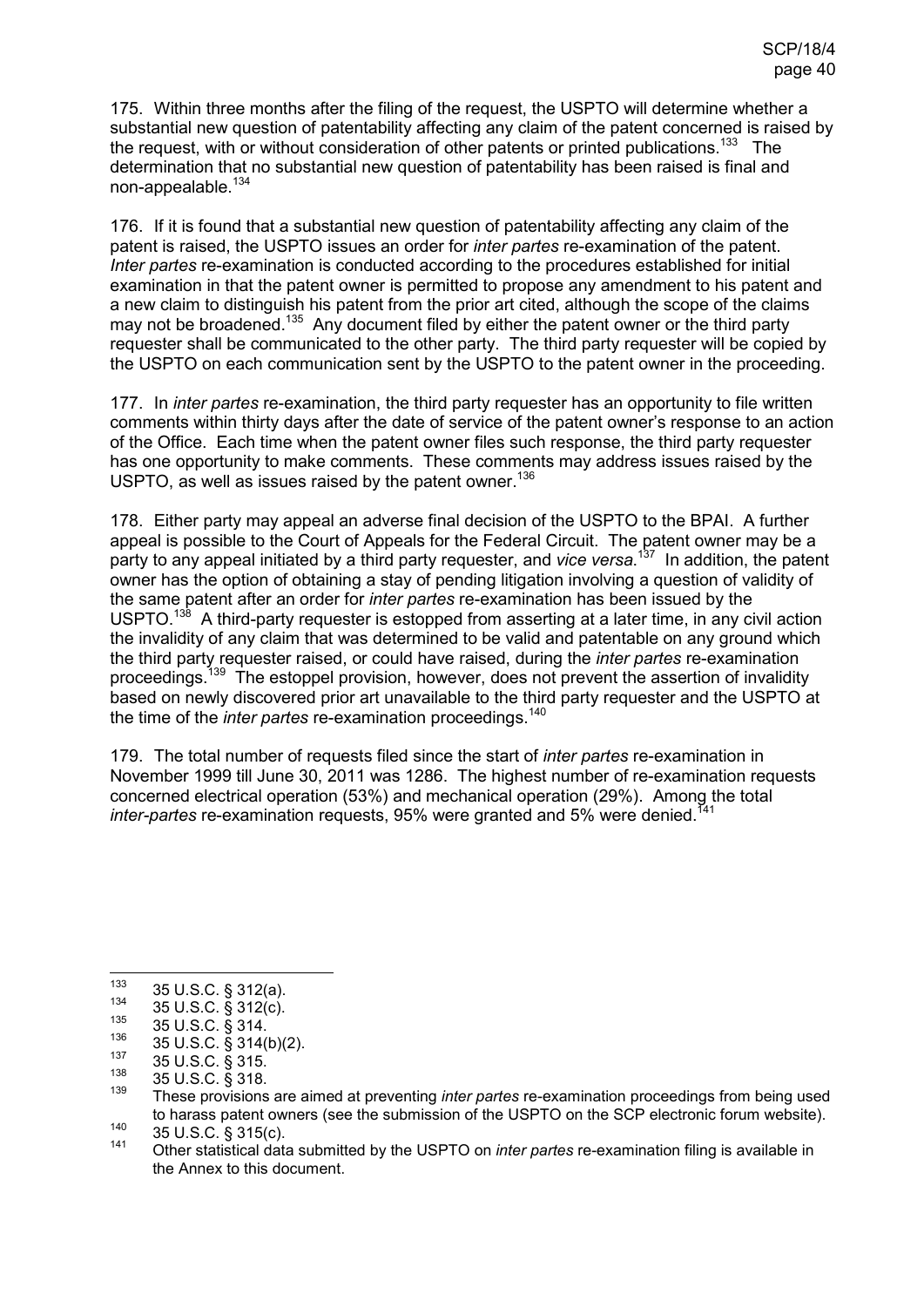#### (iii) A Substantial New Question of Patentability

180. Both *ex parte* and *inter partes* re-examination procedures are ordered only when there is "a substantial new question of patentability" in at least one claim of the patent. If there is no such "question", no re-examination can be initiated. The meaning and scope of the "substantial new question of patentability" is developed through case law.

181. A prior art patent or printed publication raises a substantial question of patentability where there is a substantial likelihood that a reasonable examiner would consider the prior art patent or printed publication important in deciding whether or not the claim is patentable. If the prior art patents and/or publications are considered important, then the examiner should find that "a substantial new question of patentability" exists.

182. However, if the same substantial question of patentability has already been decided previously, re-examination will not be proper. For example, if the examiner finds that the additional prior art patents or printed publications are merely cumulative to similar prior art already fully considered in a previous examination of the claim, there is no "substantial new question of patentability".

183. Accordingly, for "a substantial new question of patentability" to exist, it is necessary that:

(i) the prior art patents and/or printed publications raise a substantial question of patentability regarding at least one claim. This means that the teaching of the prior art is such that a reasonable examiner would consider the teaching to be important in deciding whether or not the claim is patentable; and

(ii) the same question of patentability as to the claim has not been decided by the Office in a previous examination or pending re-examination of the patent or in a final holding of invalidity by the Federal Courts in a decision on the merits involving the claim.

It is not necessary for the submitted prior art to form a "prima facie" case of unpatentability. A "substantial new question of patentability" as to a patent claim may exist even if the examiner would not necessarily reject the claim as either anticipated by, or obvious in view of, those prior art patents or printed publications.

### (iv) Inter partes review

*184. Inter partes* review is a new trial proceeding conducted by the Patent Trial and Appeal Board to review the patentability of one or more claims in a patent only on a ground that could be raised under 35 U.S.C. §§ 102 or 103, i.e., novelty and non-obviousness, and only on the basis of prior art consisting of patents or printed publications.<sup>142</sup> The *inter partes* review process begins with a third party filing a petition after the later of either: (1) nine months after the grant of the patent or issuance of a reissue patent; or, (2) if a post-grant review is instituted, the termination of the post-grant review. However, there are certain circumstances where an *inter partes* review may not be instituted. They include the cases where a petitioner filed a civil action challenging the validity of a claim before filing a petition for *inter partes* review. Similarly, an *inter partes* review may not be instituted if the petition is filed more than one year after the date on which the petitioner is served with a complaint alleging infringement of the patent.

185. The petition has to be based on copies of patents and printed publications, affidavits or declarations of supporting evidence or any other document. It will be made available to the public. For the institution of an *inter partes* review, it will be necessary to show that there is a

<sup>142</sup> 35 U.S.C. § 311.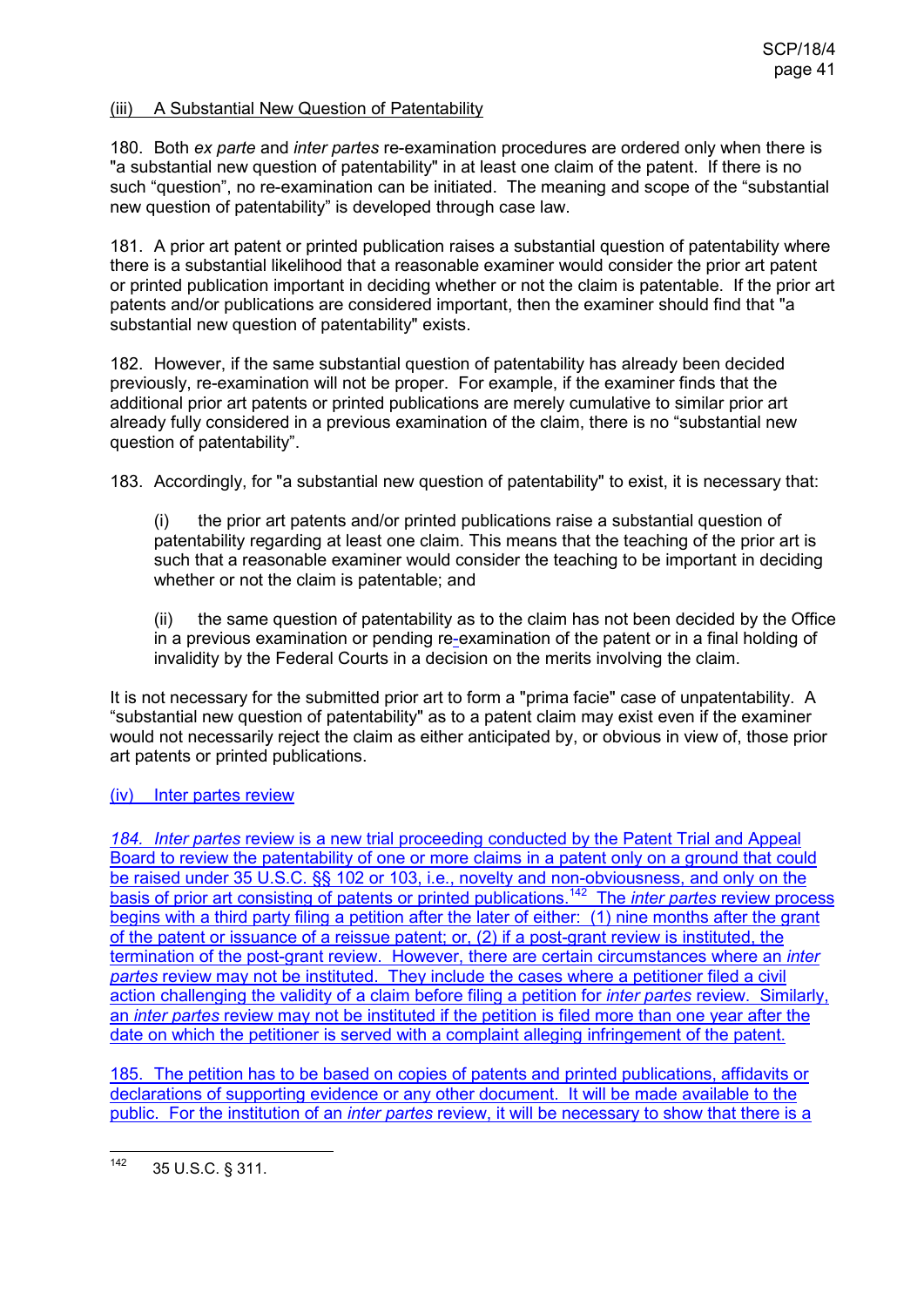reasonable likelihood that the petitioner would prevail with respect to at least one claim.<sup>143</sup> This is one of the major differences with the *inter partes* re-examination which can be initiated only where a substantial new question of patentability affecting a claim has been raised. Similar to the post-grant review, there is no possibility to appeal from the determination of the threshold by the Director.

186. If the proceeding is instituted and not dismissed, a final determination by the Board will be issued within one year, extendable up to six months. The rules for estoppel and the stay of civil litigation are similar to those of the post-grant review.<sup>144</sup> The conduct of the *inter partes* review is similar to that of the post-grant review and may include oral hearings.<sup>145</sup> It is possible to appeal against the final decision of the Board to the Court of Appeals for the Federal Circuit.

## B. SUBMISSION OF INFORMATION BY THIRD PARTIES

### (i) Rationale and objectives

187. In countries where a patent application is published before the grant of the patent, third parties are in a position to analyze the claimed invention contained in the published patent application before the grant of the patent or the refusal of the patent application. In order to assist a substantive examiner to examine the patentability of the claimed invention, in some countries, third parties may submit prior art information which is relevant to such determination of patentability. In general, the fact that information is submitted by a third party and the content of such information are made available to the public. The objective of such mechanism is, similar to the pre-grant opposition system, to increase the validity of granted patents through contributions from third parties having good knowledge of the prior art technology concerned.

188. The third party observations system, however, is different from the pre-grant opposition system in many aspects, although it varies from one country to the other. It is aan *ex parte* procedure under which the third party who submitted the information cannot participate in the subsequent **review** examination or review procedure. The submission of the relevant information does not trigger any specific review process (although an examiner may take into account the submitted information, if appropriate), and the information will be simply included in the file which can be consulted by the public.- In many countries, there is no time limit for third parties to submit relevant information. The anonymous submission of information is allowed in certain countries. This could help third parties to submit prior art information even if they have business relationship with the applicant and therefore, are unwilling to disclose their identities. Further, in some countries, the grounds for the submission of information may be limited by certain requirements. In general, the submission of third party observations is not subject to the payment of fees. In some countries, fees are required if the observations are voluminous.

189. Theoretically, it is possible to introduce such a system in a patent office that does not conduct substantive examination. The prior art information submitted by a third party will be made available to the public upon the publication of the patent, and it can be used by any party during the post-grant revocation proceedings. For that reason, in some countries, third parties may also submit prior art information to the patent office anytime during the post-grant phase. The submitted information will be included in the official file (dossier) which is accessible to the public. In some countries, it is possible to submit, in addition to the prior art documents or the reference thereof, a comment on the relevance of each document submitted. In other countries, it is possible to file a protest.

<sup>143</sup>  $\frac{143}{144}$  35 U.S.C. § 314 (a).

 $\frac{144}{145}$  35 U.S.C.  $\frac{6}{5}$  314

<sup>145</sup> 35 U.S.C. § 316.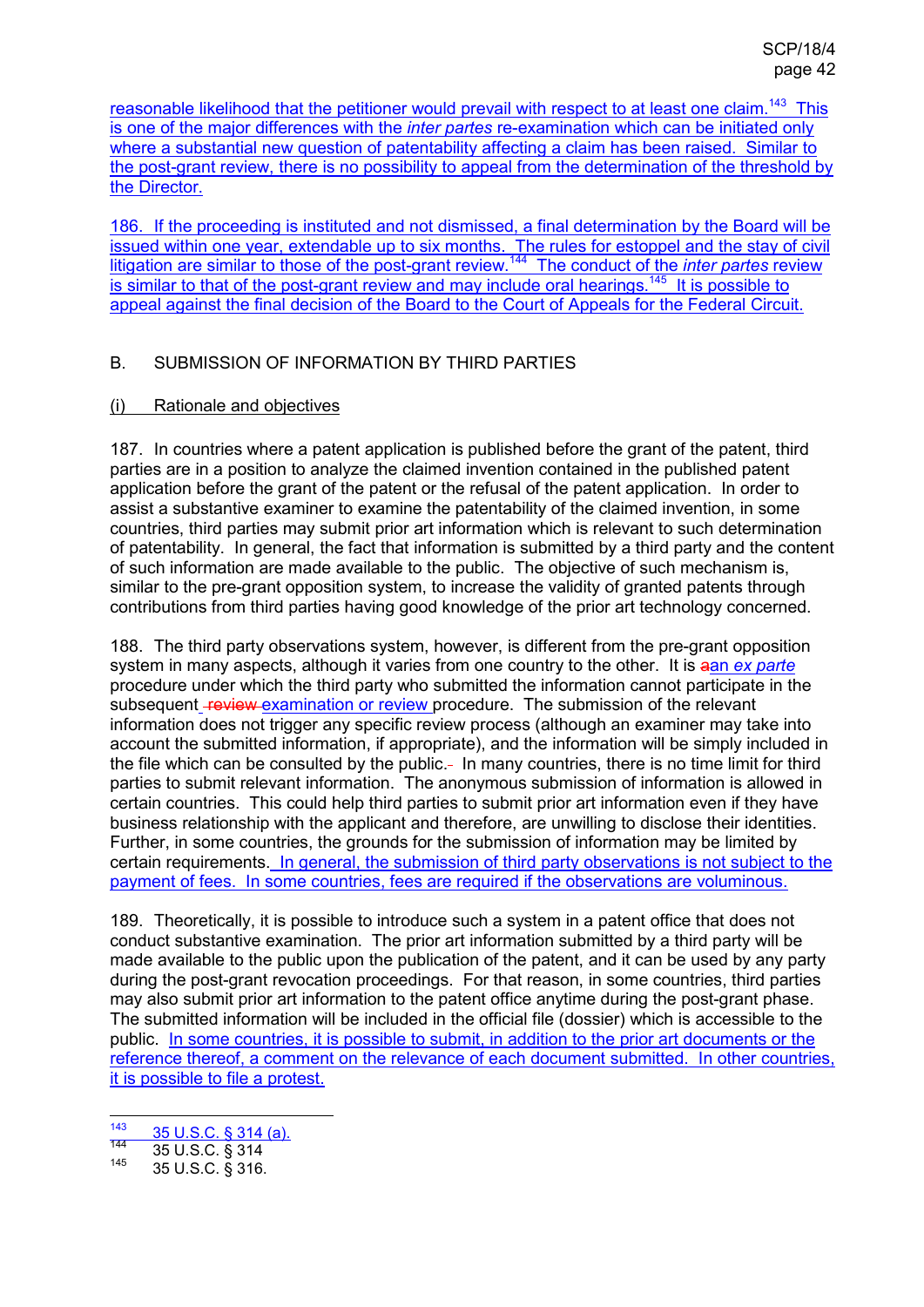190. The submission of information relevant to patentability by third parties is a simple, inexpensive (often free of charge) and informal way to publicly question the validity of a patent. In contrast to a pre-grant opposition after the positive determination by the examiner, the submission of observations does not provide a period during which the processing of the patent application has to be stayed. On the other hand, due to its informal and *ex parte* nature, the submitter of the information cannot participate in and influence the review process. Whether the information submitted would be fully considered during the review process depends on the examiner who conducts the substantive examination and on the party requesting the opposition/revocation of the patent concerned. In most countries, the third party submitting the information does not receive any feedback as to how the material is used in the examination process.

191. The possibility of introducing third party observations in the Patent Cooperation Treaty (PCT) system has been explored by the PCT Working Group. The draft PCT Roadmap suggested that a system that allowed third party observations on novelty and inventive step which would be made available to the International Preliminary Examining Authority and designated Offices be developed by January 2011 (see document PCT/WG/2/3, Annex I, paragraph 5). At the second session of the PCT Working Group, held from May 4 to 8, 2009, several delegations stated that more discussions were needed on the possible details of such a third party observations system, including whether the applicant should be entitled to comment on any such third party observations and the possible need for translations of such observations. One delegation stated that it wished to reserve its position on the proposal to set up a system allowing for the submission of third party observations, noting the possible impact on the pregrant opposition system existing under its national law (see document PCT/WG/2/14, paragraph 58).

192. Meanwhile, work has begun on the implementation of a third party observation system, broadly in line with the proposals set out in the Annex to Circular C. PCT 1288 and taking into account the comments received in response to that Circular. While the fourth session of the PCT Working Group, held from June 6 to 10, 2011, supported the introduction of the system, it noted a number of concerns with regard to specific features of the system which the International Bureau would further consider in the implementation of the system. The pilot will be closely monitored, in particular with regard to possible abuses. The service is expected to start in early 2012.

193. As the work is almost complete in respect of the technical systems allowing third parties to make observations on international applications,<sup>146</sup> the International Bureau of WIPO will provide a demonstration version in the near future. It is currently planned to start the operation of the system from July 1, 2012, permitting observations on any international application for which the time limit of 28 months from the priority date has not expired.

194. The following differences in the design of the third party observation systems exist: (i) period for submitting observations; (ii) conduct of procedure: notification to the applicant, possibility of comments or counter-arguments by the applicant, public disclosure of observations, feedback to requester; (iii) grounds for observations: documents and information to be submitted; and (iv) fees.

<sup>146</sup> See document PCT/WG/4/7 and the comments reported in paragraphs 122 to 142 of document PCT/WG/4/17,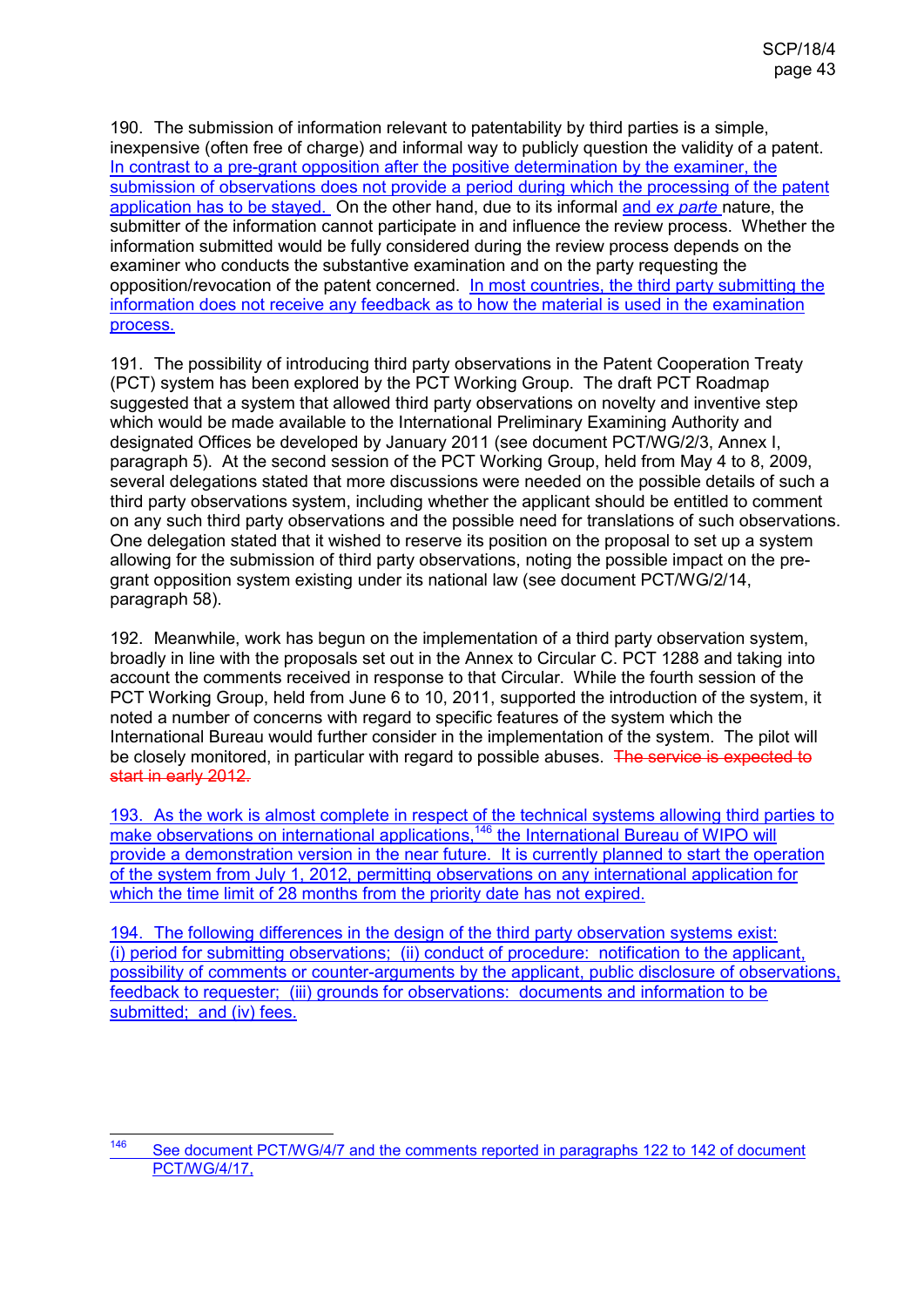#### (ii) National/Regional laws

195. The following paragraphs provide information regarding third party observation mechanisms contained in some national/regional laws.

#### *Australia*

196. Australia allows third party observations under Section 27 of the Patents Act<sup>147</sup> in relation to standard patents.<sup>148</sup> Under this provision, a person may, within the prescribed period after a complete specification becomes open to public inspection, notify the Commissioner, in accordance with the Regulations, that the person asserts, for reasons stated in the notice, that the invention concerned is not a patentable invention because it does not comply with the requirements of novelty, inventive step and usefulness.

197. The Commissioner must inform the applicant for the patent in writing of any matter of which the Commissioner was notified and send the applicant a copy of any document accompanying the notice. The Commissioner must otherwise consider and deal with a notice in accordance with the Regulations. The notice and any document accompanying it are open to public inspection.

#### *China*

198. Rule 48 of the Implementing Regulations of the Patent Law states that any person may, from the date of publication of an application till the date of announcing the grant of a patent, submit his observations on an application which is not in conformity with the provisions of the Patent Law. The observations shall be submitted to the Patent Administration Department with reasons of non-compliance with the provisions.

### *Denmark*

199. Rule 43 of the Order on Patents and Supplementary Protection Certificates states that any person may provide information or observations of relevance for the examination of a patent application. No particular grounds are to be specified. However, the person who has submitted such information shall, where relevant, be notified of the additional opportunity to file an opposition if and when a patent is granted.

### *Finland*

200. Third parties may file a communication which is of importance for the examination of the application with the Patent Office. There is no fee and no particular grounds are to be specified. The Office shall notify the party that submitted the communication of the possibility of filing an opposition if a patent is granted.<sup>149</sup>

#### *Japan*

201. Rules 13*bis* and 13*ter* of the Regulations under the Japanese Patent Law provides that any person may submit information relating to patentability of claimed inventions contained in a patent application or a granted patent to the Commissioner of the Japan Patent Office (JPO).

<sup>147</sup>  $147$  Patents Act 1990.

In addition, Section 28 of the Patents Act allows third party observations in relation to innovation patents.

<sup>149</sup> Section 26a, Patents Decree.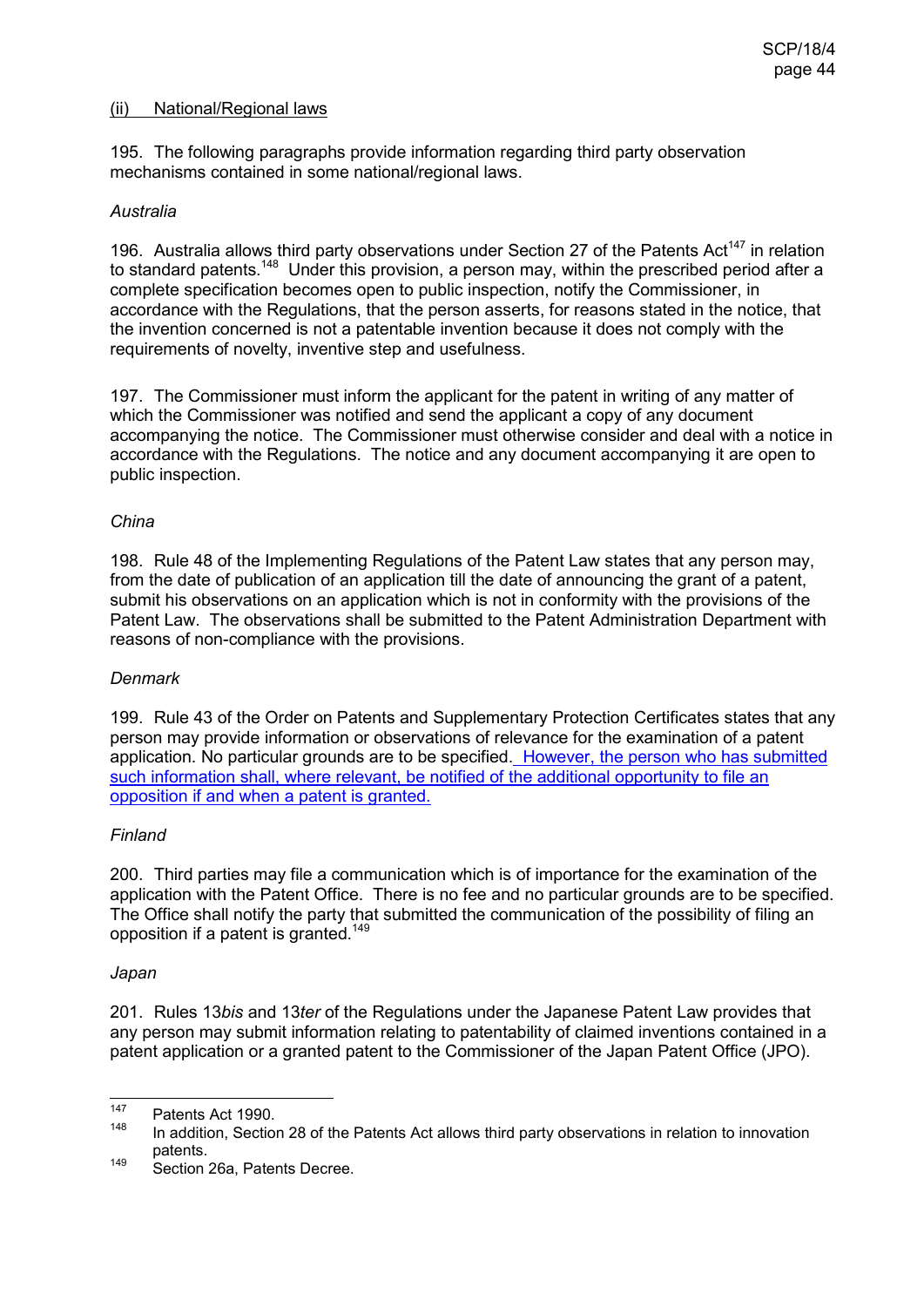Such information can be submitted anonymously. The content of the submitted information is open to the public inspection. No fee is required for the submission of this information.

202. The information that third parties may submit shall be on the following grounds, which shall be substantiated by written evidence:

- the claimed invention is not patentable subject matter or it does not meet the requirement of novelty, inventive step or industrial applicability;
- double patenting or the claimed invention is contained in an application filed earlier but published later than the filing date of the application/patent concerned (noncompliance with Article 29*bis* or 39(1) to (4) of the Japanese Patent Law);
- the description requirement has not been met (non-compliance with Article 36(4) or (6) (except (6)(iv)) of the Japanese Patent Law);
- the patent application was amended in a manner that new matter going beyond the scope of the disclosure at the time of the filing date has been included (non-compliance with Article 17*bis*(3) of the Japanese Patent Law);
- the scope of the Japanese translation of an application filed in a foreign language goes beyond the scope of the application as filed;
- the patent was corrected in a manner not in compliance with Article 126(1), *proviso*, (3), (4) or (5), or Article 134*bis, proviso*.

203. The submitted information will be notified by the JPO to the applicant concerned (or the patentee concerned). Upon request, it is possible to obtain a feedback as to whether the submitted information has been utilized by an examiner for the purpose of substantive examination or not.

204. In addition to paper submissions, relevant information may be submitted on-line to the JPO. In 2007, 7,487 submissions were made in total, and 76% of them were utilized by examiners.<sup>150</sup> Inspired by the Peer Review Prior Art pilot project conducted by the USPTO (see below), the JPO has started a Community Patent Review pilot since July 2008. The pilot project has, in general, produced positive results.<sup>151</sup>

### *Mexico*

205. Article 52 BIS of the Industrial Property Law (LPI) states that within a period of six months, beginning from the date of publication of the patent application in the Official Gazette, the Institute may receive information from any person relating to the issue of whether the application complies with the provisions of Articles 16 (novelty, inventive step and industrial applicability requirements) and 19 (subject matters not considered inventions) of LPI.

206. The Institute may treat the said information as technical support documents within the context of the substantive examination of the application, without being obliged to rule on the scope of said information. The Institute shall make the information available to the applicant, in order to allow him, should he consider it necessary, to put forward in written form any arguments that he might deem to be in his interest.

<sup>150</sup>  $^{150}$  JPO Annual Report 2008.

The report is available at: http://www.peertopatent.org/CPR\_Pilot\_Report.pdf.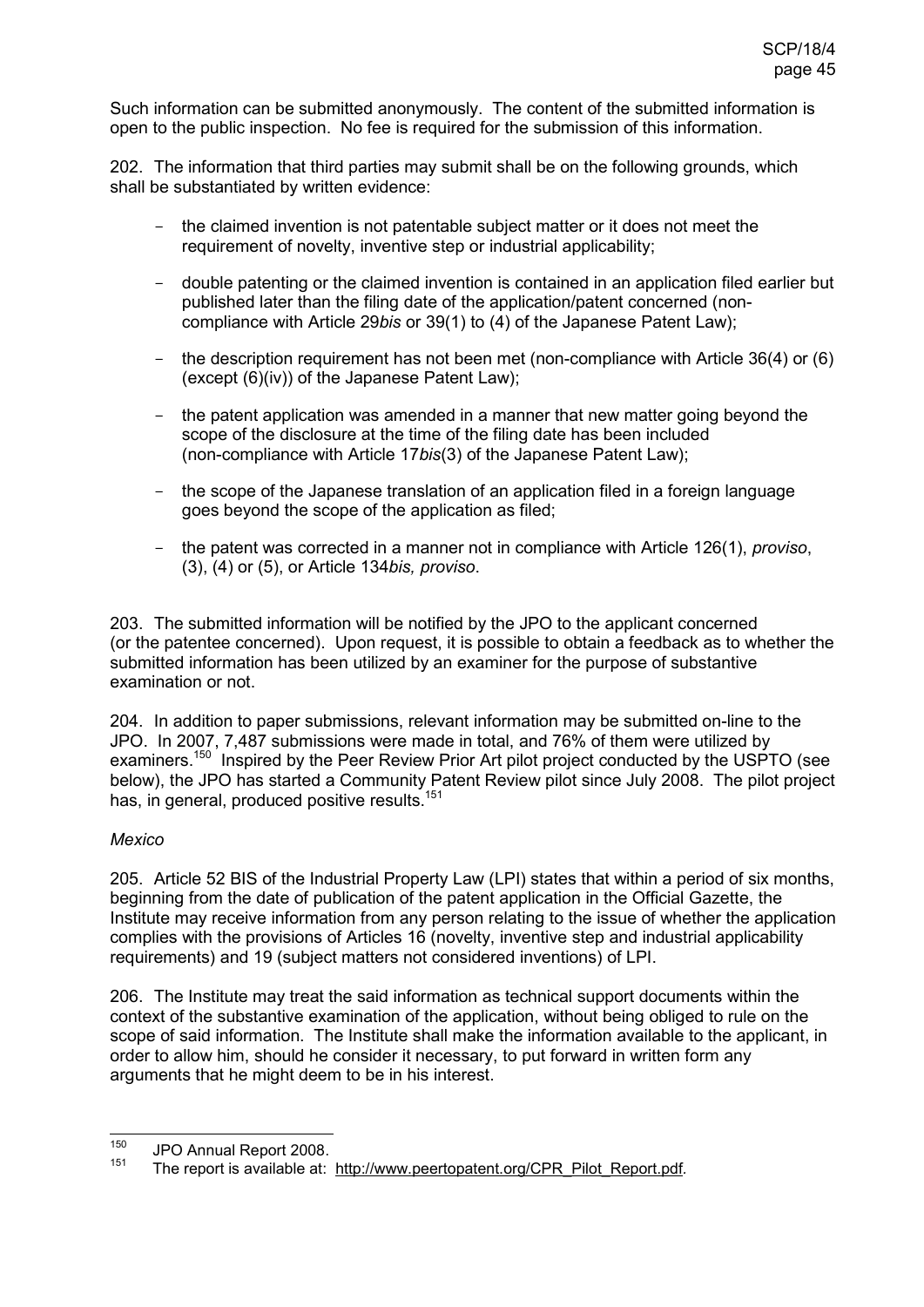207. The submission of information shall not have the effect of suspending the process, nor shall the person submitting the information be attributed the status of interested party, third party or party, and, should the case arise, the actions provided for in Article 78 (nullity) of this Law shall be carried out. To date, no submissions have been made under this provision.<sup>152</sup>

### *Norway*

208. Norway provides for the opportunity of third party observations in the form of a protest. According to Section 35 of Regulations under the Norwegian Patent Act, any person could file a protest against a pending application.<sup>153</sup> In that case, the patent Office is obliged to consider whether the observation has an impact on patentability. If, before the patent has been granted, the Norwegian Industrial Property Office receives a protest that is of significance to the assessment of the application, the Office shall notify the applicant thereof. If other noveltydestroying elements than obvious use of the invention are claimed in the protest, the Office shall immediately examine whether this means that the applicant should be notified. If the protest contains a claim regarding obvious use of the invention, it will, as a general rule, only be set down for assessment after the expiration of the time limit for the submission of protests and only if the same claim is also made in an opposition. A protest to the grant of a patent will not affect any litigant party rights.<sup>154</sup>

### *Pakistan*

209. Under Section 24 of the Patents Ordinance, 2000 and Rule 19 of the Patent Rules, 2003, at any time after the publication of the accepted specification in the Official Gazette, any person can make observations in writing to the Controller on the novelty of the invention giving evidence in support of his observations. The Controller shall consider the observations in the light of the evidence made available to him before the grant of the patent. The person shall not become a party to the proceedings.

### *Philippines*

210. Section 47 of the Intellectual Property Code (Republic Act No. 8293) states that, following the publication of an application, any person may present observations in writing concerning the patentability of the invention. Such observations must be filed in writing and must include a statement, in English or Filipino, of the grounds on which they are based.<sup>155</sup> The person who submitted the observations shall not be a part to the proceedings before the Bureau of Patents.<sup>156</sup> No fee is required to submit observations. Since opposition proceedings before the Bureau of Patents are not provided for in the Intellectual Property Code, the third party observation system is considered to be a low-cost way to challenge a potential patent.<sup>157</sup>

211. According to Section 47, the observations shall be communicated to the applicant who may comment on them. The Patent Office shall acknowledge receipt of such observations and comments and put them in the file of the application to which they relate. The Patent Office will not inform the third party of any further action taken by the Office in response to his observations.<sup>158</sup>

<sup>152</sup> <sup>152</sup> Article 52 BIS is a new provision which entered into force on September 18, 2010.

Norway Patent Regulations (2007).

<sup>154</sup> <sup>154</sup> Section 35 of Regulations under the Norwegian Patent Act.

Manual for Substantive Examination Procedure, Chapter VI.11. 156

*Ibid.* 157

*Ibid.* 158

*Ibid.*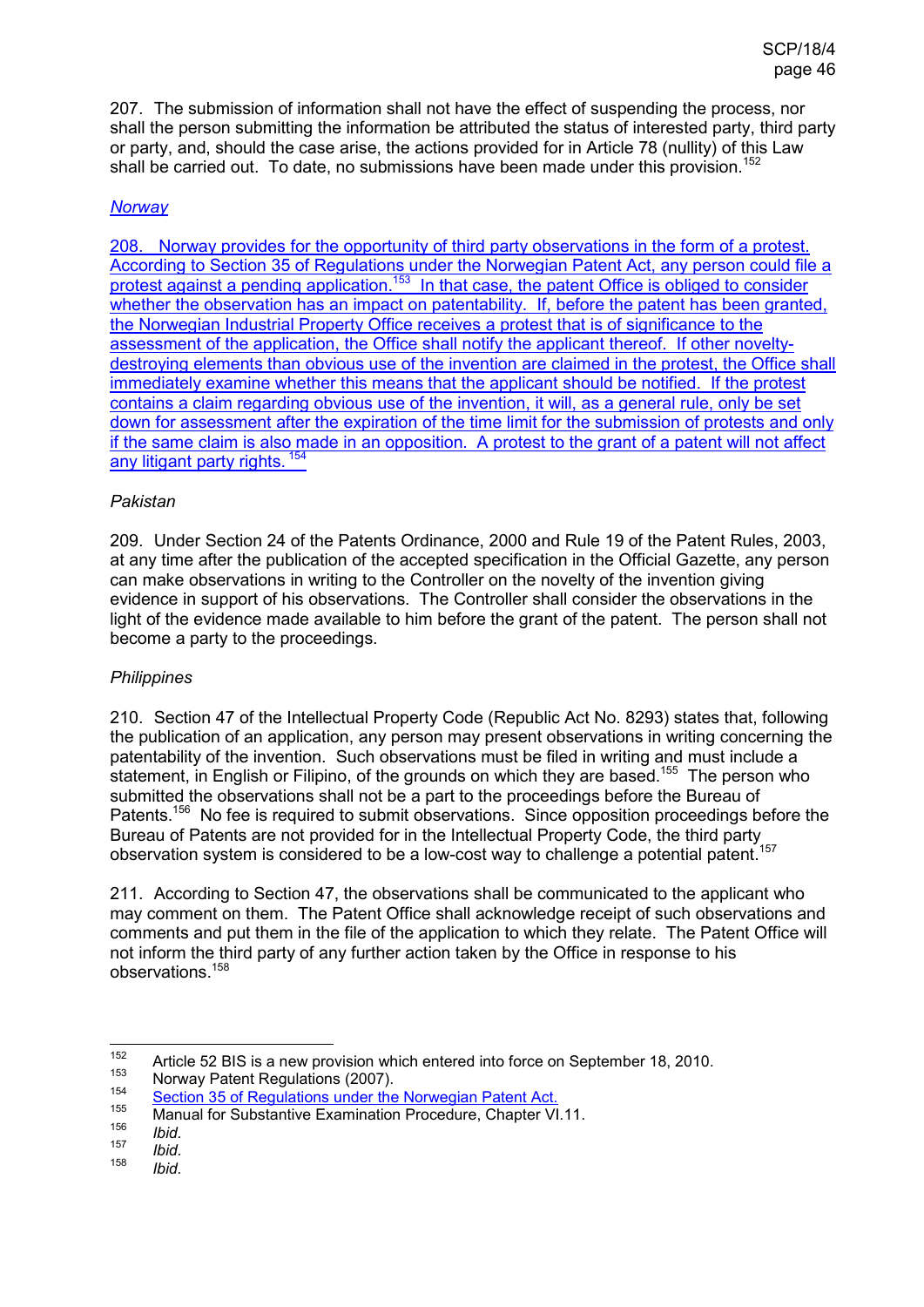212. If the observations relate to alleged prior art other than a document form, for example, from use, such observations should be taken into account only if the alleged facts are either not disputed by the applicant (or proprietor) or established beyond reasonable doubt. Observations received from third parties after the conclusion of proceedings will not be taken into account and will be simply added to the file.

## *Republic of Korea*

213. According to Article 63*bis* of the Korean Patent Act, any person may provide the Commissioner of the Korean Intellectual Property Office (KIPO) with information and evidence of a ground for rejecting the patent application. Since 2006, third party submissions are possible even before the publication of the patent application.<sup>159</sup>

## *Russian Federation*

214. In the Russian Federation, there are no formal third party observations. However, any person has the right to provide prior art documents known to him, which might be used in the patent examination process at any stage of the examination process until the grant of the patent.<sup>160</sup> Where an examiner finds that a piece of prior art is relevant for the invention claimed, such prior art is included in the search report.<sup>161</sup> Those statements have purely informational value and may be ignored by the examiner.

## *Slovakia*

215. Article 42(1) of the Patent Act<sup>162</sup> provides that any person may file oppositions on patentability of the subject-matter of an application with the Office after publication of the application. If the oppositions are filed, the Office shall take them into consideration during substantive examination of the application.

216. According to Article 42(2) of the Patent Act, persons who have filed oppositions pursuant to paragraph 1 shall not become parties to the application proceedings. However, an applicant shall be notified about oppositions and shall have the right to respond to them.

217. According to the data submitted by the Industrial Property Office of the Slovak Republic, there were 2 oppositions filed over 231 published patent applications in 2006, 3 oppositions over 167 patent applications in 2007, 3 oppositions over 181 patent application in 2008, 4 oppositions over 179 patent applications in 2009 and 5 oppositions over 153 patent applications in 2010.<sup>163</sup>

<sup>159</sup> <sup>159</sup> See Article 63bis of the Korean Patent Act.

<sup>&</sup>lt;sup>160</sup> See document SCP/15/6, para. 161; SCP/17/13 Prov.1, para. 72.

In accordance with the Russian legislation, any person has the right to request the conduct of a prior art search of the patent application of another person upon a payment of fee. The procedure for conducting such a prior art search is regulated by the office rules. A search report is then sent to the person concerned after publication of the application. The results of such a search report are taken into account when examining the patentability of a claimed invention. Where an application contains a search report conducted upon such a request, the level of the fee for conducting an examination on the application is reduced by fifty per cent.

<sup>162</sup> Act No. 435/2001 Coll. on Patents, Supplementary Protection Certificates and Amendment of Some Acts (The Patent Act).

 $163$  The statistical data is available in the Annex to this document.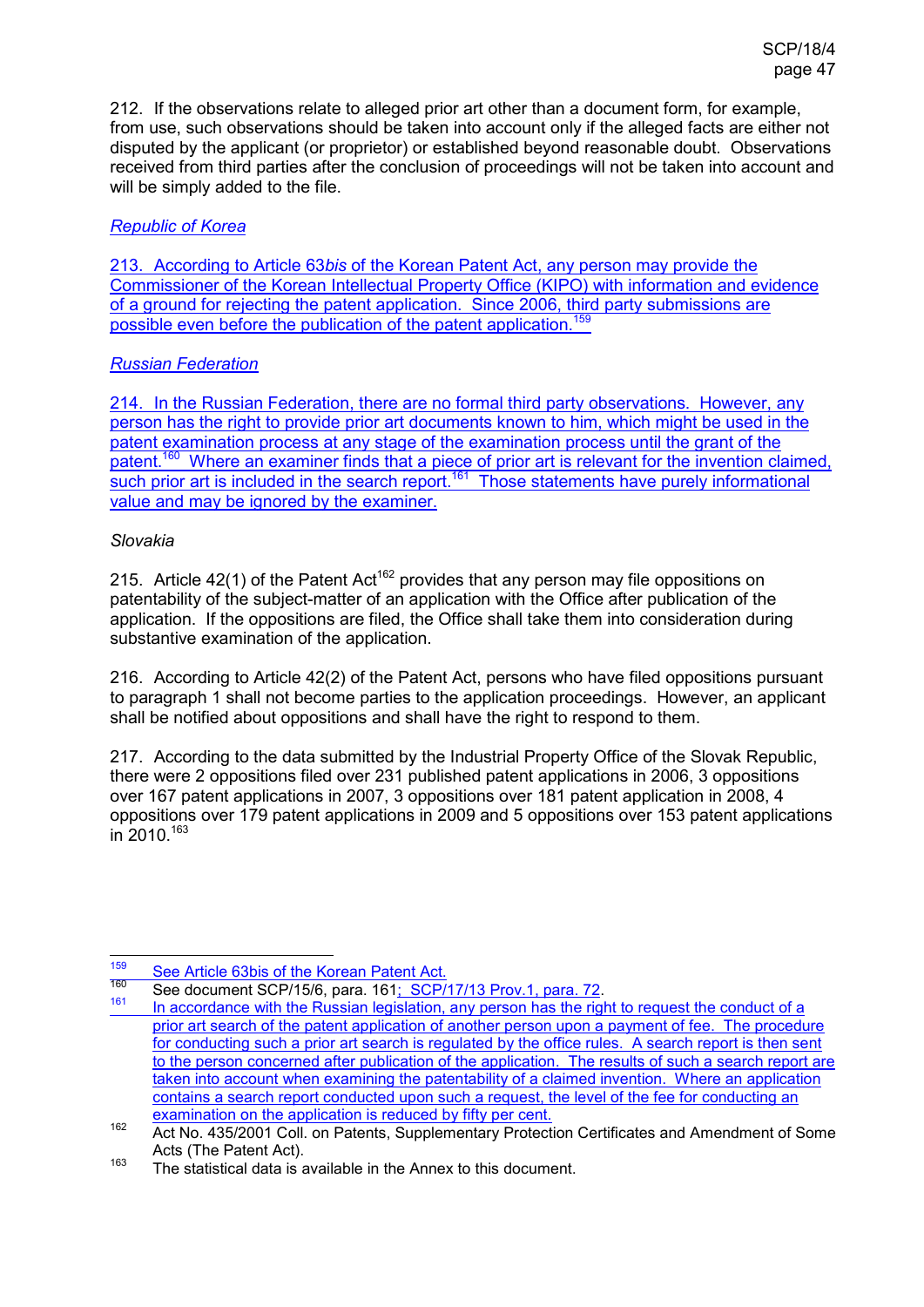### *Spain*

218. According to the general grant procedure of Spain, *i.e.*, the procedure which does not involve preliminary (substantive) examination,<sup>164</sup> once the continuation of such procedure has been published in the *Official Industrial Property Gazette*, a period of two months is granted to third parties to raise duly reasoned and documented comments on the prior art report (search report).<sup>165</sup> Once the deadline for third parties to submit comments on the prior art report has passed, the written submissions are forwarded to the applicant to set out comments which he considers appropriate on the prior art report, make the comments which he deems relevant to the comments raised by third parties and, if he so desires, to amend the claims, within two months. Independently of the content of the prior art report and of the comments submitted by third parties, once the deadline for the applicant's comments has passed, the Spanish Patent and Trademark Office will grant the patent, announce this in the *Official Industrial Property Gazette* and provide the public with the documents relating to the patent, together with the report on prior art and all the comments relating to such report. In the case where claims have been amended, the public shall be provided with the amended claims, with an indication of the respective date(s) of the amendment.

## *United Kingdom*

219. Section 21 of the Patents Act 1977 provides that, where an application for a patent has been published but a patent has not been granted to the applicant, any other person may make observations in writing to the comptroller on the question whether the invention is a patentable invention, stating reasons for the observations. Such other person cannot become a party to any proceedings under the Act before the controller. In other words, apart from the receipt of acknowledgement (see below), he has no right to discuss the matter directly with an examiner or request a notification about the decision taken by the examiner. The observations can be submitted anonymously. No fee is required for the submission of observations.

220. Rule 33 of the Patents Rules 2007 provides detailed procedures regarding third party observations. The controller must send to the applicant a copy of the observations on patentability, unless they disparage any person in a way likely to damage such person or are generally expected to encourage offensive, immoral or anti-social behavior. The controller may, if necessary, send to the applicant a copy of any document referred to in the observations. It is recommended that any observations be filed within three months after the application has been published, as a patent may be granted after that period.<sup>166</sup> The observations must be made in writing, and can be filed on paper or electronically. They shall be supported by evidence wherever possible.

221. The Office will acknowledge receipt of the submitted observations if contact information of the submitter is available. Where observations were made before the grant of the patent, an examiner will take them into account when deciding upon the patentability of the invention concerned. The observations will be added to the official file, which is available to the public, and a copy of the observations will be sent to the applicant. Even if the observations are received after the grant of the patent, they will be placed in the patent file, and a copy of the observations will be sent to the patentee.

<sup>164</sup> Within three months following the publication of the report on prior art (search report), the applicant may express his desire that an examination as to sufficient description, novelty and inventive step will take place or that the grant procedure will continue without examination. In any case, where no preference has been expressed within those three months, the grant procedure will continue without the preliminary examination.

<sup>165</sup> The share of patent applications filed according to the general grant procedure (without preliminary examination), in which comments are submitted by third parties, is less than ten per cent.

<sup>166</sup> http://www.ipo.gov.uk/types/patent/p-other/p-object/p-observation/p-observation-making.htm.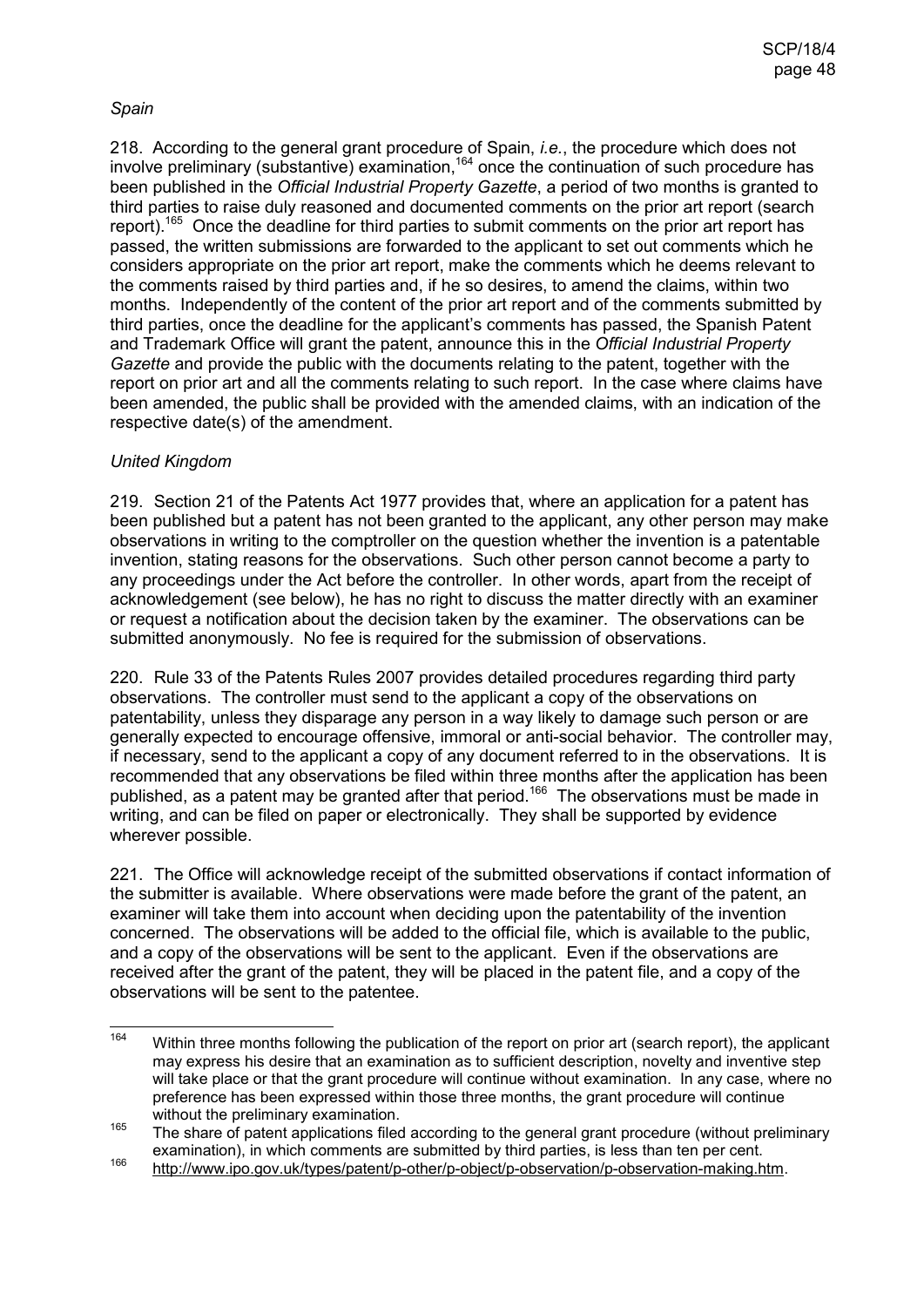#### *United States of America*

### *(i) Third party submission in published application*

222. According to 35 U.S.C. §301, any person may at any time cite to the USPTO, in writing, prior art consisting of patents or printed publications which that person believes to have a bearing on the patentability of any claim of a particular patent. If the person explains in writing the pertinency and manner of applying such prior art to at least one claim of the patent, the citation of such prior art and the explanation thereof will become a part of the official file of the patent. It is possible to submit such prior art information anonymously (upon request, the identity of the submitter will be excluded from the official file and kept confidential).

223. In accordance with 37 C.F.R. §1.99, there is the possibility for third parties to submit patents or printed publications relevant to a pending published patent application. The submission must be filed within two months from the date of publication of the application or prior to the mailing of the notice of allowance, whichever is earlier. If the relevant patents or publications are not in English, an English translation of all the necessary and pertinent parts is required. The submission shall not include any explanation of the patents or publications provided, or any other information. The USPTO will not enter such explanation or information if it is included in the submission under 37 C.F.R. § 1.99. The information submitted will be included in the application file. A fee (USD180.00) shall be paid, and the submission is limited to ten total patents or publications.

224. The submitter of the information shall serve a copy on the applicant. In the absence of a request by the USPTO, the applicant, however, has no duty to, and need not, reply to such submission. The submitter of the information will not receive any communication from the USPTO relating to such submission, except where included a self-addressed postcard with the submission to receive an acknowledgement of receipt by the USPTO. The submission of patents and publications relevant to pending patent applications under 37 C.F.R. Section 1.99 can be made only on paper.

225. The AIA amends the third party observation system, with effect on September 16, 2012. According to Section 8 of the AIA which amends 35 U.S.C. §122, the preissuance submission shall include a "concise description of the asserted relevance" of each document submitted and shall be submitted within an extended deadline, which is before the earlier of:

(a) the mailing of a notice of allowance; or

(b) the later of

- (i) six months from the date of publication of the application; or
- $(iii)$  the date of the first rejection by the examiner.

226. The USPTO plans to permit third-party preissuance submissions to be filed via the Office electronic filing system (EFS) with an immediate electronic acknowledgement. Compliant preissuance submissions would be entered into the electronic image file wrapper (IFW). The USPTO plans to have examiners acknowledge, in the record of the patent application, the examiner's consideration of the document submitted.

227. Providing any preissuance submission at the earliest opportunity would be advantageous for the examiners to have the most relevant prior art before them prior to issuing the first Office action on the merits. The USPTO proposes to provide an exemption from the above mentioned fee where a preissuance submission by a third party lists three or fewer total documents, considering the benefits of such submission in assisting the examination process and the cost of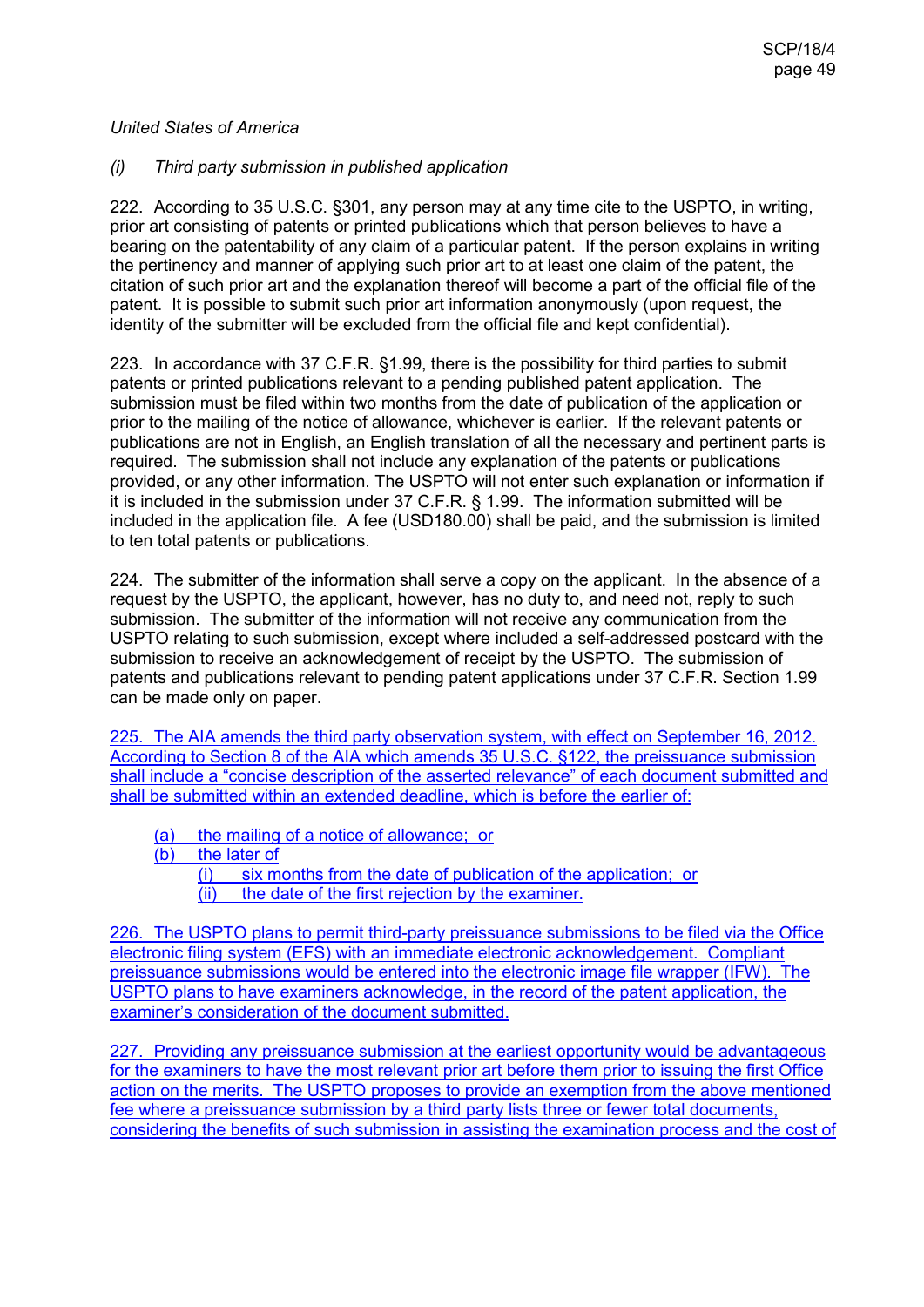processing the submission. Another third party is not precluded from also taking advantage of the fee exemption, if those third parties are not in privity to each other.<sup>167</sup>

*(ii) Protest under 37 C.F.R §1.291*.

228. In addition to the third party submission in respect of published applications, a protest under 37 C.F.R §1.291 may be filed by a member of the public against a pending application, to challenge the issuance of a patent from the application. In this case, the protester is entitled to provide written comments describing the relevance of publications or other information being submitted as prior art to the claims of the pending application of the patents. However, under 37 C.F.R. 1.291, the protest must be filed before the challenged pending application is published, or if the application is not published, before a Notice of Allowance is issued. Thus, a protest can only take place when the challenger has personal knowledge of the application being filed. The total number of protests filed from 1996 to 2011 is 127.<sup>168</sup>

229. In 2007, the USPTO started a pilot project, "Peer Reviewed Prior Art Pilot", to determine the extent to which the organized submission of documents together with comments by the public will provide useful prior art for examiners.<sup>169</sup> Following a proposal by a group of academic and business professionals, the pilot tests a collaborative, on-line, community process where the public may locate potential prior art information on a dedicated Peer-to-Patent website developed by the Community Patent Review Project of the Institute for Information Law and Policy at New York Law School.<sup>170</sup> The pilot, in particular, analyzes whether such collaborative public review would effectively identify prior art that might not otherwise be found during the ordinary examination process.

230. The community patent review process enables the public to submit prior art information and commentary relevant to the claims of pending patent applications, which have been posted on the Peer-to-Patent website by volunteer applicants. Following the community review process, the top ten references, along with a commentary, are submitted to the USPTO for its consideration. The pilot is limited to the applications in the fields of computer architecture, computer networks, cryptography and security and business methods.

231. The USPTO has lately been evaluating the impact of public input on improving patent quality through the Peer-to-Patent review process. As of October 1, 2009, office actions have been taken with respect to 104 pilot applications. Among those, 21% referred to prior art found by third parties through the Peer-to-Patent review. Among such prior art found by third parties, half of them, however, were also found by examiners independently.<sup>171</sup>

## *European Patent Office (EPO)*

232. In accordance with EPC Article 115, in proceedings before the EPO, any third party may present observations concerning the patentability of the invention to which the application or patent relates, once the publication of the European patent application was made. That person will not be a party to the proceedings before the EPO. No fee is required for the submission of observations.

<sup>167</sup> 167 USPTO, Federal Register / Vol. 77, No. 3 / Thursday, January 5, 2012 / Proposed Rules. P. 448 ff.

<sup>&</sup>lt;sup>168</sup> A breakdown of data by year is available in the Annex to this document.

Information concerning the Peer Reviewed Prior Art Pilot is available at: http://www.uspto.gov/patents/init\_events/peerpriorartpilotindex.jsp

<sup>170</sup> http://www.peertopatent.org/<br>171 http://www.peertopatent.org/

http://www.uspto.gov/web/patents/peerpriorartpilot/p2ppie.pdf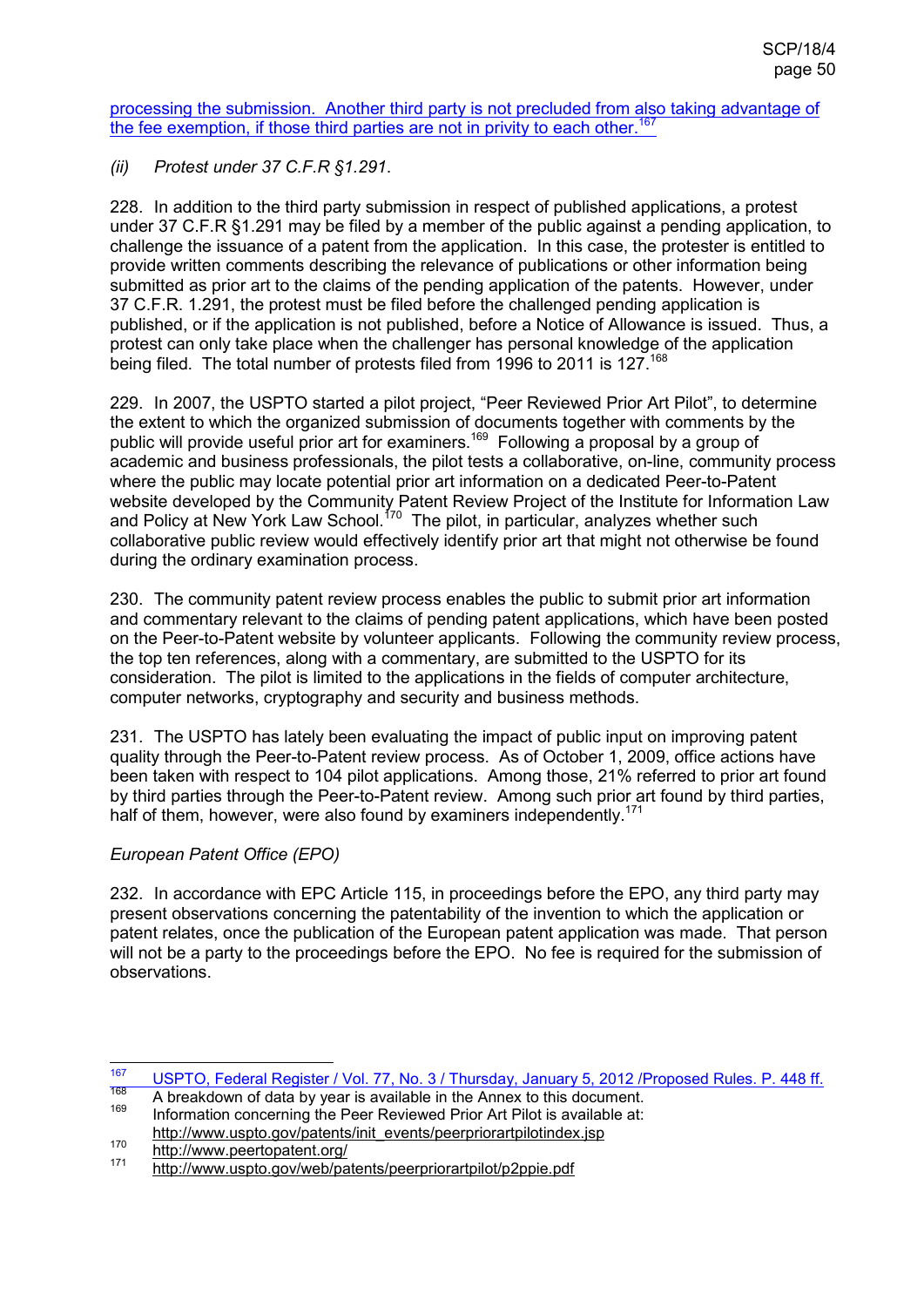233. Such observations shall be filed in writing in an official language of the EPO, and state the grounds on which they are based.<sup>172</sup> Documentary evidence and, in particular, publications submitted in support of the arguments may be filed in any language. However, the EPO may request that a translation into one of its official languages be filed; otherwise the evidence will be disregarded.<sup>173</sup>

234. The observations made by a third party will be communicated to the applicant (or the patentee), who may comment on them.<sup>174</sup> If they call into question the patentability of the invention in whole or in part, they must be taken into account in any proceedings pending before a department of the EPO until such proceedings have been terminated, i.e. they must be admitted to the proceedings.<sup>175</sup> If the observations relate to alleged prior art available other than from a document, e.g. from use, this should be taken into account only if the alleged facts either are not disputed by the applicant (or the patentee) or are established beyond reasonable doubt.<sup>176</sup> Observations received after the conclusion of the proceedings will simply be added to the file.<sup>177</sup> Although the third party is sent acknowledgment of the receipt of his observations, the EPO does not inform him of any further action it takes in response to them.<sup>178</sup>

235. In order to facilitate the fling of third party observations, the EPO has launched a pilot project. As of August 1, 2011, such observations can be filed by filling out an online form on the EPO website. The traditional means of filing (e.g. by letter or fax) will continue to be accepted.

## C. ADMINISTRATIVE REVOCATION AND INVALIDATION MECHANISMS

## (i) Rationale and objectives

236. The administrative revocation and invalidation mechanisms provide for an *inter partes* review of the validity of a patent which is not limited to a certain period after the grant of the patent. Even though the administrative review has quasi-judicial elements in some countries the procedure is different from a judicial review, which is, in general, initiated only by interested parties, fully adversarial and entirely court-based. In many countries, similar to the opposition proceedings, any person can request an administrative review.

237. The rationale for an administrative review is similar to that of an opposition system. It aims at increasing the quality of patents by providing a simple and inexpensive alternative to litigation. It constitutes a forum outside of court, composed of a panel of experienced examiners and/or administrative judges, for reviewing the validity of the patent. It allows for reviewing the patent on grounds which might render a patent invalid, most importantly, non-compliance with the substantive patentability criteria. Mechanisms for administrative revocation and invalidation are conducted *inter partes*, similar to the opposition, but they are generally not time-bound. In several countries, an administrative review is also initiated and conducted *ex officio*.

238. While post-grant opposition systems provide third parties to challenge patents at the administrative level, since the opposition period is limited, there could be cases where third parties recognize the need to invalidate a patent only after the expiration of the opposition period. It is often the case where the technology surrounding a patented invention is developed and commercialized only some years after the grant of the patent, and at that point, the validity

<sup>172</sup> <sup>172</sup> Rule 114(1) of the Implementing Regulations under the EPC.<br><sup>173</sup> FPO Examination Quidelines, Bart E, M.2.

 $173$  EPO Examination Guidelines, Part E, VI.3.

<sup>&</sup>lt;sup>174</sup> Rule 114(2) of the Implementing Regulations under the EPC.

EPO Examination Guidelines, Part E, VI.3. 176

*Ibid.* 177

*Ibid.* 178

*Ibid.*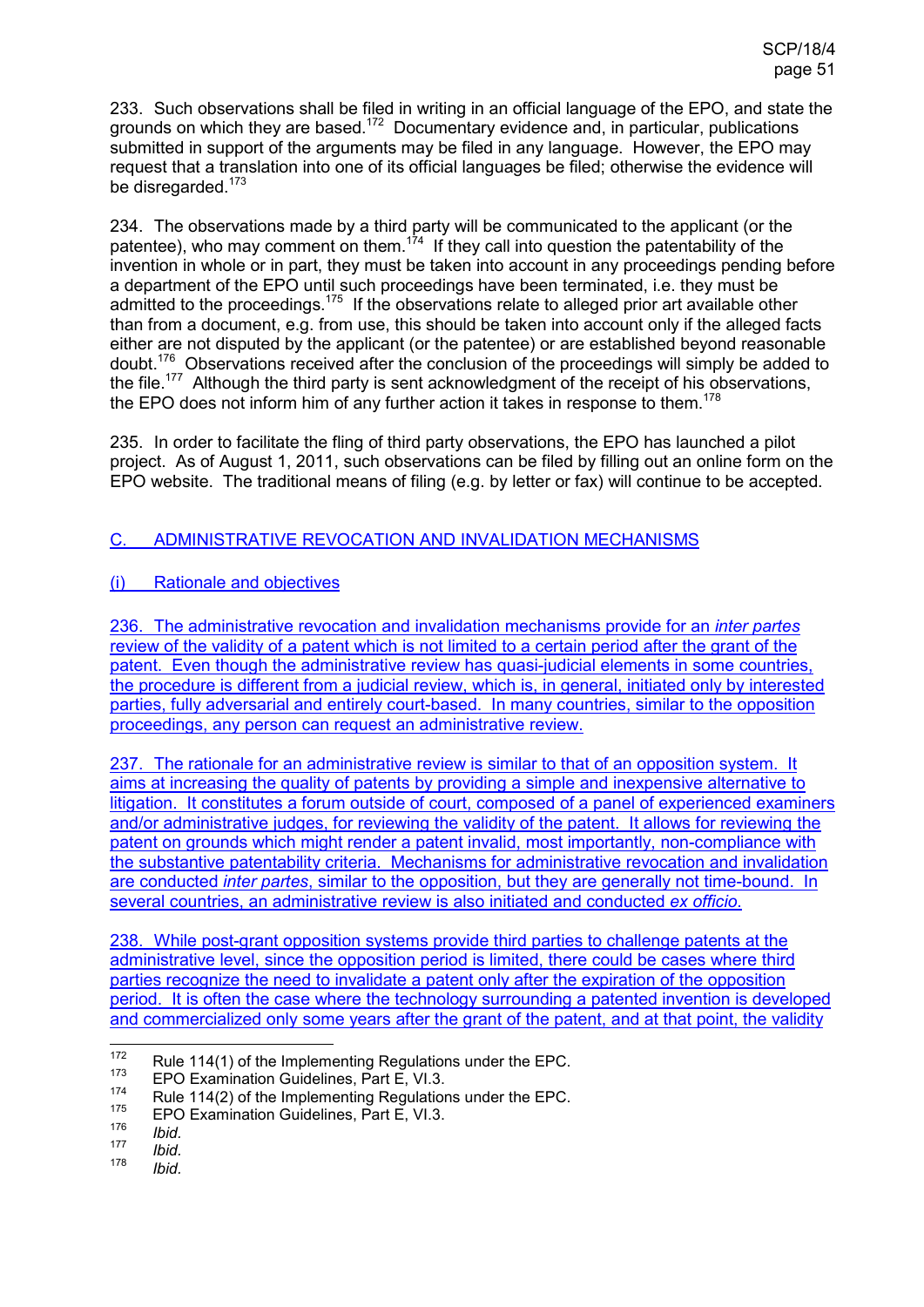of the patent will be examined by competitors. The administrative review provides for a longer or a second window for challenging patents for anyone. In some countries, the administrative revocation and invalidation is the only *inter partes* mechanism to challenge the validity of patents before an administrative body, such as in China, Japan, the Republic of Korea and the United Kingdom.

239. Among the countries that have an administrative review mechanism, the procedural and substantive requirements have some common aspects, but are different in detail. Such differences may include: (i) the possibility of *ex officio* proceedings; (ii) the onus of evidence for the person requesting the revocation; (iii) the grounds for revocation; (iv) the conduct of the review procedure; (v) whether a request for revocation/invalidation may be made after the expiry of the life time of the patent; (vi) the standard for providing evidence; and (vii) the composition of the reviewing board.

240. The following paragraphs illustrate existing administrative revocation or invalidation systems in a number of countries/regions.

(ii) National/Regional laws

## *China*

241. China currently has a system of post-grant patent invalidation. According to Article 45 of the Chinese Patent Law,<sup>179</sup> beginning from the publication of the grant of the patent, a unit or individual may request that the patent review board declare the patent right invalid. According to Rule 64 of the Implementing Regulations of the Patent Law,<sup>180</sup> the requester shall submit a request including evidence related to the grounds of invalidation. The invalidation process is conducted *inter partes*. The Patent Review Board will send a copy of the request to the patentee and request him to present observations within a specified time. The patentee may amend the claims of the patent. The patent review board may decide, at the request of the parties or *ex officio*, to hold an oral hearing.

242. According to Article 46 of the Chinese Patent Act, a patent review board shall examine the request for declaring a patent right invalid and make a decision in a timely manner and notify the requesting person and the patentee of its decision. The patent review board consists of technical and legal experts appointed by the patent administration.<sup>181</sup> The decision on declaring a patent right invalid shall be registered and announced by the patent administration.

243. Further, it is possible to appeal the decision of the board. A person who is dissatisfied with the patent review board's decision on declaring a patent invalid or its decision on affirming the patent may take legal action before the People's Court, within three months from the date of receipt of the notification. The People's Court shall notify the opposite party in the invalidation procedure to participate in the litigation as a third party. If the patent right has been declared invalid, it shall be considered non-existing from the beginning, but the decision shall not have retroactive effect on previous judgments.<sup>182</sup>

<sup>179</sup>  $\frac{179}{180}$  Patent Law of the People's Republic of China, 2008.

<sup>&</sup>lt;sup>180</sup> Rules for the Implementation of the Patent Law of the People's Republic of China.

 $\frac{181}{182}$  Rule 59 of the Implementation of the Patent Law.

Article 47 of the Chinese Patent Law.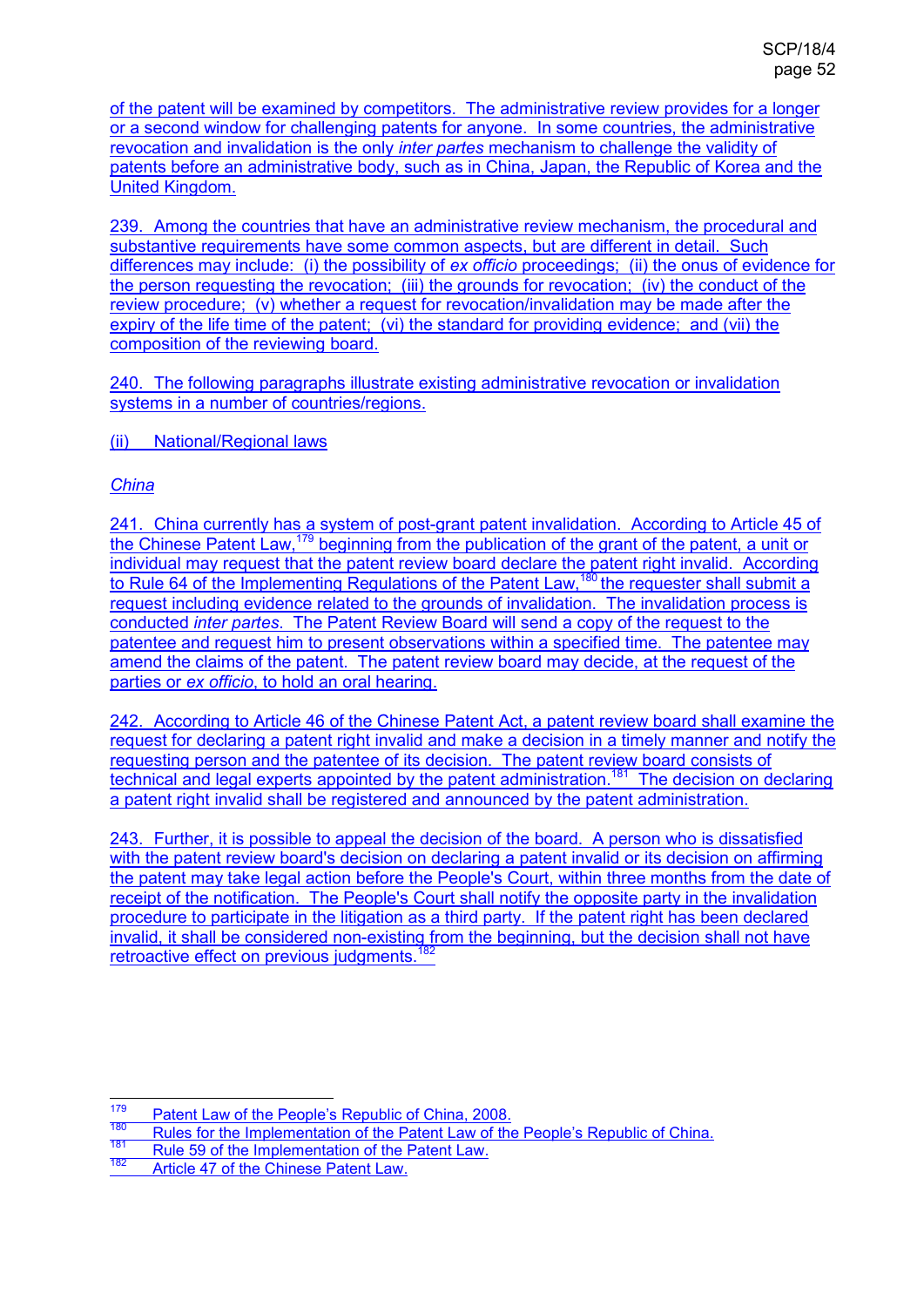## *Costa Rica*

244. In addition to the opposition system, Article 21 of the Costa Rican Patent Law<sup>183</sup> provides the possibility of requesting the nullity of a patent already granted. At the request of any interested person or *ex officio*, and subject to hearing the patent owner, the Industrial Property Registry shall declare the nullity of a patent, where it is demonstrated that the patent was granted in contravention of any of the patentability criteria as provided for in Articles 1 and 2 of the Costa Rican Patent Law. The request could be made by any person providing the full proof of the nullity considering all relevant elements. Invalidity could be declared at any time prior to expiry of the patent.

245. Once the request for nullity has been received, the patent owner shall be notified that he should take action in that regard within one month. Once the owner's arguments have been received, a new substantive examination shall be carried out. Once the respective technical report is received, the decision in which the patent is cancelled or registration thereof is maintained shall be issued. It is possible to appeal to the Administrative Registration Tribunal against that decision by raising grounds for revocation and/or appeal within a period of three and five days, respectively.

### *Japan*

246. Article 123 of the Japan Patent Act<sup>184</sup> provides for the possibility to request for a trial for patent invalidation before a Board of Appeal and Trials. Generally, any person can file such a request.<sup>185</sup> In case of two or more claims, a request for each claim has to be filed. The request can be filed at any time, even after the expiration of the patent term.<sup>186</sup> It can be based on any ground enumerated in Article 123(1) of the Japan Patent Act which renders the patent invalid. The requester will have to provide evidence that the patent is invalid. Decisions by the Board could be appealed to the Intellectual Property High Court.

247. The request for trial has to contain the facts on which the invalidation of the patent is based in specified concrete terms, and the relationship of each fact to be proved by the relevant evidence.<sup>187</sup> After filing the request, the chief trial examiner will submit a written request to the patentee and give him an opportunity to submit a written answer within a specified time limit. The chief trial examiner may question the parties with regard to the trial. The trial shall be conducted by a panel consisting of three or five trial examiners deciding by majority vote.<sup>188</sup> The examiner of the original patent shall be excluded from hearing the case as a trial examiner. Generally, the trial is conducted, according to Article 145 of the Japan Patent Act, by oral proceedings, but the chief trial examiner may, upon request or *ex officio,* decide to conduct the trial by documentary proceedings. Any person who is entitled to request a patent invalidation may intervene in existing invalidation proceedings. Evidence may be examined on request or *ex officio*. It is possible to extend the proceedings *ex officio* to any ground not pleaded by a party. If the patent is invalidated, it is considered *ex tunc* invalid. Once a final trial decision is registered, the party (and any other intervener) may not file a request for a trial on the same facts and evidence. Administrative trial proceedings may be suspended, if necessary, until the conclusion of the relevant court proceedings. Similarly, civil proceedings may be suspended, if necessary, during the trial for patent invalidation under certain circumstances.

<sup>183</sup> <sup>183</sup> Costa Rican Patent Law, No. 6867.

<sup>184</sup> Japan Patent Act (Act No. 121 of April 13, 1959, as last amended by Act No. 63 of June 8, 2011). Exceptionally, only a person having the right to a patent may file a request for invalidation on some

of the grounds relating to the entitlement to a patent.

<sup>186</sup> Article 123(3) of the Japan Patent Act.<br>187 Article 123(3) of the Japan Patent Act.

 $\frac{187}{188}$  Article 131(2) of the Japan Patent Act.

Article 136 of the Japan Patent Act.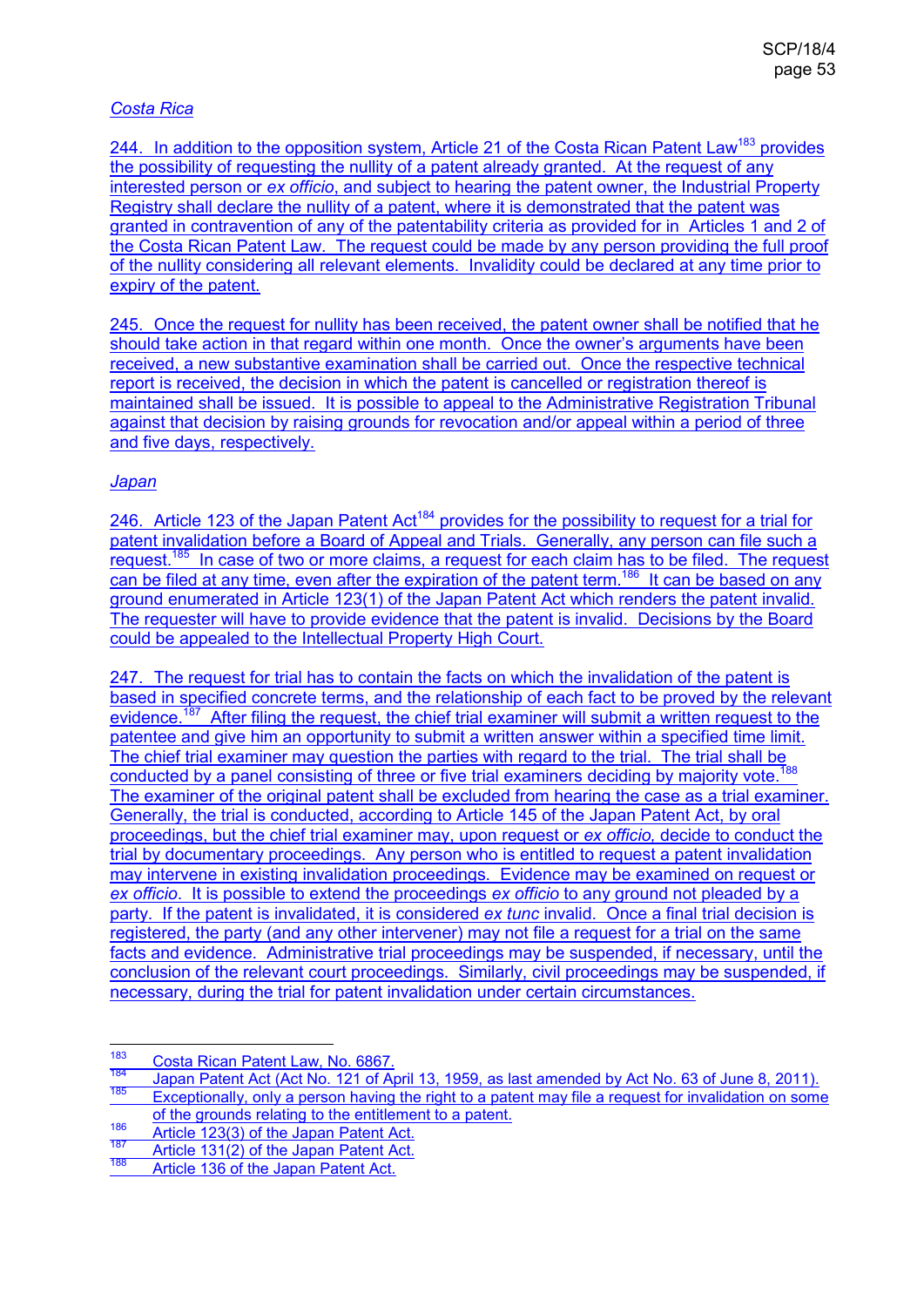## *Mexico*

248. According to Section 78 of the Patent Law of Mexico<sup>189</sup> an action seeking invalidation could be based on the ground that the patent was granted in violation of the patentability criteria at any time. The declaration of invalidity shall be an administrative decision by the Institute, either *ex officio* or at the request of any third party or of the Federal Public Prosecutor, if the Federal Government has some interest in the case. The declaration of invalidity shall cancel the effects of the patent or registration concerned with retroactive effect to the filing date of the application.

## *Philippines*

249. Section 61 of the Intellectual Property Code<sup>190</sup> provides for an administrative invalidation mechanism. Any interested person may, upon payment of the required fee, petition to cancel the patent or any claim thereof, or parts of the claim, on any of the following grounds: (i) what is claimed as the invention is not new or patentable; (ii) the patent does not disclose the invention in a manner sufficiently clear and complete for it to be carried out by a person skilled in the art; or (iii) the patent is contrary to public order or morality. The petition for cancellation shall be in writing, verified by the petitioner or by any person on his behalf who knows the facts, specify the grounds upon which it is based, include a statement of the facts to be relied upon, and filed with the Office. Copies of printed publications or of patents of other countries, and other supporting documents mentioned in the petition shall be attached.

250. Upon filing of a petition for cancellation, the Director of Legal Affairs shall notify the filing thereof to the patentee and all persons to whom licenses or any other right or title have been granted or who have interest in and to the patent and the invention covered thereby, as appears in the Office's record, and notify the date of hearing thereon on such persons and the petitioner. The notice of the filing of the petition shall be published in the IPO Gazette. In cases involving highly technical issues, on motion of any party, the Director of Legal Affairs may order that the petition be heard and decided by a Committee composed of the Director of Legal Affairs as chairman and two members who have the experience or expertise in the field of technology to which the patent sought to be cancelled relates.

251. If the Committee finds that a case for cancellation has been proved, the patent shall be invalidated or amended. The rights conferred by the patent or any specified claim or claims cancelled shall terminate. Notice of the cancellation shall be published in the IPO Gazette. Unless restrained by the Director General, the decision of invalidation may be immediately executed, despite any potentially pending appeal.<sup>191</sup>

### *Republic of Korea*

252. The Republic of Korea provides for a quasi-judicial invalidation trial. The administrative review system is a part of the three instance procedure which consists of the Intellectual Property Tribunal (IPT) of the Korean Intellectual property Office (KIPO), composed of a president and administrative judges, the Patent Court and the Supreme Court. Its purpose is to promote and strengthen the protection of patents while guaranteeing fair and prompt settlements of patent-related disputes.

253. According to Article 133 of the Korean Patent Act, within three months after the publication of the granted patent, any person may request invalidation before the IPT. However, after the expiration of that period, only an interested party or an examiner may demand a review

189 <sup>189</sup> Industrial Property Law of June 25, 1991, as amended by the Decree of December 26, 1997.

<sup>190</sup> Intellectual Property Code of the Philippines of June 6, 1997, (Republic Act No. 8293).

Section 65 Intellectual Property Code of the Philippines.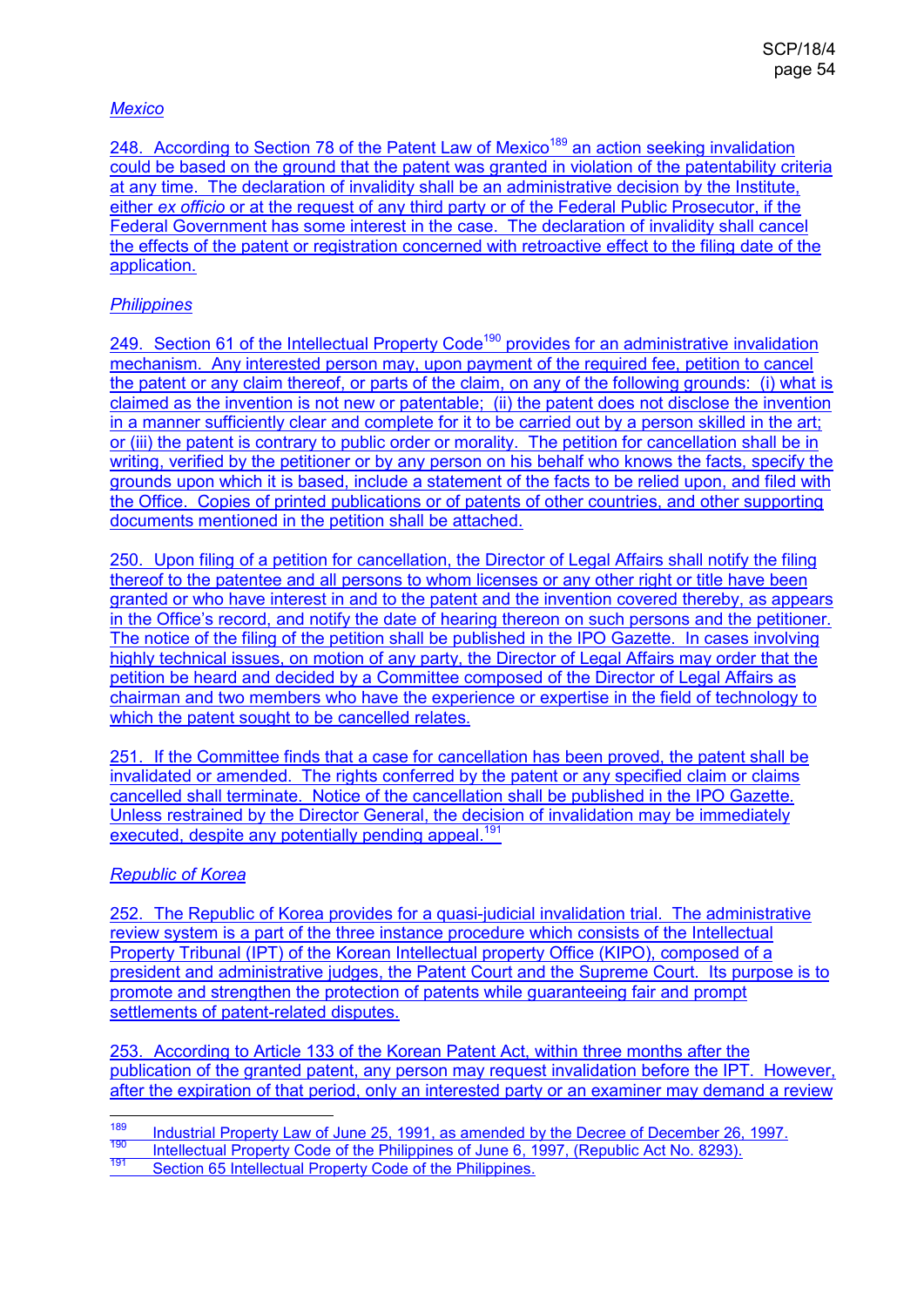to invalidate the patent. The grounds for invalidation of a patent are generally the same as the reasons for the rejection of a patent application covering, in particular, the substantive patentability criteria. If the patent contains two or more claims, a request for invalidation trial may be made for each claim.

254. A trial for invalidation of a patent may be demanded even after the expiration of the patent right. Where a trial decision invalidating a patent has become final and conclusive, the patent right shall be deemed never to have existed; however, where a patent is invalidated by any reason that has arisen after the grant of the patent, the patent right is deemed not to have existed from the time when such reason originated.

255. According to Article 146, the IPT is composed of a board of three or five administrative patent judges. The consultations of the board are not open to the public. The submission by the requester will be submitted to the defendant and the response will be submitted by the presiding administrative judge to the requester. If an administrative judge was an examiner who granted the patent, he/she shall be excluded from the trial.<sup>192</sup> The trial proceedings could be oral or documentary. The oral proceedings are generally public. Evidence may be taken on the request of either party or *ex officio*. The trial decision applies to parties and non-parties alike, unless the final decision is a dismissal. During the trial proceedings, civil litigation must be stayed.<sup>193</sup>

## *Russian Federation*

256. According to Article 1398 of the Russian Civil Code,<sup>194</sup> any person can request, at any time during the life time of a patent, that the patent be recognized as invalid in full or in part on the following grounds: (i) failure to meet the patentability criteria; (ii) the claims of the granted patent feature elements which go beyond the original description or graphic representation of the invention; (iii) the grant of a patent in case of several applications for identical inventions having the same priority date; or (iy) the grant of a patent to a person who is not the inventor of the invention. Any legal entity or individual person may file a nullity action based on those grounds by the submission of an appeal to the Chamber for Patent Disputes. The petitioner does not need to show any particular legal interest in filing such a nullity action. There is no time limit for filing such a nullity action.

257. Recognition of a patent as invalid signifies the reversal of the decision of the federal executive authority on the grant of the patent for the invention and annulations of the record in the corresponding official register.

## *Slovakia*

258. Slovakia provides for an administrative revocation. According to Article 46(1) of the Slovak Patent Act, the patent office shall revoke a patent on one of the grounds upon request by a third party or *ex officio*: (i) the substantive patentability criteria have not been met; (ii) the invention has not been fully disclosed and described so that it could be carried out by a person skilled in the art; (iii) the claims of the patent or a divisional application go beyond the original patent application; (iv) the scope of protection was expanded after the grant of the patent; (v) the owner is not entitled to a patent; or (vi) other requirements for the grant of a patent pursuant to the Regulations have not been met.

<sup>192</sup>  $\frac{192}{193}$  Article 148 of the Korean Patent Act.

 $\frac{193}{194}$  Article 164 of the Korean Patent Act.

Civil Code of the Russian Federation (Part Four)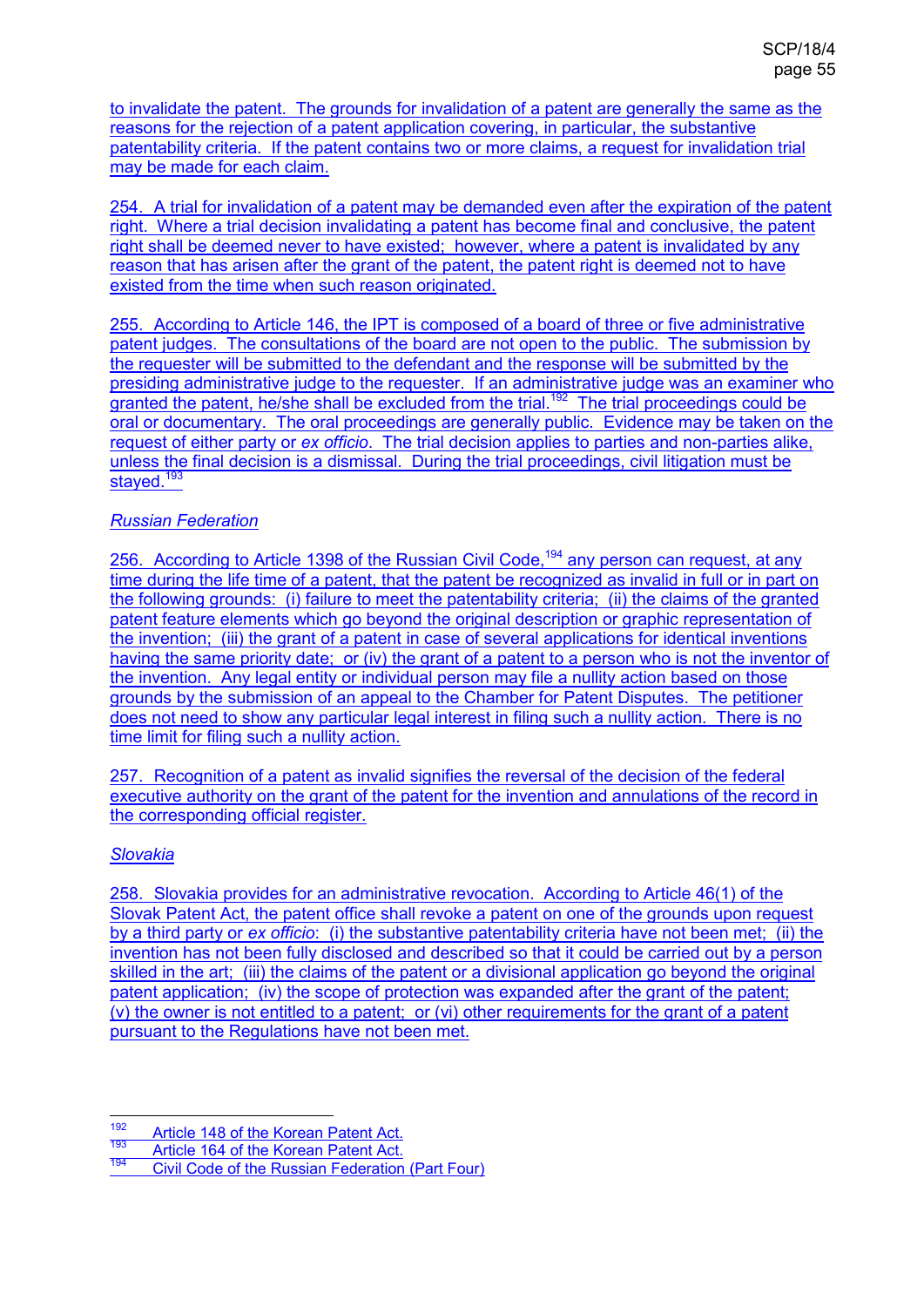259. The patent could be amended or only partially revoked. If a patent has been revoked, it shall be considered *ex tunc* invalid within the scope of the revocation decision. The patent office may also revoke a patent after its lapse, if the requester proves a legal interest. According to Article 46(6) of the Slovak Patent Act, the patent office shall notify a decision of revocation or partial revocation in the Journal. The requester has to pay an administrative fee. The patentee is given the possibility to respond within a certain time limit and the Office could continue with the proceedings, in case of no response by the patentee, by making a decision on the basis of contents of a file. The Office shall deliver to the requester the response by the patentee. According to Article 47(5) of the Patent Act, if it is impossible to decide on the basis of the written filings of the parties, the Office shall determine a date for an oral hearing.

## *United Kingdom*

260. While the United Kingdom provides no opposition system, it is possible for anyone to request revocation of a patent under Section 72 of the Patent Act 1977. Upon request of any person, the Comptroller may, by order, revoke a patent for an invention on any of the following grounds: (i) the invention is not a patentable invention; (ii) the patent was granted to a person who was not the only person entitled; (iii) the specification of the patent does not disclose the invention clearly and completely enough for it to be performed by a person skilled in the art; (iv) the matter disclosed in the specification of the patent extends beyond the original patent application as filed; and (v) the protection conferred by the patent has been extended by an amendment which should not have been allowed.

261. The quasi-judicial *inter partes* proceedings, which are conducted by a senior official, are very similar to post-grant opposition proceedings, but without any time limit for commencement.<sup>195</sup> The applicant has to make a written statement and the patentee is given the possibility to file a counterstatement. The Comptroller might revoke patents *ex officio*. The request can be made during the life time of the patent. According to Section 72(5), the decision of the Comptroller on the request for revocation has no estoppel effect. The revocation has an **ex tunc effect.**<sup>196</sup>

## **VII. INTERFACE BETWEEN THE DIFFERENT MECHANISMS**

## A. RECENT REFORMS OF NATIONAL SYSTEMS

262. The national and regional opposition systems have seen many changes in recent years. Some of those changes in national legislation are further described below.

### *Japan, China and the Republic of Korea*

263. The changes made to the Japanese opposition system during the past 15 years are interesting from a policy perspective. Prior to 1996, the Japan Patent Law provided a pre-grant opposition system which allowed the public to complement the examination by substantive examiners. However, concerns over delays in granting patents became stronger,<sup>197</sup> and in

<sup>195</sup>  $\frac{195}{196}$  See document SCP/14/10, paragraph 201.

<sup>196</sup> UK IPO: Manual of Patent Practice, 72.03; available at: http://www.ipo.gov.uk/p-manual-practice. In connection with the Structural Impediments Initiative (SII) negotiated between the United States of America and Japan in late 1980s, the former argued that a great number of pre-grant oppositions filed by Japanese firms on the patent applications filed by US firms purposely delayed the grant of patents on US inventions, and thus unfairly benefitted the Japanese industry. Japan responded that its opposition system had not delayed the patent granting process, since among a small number of opposition cases, it was only in very exceptional cases where a great number of opposition requests had been filed on one application.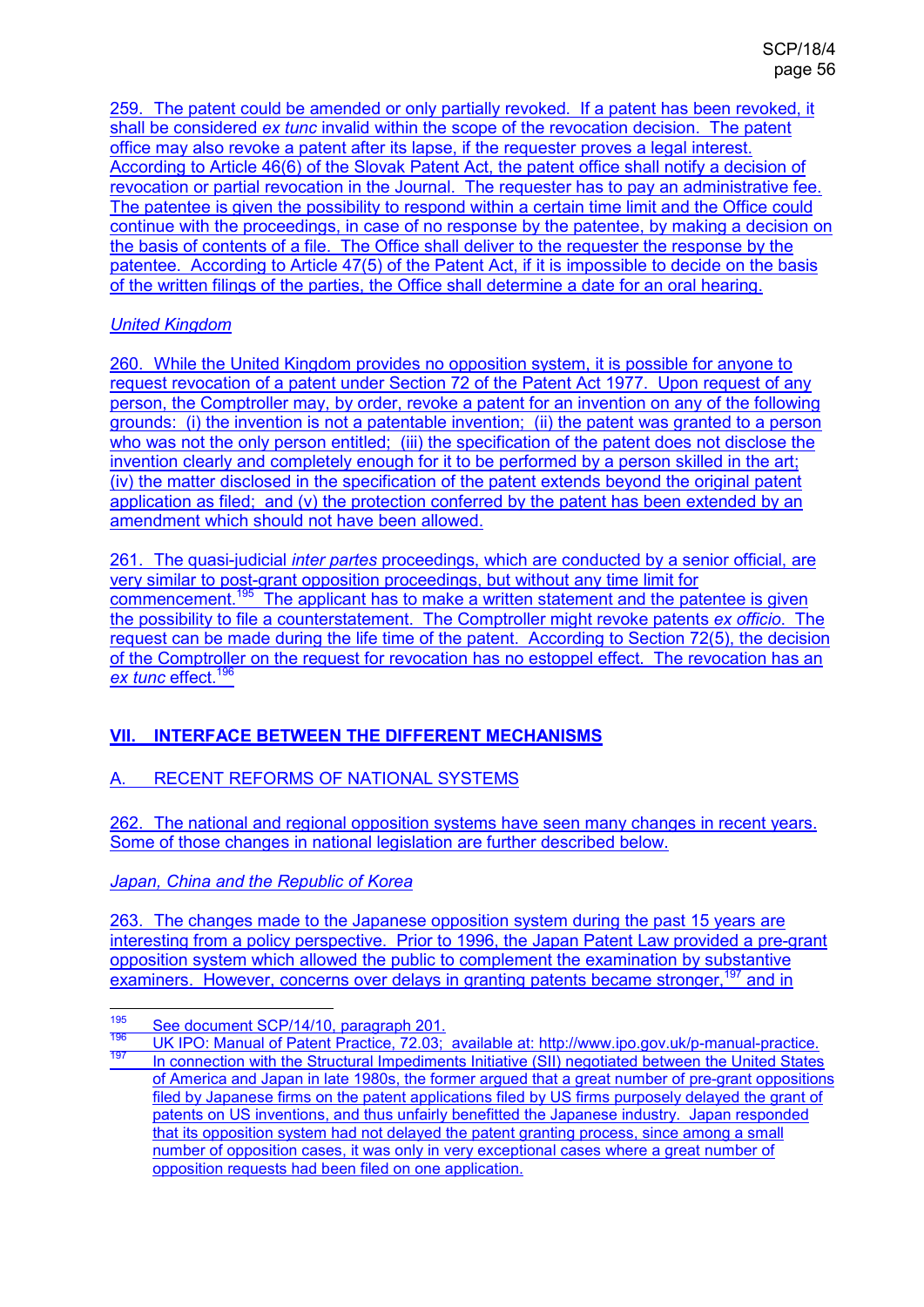1996, the pre-grant opposition system was replaced by a post-grant opposition system. Consequently, two mechanisms to challenge the validity of granted patents coexisted in Japan, i.e., a post-grant opposition system and an administrative appeal for revocation of a patent. The post-grant opposition could be filed by anyone within six months from publication of the gazette containing the patent. However, the opponent could not fully participate in the review process, which was conducted between the patent Office and the patentee. The system was designed so that the patent Office reviews its prior decision based on the evidence provided by the opponent and the counter-argument, if any, submitted by the patentee.<sup>198</sup> Therefore, the previous post-grant opposition system in Japan was conducted mostly *ex parte*.<sup>199</sup> On the other hand, the appeal for revocation of a patent, which was an *inter partes* procedure, could be filed by an interested party any time after the registration. Such a dual system was later found problematic, since the same patent could be subject to both post-grant opposition and appeal for revocation in two separate cases. The situation became even more complicated after the Supreme Court's decision in April 2000, in which the Court held that judicial courts were capable of reviewing the validity of patents regardless of the status and outcome of the administrative appeal proceedings at the Japan Patent Office.<sup>200</sup>

264. In order to streamline the post-grant review procedures, the post-grant opposition system was abolished in 2004, and the mechanism to challenge a granted patent was streamlined into a single procedure, namely the trial for invalidity or appeal for revocation. The revised appeal for revocation of a patent allows, in principle, anyone to file an appeal. In order to maintain a simpler and cheaper option to assist invalidating patents that have been inadvertently granted. the Office has created a mechanism that allows third parties to submit, free of charge, any information which may be relevant to various patentability requirements even after the grant of a patent.<sup>201</sup>

265. The experience of China with designing an opposition procedure is also worth considering. China had a pre-grant opposition procedure prior to 1992, which was changed to a post-grant opposition system due to delays associated with the grant of patents. Prior to 2000, both systems existed: a post-grant opposition procedure as well as a post-grant invalidation procedure. The two systems differed in the grounds for invalidation and time period allowed for filing an action. Particularly, the invalidation procedure could not be initiated until an opposition procedure involving the same patent was concluded. In 2000, the patent law was amended to abolish the post-grant opposition system. The amendment was required by the fact that the patentee could be subject to multiple attacks and because it over-burdened the State Intellectual Property Office (SIPO). At present, the patent invalidation procedure is the only

<sup>198</sup> <sup>198</sup> Goto A, Motohashi K. Construction of a Japanese Patent Database and a First Look at Japanese Patenting Activities. Research Policy 2007; 36:1431-42. The authors concludes that the change to the post-grant opposition system from the pre-grant opposition system resulted in the Japan Patent Office accelerating the granting of patents, and all pending patents under the old pre-grant opposition period prior to 1996 were processed in that year.

<sup>199</sup> Haitao Sun, Post-Grant Patent Invalidation in China and in the United States, Europe, Japan: A Comparative Study, 15 Fordham Intellectual Property, Media & Entertainment Law Journal, 2004.

<sup>200</sup> Fujitsu v. Texas Instruments, 1998(O)No. 364, Supreme Court, April 11, 2000.

While, at present, the academic research providing conclusive evidence on the role of the oppositions systems in enhancing innovation in Japan is scarce, one paper focusing on the topic of patents and incentive to innovate in Japan and the United States of America suggests that the Japanese first-to-file system as compared to the (soon-to-be-replaced) first-to-invent in the United States of America places more information in the public domain sooner, induces the filing of a patent application sooner in the innovation process; and that the opportunity for pre-grant opposition strengthens the incentives to monitor competitors' patent filings early on. (See Wesley Cohen et al., R&D and Spillover, Patents and the Incentives to Innovate in Japan and the United States, Research Policy, 31 (2002)).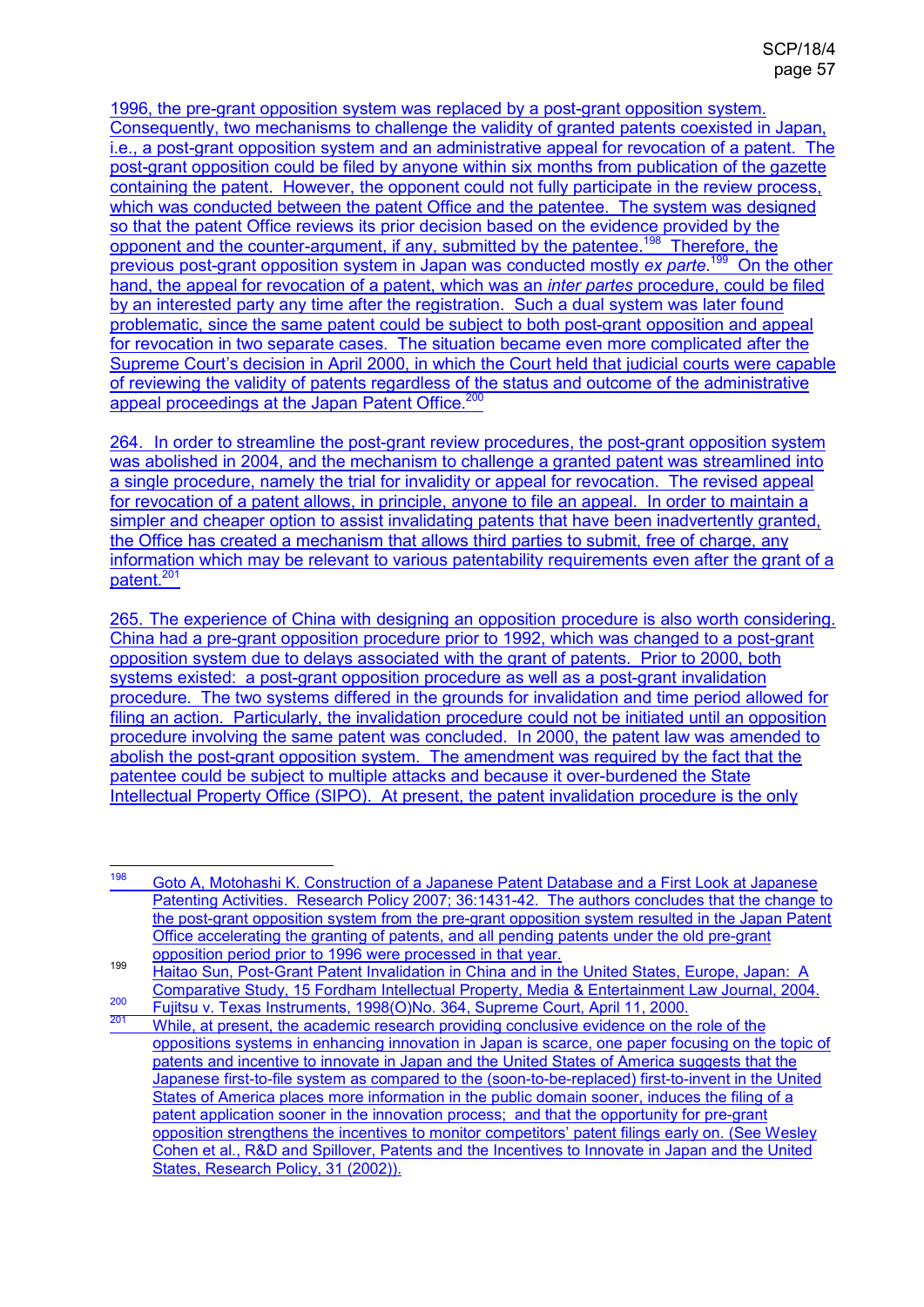mechanism available for challenging the validity of a patent.<sup>202</sup> However, it is possible to submit pre-issuance third party observations.

266. Similar experiences were had in the Republic of Korea. In order to ensure the prompt granting of a right, the pre-grant opposition system existing in the Republic of Korea was abolished and a post-grant opposition system was implemented. Since July 1, 2007, the only way to challenge a patent in the Republic of Korea is through invalidation proceedings. One particular feature of the Korean invalidation proceedings is that it integrated the post-grant opposition system into the invalidation procedure by allowing any third party to request invalidation within three months from the publication of the patent grant. After the expiration of that period, only interested parties can request invalidation. In order to reduce the time of patent prosecution, since 2006, it is possible to submit third party observations even before the publication of the patent application.

267. Although it may still be too early to draw any conclusions from the changes that took place in Japan, China and the Republic of Korea, and which were made within the specific contexts of these countries, it appears that designing a national opposition system is linked to the availability of other possibilities of reviewing the validity of patents. Other countries which abolished the pre-grant opposition system include the United Kingdom.

268. It may be worth considering that if more than one review mechanism exists in the national patent system, any additional mechanism should have additional benefits and not just be a duplication of existing processes. Otherwise, this could complicate the procedures, delay the process of delivering final administrative decisions and increase legal uncertainty.<sup>203</sup> i<br>.

## *Australia*

269. In Australia, the pre-grant opposition system is considered to have two objectives: to ensure that non-patentable inventions do not proceed to grant and to provide an alternative to revocation by a court. Several attempts have been made to move from a pre-grant to a postgrant opposition system, but these have failed due to the lack of evidence of beneficial effects from changing the system. One proposal in the Intellectual Property Laws Amendment Bill 2011 in subsection 60(3) was to reduce the standard of proof on all grounds in oppositions to the balance of probabilities. Some scholars have shown that evidence-based grounds for opposition are less likely to be successful in a pre-grant opposition than law-based grounds, such as errors in specification or claims.<sup>204</sup> In addition, it has been proposed to increase the efficiency of the pre-grant opposition system by reducing delays. According to the cited scholars, the average period of time from the end of the pre-grant opposition period to the time on which the opposed patent is finally sealed is 2.4 years.<sup>205</sup>

## *The United States of America*

270. The United States of America provides for a multiple system of administrative review and opposition. In 1980, the Congress enacted an *ex parte* re-examination procedure, by which a third party could seek re-examination of the patent. The legislature aimed at strengthening "investor confidence in the certainty of patent rights by creating a system of administrative reexamination of doubtful patents." Re-examination was considered as an efficient resolution of questions about the validity of issued patents without recourse to expensive and lengthy

<sup>202</sup> <sup>202</sup> Sun, Post-Grant Patent Invalidation in China and in the United States.

<sup>203</sup>It has to been noted that the overall percentage of *inter partes* post-grant reviews (i.e. post-grant opposition and trial for invalidity) has dropped in Japan after the abolishment of the post-grant opposition, while it has been stable in China. See WIPO World Indicators 2011, Figure A.10.1.

<sup>204</sup>  $\frac{204}{205}$  Weatherall [et al.] Patent Opposition in Australia the Facts (2011), 93, 106, 119.

Ibid.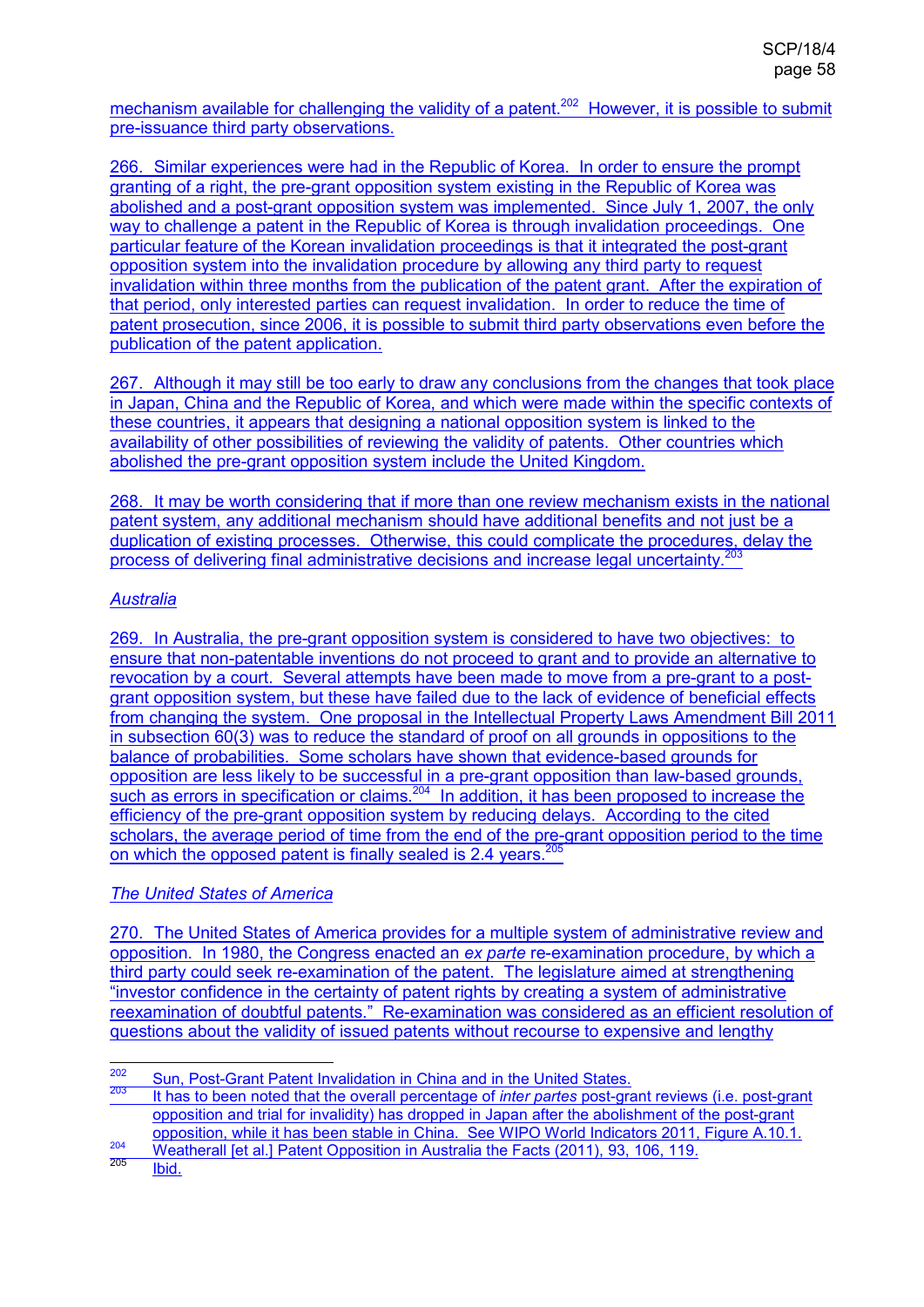infringement litigation.<sup>206</sup> Although re-examination is designed as a quality check conducted by the Office, some authors have argued that due to the *ex parte* nature of the process, allowing only the patentee's involvement, it was of limited use by challengers.<sup>207</sup>

271. In 1999, the Congress created an *inter partes* re-examination system in the American Inventors Protection Act of 1999. It is limited to certain grounds raising substantial new questions of patentability. Further, it has estoppel creating effect as requesters were not able to challenge, in any later civil action, any fact determined during the process of the optional re-examination procedure.<sup>208</sup> The original limitation of the appeal against the re-examination decision to the patentee was later extended in 2002 to third parties.<sup>209</sup>

272. The AIA 2011 revised and expanded the opposition procedures. The Act retains the existing *ex parte* reexamination, adds some elements in the pre-issuance submissions by third parties, expands *inter partes* re-examination and renames it "*inter partes* review", and adds a post-grant review.<sup>210</sup>

273. The new possibility for post-grant review aims at increasing the quality of patents by allowing for a new administrative post-grant review similar to the so-called "opposition systems" *stricto sensu*. Those amendments had been proposed by the National Academies of Science (NAS) and the Federal Trade Commission (FTC) in order to provide earlier, quicker and less costly routes to challenge patents.<sup>211</sup> The AIA makes the system for opposition in the United States of America multi-faceted and unique. In sum, the US system provides for third party observations, two different possibilities of *inter partes* post-grant review and an *ex parte* re-examination.

### *Re-examination in Denmark and Norway*

274. In Norway, an administrative re-examination system was introduced in 2008 in order to offer a less costly, simplified and quicker alternative to court proceedings for those who want to challenge patents after the expiry of the opposition period.<sup>212</sup> The Danish re-examination system, which was introduced into the Danish Patent Law in 1993, provides for a similar administrative re-examination mechanism.

275. At first glance, the re-examination system available in Denmark and Norway may resemble the *inter partes* review newly introduced in the United States of America, in the sense that both are *inter partes* procedures available after the expiration of an opposition period (or the period for the post-grant review in the United States of America). However, the objective and the role of the re-examination in Denmark and Norway should be considered in the context of the patent system in Europe where national patent systems and a regional patent system under the European Patent Convention (EPC) co-exist. In Europe, with respect to European patents granted by the EPO, if no opposition is filed within nine months from the date of issuance of the European patent, the only way to invalidate that patent is to challenge its validity in the court of each EPC Member State, which could be a long, expensive process. In addition, not all courts

USPTO: Summary, American Inventors Protection Act, available at: http://www.uspto.gov/patents/law/aipa/summary.jsp

<sup>206</sup>  $\frac{206}{207}$  20 House Report No. 96-1307, 96th Cong., 2d Sess. (1980).

<sup>&</sup>lt;sup>207</sup> Carrier, Post-Grant opposition: A proposal and a comparison to the America Invents Act, 2009.<br><sup>208</sup> LISBTO: Summary, American Inventors Protection Act, available at:

<sup>&</sup>lt;sup>209</sup> 35 U.S.C. § 315, 21st Century Department of Justice Appropriations Authorization Act, Public Law 107–273, 107th Congress, November 2, 2002.

<sup>&</sup>lt;sup>210</sup> Document SCP/17/13 Prov. 77; see, Toshiko Takenaka, Harmony with the rest of the world? The America Invents Act, Journal of Intellectual Property Law & Practice, 2012, Vol. 7, No.1, p. 4 ff. (2012).

<sup>&</sup>lt;sup>211</sup> Federal Trade Commission Report 2003, Recommendation 1; USPTO, The 21st Century Strategic Plan.

<sup>&</sup>lt;sup>212</sup> See document SCP/17/13, para. 69.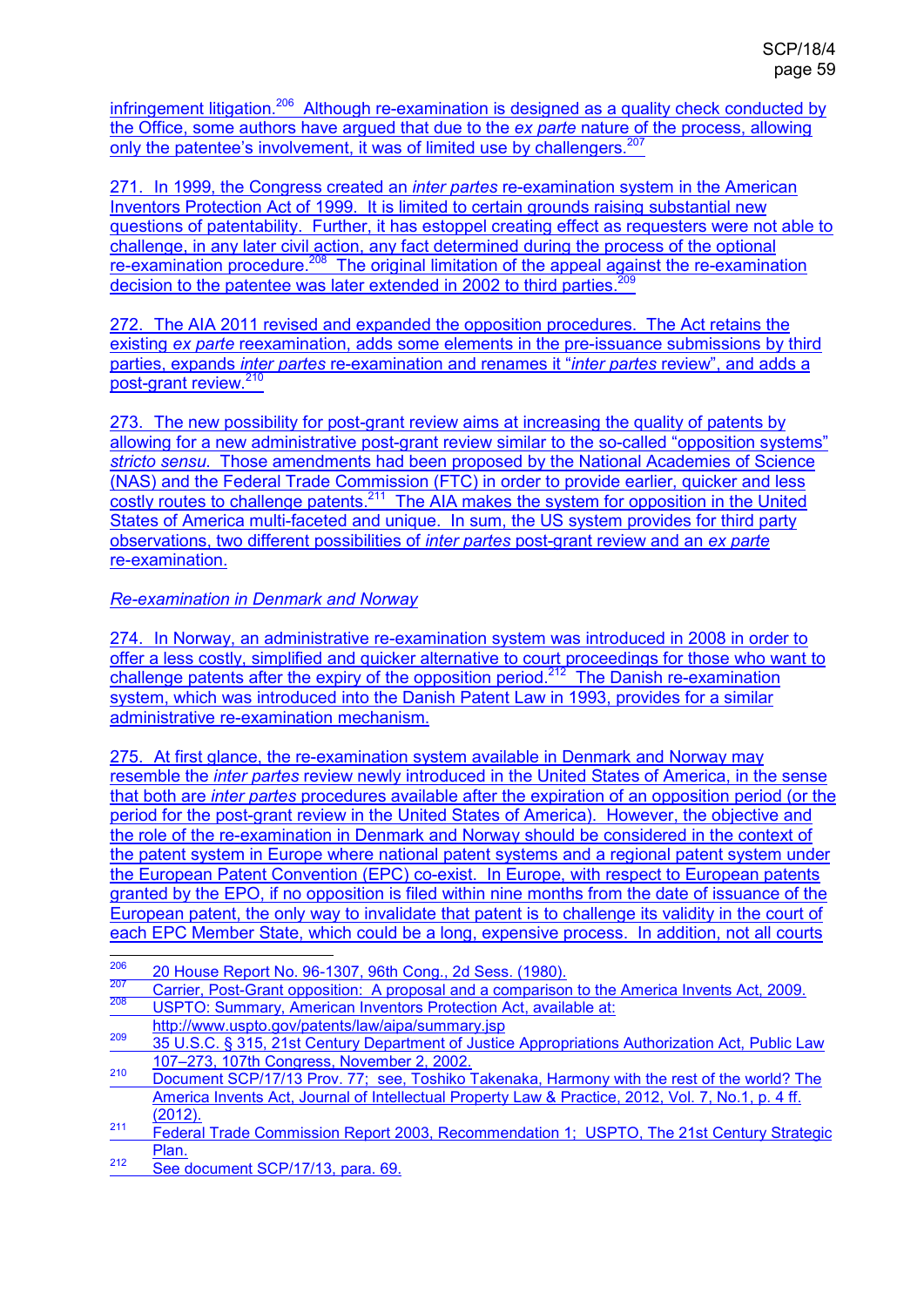of Member States may be equipped by judges specialized in patent law and technically qualified. The re-examination proceedings in Denmark (and Norway) are available for both Danish (and Norwegian) national patents and the European patents validated in Denmark (and Norway). The re-examination proceedings therefore offer an opportunity for the assessment of the validity of a European patent by a patent examiner of those countries, and can be used for testing the validity of the patent with a view to subsequent court proceedings in other EPC Member States. $213$ 

## B. COMBINATION OF VARIOUS MECHANISMS

276. Annex II to this document provides a summary table of selected countries that provide third party observations, opposition systems and/or other administrative revocation and invalidation mechanisms under the respective national laws. Since the different types of national mechanisms are not always easy to classify within the given categories (see the example of the Republic of Korea, below), the solution presented here should be considered as a rough approximation of categories. From the limited number of countries listed in Annex II, the following points can be summarized:

- (i) Among the countries listed in Annex II, most national laws provide at least one pregrant mechanism and at least one post-grant mechanism that allow third parties to contribute with their prior art knowledge in granting/revocation procedures.
- (ii) No country provides all administrative mechanisms identified in this document. In other words, there appears to be a choice by each national government as to which administrative mechanisms are provided in the national context.
- (iii) At the pre-grant stage, the (*ex parte*) third party observations are widely used by many offices. Considering that *inter partes* pre-grant opposition after the publication of applications (and before substantive examination) also has the function of assisting examiners with prior art information submitted by third parties, it seems that, at the pre-grant stage, many offices prefer utilizing third parties' prior art knowledge as an additional information source for examiner's substantive examination.
- (iv) At the post-grant stage, many offices predominantly use *inter partes* procedures (except Australia), which allow a thorough review of patent granting decisions by fully involving both the patentee and the third party in the proceedings.
- (v) National offices utilize a number of different combination of mechanisms during the post-grant stage, sometimes combining *inter partes* procedures with an *ex parte* mechanism.

Some countries introduce various types of opportunities for third parties to challenge the validity of patents post-grant, some of which may not readily fit into the given categories. For example, in the Republic of Korea, the administrative revocation system can be considered as a hybrid system with post-grant opposition, since during the period of three years from the grant of the patent, any third party may request an administrative revocation before the IP Tribunal. In Spain, according to Section 47 of the Spanish Law on Patents, an appeal against the decision to grant the patent may be filed, within one month from the publication

 $\frac{1}{213}$  Susanne Høiberg and Louise Aagaard, Re-examination: a convenient tool for testing patent validity, Building and enforcing intellectual property value 2011, AIM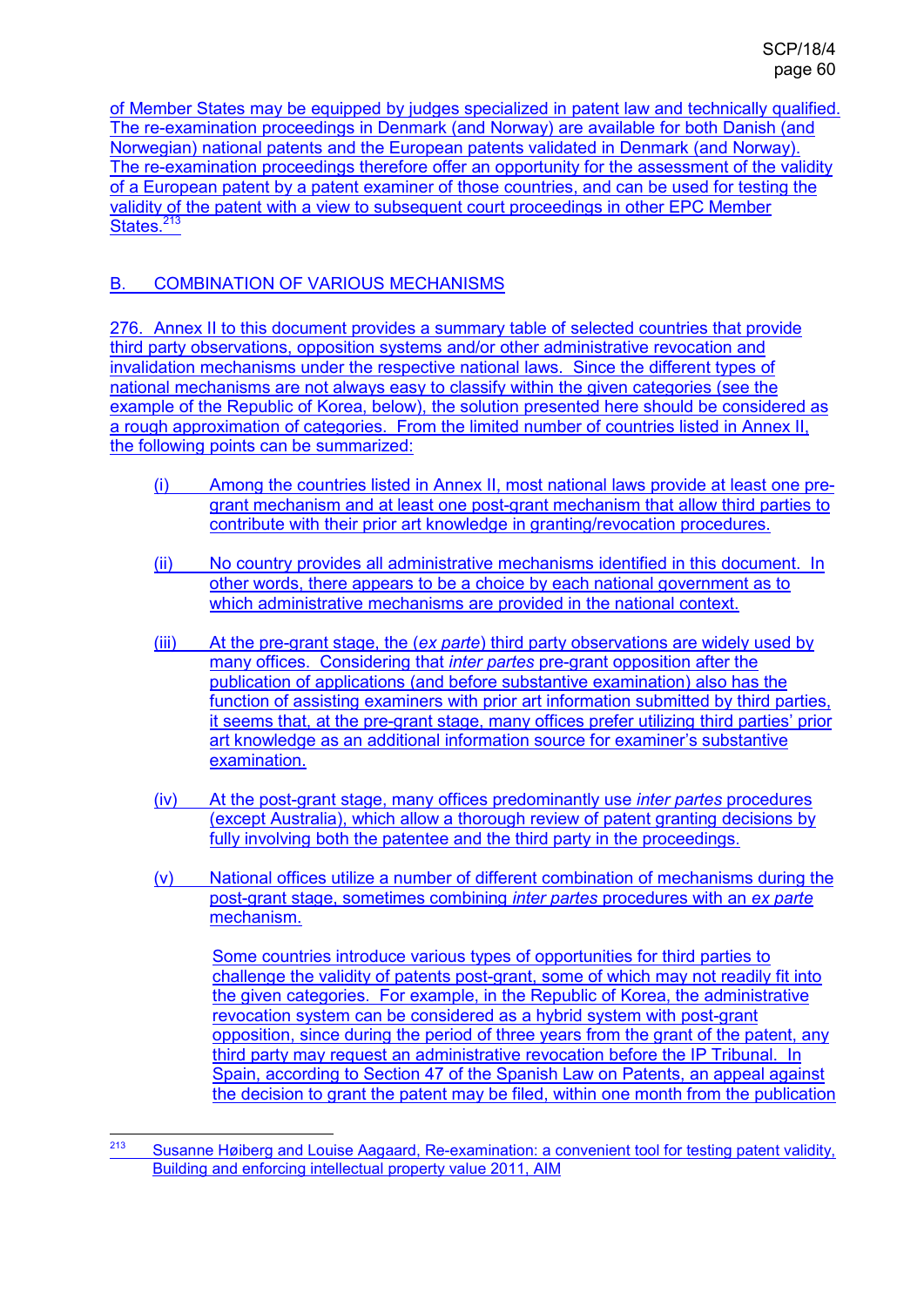of the grant of the patent, with the Spanish Patent and Trademark Office. In the general procedure (without substantive examination), it's possible to file an appeal against the granting of the patent only regarding formality aspects. However, in the procedure with substantive examination, an appeal may be filed on the grounds of lack of novelty and inventive step and other substantive issues. In the latter case, the effect of the appeal may be considered similar to that of post-grant oppositions, although the appeal can only be filed by an interested party.

277. Beyond the above general observations, the cost and benefit of the various combinations of the different mechanisms of third party observations, oppositions, re-examination and administrative revocation and invalidation can be analyzed only in the context of a given country. The different mechanisms have to be seen in the national context as a whole, and must take into account its historical evolution. Nevertheless, the various combinations of the different mechanisms that have been adopted and developed at the national level intend to set up a legal framework that ensure: (i) the submission of prior art knowledge by third parties; and (ii) the provision of alternative administrative mechanisms to litigation, so that patents are granted only on inventions that meet the patentability requirements. In particular, the first element is often found in the pre-grant stage as a way to assist the patent office examination, and the second element is often provided in the post-grant stage so that the administration has an opportunity to review its decision through *inter partes* proceedings.

278. While analyzing which combination of various mechanisms is the most successful model in a given country would be interesting, it is probably very difficult to quantitatively measure the full effects of the various models. A simple increase or decrease in the number of oppositions filed would not be an appropriate indicator for measuring the success of such mechanism. Regular feedback from stakeholders on the effectiveness of the mechanisms applied may provide useful information about the efficiency of the system in the country.

279. The primary purpose of the opposition systems and other related mechanisms is to ensure that patents are granted only on inventions that meet the patentability requirements. To that end, the participation of third parties in the granting procedures and/or in the administrative revocation is encouraged by a low level of fees (or no fee at all), simplified formalities and the fact that any person may challenge the validity of patents. On the other hand, the national statistics show that the number of oppositions and other administrative revocations is relatively low. Similarly, even if third parties may file prior art information free of charge in many countries, the number of such prior art submissions is not particularly high. It appears that many third parties may be motivated to revoke a patent only where that patent has a potential negative impact on their business.

280. It is assumed that the value of the various combination of mechanisms that contribute to improve the quality of granted patents lies in the availability of those complementary mechanisms for third parties. While there is no doubt that the quality of granted patents continues to be primarily determined by the accuracy and efficiency of the substantive examination conducted by the patent office, the mere fact that many national laws provide those complementary tools demonstrates their general usefulness.

[Annex I follows]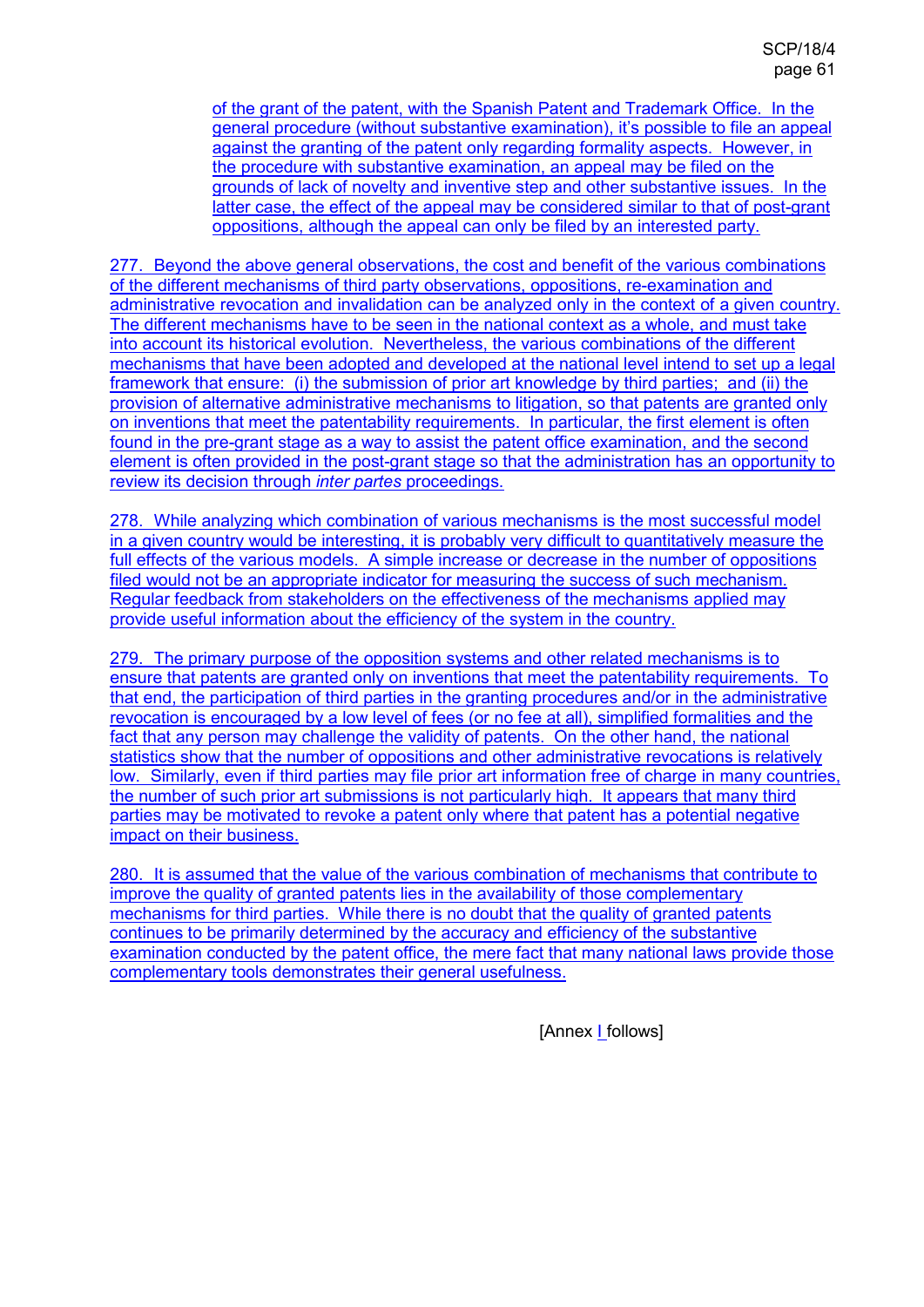#### **STATISTICS ON OPPOSITIONS**

### AUSTRALIA

|                                 | 2006/07 | 2007/08 | 2008/09 | 2009/10 | 2010/11 |
|---------------------------------|---------|---------|---------|---------|---------|
| $Re-examination1$               | 5       | 11      | 18      | 15      | 22      |
| Opposition $2$                  | 130     | 109     | 167     | 120     | 143     |
| Applications Filed <sup>3</sup> | 27594   | 27979   | 26259   | 25443   | 26473   |

<sup>1</sup> The re-examination number is third-party requested re-examination only. It does not include re-examinations that are initiated by the Commissioner in other circumstances.

2 The oppositions numbers relate to Section 59 oppositions only.

3 The applications filed number does not include provisional filings, but does include both innovation and standard patent applications.

## COSTA RICA

| Year | <b>Number of applications</b> | <b>Number of oppositions</b> |
|------|-------------------------------|------------------------------|
| 2005 | <b>580</b>                    | 28                           |
| 2006 | 739                           | <u>112</u>                   |
| 2007 | 829                           | <u>135</u>                   |
| 2008 | 886                           | 243                          |
| 2009 | 635                           | 203                          |
| 2010 | 692                           | 173                          |

### FINLAND

### (a) Number of granted patents against which an opposition has been filed in 2006-2010

| Year | Number of opposed patents | Number of oppositions filed |
|------|---------------------------|-----------------------------|
| 2006 | 29                        | 31                          |
| 2007 | 20                        | 21                          |
| 2008 | 18                        | 21                          |
| 2009 | 24                        | 26                          |
| 2010 | 20                        | 23                          |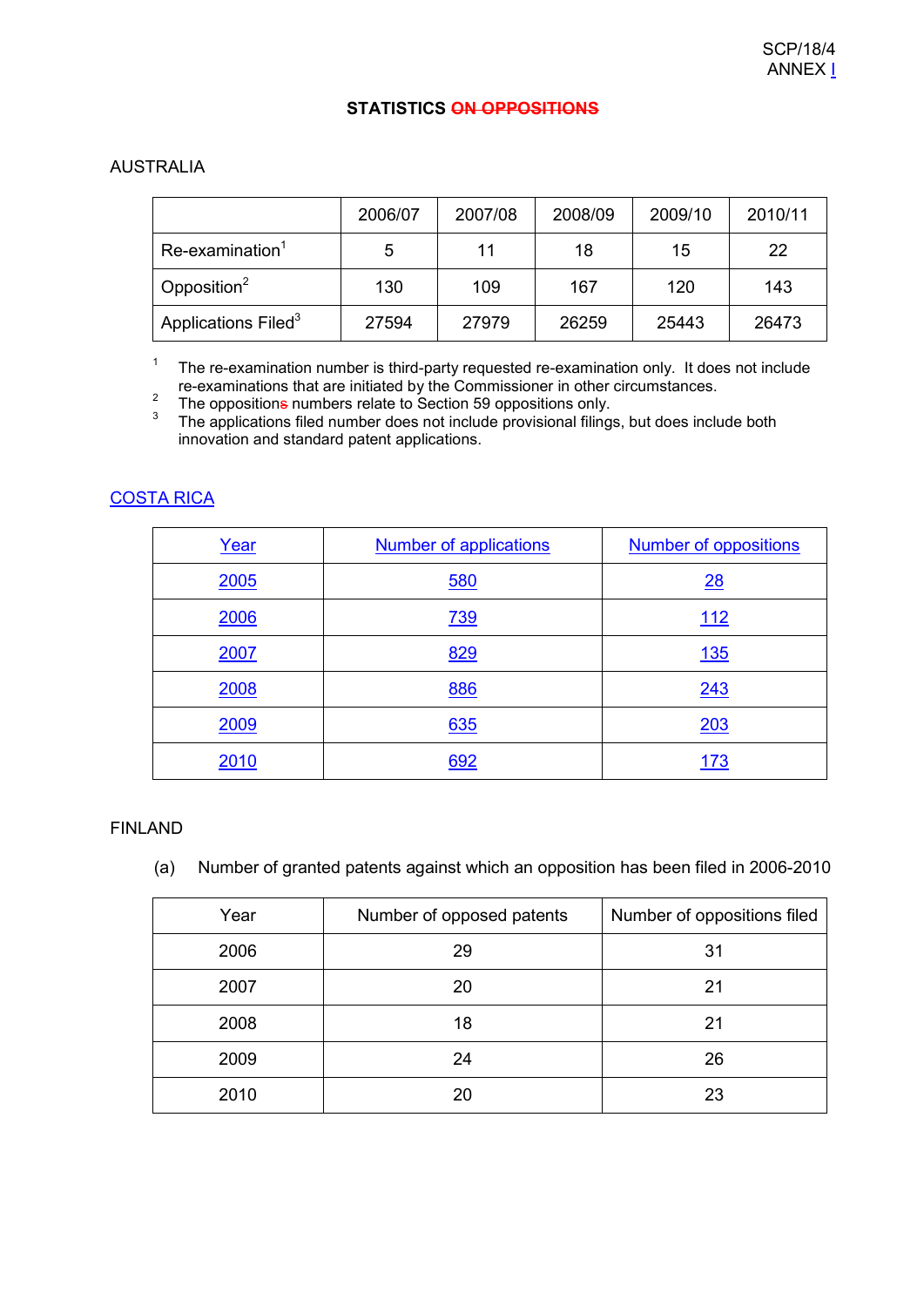(b) Decisions taken in oppositions filed in 2006-2010

| Year* | Rejection of the<br>opposition | Maintenance in<br>amended form | Revocation of the<br>patent |
|-------|--------------------------------|--------------------------------|-----------------------------|
| 2006  | 13                             | 3                              | 10                          |
| 2007  | 9                              |                                |                             |
| 2008  | 8                              |                                |                             |
| 2009  | 5                              |                                |                             |
| 2010  |                                |                                |                             |

Refers to the year in which the opposition has been filed, not to the year in which the decision has been taken.

### **GEORGIA**

- 6814 Satisfied appeal concerning invention of semi rigid collapsible container;
- 8520 The appeal was dismissed;
- 9438/01 Proceedings are terminated;
- 8690 Rejected the appeal;
- 9792 (keyboard) Refused the appeal concerning the invention of;
- 9985 (non peptide bradyking antagonist and their pharmaceutical compositions) the appeal was upheld;
- 9635 (method of granulation) the appeal was refused;
- 10640 (helicopter main motor aerodynamic aerofoil) refused the appeal;
- 106041 (accumulation) the appeal was rejected.

### GERMANY

- 665 oppositions were filed in 2010.
- Opposition proceedings conducted in 2010 were concluded as follows:
	- 75 cases by the abandonment of the patents by the patent owner;
	- 87 cases by the abandonment of the patents by non-payment of annual fee;
	- 278 cases by the revocation of the patents;
	- 538 cases by the decisions to maintain the patents in full or in part.
- Patent owners lodged appeal against the revocation of their patents in 61 cases.
- In 123 cases, appeal was lodged against the decisions of the DPMA to maintain the patents in full or in part.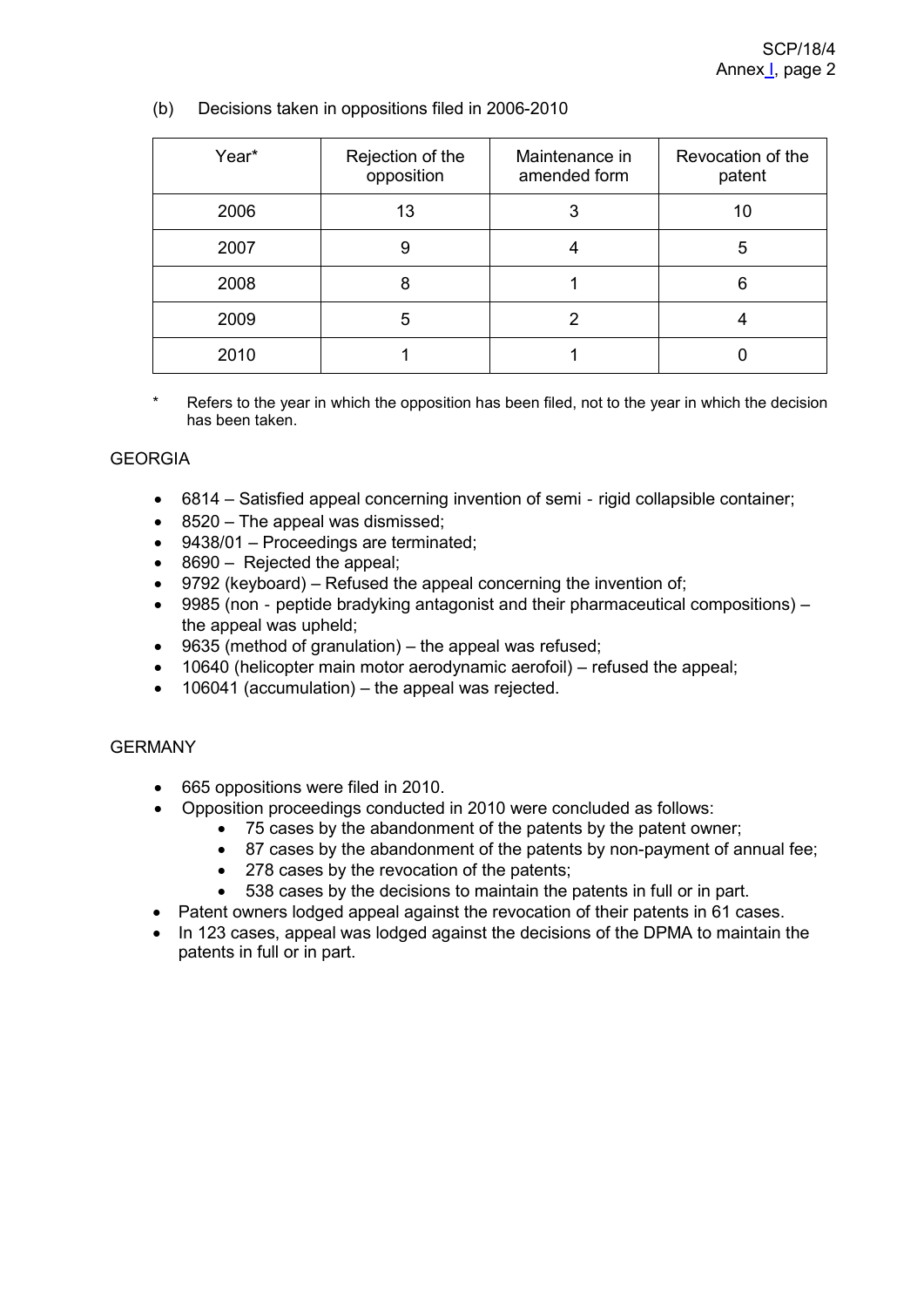### PAKISTAN

| S. No | Year | Accepted<br>cases | Opposition<br>received | Area of<br>Technology | Rate of<br>opposition |
|-------|------|-------------------|------------------------|-----------------------|-----------------------|
|       | 2007 | 115               | 33                     | Pharma                | 32.63%                |
| 2     | 2008 | 577               | 199                    |                       |                       |
| 3     | 2009 | 501               | 246                    |                       |                       |
| 4     | 2010 | 667               | 129                    |                       |                       |

## REPUBLIC OF KOREA

Number of invalidation / Number of invalidation trial (Invalidation rate)

|                | 2005    | 2006    | 2007    | 2008    | 2009    | 2010    |
|----------------|---------|---------|---------|---------|---------|---------|
| Patent         | 221/438 | 228/454 | 359/623 | 360/615 | 318/529 | 336/633 |
|                | 50.5%   | 50.2%   | 57.6%   | 58.5%   | 60.1%   | 53.1%   |
| <b>Utility</b> | 50.1%   | 59.4%   | 53.7%   | 56.8%   | 62.9%   | 62.5%   |
| model          | 202/403 | 148/249 | 160/298 | 134/236 | 110/175 | 85/136  |

## PORTUGAL

Number of oppositions filed at the Portuguese Institute of Industrial Property since the year 2005. Please notice that these oppositions concern patent applications and also utility model applications.

| Year  | Number of Oppositions |
|-------|-----------------------|
| 2005  | 4                     |
| 2006  | 6                     |
| 2007  | 3                     |
| 2008  | $\overline{2}$        |
| 2009  | $\overline{2}$        |
| 2010  | 8                     |
| 2011  | 4                     |
| Total | 29                    |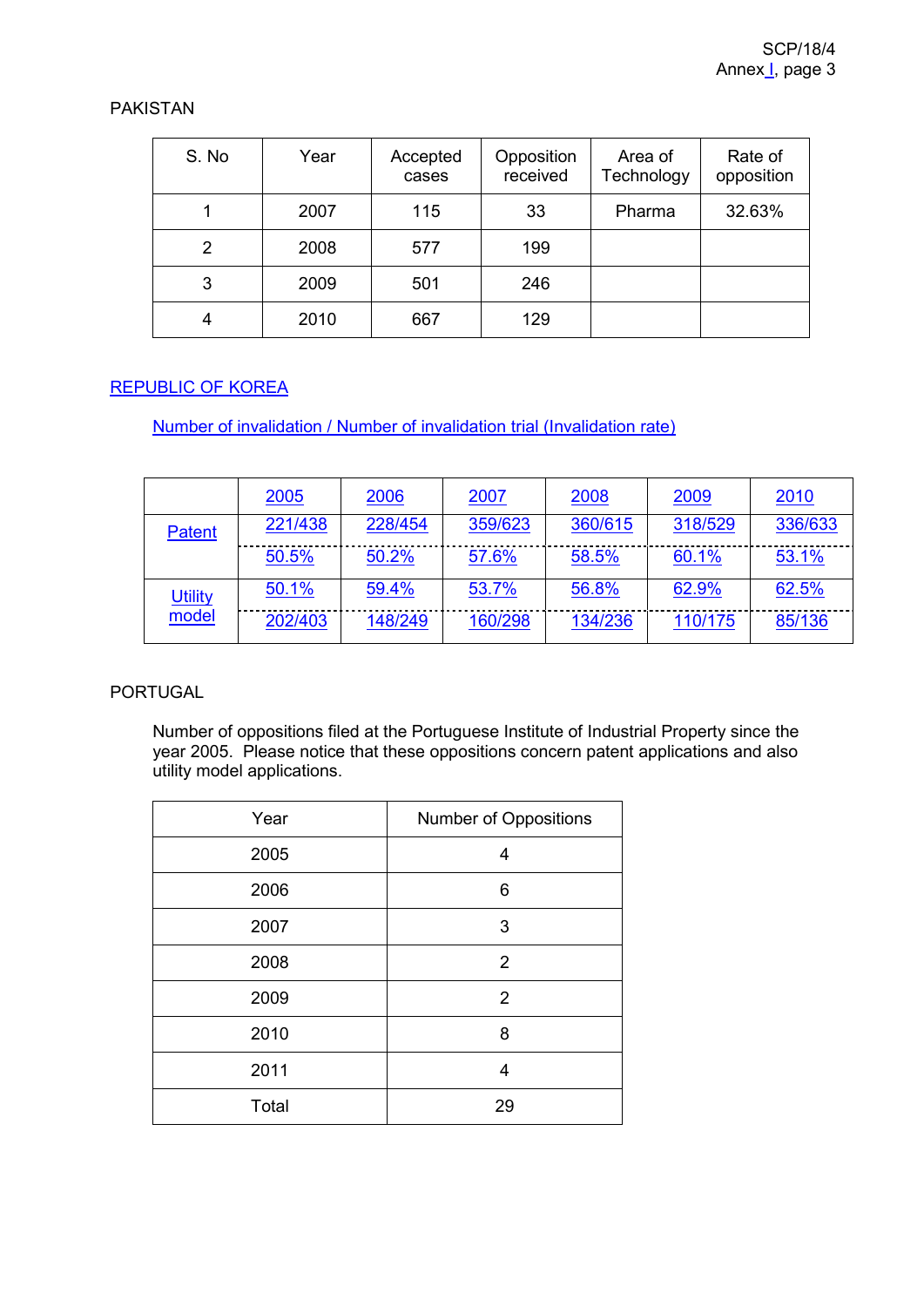#### SLOVAKIA

| Year                                                                | 2006     | 2007           | 2008           | 2009     | 2010           |
|---------------------------------------------------------------------|----------|----------------|----------------|----------|----------------|
| Number of published<br>applications                                 | 231      | 167            | 181            | 179      | 153            |
| Number of filed pre-grant<br>opposition third party<br>observations | 2        | 3              | 3              | 4        | 5              |
| Number of administrative<br>revocations filed                       | <u>2</u> | <u>3</u>       | $\overline{9}$ | <u>3</u> | $\overline{5}$ |
| Number of administrative<br>revocations decided                     | <u>2</u> | $\overline{3}$ | $\overline{3}$ | <u>3</u> | <u>6</u>       |

## SWEDEN

| Year                                       | 2005 | 2006 | 2007 | 2008 | 2009 | 2010 |
|--------------------------------------------|------|------|------|------|------|------|
| Oppositions filed                          | 57   | 42   | 30   | 26   | 31   | 33   |
| Objection revoked                          | 16   | 13   | 17   | 17   | 16   | 15   |
| <b>Patents</b><br>maintained as<br>amended | 9    | 6    | 11   | 13   | 12   | 9    |
| Revoked patents                            | 6    | 20   | 20   | 11   | 17   | 8    |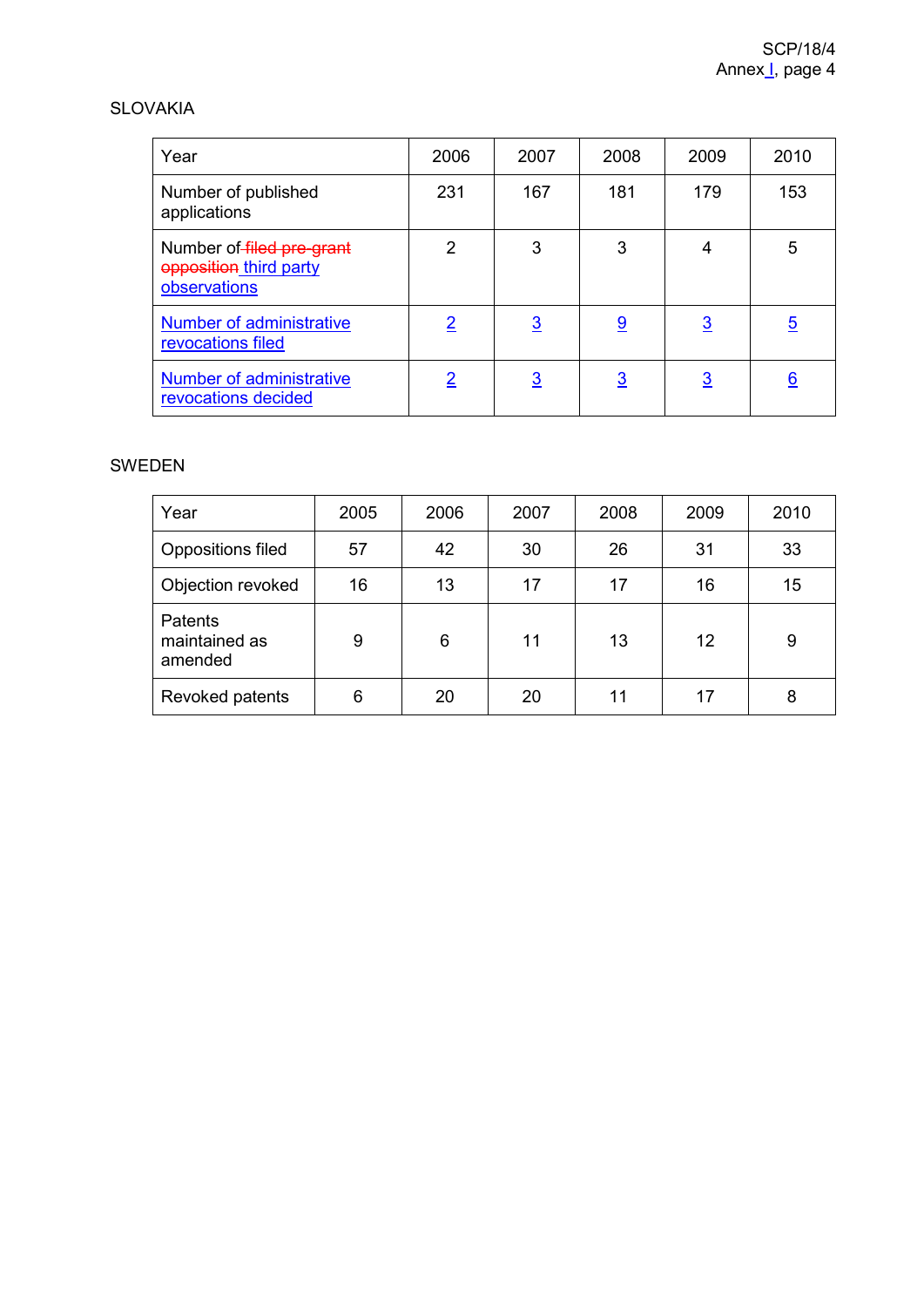### UNITED STATES OF AMERICA

#### (a) Statistical data on the performance of the USPTO reexamination program

*Inter Partes* Reexamination Filing Data – June 30, 2011

| 1. | Total requests filed since start of inter partes reexam on 11/29/99 1286 <sup>214</sup>                                                                |                                    |                                            |                                    |                       |                                                                           |                            |                                        |                            |
|----|--------------------------------------------------------------------------------------------------------------------------------------------------------|------------------------------------|--------------------------------------------|------------------------------------|-----------------------|---------------------------------------------------------------------------|----------------------------|----------------------------------------|----------------------------|
| 2. |                                                                                                                                                        | Number of filings by discipline    |                                            |                                    |                       |                                                                           |                            |                                        |                            |
|    | <b>Chemical Operation</b><br>a.<br>b.<br><b>Electrical Operation</b><br><b>Mechanical Operation</b><br>C.<br><b>Design Patents</b><br>d.               |                                    |                                            |                                    |                       |                                                                           |                            | 224<br>676<br>371<br>15                | 17%<br>53%<br>29%<br>$1\%$ |
| 3. |                                                                                                                                                        | <b>Annual Reexam Filings</b>       |                                            |                                    |                       |                                                                           |                            |                                        |                            |
|    |                                                                                                                                                        | Fiscal Yr.<br>2000<br>2001<br>2002 | No.<br>0<br>$\mathbf{1}$<br>$\overline{4}$ | Fiscal Yr.<br>2003<br>2004<br>2005 | No.<br>21<br>27<br>59 | Fiscal Yr.<br>2006<br>2007<br>2008                                        | No.<br>70<br>126<br>168    | Fiscal Yr.<br>2009<br>2010<br>2011 YTD | No.<br>258<br>281<br>271   |
| 4. |                                                                                                                                                        |                                    |                                            |                                    |                       |                                                                           |                            |                                        |                            |
| 5. |                                                                                                                                                        |                                    |                                            |                                    |                       |                                                                           |                            |                                        |                            |
|    | a.                                                                                                                                                     |                                    |                                            |                                    |                       |                                                                           |                            |                                        |                            |
|    |                                                                                                                                                        |                                    | (1) By examiner                            | (2) By Director (on petition)      |                       |                                                                           |                            | 1092<br>7                              |                            |
|    | b.                                                                                                                                                     |                                    |                                            |                                    |                       |                                                                           |                            |                                        |                            |
|    |                                                                                                                                                        |                                    | (1) By examiner<br>(2) Reexam vacated      |                                    |                       |                                                                           |                            | 48<br>5                                |                            |
| 6. |                                                                                                                                                        |                                    |                                            |                                    |                       | Overall reexamination pendency (Filing date to certificate issue date)    |                            |                                        |                            |
|    | Average pendency<br>a.<br>Median pendency<br>b.                                                                                                        |                                    |                                            |                                    |                       |                                                                           | 36.6 (mos.)<br>33.0 (mos.) |                                        |                            |
| 7. |                                                                                                                                                        |                                    |                                            |                                    |                       | Total inter partes reexamination certificates issued (1999 – present) 278 |                            |                                        |                            |
|    | Certificates with all claims confirmed<br>a.<br>Certificates with all claims cancelled (or disclaimed)<br>b.<br>Certificates with claims changes<br>C. |                                    |                                            |                                    |                       |                                                                           |                            | 35<br>123<br>120                       | 13%<br>44%<br>43%          |

<sup>214</sup> Of the requests received in FY 2011, 3 requests have not yet been accorded a filing date, and 5 requests have had preprocessing terminated, for failure to comply with the requirements of 37 CFR 1.915. See Clarification of Filing Date Requirements for *Ex Parte* and *Inter Partes* Reexamination Proceedings, Final Rule, 71 Fed. Reg. 44219 (August 4, 2006).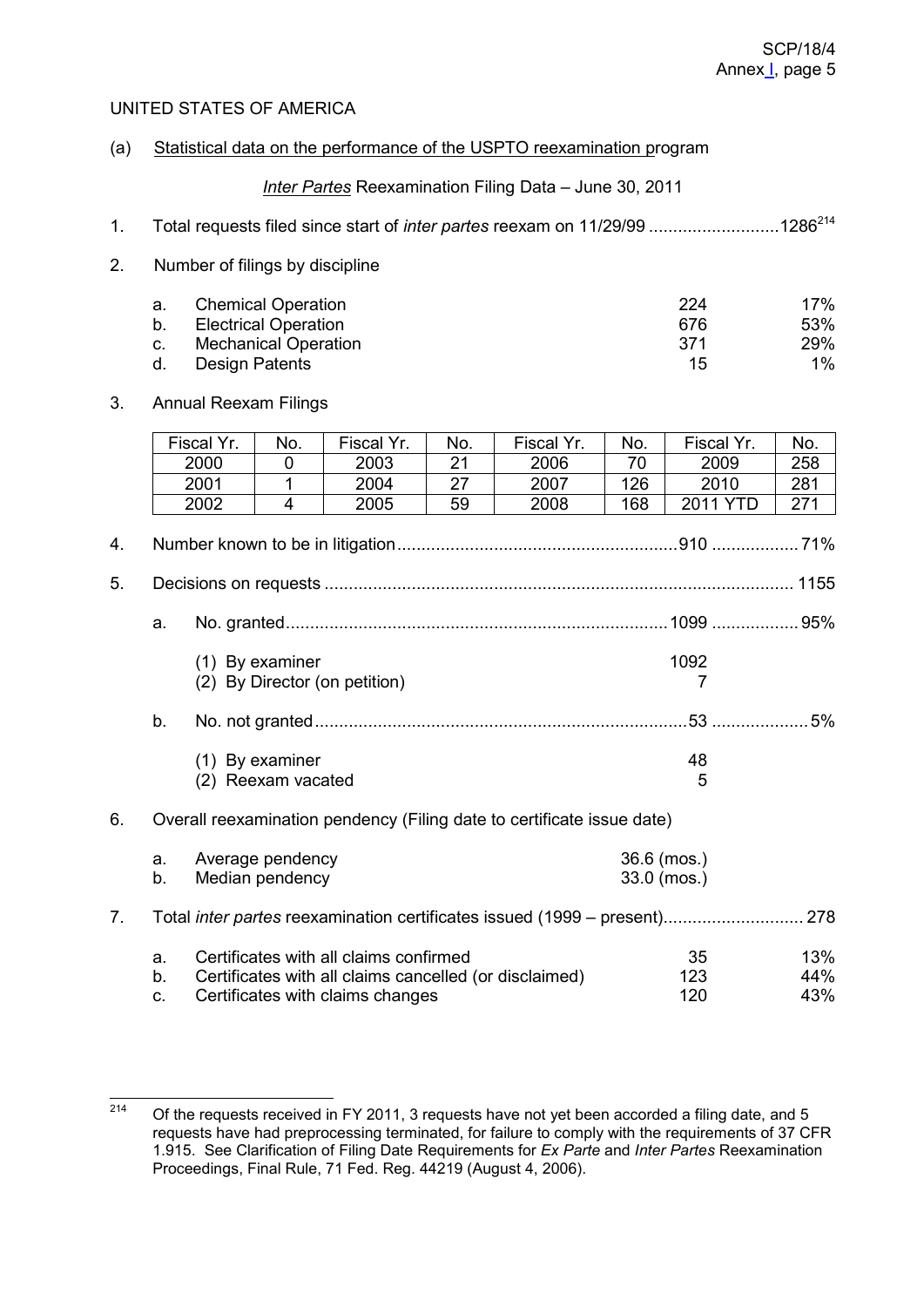### *Ex Parte* Reexamination Filing Data – June 30, 2011

| 1. | Total requests filed since start of ex parte reexam on 07/01/81 11604 <sup>215</sup> |                             |      |            |  |  |  |
|----|--------------------------------------------------------------------------------------|-----------------------------|------|------------|--|--|--|
|    | a.                                                                                   | By patent owner             | 3761 | 33%        |  |  |  |
|    | b.                                                                                   | By other member of public   | 7677 | 66%        |  |  |  |
|    | C.                                                                                   | By order of Commissioner    | 166  | 1%         |  |  |  |
| 2. | Number of filings by discipline                                                      |                             |      |            |  |  |  |
|    | a.                                                                                   | <b>Chemical Operation</b>   | 3180 | <b>27%</b> |  |  |  |
|    | b.                                                                                   | <b>Electrical Operation</b> | 4323 | 37%        |  |  |  |
|    | C.                                                                                   | <b>Mechanical Operation</b> | 3922 | 34%        |  |  |  |
|    | d.                                                                                   | <b>Design Patents</b>       | 179  | 2%         |  |  |  |

### 3. Annual *Ex Parte* Reexam Filings

| Fiscal Yr.<br>1981                 | No.                                  | Fiscal Yr.      | No.                                                 | Fiscal Yr. | No. | Fiscal Yr. | No. |
|------------------------------------|--------------------------------------|-----------------|-----------------------------------------------------|------------|-----|------------|-----|
|                                    |                                      |                 |                                                     |            |     |            |     |
|                                    | 78 (3 mos.)                          | 1989            | 243                                                 | 1997       | 376 | 2005       | 524 |
| 1982                               | 187                                  | 1990            | 297                                                 | 1998       | 350 | 2006       | 511 |
| 1983<br>186<br>307<br>1991<br>1999 |                                      |                 |                                                     |            |     | 2007       | 643 |
|                                    | 189                                  | 1992            | 392                                                 | 2000       | 318 | 2008       | 680 |
|                                    | 230                                  | 1993            | 359                                                 | 2001       | 296 | 2009       | 658 |
|                                    | 232                                  | 1994            | 379                                                 | 2002       | 272 | 2010       | 780 |
|                                    | 240                                  | 1995            | 392                                                 | 2003       | 392 | 2011 YTD   | 581 |
|                                    | 268                                  | 1996            | 418                                                 | 2004       | 441 |            |     |
|                                    |                                      |                 |                                                     |            |     |            |     |
|                                    |                                      |                 |                                                     |            |     |            |     |
| 10064                              |                                      |                 |                                                     |            |     |            |     |
|                                    |                                      |                 |                                                     |            |     | 118        |     |
|                                    |                                      |                 |                                                     |            |     |            |     |
| 878<br>(1) By examiner             |                                      |                 |                                                     |            |     |            |     |
|                                    |                                      |                 |                                                     |            |     | 35         |     |
|                                    |                                      |                 |                                                     |            |     |            |     |
| Patent owner requester<br>a.       |                                      |                 |                                                     |            |     | 468        | 48% |
| 528<br>b.<br>Third party requested |                                      |                 |                                                     |            |     | 52%        |     |
|                                    | 1984<br>1985<br>1986<br>1987<br>1988 | (1) By examiner | (2) By Director (on petition)<br>(2) Reexam vacated |            |     | 385        |     |

## 7. Overall reexamination pendency (Filing date to certificate issued date)

a. Average pendency 25.7 (mos.)

<sup>215</sup> Of the requests received in FY 2011, 6 requests have not yet been accorded a filing date, and preprocessing of 33 requests was terminated for failure to comply with the requirements of 37 CFR 1.510. See Clarification of Filing Date Requirements for *Ex Parte* and *Inter Partes* Reexamination Proceedings, Final Rule, 71 Fed. Reg. 44219 (August 4, 2006).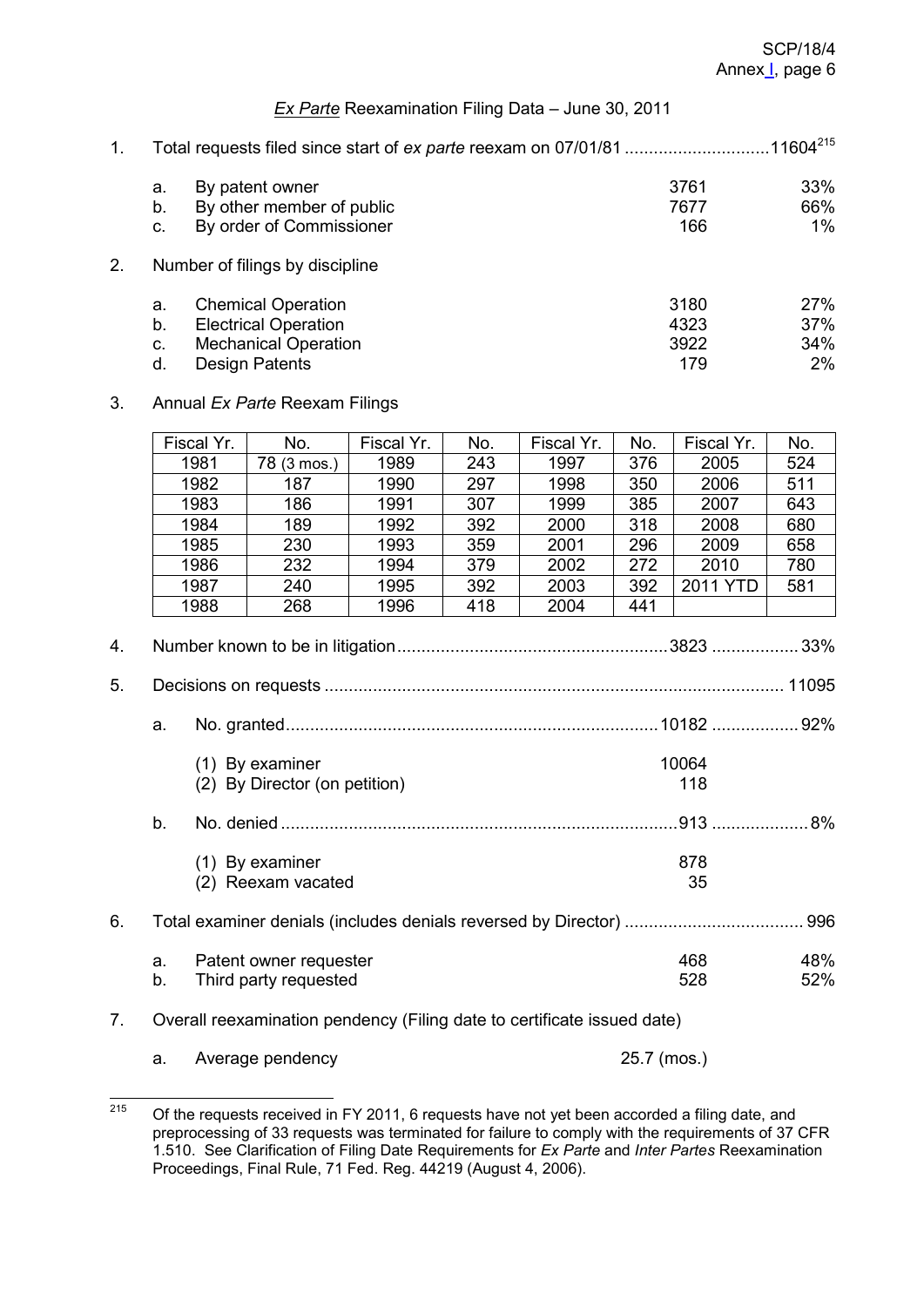## b. Meridian pendency 20.0 (mos.)

# 8. Reexam certificate analysis

|     |                |                                                                                            | Owner     | $3rd$ Party | Comm'r    |         |  |  |
|-----|----------------|--------------------------------------------------------------------------------------------|-----------|-------------|-----------|---------|--|--|
|     |                |                                                                                            | Requester | Requester   | Initiated | Overall |  |  |
|     | a.             | All claims confirmed                                                                       | 21%       | 24%         | 11%       | 23%     |  |  |
|     | b.             | All claims cancelled                                                                       | 9%        | 13%         | 23%       | 11%     |  |  |
|     | C.             | Claims changes                                                                             | 70%       | 63%         | 66%       | 66%     |  |  |
| 9.  |                |                                                                                            |           |             |           |         |  |  |
|     | a.             | Certificates with all claims confirmed                                                     |           |             | 1913      | 23%     |  |  |
|     | b.             | Certificates with all claims cancelled                                                     |           |             | 960       | 11%     |  |  |
|     | C.             | Certificates with claims changes                                                           |           |             | 5502      | 66%     |  |  |
| 10. | a.             | Reexam claim analysis – requester is patent owner or $3rd$ party or Commissioner initiated |           |             |           | 3026    |  |  |
|     |                | (1) All claims confirmed                                                                   |           |             | 646       | 21%     |  |  |
|     |                | (2) All claims cancelled                                                                   |           |             | 264       | 9%      |  |  |
|     |                | (3) Claim changes                                                                          |           |             | 2116      | 70%     |  |  |
|     | b <sub>1</sub> | 5192                                                                                       |           |             |           |         |  |  |
|     |                | (1) All claims confirmed                                                                   |           |             | 1249      | 24%     |  |  |
|     |                | (2) All claims cancelled                                                                   |           |             | 660       | 13%     |  |  |
|     |                | (3) Claim changes                                                                          |           |             | 3283      | 63%     |  |  |
|     | C.             |                                                                                            |           |             |           |         |  |  |
|     |                | (1) All claims confirmed                                                                   |           |             | 18        | 11%     |  |  |
|     |                | (2) All claims cancelled                                                                   |           |             | 36        | 23%     |  |  |
|     |                | (3) Claim changes                                                                          |           |             | 103       | 66%     |  |  |
|     |                |                                                                                            |           |             |           |         |  |  |

## (b) Statistical data on the number of filed protests for the years 1996-2011

| FY   | Description                                                             | <b>Entries</b> |
|------|-------------------------------------------------------------------------|----------------|
| 2011 | Protest - 3rd Party<br>(before publication or with applicant's consent) | 4              |
| 2010 | Protest - 3rd Party<br>(before publication or with applicant's consent) | 6              |
| 2009 | Protest - 3rd Party<br>(before publication or with applicant's consent) | 13             |
| 2008 | Protest - 3rd Party<br>(before publication or with applicant's consent) | 5              |
| 2007 | Protest - 3rd Party<br>(before publication or with applicant's consent) |                |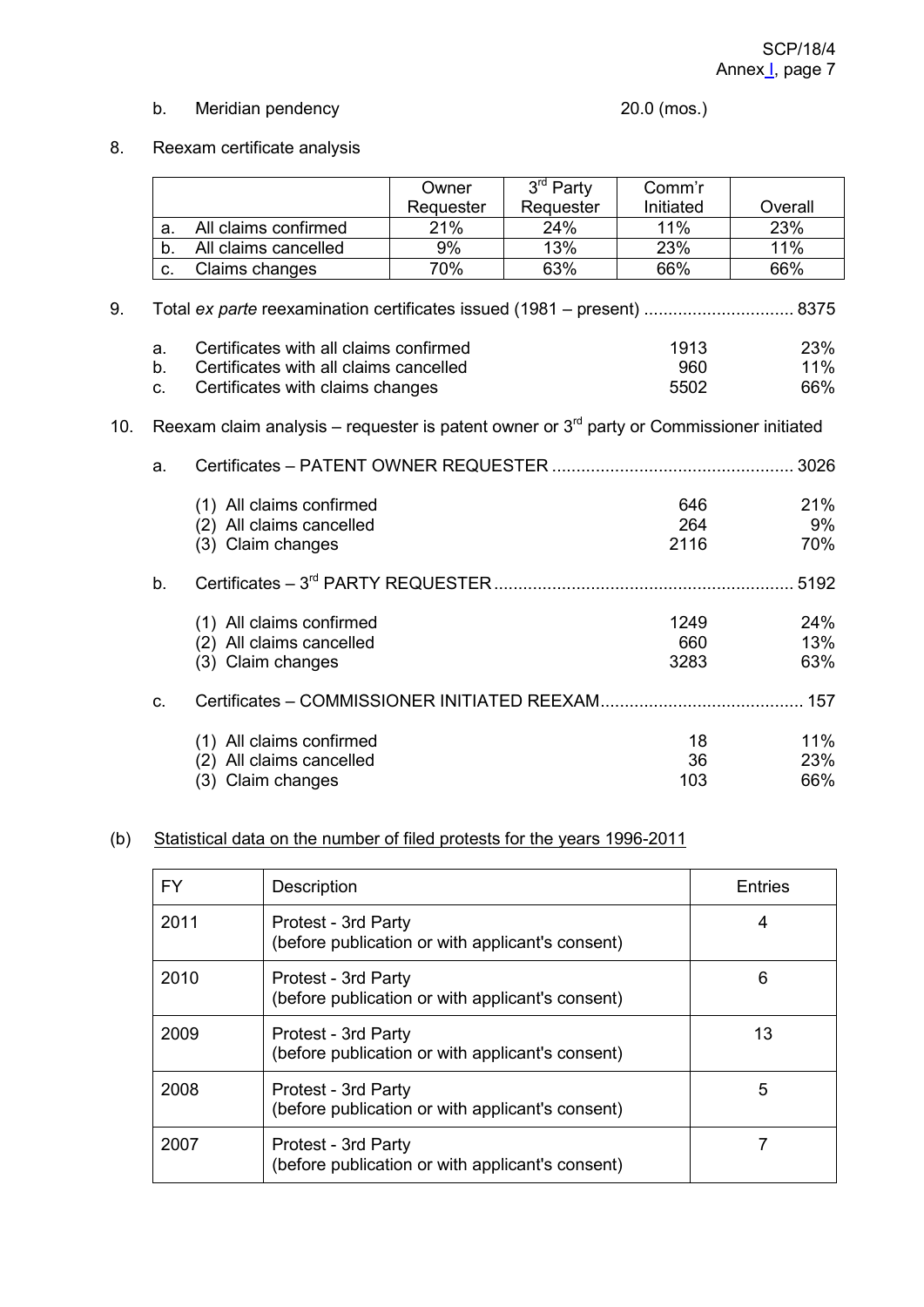| <b>FY</b> | Description                                                             | Entries        |
|-----------|-------------------------------------------------------------------------|----------------|
| 2006      | Protest - 3rd Party<br>(before publication or with applicant's consent) | 6              |
| 2005      | Protest - 3rd Party<br>(before publication or with applicant's consent) | 12             |
| 2004      | Protest - 3rd Party<br>(before publication or with applicant's consent) | 31             |
| 2003      | Protest - 3rd Party<br>(before publication or with applicant's consent) | 5              |
| 2001      | Protest - 3rd Party<br>(before publication or with applicant's consent) | $\overline{2}$ |
| 2000      | Protest - 3rd Party<br>(before publication or with applicant's consent) | 5              |
| 1999      | Protest - 3rd Party<br>(before publication or with applicant's consent) | $\overline{7}$ |
| 1998      | Protest - 3rd Party<br>(before publication or with applicant's consent) | 4              |
| 1997      | Protest - 3rd Party<br>(before publication or with applicant's consent) | 9              |
| 1996      | Protest - 3rd Party<br>(before publication or with applicant's consent) | 11             |

## EUROPEAN PATENT OFFICE (EPO)

| Year                                                         | 2008  | 2009 | 2010 |
|--------------------------------------------------------------|-------|------|------|
| No. of oppositions filed against<br>European patents granted | 2800  | 2700 | 2770 |
| No. of decisions in opposition cases<br>which took effect    | 1980  | 2310 | 2310 |
| Opposition rate: %                                           | 5.32% | 4.7% | 52%  |

Outcome of Opposition cases: 2010

| Rejection of oppositions    | 29% |
|-----------------------------|-----|
| Revocation of the patent    | 33% |
| Maintenance in amended form | 38% |

[Annex II follows]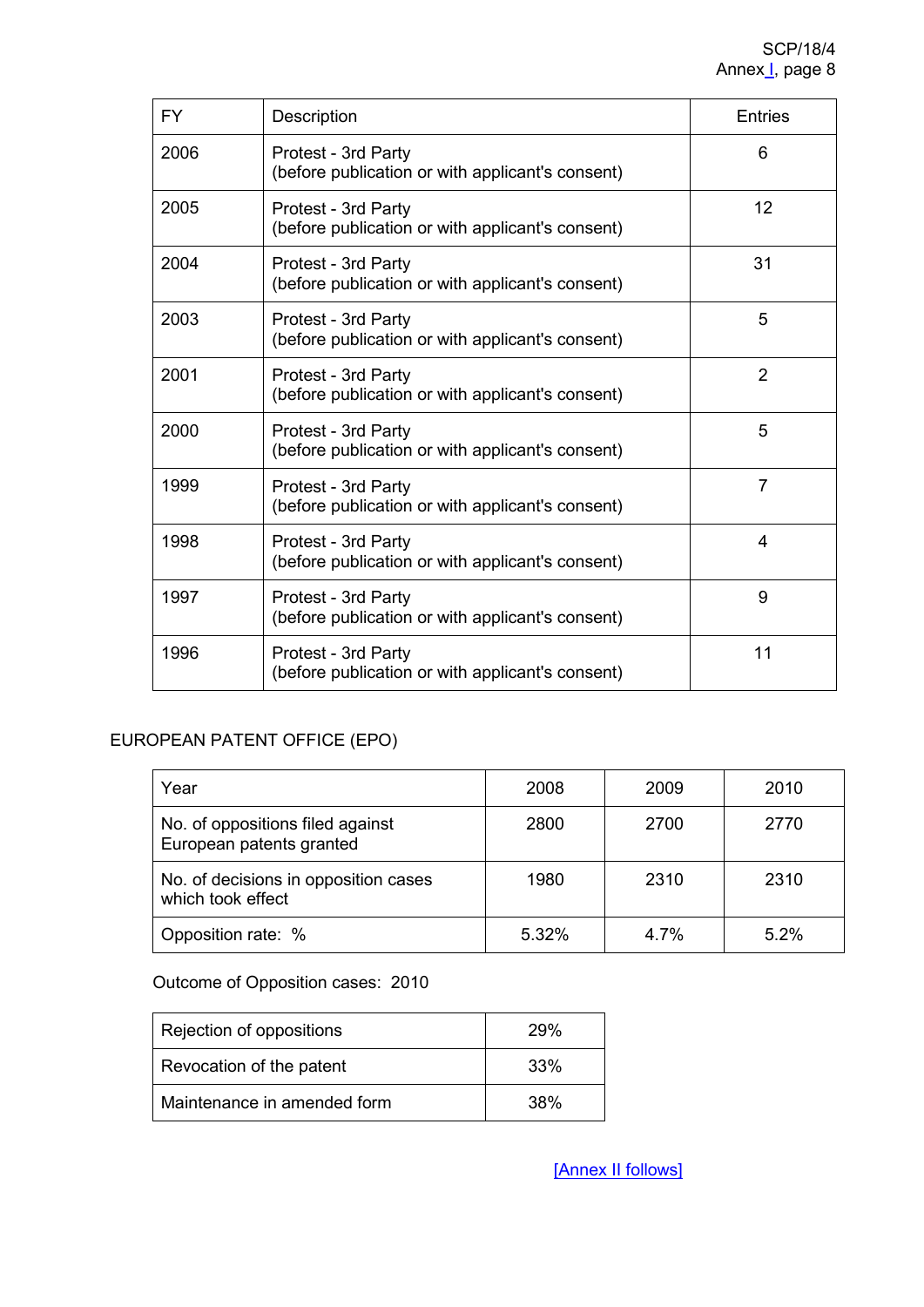## **COMPILATION OF DIFFERENT OPPOSITION SYSTEMS AND RELATED MECHANISMS**

| Country                         | <b>Third Party</b><br><b>Observation</b><br>and Protest | Pre-grant<br><b>Opposition</b> | Post-grant<br><b>Opposition</b> | $Re-$<br>examination<br>(ex-parte) | $Re-$<br>examination<br>(inter partes) | <b>Administrative</b><br>revocation<br>and<br><i>invalidation</i> |
|---------------------------------|---------------------------------------------------------|--------------------------------|---------------------------------|------------------------------------|----------------------------------------|-------------------------------------------------------------------|
| <b>Australia</b>                | $\overline{\Lambda}$                                    | $\sqrt{ }$                     |                                 | $\overline{\Lambda}$               |                                        |                                                                   |
| <b>Brazil</b>                   |                                                         |                                | $\underline{\sqrt{}}$           |                                    |                                        |                                                                   |
| China<br>before<br><u>1992</u>  |                                                         | $\underline{\sqrt{}}$          |                                 |                                    |                                        | $\overline{\sqrt{2}}$                                             |
| China<br>1992-2000              |                                                         |                                | $\overline{\Lambda}$            |                                    |                                        | $\sqrt{ }$                                                        |
| China<br>since 2000             | $\underline{\sqrt{ }}$                                  |                                |                                 |                                    |                                        | $\underline{\sqrt{}}$                                             |
| Costa<br>Rica                   |                                                         | $\underline{\sqrt{}}$          |                                 |                                    |                                        | $\underline{\sqrt{}}$                                             |
| <b>Denmark</b>                  | $\overline{\sqrt{2}}$                                   |                                | $\sqrt{ }$                      |                                    | $\sqrt{ }$                             |                                                                   |
| Egypt                           |                                                         | $\sqrt{ }$                     |                                 |                                    |                                        |                                                                   |
| <b>Finland</b>                  | $\sqrt{ }$                                              |                                | $\sqrt{2}$                      |                                    |                                        |                                                                   |
| <b>Germany</b>                  |                                                         |                                | $\overline{\sqrt{2}}$           |                                    |                                        |                                                                   |
| <b>Honduras</b>                 |                                                         | $\overline{\lambda}$           |                                 |                                    |                                        |                                                                   |
| India                           |                                                         | $\underline{\sqrt{}}$          | $\overline{\Lambda}$            |                                    |                                        |                                                                   |
| Japan<br>before<br>1996         |                                                         | $\underline{\sqrt{ }}$         |                                 |                                    |                                        | $\overline{\sqrt{2}}$                                             |
| Japan<br>1996-2004              |                                                         |                                | $\overline{\Lambda}$            |                                    |                                        | <u> 1</u>                                                         |
| Japan<br>since 2004             | $\overline{\Lambda}$                                    |                                |                                 |                                    |                                        | $\overline{\Lambda}$                                              |
| <b>Mexico</b><br>since 2010     | $\overline{\Lambda}$                                    |                                |                                 |                                    |                                        | $\sqrt{ }$                                                        |
| <b>Norway</b><br>before<br>2008 | $\overline{\gamma}$                                     |                                | $\overline{\sqrt{2}}$           |                                    |                                        |                                                                   |
| <b>Norway</b><br>since 2008     | $\sqrt{ }$                                              |                                | $\overline{\sqrt{2}}$           |                                    | <u> 1</u>                              |                                                                   |